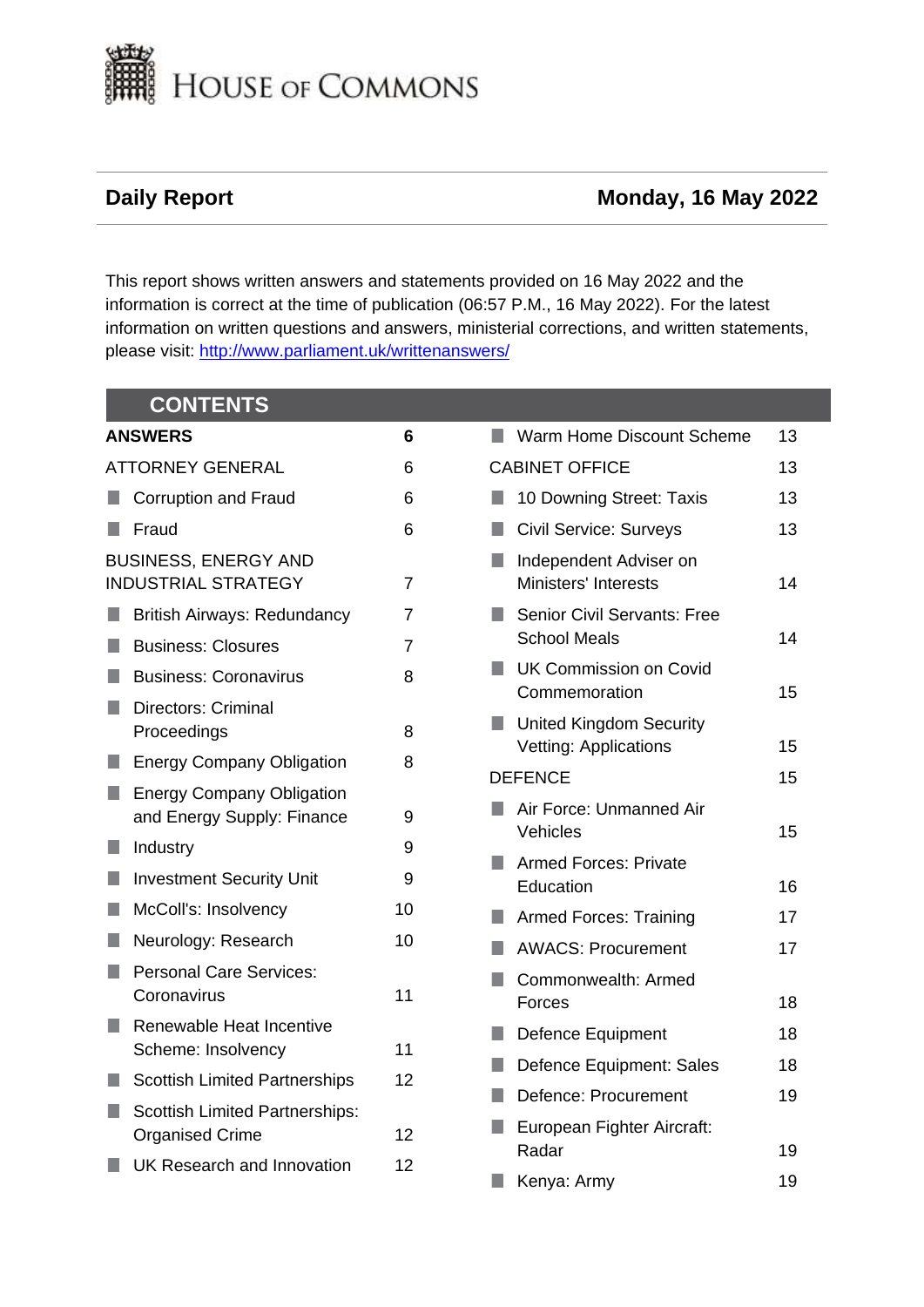|        | Ministry of Defence: NATO                                         | 20 |
|--------|-------------------------------------------------------------------|----|
|        | Ministry of Defence: Staff                                        | 20 |
| ٠      | Poland: Challenger Tanks                                          | 21 |
| ٠      | <b>RAF Lakenheath: Nuclear</b>                                    |    |
|        | Weapons                                                           | 22 |
|        | Russia: Defence Equipment                                         | 22 |
| U      | Ukraine: Humanitarian Aid                                         | 23 |
| L.     | Ukraine: Ranger Regiment                                          | 23 |
|        | <b>Veterans: Identity Cards</b>                                   | 24 |
|        | DIGITAL, CULTURE, MEDIA AND<br><b>SPORT</b>                       | 24 |
|        | Data Protection                                                   | 24 |
| ŋ      | Internet: Safety                                                  | 24 |
| $\Box$ | <b>Musicians</b>                                                  | 25 |
| ٠      | Pornography: Internet                                             | 25 |
|        | <b>Staff: Surveillance</b>                                        | 26 |
|        | <b>EDUCATION</b>                                                  | 27 |
|        | Adoption                                                          | 27 |
|        | Department for Education:                                         |    |
|        | Verbal Dyspraxia Awareness                                        |    |
|        | Day                                                               | 27 |
|        | <b>Foster Care</b>                                                | 27 |
|        | <b>Free School Meals</b>                                          | 28 |
|        | <b>Higher Education: Care</b>                                     |    |
|        | Leavers                                                           | 28 |
|        | <b>Primary Education: Free</b><br><b>School Meals</b>             | 29 |
|        | <b>Primary Education: Physical</b><br><b>Education and Sports</b> | 30 |
|        | <b>Schools: Catering</b>                                          | 30 |
|        | <b>Schools: Coronavirus</b>                                       | 30 |
|        | Schools: Energy                                                   | 31 |
|        | <b>Special Educational Needs</b>                                  | 32 |
|        | <b>Special Educational Needs:</b>                                 |    |

|    | <b>Special Educational Needs:</b>                           |    |
|----|-------------------------------------------------------------|----|
|    | <b>Standards</b>                                            | 33 |
|    | <b>Teachers: Veterans</b>                                   | 34 |
| ٦  | University of Oxford: Overseas<br><b>Students</b>           | 35 |
|    | ENVIRONMENT, FOOD AND                                       |    |
|    | <b>RURAL AFFAIRS</b>                                        | 36 |
|    | Fish Farming: Animal Welfare                                | 36 |
| H. | <b>Flood Control: Housing</b>                               | 36 |
| H  | Food: UK Trade with EU                                      | 37 |
| п  | <b>Nitrous Oxide: Misuse</b>                                | 38 |
| п  | <b>Outdoor Recreation</b>                                   | 39 |
|    | <b>Pet Travel Scheme</b>                                    | 40 |
|    | <b>Plastics: Litter</b>                                     | 40 |
|    | FOREIGN, COMMONWEALTH<br>AND DEVELOPMENT OFFICE             | 40 |
|    | Afghanistan: Diplomatic<br>Service                          | 40 |
|    | Alaa Abd el-Fattah                                          | 41 |
| H  | <b>British Council: Finance</b>                             | 41 |
|    | Cameroon: Human Rights                                      | 41 |
|    | <b>Cameroon: Sexual Offences</b>                            | 42 |
|    | <b>Developing Countries:</b><br><b>Sanitation and Water</b> | 42 |
|    | <b>Developing Countries: Tree</b><br>Planting               | 43 |
|    | Development Aid: Health<br><b>Services</b>                  | 44 |
|    | <b>Great Green Wall: Deserts</b>                            | 44 |
| H  | Jim Fitton                                                  | 45 |
| n  | Kenya: Diplomatic Service                                   | 45 |
|    | Malaria: Disease Control                                    | 46 |
| ×. | Rwanda: Asylum                                              | 46 |
|    | Shireen Abu Akleh                                           | 47 |
|    | Syria: Refugees                                             | 47 |
|    |                                                             |    |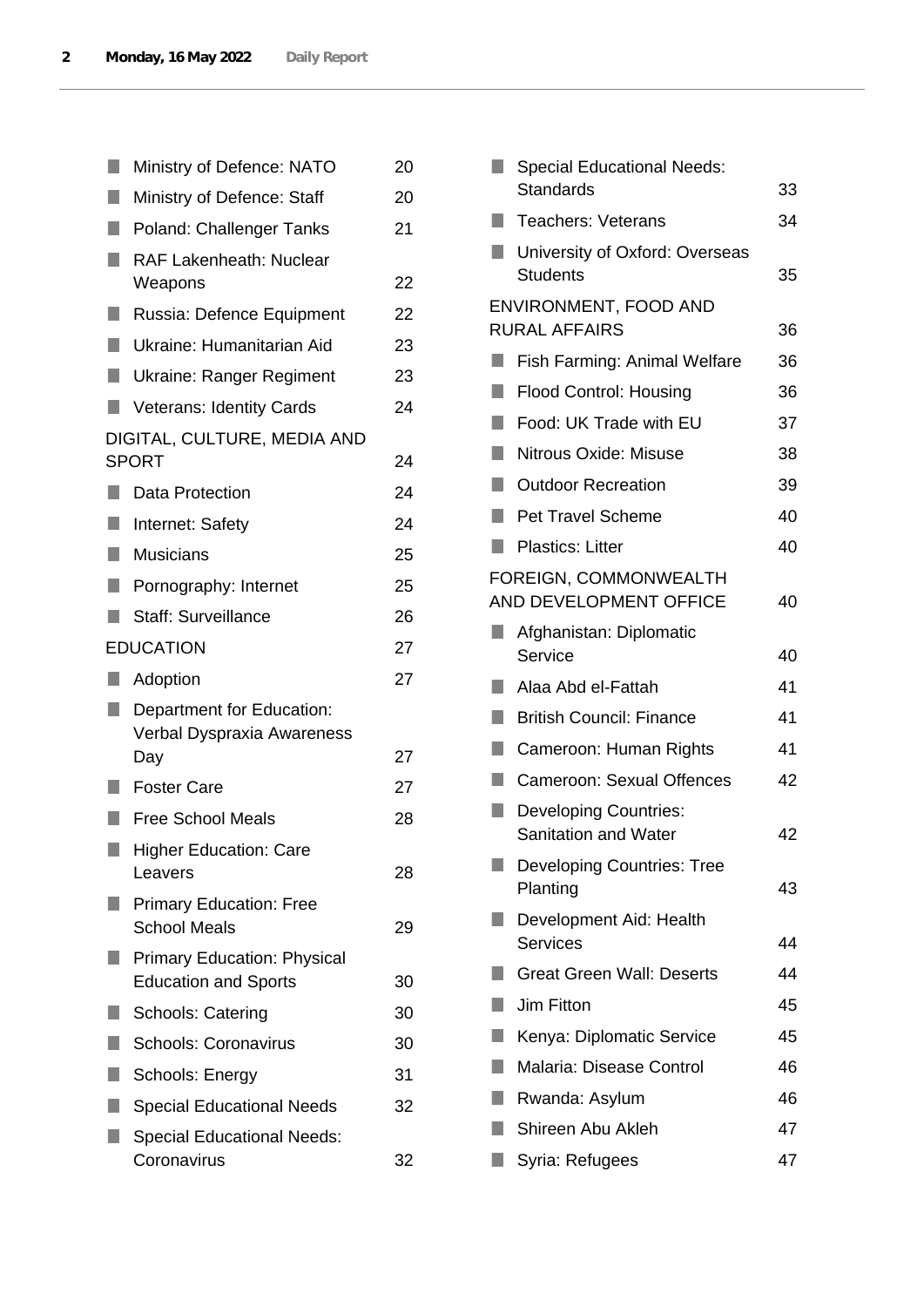|    | <b>HEALTH AND SOCIAL CARE</b>                   | 47 |
|----|-------------------------------------------------|----|
|    | [Subject Heading to be<br>Assigned]             | 47 |
| H  | Aortic Aneurysm: Screening                      | 48 |
| H. | <b>Bicalutamide</b>                             | 48 |
| ٠  | Cancer: Children                                | 48 |
| H  | <b>Clinical Trials</b>                          | 49 |
| H. | Coronavirus                                     | 49 |
| ٠  | Coronavirus: Disease Control                    | 50 |
| ٠  | Coronavirus: Medical<br>Treatments              | 50 |
|    | Defibrillators: Finance                         | 50 |
|    | Dental Services: Finance                        | 51 |
| ٠  | <b>Dental Services: Greater</b><br>Manchester   | 51 |
|    | <b>Eating Disorders</b>                         | 52 |
| ٠  | Health and Care Act 2022                        | 52 |
| ٠  | <b>Healthy Start Scheme</b>                     | 52 |
|    | <b>Healthy Start Scheme: North</b><br>West      | 53 |
|    | <b>HIV Infection: Drugs</b>                     | 53 |
|    | Immensa Health Clinic:<br>Wolverhampton         | 54 |
|    | Independent Review on<br><b>Tobacco Control</b> | 54 |
|    | Long Covid                                      | 54 |
| ٠  | Members: Correspondence                         | 55 |
|    | Neurology: Staff                                | 56 |
|    | <b>NHS 111</b>                                  | 56 |
| ۰  | <b>Nutrition</b>                                | 56 |
|    | <b>Obesity: Health Services</b>                 | 57 |
|    | Poverty: Health                                 | 58 |
|    | Prescriptions: Fees and<br>Charges              | 58 |
|    | <b>Protective Clothing</b>                      | 58 |

|    | Surgery                                        | 58 |
|----|------------------------------------------------|----|
|    | <b>Usher Syndrome</b>                          | 59 |
|    | <b>HOME OFFICE</b>                             | 59 |
|    | Asylum: RAF Linton-on-Ouse                     | 59 |
|    | Asylum: Rwanda                                 | 61 |
| ×. | Deportation: Jamaica                           | 63 |
|    | <b>Domestic Abuse: Males</b>                   | 63 |
|    | <b>Hate Crime</b>                              | 63 |
| ×. | HM Passport Office: Durham                     | 64 |
|    | HM Passport Office:<br>Standards               | 64 |
|    | Home Office: Correspondence                    | 65 |
| п  | Immigration                                    | 66 |
| ٠  | <b>Immigration Controls: Airports</b>          | 66 |
|    | Members: Correspondence                        | 67 |
| ×. | Migrant Workers: Football                      | 68 |
|    | Passport Office: Telephone<br>Services         | 68 |
|    | Passports: Applications                        | 69 |
| ŋ  | Passports: Educational Visits                  | 69 |
|    | Refugees: Afghanistan                          | 70 |
|    | Refugees: Housing                              | 70 |
|    | Sexual Harassment: Public<br>Places            | 71 |
|    | <b>Travel Requirements</b>                     | 71 |
|    | UK Visas and Immigration:                      |    |
|    | <b>Telephone Services</b>                      | 72 |
|    | Visas: Russia                                  | 72 |
|    | Visas: South Africa                            | 73 |
|    | Whetstone Synagogue:                           |    |
|    | Security                                       | 73 |
|    | <b>INTERNATIONAL TRADE</b>                     | 73 |
|    | <b>Trade Agreements: Gulf</b><br><b>States</b> | 73 |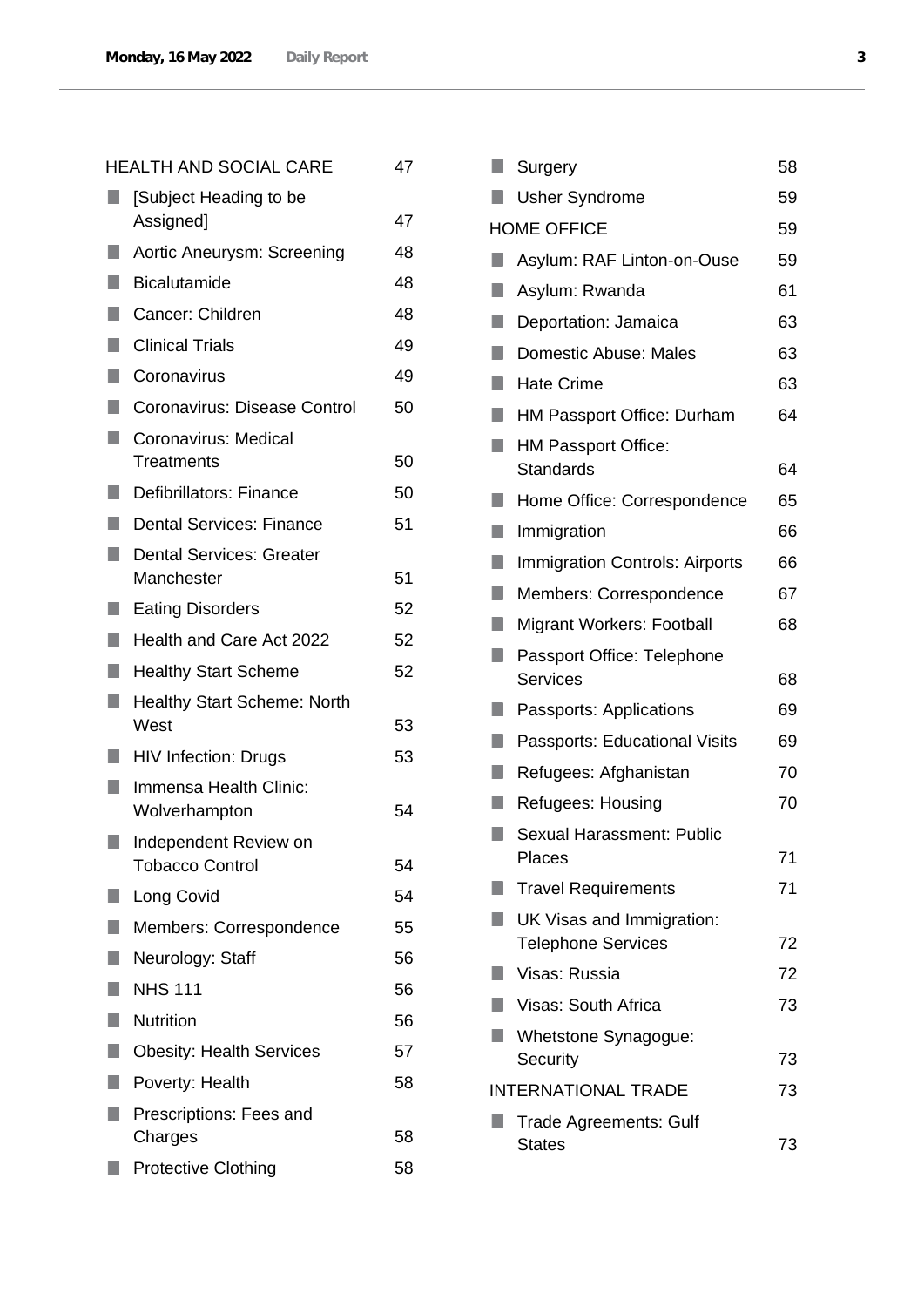|   | <b>JUSTICE</b>                                           | 74 |
|---|----------------------------------------------------------|----|
|   | <b>COE Commissioner for</b><br>Human Rights              | 74 |
|   | <b>Prisons: Education</b>                                | 74 |
| ٠ | Prisons: Labour Turnover                                 | 75 |
| ۰ | Reoffenders                                              | 75 |
| ٠ | Robbery                                                  | 76 |
| ٠ | Secure Schools: Medway                                   | 77 |
| п | Trial of Lunatics Act 1883                               | 77 |
| ш | <b>Youth Custody</b>                                     | 78 |
| ٠ | <b>Youth Services: Contracts</b>                         | 78 |
|   | LEVELLING UP, HOUSING AND<br><b>COMMUNITIES</b>          | 78 |
|   | [Subject Heading to be<br>Assigned]                      | 78 |
| ٠ | Council Tax: Homes for<br><b>Ukraine Scheme</b>          | 79 |
|   | <b>COVID-19 Additional Relief</b><br>Fund                | 79 |
|   | Devolution                                               | 79 |
| ٠ | <b>Homes for Ukraine Scheme</b>                          | 80 |
|   | Housing: Disability and Older<br>People                  | 81 |
|   | <b>Local Government Finance</b>                          | 82 |
|   | <b>Private Rented Housing:</b><br><b>Tenants' Rights</b> | 83 |
|   | Refugees: Children                                       | 83 |
|   | Refugees: Ukraine                                        | 83 |
|   | Regional Planning and<br>Development: Devolution         | 84 |
|   | Social Rented Housing:<br><b>Standards</b>               | 84 |
|   | Urban Areas: Housing                                     | 85 |
|   | <b>PRIME MINISTER</b>                                    | 85 |
|   | <b>Energy Supply</b>                                     | 85 |
|   |                                                          |    |

|   | <b>Government Departments:</b>                |    |
|---|-----------------------------------------------|----|
|   | Coronavirus                                   | 85 |
|   | <b>SCOTLAND</b>                               | 86 |
|   | Lord Advocate                                 | 86 |
|   | TRANSPORT                                     | 86 |
|   | <b>Aviation: Accidents</b>                    | 86 |
|   | Driver and Vehicle Licensing<br>Agency: Staff | 86 |
|   | <b>Driving Tests</b>                          | 87 |
| ٠ | <b>East Coast Main Line</b>                   | 87 |
|   | <b>Electric Scooters</b>                      | 88 |
| ۰ | <b>Electric Scooters: Accidents</b>           | 88 |
| ٠ | <b>Ferries: Safety</b>                        | 88 |
|   | Govia Thameslink Railway                      | 89 |
| ۰ | Highway Code                                  | 89 |
| ٠ | Kosovo: Driving Licences                      | 89 |
|   | Large Goods Vehicles:<br>Concrete             | 90 |
|   | Merchant Shipping:<br><b>Discrimination</b>   | 90 |
|   | Motor Vehicles: Safety<br><b>Measures</b>     | 90 |
|   | Network Rail: Social Media                    | 91 |
|   | <b>P&amp;O Ferries</b>                        | 91 |
|   | <b>P&amp;O Ferries: Fleet</b><br>Management   | 92 |
|   | P&O Ferries: Inspections                      | 92 |
|   | P&O Ferries: Redundancy                       | 92 |
|   | Pedestrian Areas: Visual<br>Impairment        | 93 |
|   | <b>Railways: Concessions</b>                  | 93 |
|   | Railways: Tickets                             | 94 |
|   |                                               |    |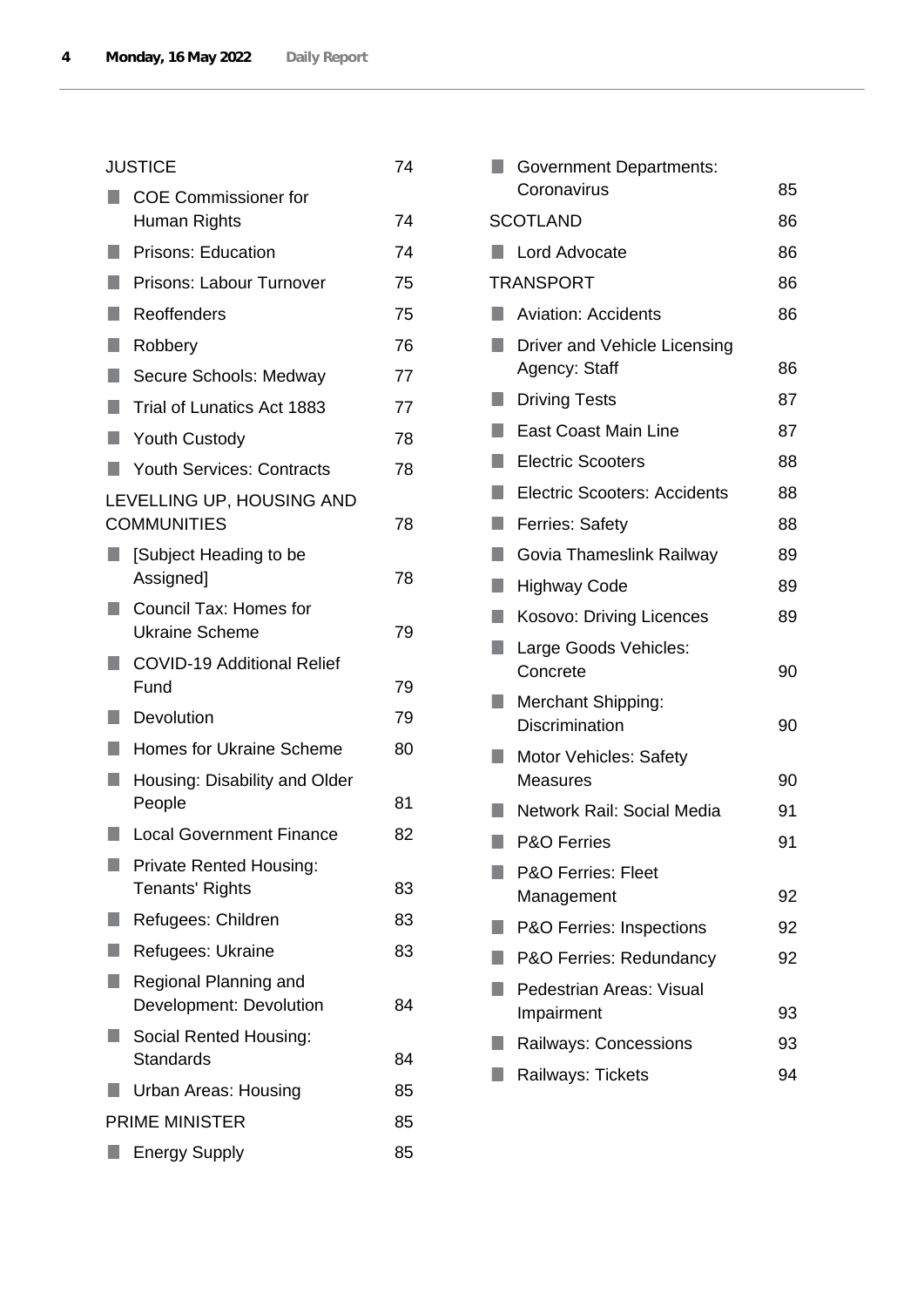|    | Seafarers (Insolvency,<br><b>Collective Redundancies and</b><br><b>Information and Consultation</b><br>Miscellaneous Amendments)<br>Regulations 2018 | 94  |
|----|------------------------------------------------------------------------------------------------------------------------------------------------------|-----|
|    | South Western Railway                                                                                                                                | 94  |
|    | <b>Train Operating Companies:</b><br>Fines                                                                                                           | 95  |
|    | <b>Underground Railways: Noise</b>                                                                                                                   | 95  |
|    | <b>TREASURY</b>                                                                                                                                      | 95  |
|    | <b>Apprentices: Taxation</b>                                                                                                                         | 95  |
|    | <b>Bank Services</b>                                                                                                                                 | 95  |
| H  | <b>Bank Services: Charities</b>                                                                                                                      | 96  |
| ٠  | <b>Beer: Excise Duties</b>                                                                                                                           | 97  |
| ۰  | <b>Business: Coronavirus</b>                                                                                                                         | 98  |
| H. | <b>Business: Red Diesel</b>                                                                                                                          | 98  |
| ٠  | Cryptocurrencies                                                                                                                                     | 99  |
|    | Debts: Coventry                                                                                                                                      | 99  |
| H. | <b>Debts: Developing Countries</b>                                                                                                                   | 100 |
| ٠  | <b>Economic Growth: Hendon</b>                                                                                                                       | 100 |
|    | Energy: Housing                                                                                                                                      | 101 |
|    | <b>Financial Services:</b><br>Competition                                                                                                            | 102 |
|    | Insurance: Investment                                                                                                                                | 102 |
|    | <b>Money Lenders</b>                                                                                                                                 | 102 |
|    | <b>Motor Vehicles: Excise Duties</b>                                                                                                                 | 103 |
|    | <b>Motor Vehicles: Insurance</b>                                                                                                                     | 103 |
|    | <b>Revenue and Customs: ICT</b>                                                                                                                      | 104 |
|    |                                                                                                                                                      |     |

| H  | Safe Hands Plans: Insolvency                    | 104 |
|----|-------------------------------------------------|-----|
|    | <b>Treasury: Aviation</b>                       | 105 |
| u  | <b>Treasury: Hotels</b>                         | 105 |
|    | <b>WOMEN AND EQUALITIES</b>                     | 106 |
|    | <b>Discrimination</b>                           | 106 |
|    | <b>WORK AND PENSIONS</b>                        | 106 |
| ×. | <b>Access to Work Programme</b>                 | 106 |
| ٠  | Department For Work and<br>Pensions: Seaham     | 106 |
| П  | <b>Local Housing Allowance</b>                  | 107 |
| П  | <b>Medical Certificates</b>                     | 108 |
| ٦  | Poverty: Children                               | 108 |
| Ħ  | <b>Universal Credit</b>                         | 109 |
| ŋ  | Way to Work Scheme                              | 109 |
|    | <b>WRITTEN STATEMENTS</b>                       | 110 |
|    | <b>EDUCATION</b>                                | 110 |
|    | <b>Condition Improvement Fund</b><br>Update     | 110 |
|    | <b>Education Update</b>                         | 110 |
|    | FOREIGN, COMMONWEALTH<br>AND DEVELOPMENT OFFICE | 111 |
|    | <b>International Development</b><br>Strategy    | 111 |
|    | <b>HEALTH AND SOCIAL CARE</b>                   | 112 |
|    | <b>Health Update</b>                            | 112 |
|    | <b>TREASURY</b>                                 | 113 |
|    | Update on carbon leakage<br>mitigations         | 113 |

## **Notes:**

Questions marked thus **[R]** indicate that a relevant interest has been declared.

Questions with identification numbers of **900000 or greater** indicate that the question was originally tabled as an oral question and has since been unstarred.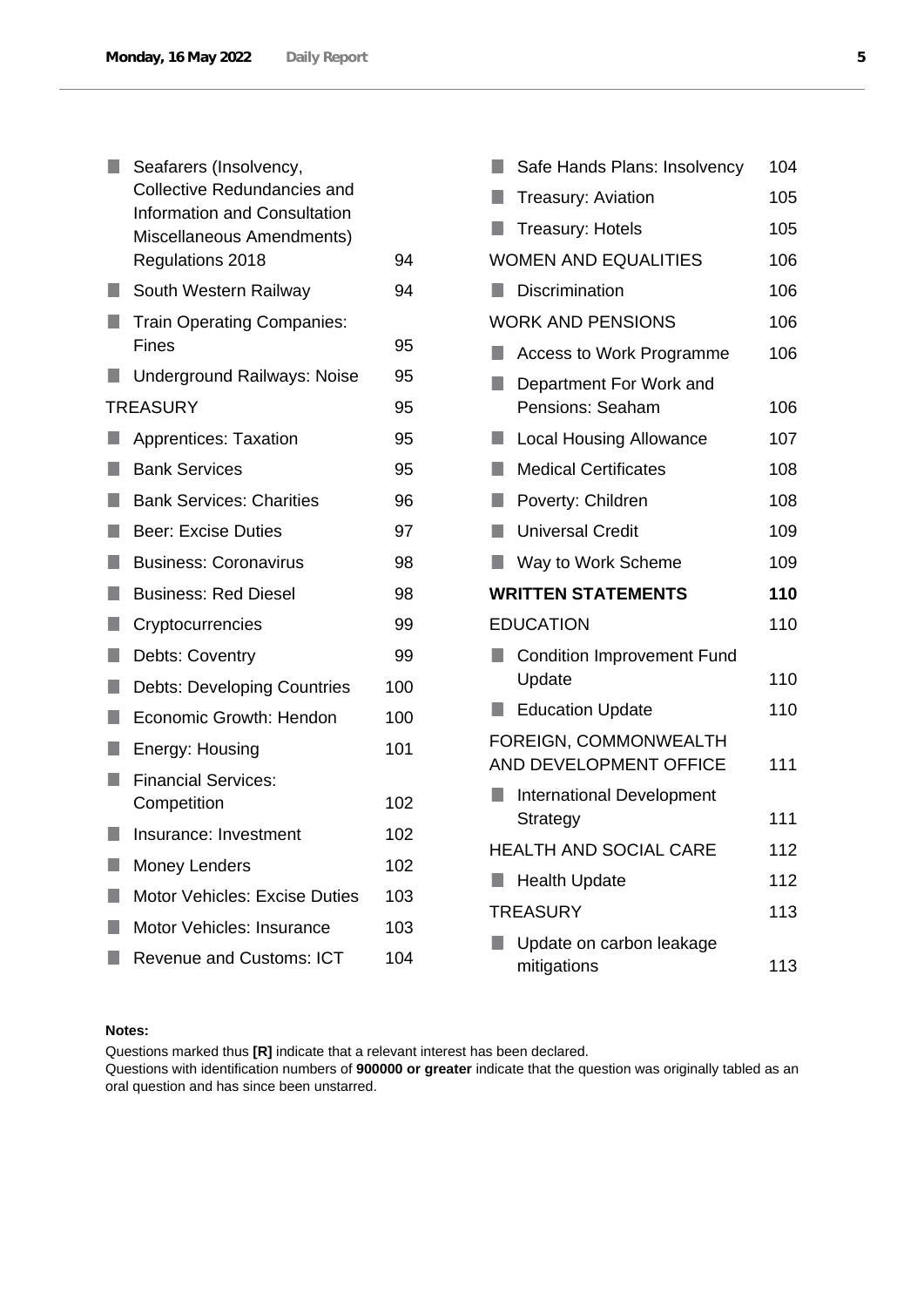## <span id="page-5-0"></span>**ANSWERS**

### <span id="page-5-1"></span>**ATTORNEY GENERAL**

## <span id="page-5-2"></span>**Corruption and Fraud**

## **Emily Thornberry: [\[655\]](http://www.parliament.uk/business/publications/written-questions-answers-statements/written-question/Commons/2022-05-11/655)**

To ask the Attorney General, how many reports of (a) serious or complex fraud, (b) bribery and (c) corruption, as defined within the remit of the Serious Fraud Office, there have been in each of the last ten years.

### **Alex Chalk:**

The SFO receives approximately 1,200 referrals of alleged criminality every year. These range in seriousness and come from a variety of sources, including the public, whistle-blowers and corporate referrals.

Every referral received is researched and/or assessed to help determine if it is a matter that the SFO should investigate.

The SFO only takes on only the most complex fraud and bribery cases. Should a referral not meet the reasonable suspicion threshold and the Director's Statement of Principle, it may be referred to another law enforcement agency or discontinued.

The Serious Fraud Office does not hold data on reported fraud cases to other law enforcement agencies.

#### <span id="page-5-3"></span>T. **Fraud**

### **Emily Thornberry: [\[658\]](http://www.parliament.uk/business/publications/written-questions-answers-statements/written-question/Commons/2022-05-11/658)**

To ask the Attorney General, what the estimated value of fraud reported to the Serious Fraud Office has been in each of the last ten years.

### **Alex Chalk:**

The Serious Fraud Office (SFO) does not hold the data on the estimated value of fraud reported to the Office over the last 10 years.

Referrals received by the SFO, whilst alleging crime, often do not provide an estimate of loss or actual loss reported. Identifying the true value of reported fraud requires investigation.

The SFO is committed to supporting the victims of fraud, bribery or corruption.

## **Emily Thornberry: [\[659\]](http://www.parliament.uk/business/publications/written-questions-answers-statements/written-question/Commons/2022-05-11/659)**

To ask the Attorney General, what proportion of total reported fraud cases have fallen under the remit of (a) the Serious Fraud Office and (b) other law enforcement agencies over the last twelve month period for which figures are available.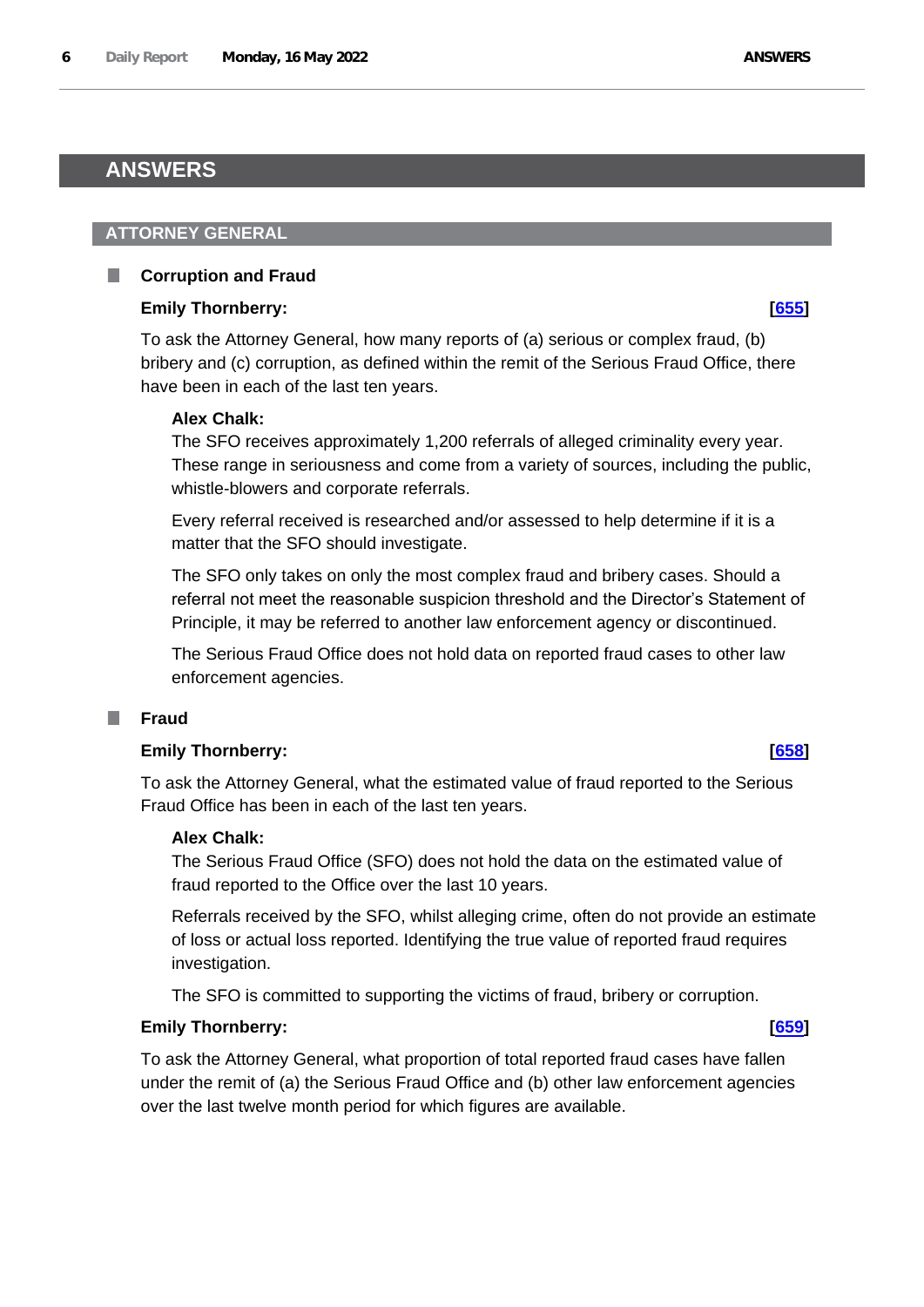#### **Alex Chalk:**

Neither of the Law Officers Department's responsible for prosecuting fraud cases, the Serious Fraud Office (SFO) and the Crown Prosecution Service (CPS), hold data requested. Reported crime data is collated and held by the Home Office.

The SFO receives approximately 1,200 referrals of alleged criminality every year. These range in seriousness and come from a variety of sources, including the public, whistle-blowers and corporate referrals.

Every referral received is researched and/or assessed to help determine if it is a matter that the SFO should investigate.

The SFO only takes on only the most complex fraud and bribery cases. Should a referral not meet the reasonable suspicion threshold and the Director's Statement of Principle, it may be referred to another law enforcement agency or discontinued.

### <span id="page-6-0"></span>**BUSINESS, ENERGY AND INDUSTRIAL STRATEGY**

### <span id="page-6-1"></span>**British Airways: Redundancy**

#### **Alan Brown: [\[312\]](http://www.parliament.uk/business/publications/written-questions-answers-statements/written-question/Commons/2022-05-10/312)**

To ask the Secretary of State for Business, Energy and Industrial Strategy, if he will list the dates of submission of HR1 forms by British Airways in the last three years.

#### **Paul Scully:**

The information requested under the statutory advanced notification of redundancy scheme is commercially confidential and to publish it would prejudice the commercial interests of those employers. Management information on the volume of notifications received under the scheme is published by the Insolvency Service on GOV.UK.

#### <span id="page-6-2"></span>**Business: Closures**

### **Seema Malhotra: [\[267\]](http://www.parliament.uk/business/publications/written-questions-answers-statements/written-question/Commons/2022-05-10/267)**

To ask the Secretary of State for Business, Energy and Industrial Strategy, what steps he is taking to help reduce the number of business deaths per quarter.

#### **Paul Scully:**

In a dynamic and competitive economy, a proportion of businesses will cease trading each year, for a range of reasons.

Recognising the impact of the pandemic on businesses across the UK, this government has provided around £400 billion of direct support to the economy since March 2020, which has helped to safeguard jobs, businesses and public services in every region and nation of the UK. This includes a total of over £26bn in business grants.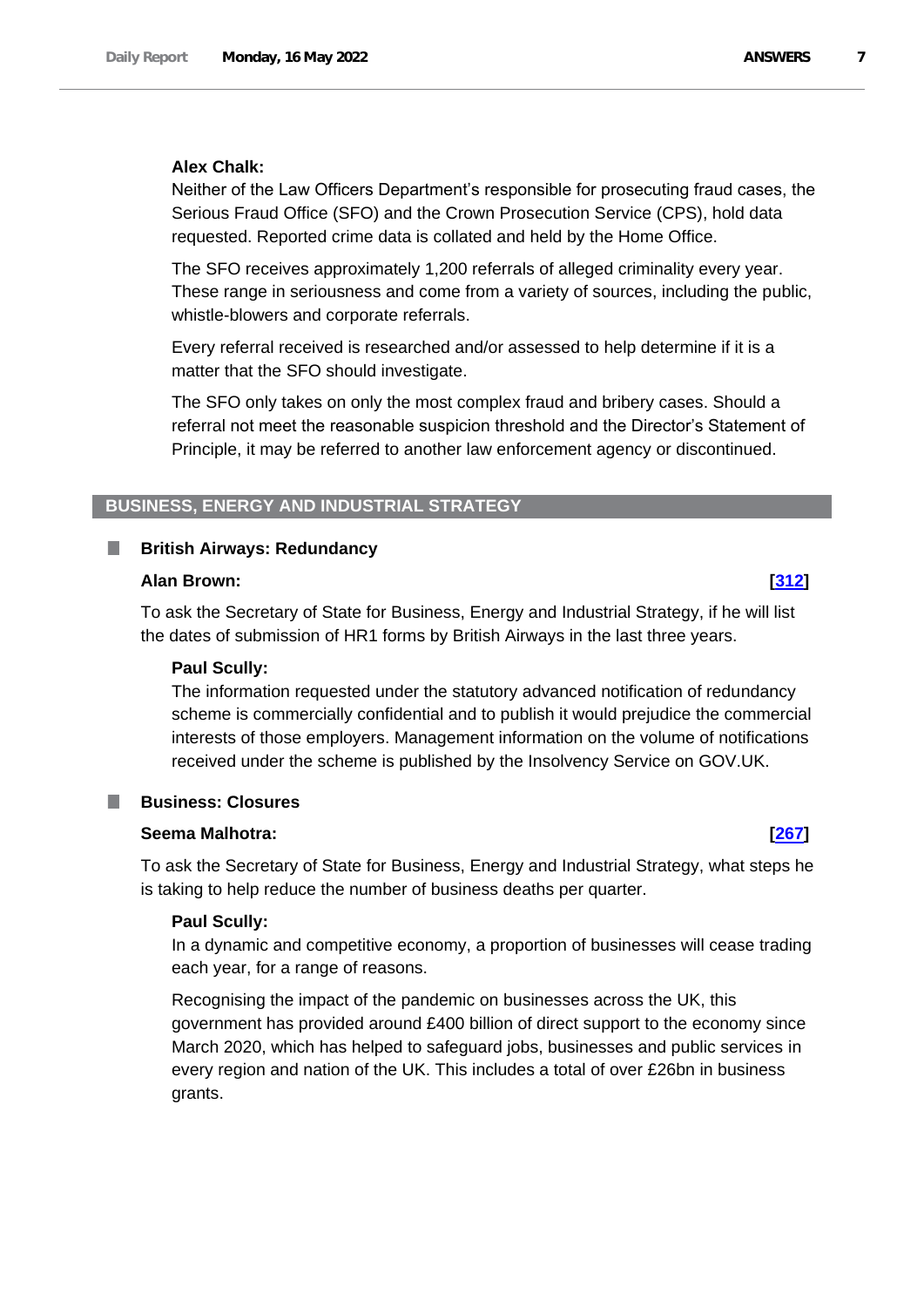#### <span id="page-7-0"></span>**Business: Coronavirus** I.

#### **Seema Malhotra: [\[265\]](http://www.parliament.uk/business/publications/written-questions-answers-statements/written-question/Commons/2022-05-10/265)**

To ask the Secretary of State for Business, Energy and Industrial Strategy, with reference to the Answer of 10 February 2022 to Question 119598, on Business: Coronavirus, whether companies with links to the Russian government have received a covid-19 related grant or loan.

### **Paul Scully:**

I refer the hon. Member to the answer I gave her on 10<sup>th</sup> February 2022 to Question 119598.

#### <span id="page-7-1"></span>**Directors: Criminal Proceedings** ш

#### **Mr Kevan Jones: [\[75\]](http://www.parliament.uk/business/publications/written-questions-answers-statements/written-question/Commons/2022-05-10/75)**

To ask the Secretary of State for Business, Energy and Industrial Strategy, whether his Department is taking steps to assess the possibility of criminal proceedings being brought against directors of companies that are subject to compulsory strike-off.

### **Paul Scully:**

Where a Company has been subject to a compulsory strike off and there is a suspected breach of the Companies Act 2006 by a Director, Companies House may make a Criminal Referral to the Insolvency Service to consider whether to commence a criminal investigation.

### <span id="page-7-2"></span>**Energy Company Obligation**

### **Dr Alan Whitehead: [\[19\]](http://www.parliament.uk/business/publications/written-questions-answers-statements/written-question/Commons/2022-05-10/19)**

To ask the Secretary of State for Business, Energy and Industrial Strategy, with reference to the Energy Company Obligation ECO4: 2022 – 2026 Government Response published in April 2022, what his timescale is for laying draft affirmative regulations to bring forward EC04.

#### **Greg Hands:**

The Government is working quickly to lay regulations. These are subject to the Parliamentary process and priority.

### **Dr Alan Whitehead: [\[26\]](http://www.parliament.uk/business/publications/written-questions-answers-statements/written-question/Commons/2022-05-10/26)**

To ask the Secretary of State for Business, Energy and Industrial Strategy, if his Department will guarantee that suppliers undertaking works under ECO4 from 1 April 2022 will be reimbursed in full for that work.

#### **Greg Hands:**

The Government does not fund or reimburse suppliers to meet their obligations under the Energy Company Obligation (ECO). ECO is a supplier obligation, and it is up to suppliers how they dispense their obligation and recoup costs from energy bills.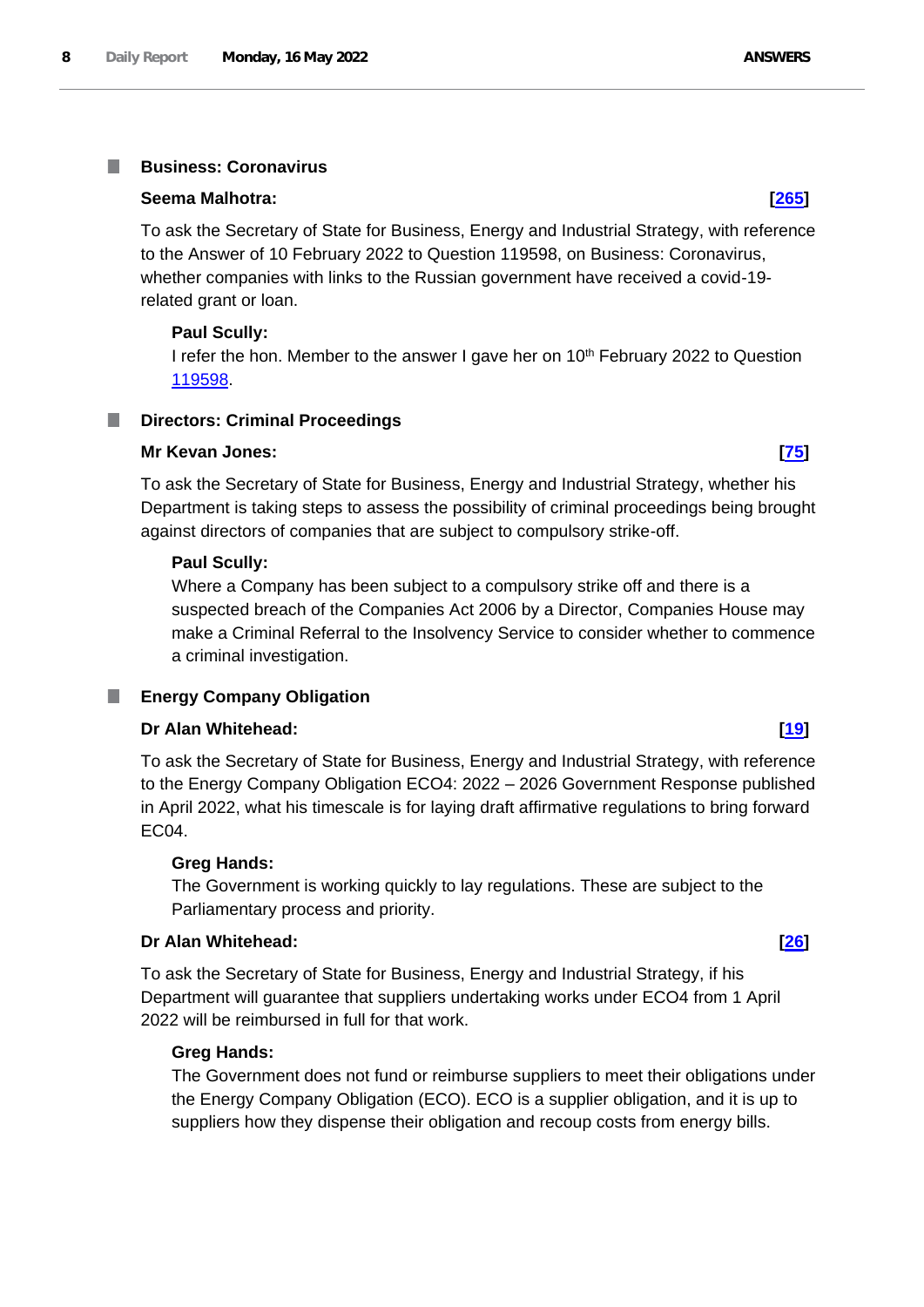#### <span id="page-8-0"></span>T. **Energy Company Obligation and Energy Supply: Finance**

### **Dr Alan Whitehead: [\[568\]](http://www.parliament.uk/business/publications/written-questions-answers-statements/written-question/Commons/2022-05-11/568)**

To ask the Secretary of State for Business, Energy and Industrial Strategy, what assessment his Department has made of the potential financial impact on (a) energy suppliers and (b) builders of ECO4 starting on 1 April 2022 before relevant legislative proposals have been made.

### **Greg Hands:**

The Government recognises industry preference for legislative certainty to deliver ECO4. However, ECO4 delivery from 1 April 2022, prior to legislation, will still count under the scheme when legislation is in place. Furthermore, the supply chain may continue to deliver to previous ECO3 rules until the end of June 2022, subject to minor amendments. Suppliers have four years to deliver their obligation, and there is not likely to be a financial impact as a result of the legislative timetable.

#### <span id="page-8-1"></span>**Industry**

#### **Rachael Maskell: [\[332\]](http://www.parliament.uk/business/publications/written-questions-answers-statements/written-question/Commons/2022-05-10/332)**

To ask the Secretary of State for Business, Energy and Industrial Strategy, what recent steps he has taken to assess the future industrial opportunities of (a) towns, (b) cities and (c) the regions.

#### **Lee Rowley:**

The Government is committed to levelling-up across the whole of the UK and so that people feel proud of their local areas, whether in a large city, town, rural or coastal area.

The Government has recently published the levelling-up strategy which commits to extensive work, support and monitoring for individual areas in the future. It is for local leaders, as the representatives who are best placed, to determine the best strategies for their future growth and success.

Government will continue to work in partnership with local authorities, and within the framework of the levelling-up agenda, to support improvements and growth across the whole of the United Kingdom. Examples of specific programmes with an industrial dimension including the Levelling Up Fund, Made Smarter, Help to Grow and the Towns Fund.

#### <span id="page-8-2"></span>**Investment Security Unit**

#### **Sir Iain Duncan Smith: [\[571\]](http://www.parliament.uk/business/publications/written-questions-answers-statements/written-question/Commons/2022-05-11/571)**

To ask the Secretary of State for Business, Energy and Industrial Strategy, how many notifications the Investment Security Unit has received in relation to the National Security and Investment Act 2021 since that Act came into force.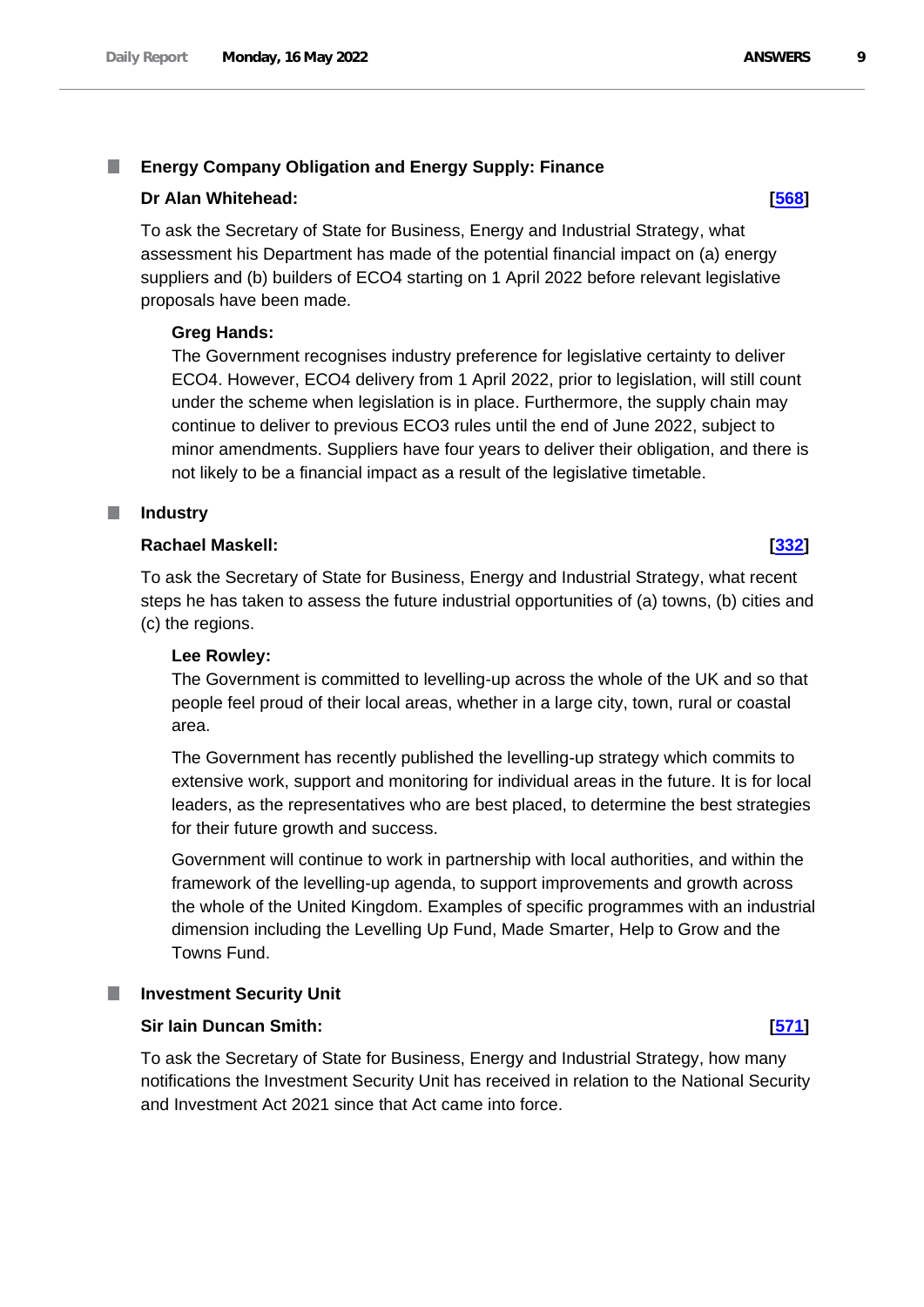#### **Sir Iain Duncan Smith: [\[572\]](http://www.parliament.uk/business/publications/written-questions-answers-statements/written-question/Commons/2022-05-11/572)**

To ask the Secretary of State for Business, Energy and Industrial Strategy, if he will publish those notifications made to the Investment Security Unit under the National Security and Investment Act 2021, by sector.

#### **Sir Iain Duncan Smith: [\[573\]](http://www.parliament.uk/business/publications/written-questions-answers-statements/written-question/Commons/2022-05-11/573)**

To ask the Secretary of State for Business, Energy and Industrial Strategy, if he will publish the target response time between (a) notification being made to the Investment Security Unit and (b) response from that Unit; and what his Department's latest assessment is of that Unit's performance against that target.

#### **Paul Scully:**

The National Security and Investment Act 2021 requires the Secretary of State to prepare an annual report, including information on the numbers of notifications accepted and rejected, the average number of working days taken to accept or reject them, and the sectors in which they fall.

The first annual report covering 4 January 2022 – 31 March 2022 is currently being prepared and will be laid before both Houses and published in due course.

The Government does not publish individual notifications in recognition of the fact that most acquisitions raise no national security risks and are primarily a matter for the parties.

#### <span id="page-9-0"></span>**McColl's: Insolvency**

#### **Jonathan Reynolds: [\[238\]](http://www.parliament.uk/business/publications/written-questions-answers-statements/written-question/Commons/2022-05-10/238)**

To ask the Secretary of State for Business, Energy and Industrial Strategy, what assessment his Department has made of the impact of McColl's entering administration on access to community Post Office services.

#### **Paul Scully:**

We were pleased to see a deal reached for the sale of McColl's that helps protect jobs and enable the business to continue to deliver convenience for customers.

#### <span id="page-9-1"></span>ш **Neurology: Research**

#### **Mr Virendra Sharma: [\[147\]](http://www.parliament.uk/business/publications/written-questions-answers-statements/written-question/Commons/2022-05-10/147)**

To ask the Secretary of State for Business, Energy and Industrial Strategy, how much funding his Department made available for neurological research in each year from 2012- 13 to 2020-21.

#### **George Freeman:**

UK Research and Innovation (UKRI) funds a variety of research within this broadranging area. The UKRI Gateway https://gtr.ukri.org/ provides data on publicly funded research and innovation which is searchable by year and subject area.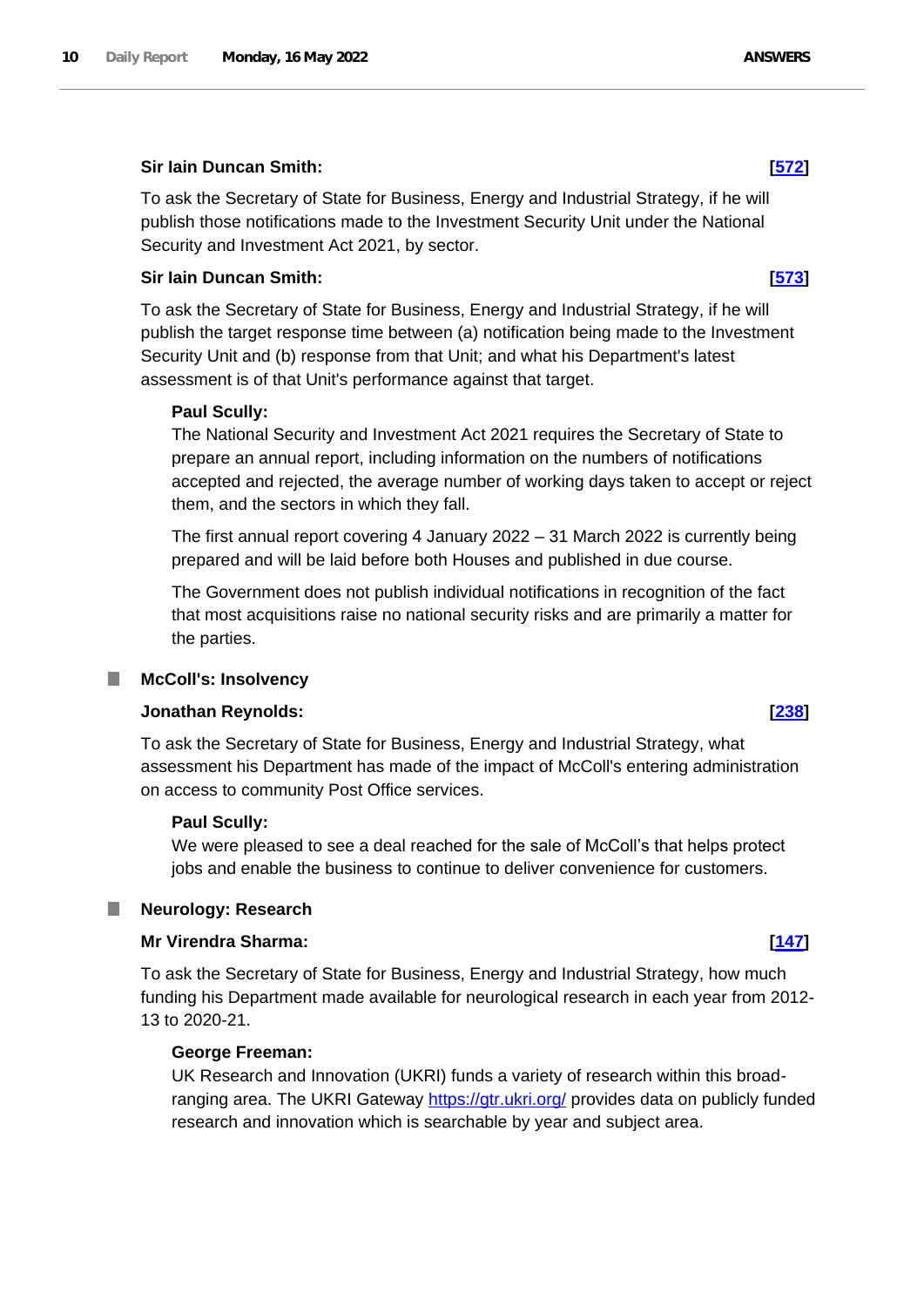#### <span id="page-10-0"></span>**Personal Care Services: Coronavirus** T.

#### **Dame Diana Johnson: [\[653\]](http://www.parliament.uk/business/publications/written-questions-answers-statements/written-question/Commons/2022-05-11/653)**

To ask the Secretary of State for Business, Energy and Industrial Strategy, for what reason hairdressers were not included in the additional grant for hospitality and leisure businesses impacted by the covid-19 omicron variant over the 2021-22 winter period.

### **Dame Diana Johnson: [\[654\]](http://www.parliament.uk/business/publications/written-questions-answers-statements/written-question/Commons/2022-05-11/654)**

To ask the Secretary of State for Business, Energy and Industrial Strategy, what support his Department made available for hairdressers in response to business disruptions as a result of the omicron variant of covid-19.

### **Paul Scully:**

I refer the hon. Member to the answer I gave the hon. Member for Batley and Spen on 27 January 2022 to Question 110644.

While the Omicron Hospitality and Leisure Grant focused on sectors where social mixing was a primary motivation for consumers, Local Authorities were encouraged to support the personal care sector through the Additional Restrictions Grant (ARG) scheme. Local Authorities reported that close to 750,000 payments of ARG, worth a total of over £2 billion, had been made to businesses by 31 March 2022, the scheme closure date.

The additional measures announced on 21 December 2021 reinforced the existing package of wider Government support.

#### <span id="page-10-1"></span>**Renewable Heat Incentive Scheme: Insolvency** ш

### **Dan Jarvis: [\[261\]](http://www.parliament.uk/business/publications/written-questions-answers-statements/written-question/Commons/2022-05-10/261)**

To ask the Secretary of State for Business, Energy and Industrial Strategy, what steps his Department is taking to help support people on the Domestic Renewable Heat Incentive scheme with monitoring payments where the firm providing the monitoring service has become insolvent.

### **Greg Hands:**

Participants in the Domestic Renewable Heat Incentive (DRHI) have always been able to change their Metering and Monitoring Service Package (MMSP) to a new installer should their existing installer become insolvent. The recent legislation that closed the DRHI to new applicants streamlined this process.

The DRHI closed to new applications on 31 March 2022. However, the Department will continue to keep the scheme (including MMSP) under review to determine whether further changes to scheme operation are required, until the final DRHI payments are made in 2029. This will take into account market conditions such as installer availability.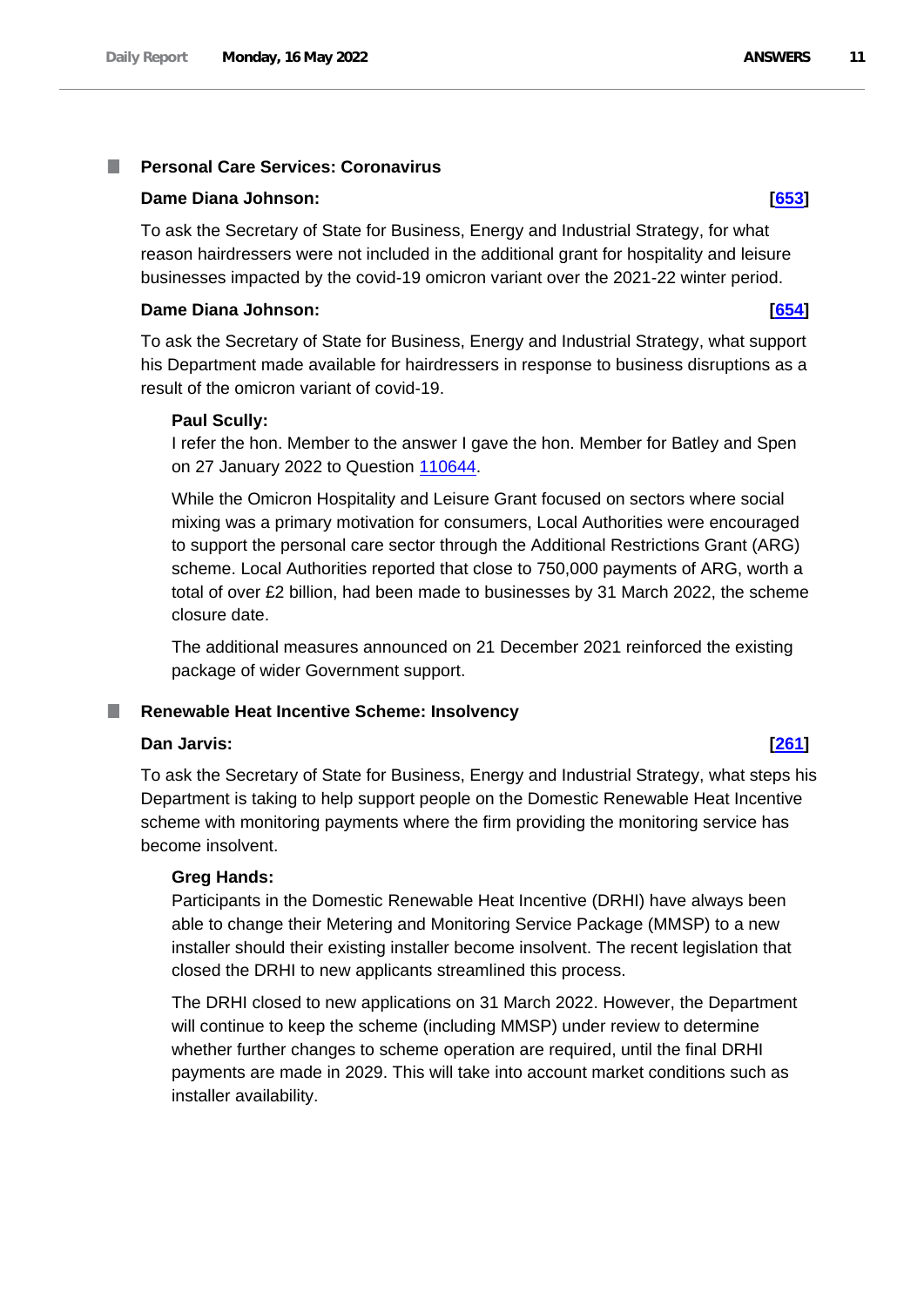#### <span id="page-11-0"></span>m. **Scottish Limited Partnerships**

#### **Kenny MacAskill: [\[489\]](http://www.parliament.uk/business/publications/written-questions-answers-statements/written-question/Commons/2022-05-10/489)**

To ask the Secretary of State for Business, Energy and Industrial Strategy, what recent representations his Department has received from the Scottish Government on Scottish Limited Partnerships.

#### **Paul Scully:**

Officials have had an active dialogue with counterparts from the Sottish Government and most recently met on 2 March 2022 to discuss Scottish Limited Partnerships. I anticipate that they will have further exchanges on this subject in due course.

#### **Kenny MacAskill: [\[491\]](http://www.parliament.uk/business/publications/written-questions-answers-statements/written-question/Commons/2022-05-10/491)**

To ask the Secretary of State for Business, Energy and Industrial Strategy, what estimate he has made of the number of Scottish limited partnerships set up in each year since 2015.

#### **Paul Scully:**

The official statistics on companies and the total size of the register are made publicly available online by Companies House. The most recent data can be found in this link here and show that 5,706 limited partnerships were incorporated in Scotland in 2015/16, 4,932 in 2016/17, 2,689 in 2017/18, 751 in 2018/19, 657 in 2019/20 and 591 in 2020/21.

### <span id="page-11-1"></span>**Scottish Limited Partnerships: Organised Crime**

### **Kenny MacAskill: [\[490\]](http://www.parliament.uk/business/publications/written-questions-answers-statements/written-question/Commons/2022-05-10/490)**

To ask the Secretary of State for Business, Energy and Industrial Strategy, what plans his Department has to tackle the abuse of Scottish Limited Partnerships by organised crime organisations.

#### **Paul Scully:**

The Government outlined its proposals for limited partnership reform in December 2018 in response to a consultation (link here). The reforms will modernise Limited Partnership law, helping to tackle illicit activity and the abuse of Scottish Limited Partnerships. The proposals include tightening registration requirements, requiring limited partnerships to demonstrate a firmer connection to the United Kingdom, increasing transparency requirements, and enabling the Registrar to strike from the register limited partnerships which are dissolved, or which are no longer carrying on business. The Government will be reforming the relevant legislation through the forthcoming Economic Crime and Transparency Bill.

### <span id="page-11-2"></span>**UK Research and Innovation**

#### **Dr Alan Whitehead: [\[18\]](http://www.parliament.uk/business/publications/written-questions-answers-statements/written-question/Commons/2022-05-10/18)**

To ask the Secretary of State for Business, Energy and Industrial Strategy, how much funding has been allocated to climate and environment related projects from UKRI's funding allocation in (a) 2020-21 and (b) 2021-22.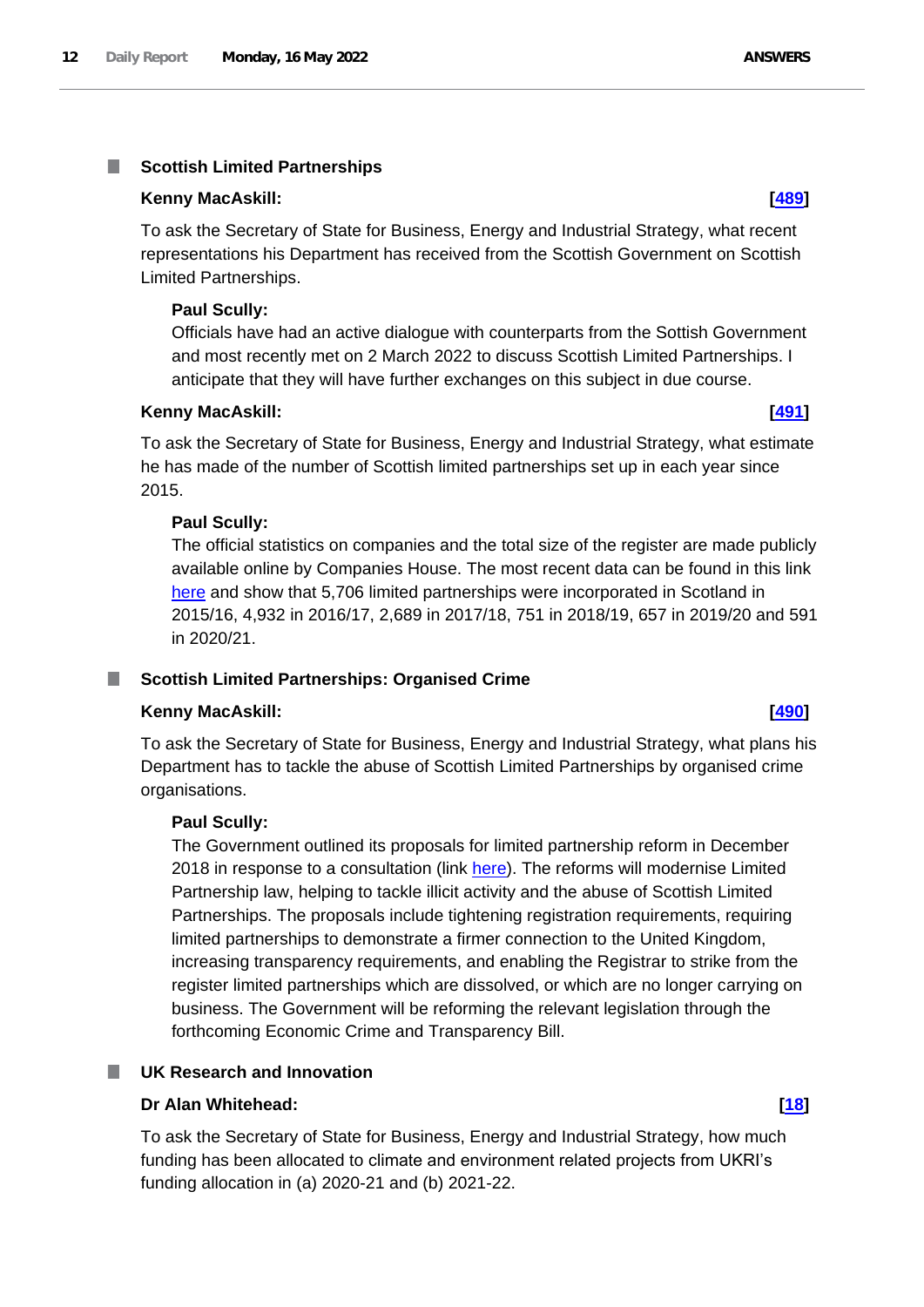### **Greg Hands:**

Details on funding allocated to climate and environment related projects are provided by UKRI through their National Environment Research Council. The UKRI Gateway https://gtr.ukri.org/provides data on publicly funded research and innovation, which is searchable by year and subject area.

<span id="page-12-0"></span>**Warm Home Discount Scheme**

### **Alan Brown: [\[848\]](http://www.parliament.uk/business/publications/written-questions-answers-statements/written-question/Commons/2022-05-11/848)**

To ask the Secretary of State for Business, Energy and Industrial Strategy, what his timescale is for bringing forward legislative proposals for the 2022-2023 Warm Home Discount scheme.

### **Greg Hands:**

The Regulations for the Warm Home Discount in England and Wales were laid in Parliament on Wednesday 12 May.

The consultation on the future scheme in Scotland is currently open and will close on Sunday 22 May. After this, the Government will publish its response and lay the supporting Regulations for a scheme to be in place from winter 2022/23.

### <span id="page-12-1"></span>**CABINET OFFICE**

#### <span id="page-12-2"></span>П **10 Downing Street: Taxis**

### **Emily Thornberry: [\[114\]](http://www.parliament.uk/business/publications/written-questions-answers-statements/written-question/Commons/2022-05-10/114)**

To ask the Minister for the Cabinet Office, what total cost to the public purse was of vehicles ordered on Downing Street's travel account for mini-cabs in each month of (a) 2019-20, (b) 2020-21 and (c) 2021-22.

### **Michael Ellis:**

This information is not centrally held in the form requested, and could only be obtained at disproportionate cost.

### <span id="page-12-3"></span>**Civil Service: Surveys**

### **Rachel Hopkins: [\[1013\]](http://www.parliament.uk/business/publications/written-questions-answers-statements/written-question/Commons/2022-05-11/1013)**

To ask the Minister for the Cabinet Office, if he will publish the (a) engagement, (b) inclusion, (c) discrimination and (d) bullying scores by ethnicity of civil servants' responses to the (i) 2020 and (ii) 2021 Civil Service People Surveys.

### **Rachel Hopkins: [\[1014\]](http://www.parliament.uk/business/publications/written-questions-answers-statements/written-question/Commons/2022-05-11/1014)**

To ask the Minister for the Cabinet Office, if he will publish the (a) engagement, (b) inclusion, (c) discrimination and (d) bullying scores by disability status of civil servants' responses to the (i) 2020 and (ii) 2021 Civil Service People Surveys.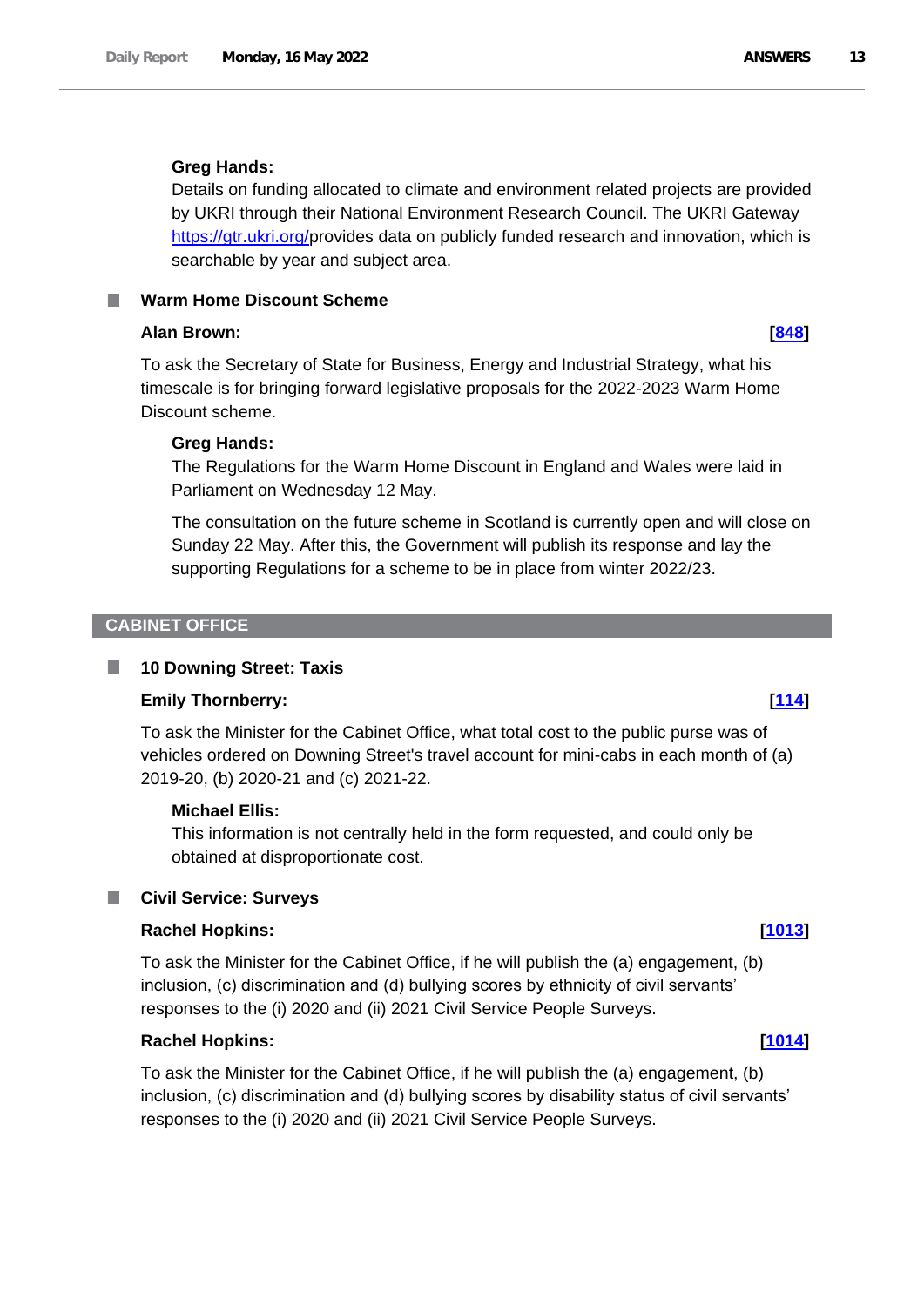# **Rachel Hopkins: [\[1015\]](http://www.parliament.uk/business/publications/written-questions-answers-statements/written-question/Commons/2022-05-11/1015)**

To ask the Minister for the Cabinet Office, if he will publish the (a) engagement, (b) inclusion, (c) discrimination and (d) bullying scores of civil servants' responses by gender to the (i) 2020 and (ii) 2021 Civil Service People Surveys.

## **Rachel Hopkins: [\[1016\]](http://www.parliament.uk/business/publications/written-questions-answers-statements/written-question/Commons/2022-05-11/1016)**

To ask the Minister for the Cabinet Office, if he will publish the (a) engagement, (b) inclusion, (c) discrimination and (d) bullying scores of civil servants' responses by sexual orientation to the (i) 2020 and (ii) 2021 Civil Service People Surveys.

### **Mrs Heather Wheeler:**

The Cabinet Office publishes results from the Civil Service People Survey on GOV.UK. In addition to the overall results, demographic breakdowns are published.

The demographic scores for the [2020 Civil Service People Survey](https://www.gov.uk/government/publications/civil-service-people-survey-2020-results) were published on 31 March. This publication included scores for (a) engagement, (b) inclusion, (c) discrimination, and (d) bullying by ethnicity, disability status, gender and sexual orientation of civil servants' responses.

Publication of the demographic scores of the 2021 Civil Service People Survey is scheduled for 30 June 2022 on GOV.UK. This will also include scores for (a) engagement, (b) inclusion, (c) discrimination, and (d) bullying by ethnicity, disability status, gender and sexual orientation of civil servants' responses.

## <span id="page-13-0"></span>**Independent Adviser on Ministers' Interests**

### **Caroline Lucas: [\[163\]](http://www.parliament.uk/business/publications/written-questions-answers-statements/written-question/Commons/2022-05-10/163)**

To ask the Minister for the Cabinet Office, for what reasons the annual report from Lord Geidt, the Independent Adviser on Ministers' Interests has been delayed and when it will be published.

### **Michael Ellis:**

The Independent Adviser publishes a report annually. The previous report was published at the end of May 2021.

#### <span id="page-13-1"></span>T. **Senior Civil Servants: Free School Meals**

### **Emily Thornberry: [\[116\]](http://www.parliament.uk/business/publications/written-questions-answers-statements/written-question/Commons/2022-05-10/116)**

To ask the Minister for the Cabinet Office, with reference to the Answer of 27 April to Question 155612 on Senior Civil Servants: Free School Meals, when information from the finalised annual Senior Civil Service Database for 1 April 2022 will be available; and whether the response rates to questions relating to socioeconomic background in that database are expected to reach acceptable quality thresholds.

## **Mrs Heather Wheeler:**

At this time we are unable to confirm when information on Free School Meals will be available from the April 2022 SCS Database, and whether declaration rates for broader SEB measures will reach acceptable quality thresholds.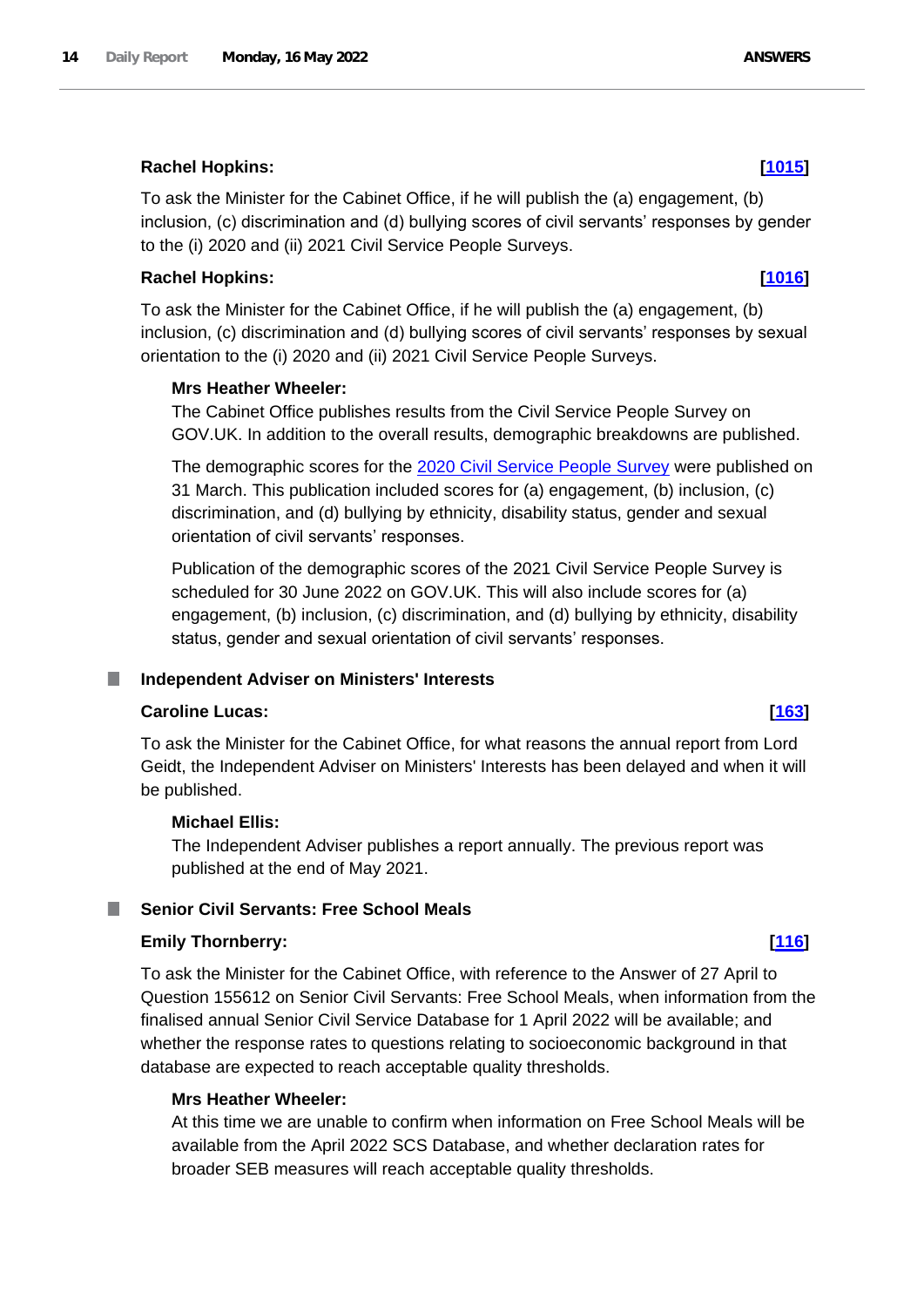The Cabinet Office continues to work with departments to increase response rates across socio-economic background measures.

### <span id="page-14-0"></span>**UK Commission on Covid Commemoration**

## **Alex Sobel: [\[442\]](http://www.parliament.uk/business/publications/written-questions-answers-statements/written-question/Commons/2022-05-10/442)**

To ask the Minister for the Cabinet Office, when the background work is expected to commence to establish the Commission on Covid Commemoration; and when he plans to publish a detailed timetable for setting up the Commission on Covid Commemoration.

### **Michael Ellis:**

As the Prime Minister previously announced, the Government will set out the Commission membership and terms of reference in due course.

### <span id="page-14-1"></span>**United Kingdom Security Vetting: Applications**

#### **Ian Murray: [\[176\]](http://www.parliament.uk/business/publications/written-questions-answers-statements/written-question/Commons/2022-05-10/176)**

To ask the Minister for the Cabinet Office, what assessment he has made of the financial impact on UK Security Vetting applicants of waiting periods for security clearance.

#### **Michael Ellis:**

No assessment has been made of the financial impact on applicants to UK Security Vetting of waiting periods for security clearance.

The purpose of National Security Vetting is to help safeguard National Security. Waiting periods for security clearance are driven by the time required to gather information from a range of sources on an applicant and the subsequent analysis of this information. Waiting times therefore vary accordingly.

Advice is provided to applicants that this process can take some time to complete. I am unable to comment further on the financial impact that this essential security control may have.

Work is ongoing within Cabinet Office to modernise and improve the effectiveness of vetting overall, in line with the Government's wider modernisation agenda and to keep pace with the threats faced by the UK today. The modernisation aims to improve the end to end user experience for the applicant and sponsoring department and improve the speed of applications.

### <span id="page-14-2"></span>**DEFENCE**

#### <span id="page-14-3"></span>**Air Force: Unmanned Air Vehicles** ш

### **Mr Kevan Jones: [\[76\]](http://www.parliament.uk/business/publications/written-questions-answers-statements/written-question/Commons/2022-05-10/76)**

To ask the Secretary of State for Defence, what estimate he has made of the (a) adequacy of the number of Protector drones in the RAF and (b) number of Remotely Piloted Air Systems required for RAF operations.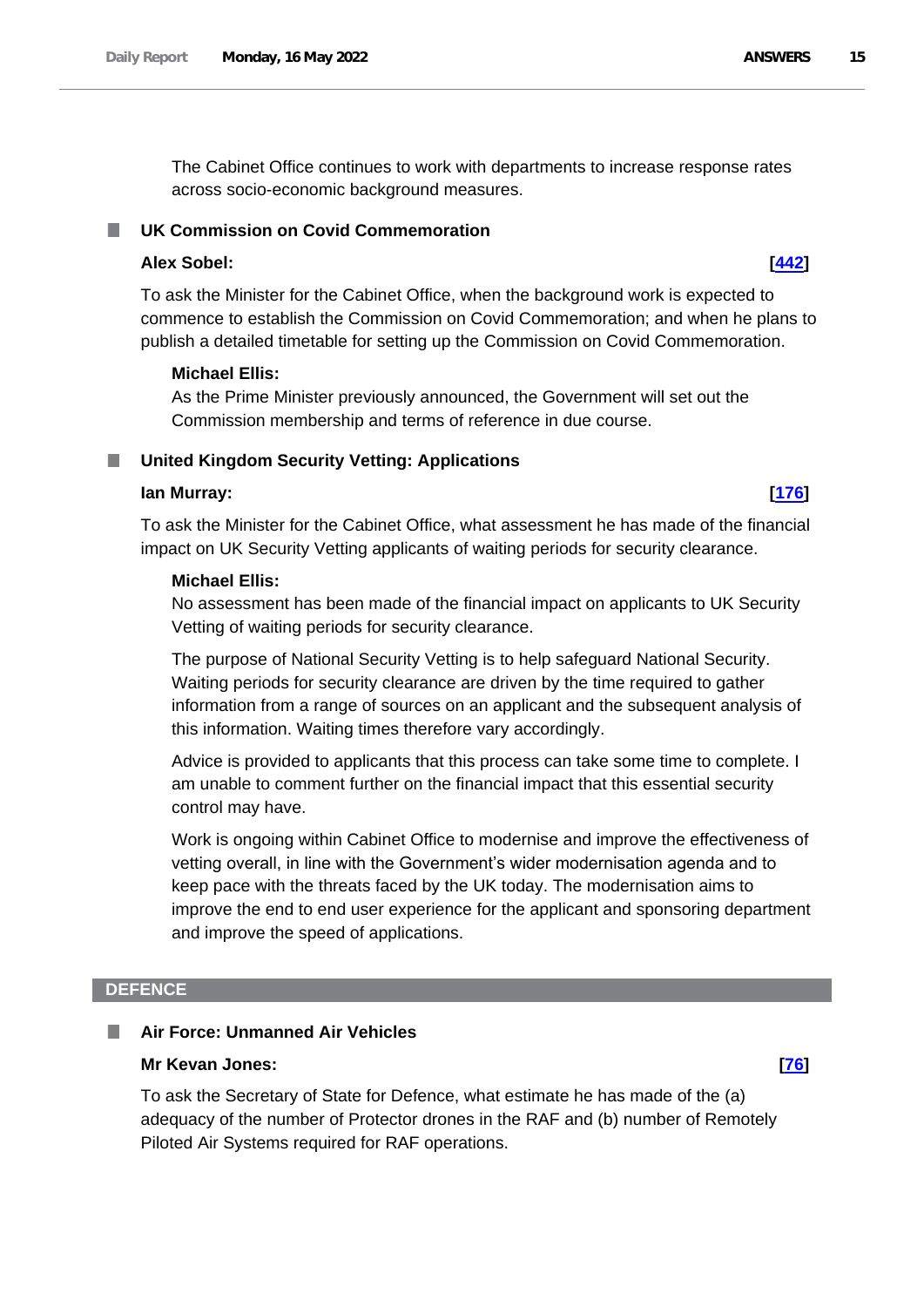#### **James Heappey:**

Remotely Piloted Air Systems (RPAS) such as Protector and Reaper are taking an increasingly important place in the Defence capability of the UK in a rapidly changing technological and international environment. As such, we keep the size and capability of our RPAS fleet under constant review. The UK has ordered 16 Protector RPAS to replace its existing Reaper Fleet.

## <span id="page-15-0"></span>**Armed Forces: Private Education**

### **Emily Thornberry: [\[118\]](http://www.parliament.uk/business/publications/written-questions-answers-statements/written-question/Commons/2022-05-10/118)**

To ask the Secretary of State for Defence, what the maximum level of Continuity of Education Allowance payments provided by his Department were for (a) primary and (b) secondary pupils in the UK in 2021-22.

## **Emily Thornberry: [\[119\]](http://www.parliament.uk/business/publications/written-questions-answers-statements/written-question/Commons/2022-05-10/119)**

To ask the Secretary of State for Defence, how much funding his Department allocated to the Continuity of Education Allowance to fund school places in the UK in 2021-22; and how many children were covered by that funding.

### **Emily Thornberry: [\[120\]](http://www.parliament.uk/business/publications/written-questions-answers-statements/written-question/Commons/2022-05-10/120)**

To ask the Secretary of State for Defence, how much funding his Department allocated to the Continuity of Education Allowance to fund places at (a) Winchester College, (b) Eton College, (c) Rugby School, (d) Stowe School, (e) Ampleforth College, (f) Millfield School, (g) Charterhouse School, (h) Gordonstoun School, (i) The King's School, Canterbury, and (j) Harrow School in 2021-22.

### **Leo Docherty:**

Continuity of Education Allowance (CEA) assists Service personnel to achieve continuity of education for their children that would otherwise be denied in the statemaintained day school sector due to the mobility of their family because of consecutive assignments. CEA is available to all Service personnel, irrespective of rank, subject to them satisfying the qualifying criteria. Service personnel may select from a wide variety of schools across the UK from within the independent and statemaintained sectors that meet set criteria. Each claimant is required to contribute at least 10 per cent of the fees at independent schools.

Financial Year (FY) 2021-22 straddled two Academic Years (2020-21 and 2021-22) so the maximum level of CEA provided for a) primary and (b) secondary pupils in the UK was:

o Academic Year 2020-21: Primary £5,969 and Secondary £7,828;

o Academic Year 2021-22 **:** Primary £6,096 and Secondary £7,847;

During FY 2021-22, the cost to defence of CEA was £81.3 million, for which 4,700 children benefited.

During FY 2021-22, the cost to Defence of CEA in respect of the stipulated schools was as follows: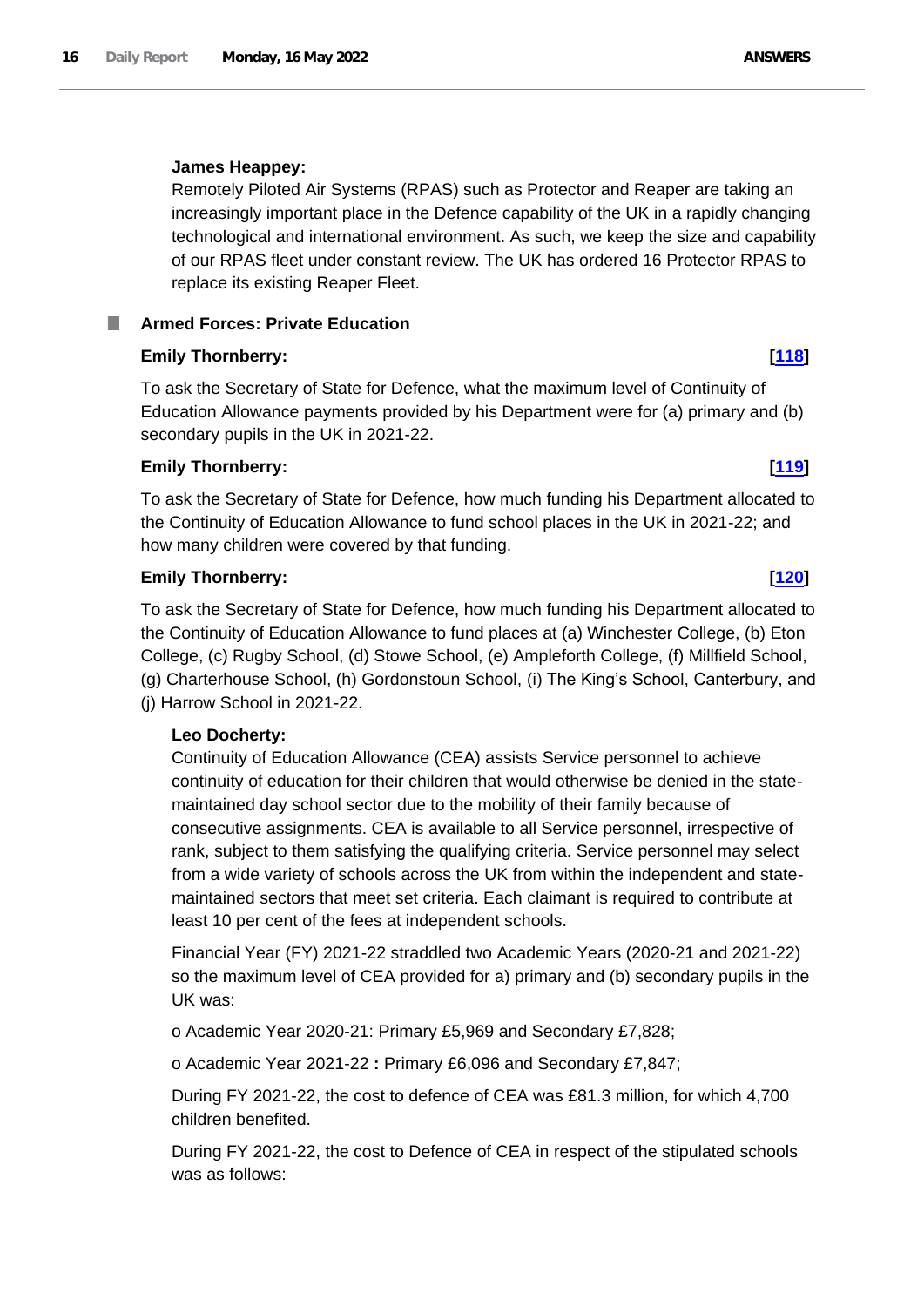| <b>SCHOOL</b>                      | £ MILLION |
|------------------------------------|-----------|
| <b>Ampleforth College</b>          | 0.164     |
| Charterhouse School, Godalming     | 0.016     |
| Eton College - Windsor             | 0.172     |
| Gordonstoun School - Elgin         | 0.098     |
| Harrow School - Harrow on the Hill | 0.118     |
| Millfield School - Street          | 0.668     |
| Rugby School - Rugby               | 0.125     |
| Stowe School - Buckingham          | 0.047     |
| Winchester College - Winchester    | 0.078     |
| King's School - Canterbury         | 0         |

### <span id="page-16-0"></span>**Armed Forces: Training**

#### **Kenny MacAskill: [\[485\]](http://www.parliament.uk/business/publications/written-questions-answers-statements/written-question/Commons/2022-05-10/485)**

To ask the Secretary of State for Defence, which countries the UK armed forces provided training for in each year between 2011 and 2021; which armed service provided the training for each of those training programmes; and what the names of those courses the personnel attended were.

#### **James Heappey:**

The requested information will take time to collate. I will write to the hon. Member when it is available.

<span id="page-16-1"></span>

## **Mr Kevan Jones: [\[631\]](http://www.parliament.uk/business/publications/written-questions-answers-statements/written-question/Commons/2022-05-11/631)**

To ask the Secretary of State for Defence, whether a formal contract has been signed with Boeing for three E-7 Wedgetail.

### **Jeremy Quin:**

In March 2019 the Ministry of Defence signed a contract with Boeing Defence UK to deliver five Wedgetail aircraft to the Royal Air Force (RAF). Following the Integrated Review decision to reduce the number of Wedgetail aircraft that would enter RAF service, elements of that contract were renegotiated and formal agreement on the associated change has been reached; the contract amendment is in the process of being enacted.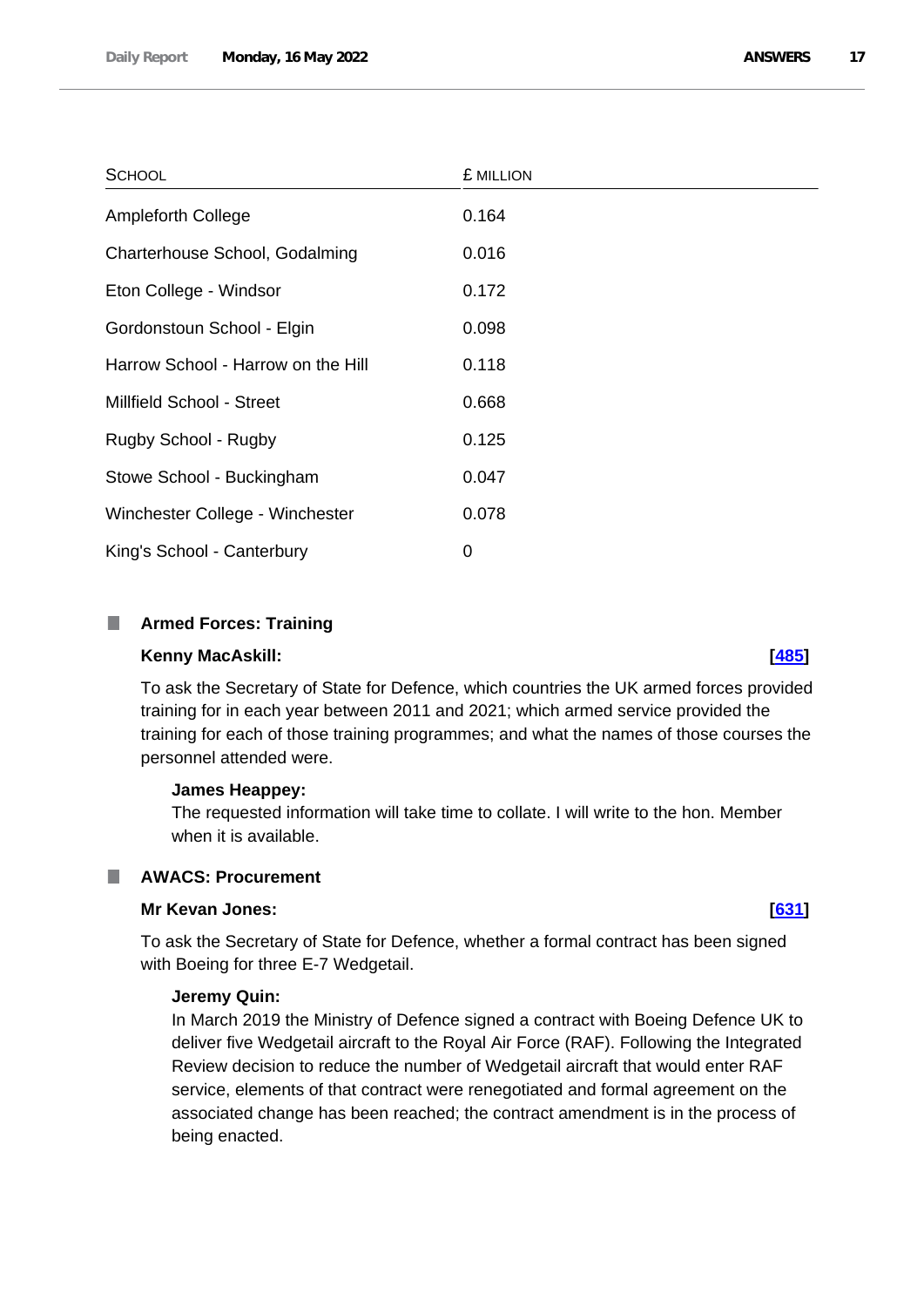#### <span id="page-17-0"></span>**Commonwealth: Armed Forces** T.

#### **Dan Jarvis: [\[259\]](http://www.parliament.uk/business/publications/written-questions-answers-statements/written-question/Commons/2022-05-10/259)**

To ask the Secretary of State for Defence, whether the (a) British Army, (b) Royal Air Force, and (c) Royal Navy will (i) recruit or (ii) accept applications from Commonwealth candidates this year.

#### **Leo Docherty:**

All three Services are continuing to recruit personnel from the Commonwealth who meet the necessary criteria. However, due to the numbers of applications already in the recruiting pipelines, no new applications are currently being accepted while those are processed. If new applications can be accepted in the future, candidates will be informed either through messaging on the Army and Royal Air Force recruiting websites or from Royal Navy recruiters. It is not possible at this point however to state when new applications might be accepted.

### <span id="page-17-1"></span>**Defence Equipment**

#### **Mr Kevan Jones: [\[637\]](http://www.parliament.uk/business/publications/written-questions-answers-statements/written-question/Commons/2022-05-11/637)**

To ask the Secretary of State for Defence, what assessment he has made of the accuracy of messages published by the MOD's Official Press Office Twitter Account in relation to the Public Accounts Committee Report entitled Ministry of Defence Equipment Plan 2021–31.

### **Jeremy Quin:**

I agree with the tweet that the Public Accounts Committee Report (PAC) contained numerous inaccuracies. The Ministry of Defence will be writing to the PAC to outline these in detail in due course.

#### <span id="page-17-2"></span>**Defence Equipment: Sales** T.

#### **Jamie Stone: [\[917\]](http://www.parliament.uk/business/publications/written-questions-answers-statements/written-question/Commons/2022-05-11/917)**

To ask the Secretary of State for Defence, with reference to the document MOD surplus inventory for sale, published online, to whom and where his Department sells the surplus equipment; and what happens to the income from those sales.

### **Jeremy Quin:**

The Defence Equipment Sales Authority (DESA) has a range of supply options for what is a wide variety of surplus equipment not all of which represents military capability, routes are principally Government to Government sales as well as wider to UK industry. In addition, DESA coordinates several specialist contractors (selected through open competition) for the sale of defence equipment to the public and industry, both in the UK and overseas.

All revenue is returned directly back to each of the Front Line Commands.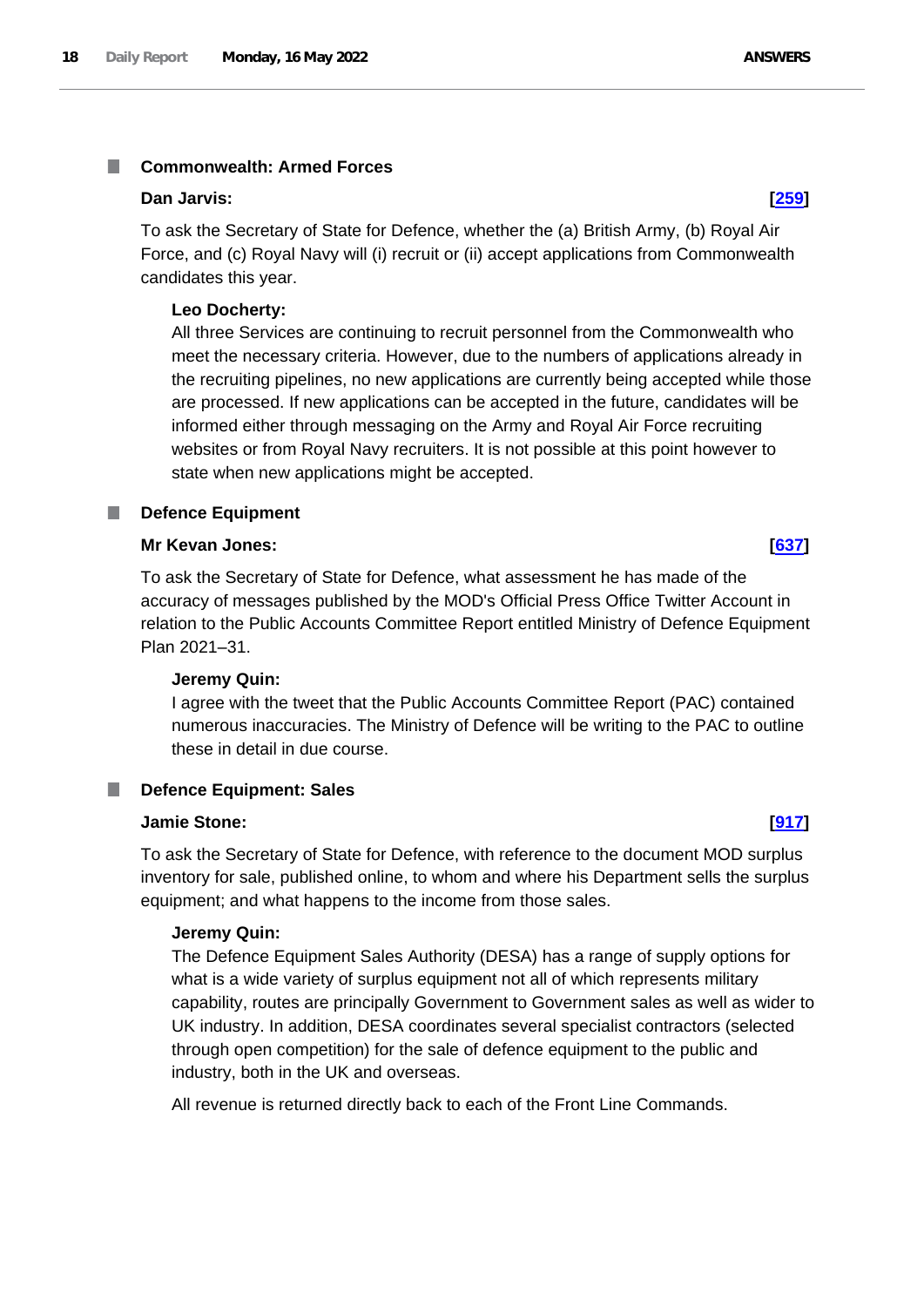#### <span id="page-18-0"></span>**Defence: Procurement** I.

#### **Mr Kevan Jones: [\[84\]](http://www.parliament.uk/business/publications/written-questions-answers-statements/written-question/Commons/2022-05-10/84)**

To ask the Secretary of State for Defence, with reference to recommendation 6.37 of his Department's publication, entitled Growing the contribution of defence to UK prosperity: a report for the Secretary of State for Defence by Philip Dunne MP, published on 09 July 2018, if his Department has commissioned academic work on the treatment in procurement decisions of additional tax revenues arising from procurement spend in the UK.

#### **Jeremy Quin:**

The Ministry of Defence (MOD) has not commissioned academic work on the treatment in procurement decisions of additional tax revenues arising from procurement spend in the UK.

Each year, the MOD awards a significant number of contracts, taking into consideration many elements to determine what is the most economically advantageous tender. However, we do not use tax revenues as an award criterion as this would be inconsistent with demonstration of value for money as set out in the HM Treasury Green Book.

#### <span id="page-18-1"></span>**European Fighter Aircraft: Radar**

#### **Mr Kevan Jones: [\[632\]](http://www.parliament.uk/business/publications/written-questions-answers-statements/written-question/Commons/2022-05-11/632)**

To ask the Secretary of State for Defence, when he expects to complete the integration of AESA radars on Typhoon.

#### **Mr Kevan Jones: [\[633\]](http://www.parliament.uk/business/publications/written-questions-answers-statements/written-question/Commons/2022-05-11/633)**

To ask the Secretary of State for Defence, whether AESA radars will be fitted to tranche 2 Typhoons.

#### **Jeremy Quin:**

The Active Electronically Scanned Array (AESA), or the European Common Radar System Mark 2 (ECRS Mk2), is planned to be delivered and integrated onto Typhoon by end of this decade. Our current planning assumption is that ECRS Mk2 hardware will be installed on UK Tranche 3 Typhoon aircraft, although this is being kept under review.

#### <span id="page-18-2"></span>L. **Kenya: Army**

### **Kenny MacAskill: [\[968\]](http://www.parliament.uk/business/publications/written-questions-answers-statements/written-question/Commons/2022-05-11/968)**

To ask the Secretary of State for Defence, what live munitions the British Army has used in the Lolldaiga training area of Kenya since 2010; and what quantity of those live munitions has been used.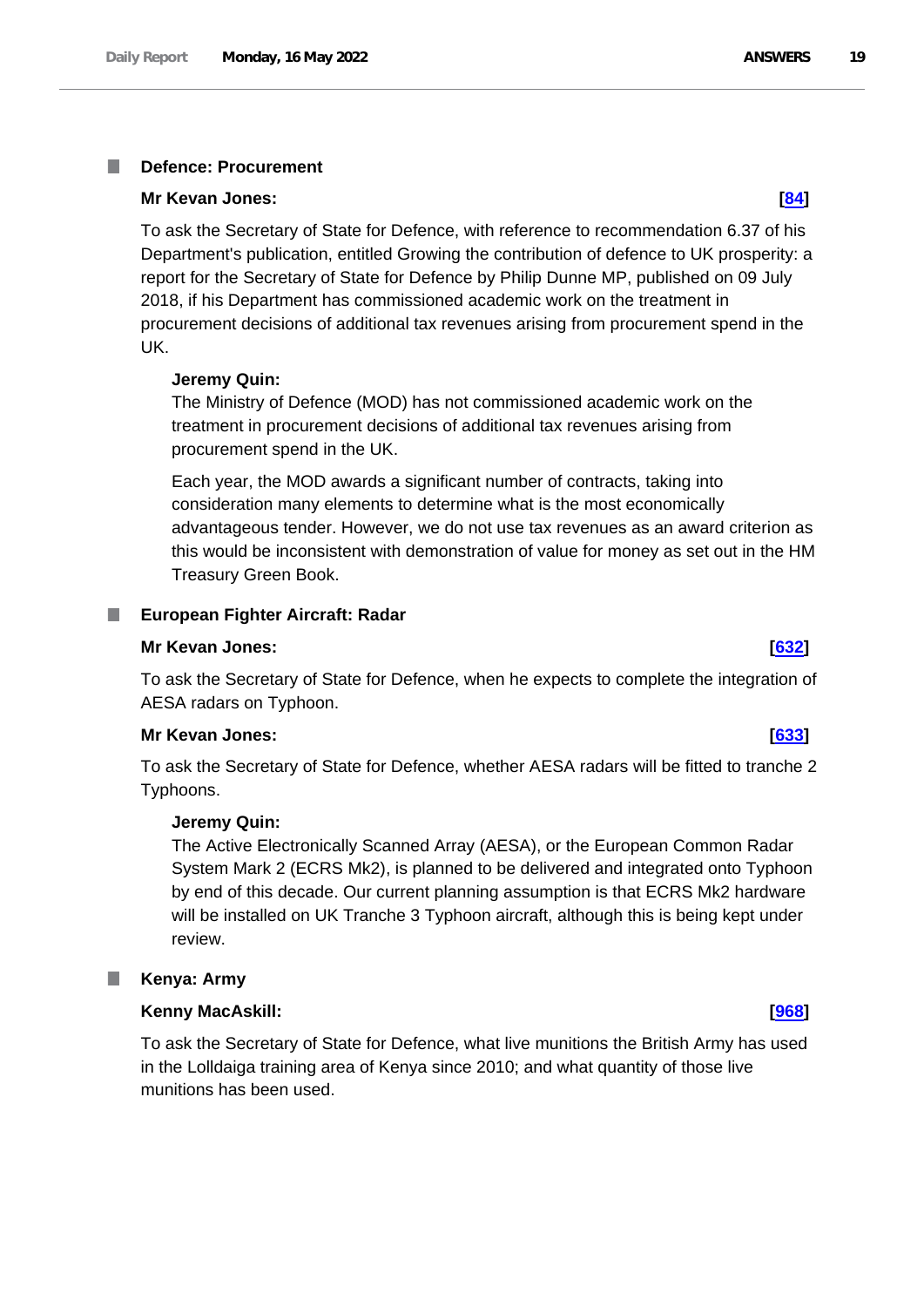### **James Heappey:**

The British Army Training Unit Kenya (BATUK) does not conduct live firing exercises on Lolldaiga Training area (LTA). BATUK only use the LTA to conduct blank firing and dry exercises.

### **Kenny MacAskill: [\[969\]](http://www.parliament.uk/business/publications/written-questions-answers-statements/written-question/Commons/2022-05-11/969)**

To ask the Secretary of State for Defence, what the inventory is of white phosphorus munitions held by the British Army Training Unit Kenya.

### **James Heappey:**

The British Army Training Unit Kenya does hold stock of white phosphorus ammunition in Kenya.

For obvious security reasons, the Ministry of Defence does not, however, release details of where and in what numbers, ammunition stockpiles are stored.

### **Kenny MacAskill: [\[970\]](http://www.parliament.uk/business/publications/written-questions-answers-statements/written-question/Commons/2022-05-11/970)**

To ask the Secretary of State for Defence, how many physical files were destroyed by British Army Training Unit Kenya during the move to its new headquarters; and what years those files covered.

### **James Heappey:**

It is taking longer than anticipated to collate the information to answer the right hon. Members question and I will write to him shortly.

## <span id="page-19-0"></span>**Ministry of Defence: NATO**

## **John Healey: [\[41\]](http://www.parliament.uk/business/publications/written-questions-answers-statements/written-question/Commons/2022-05-10/41)**

To ask the Secretary of State for Defence, what his Department's priorities are for the NATO Summit in June 2022 in respect of finalising the next Strategic Concept.

### **James Heappey:**

NATO leaders will adopt as planned a new Strategic Concept at the Madrid summit. We want the next Concept to reflect how NATO is accelerating its transformation for a more dangerous strategic reality, following Russia's invasion of Ukraine and considering challenges posed by China.

It will reaffirm our commitment to freedom, openness and the rules-based order. It must also embed UK-led work to ensure the Alliance is fit for future challenges, in line with the NATO 2030 agenda. This includes modernising and adapting to advanced technologies; competing and integrating across domains using military and nonmilitary tools; and improving national resilience.

## <span id="page-19-1"></span>**Ministry of Defence: Staff**

### **John Healey: [\[39\]](http://www.parliament.uk/business/publications/written-questions-answers-statements/written-question/Commons/2022-05-10/39)**

To ask the Secretary of State for Defence, with reference to Answer of 27 April 2022 to Question 156382 on Ministry of Defence: Staff, what the (a) roles and (b) pay bands are of the 63,070 projected civilian staff to be employed in 2022-23.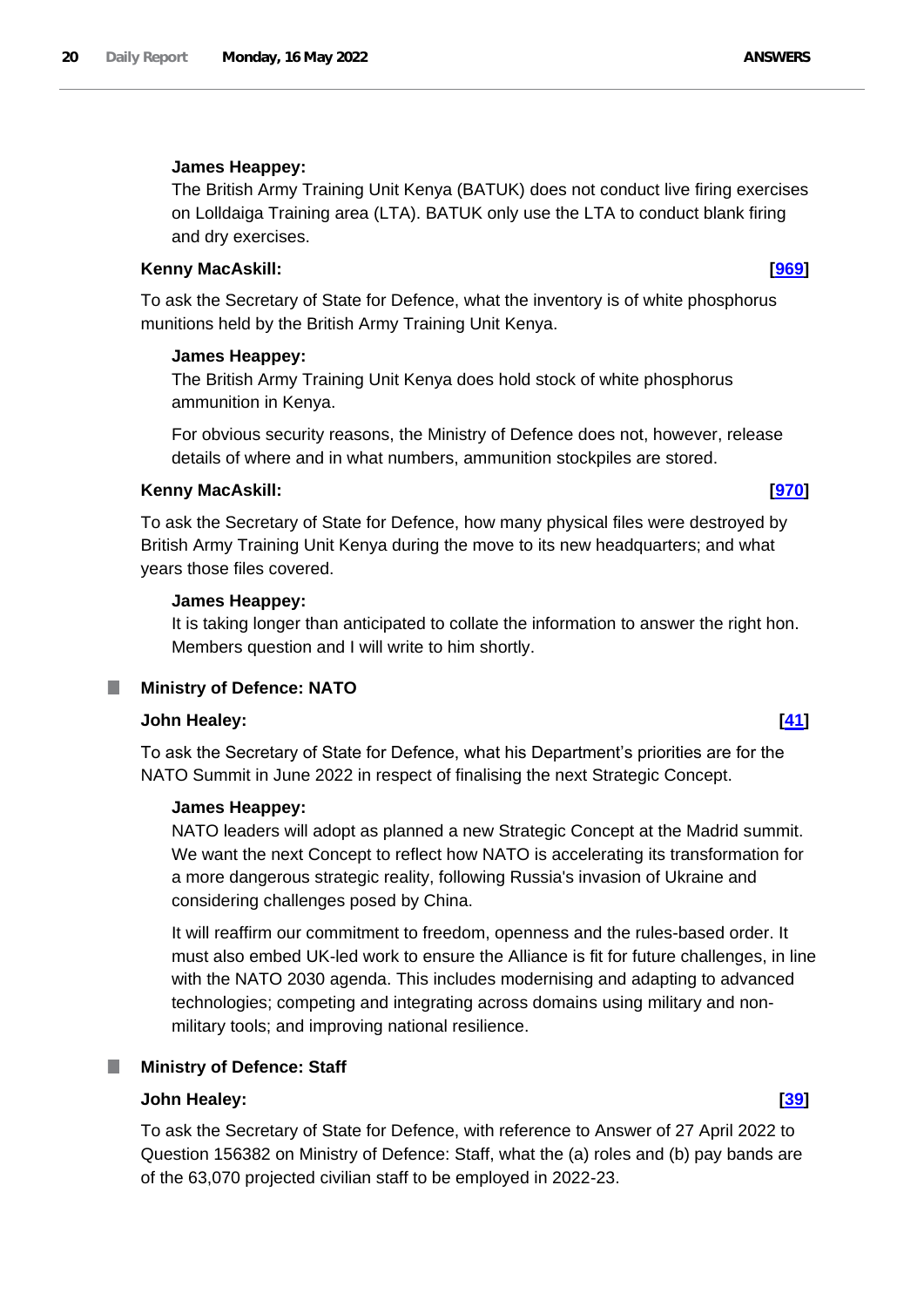### **John Healey: [\[40\]](http://www.parliament.uk/business/publications/written-questions-answers-statements/written-question/Commons/2022-05-10/40)**

To ask the Secretary of State for Defence, with reference to the Answer of 27 April 2022 to Question 156382 on Ministry of Defence: Staff, how many of the projected 63,070 projected civilian staff for 2022-3 will hold media relations and communications roles.

### **Leo Docherty:**

The breakdown of pay bands (PB) of Ministry of Defence (MOD) civilian staff projected for 2022-23 can be found in the table below. It should be noted that these figures are indicative and intended for planning purposes, they are not a target, and are subject to updated iterations as change programmes mature

| <b>GRADE</b>   | 2022-23 STAFF  |
|----------------|----------------|
| <b>SCS PB4</b> | $\overline{2}$ |
| <b>SCS PB3</b> | 13             |
| <b>SCS PB2</b> | 65             |
| SCS PB1/B1A    | 442            |
| G <sub>6</sub> | 1,990          |
| G7             | 5,169          |
| <b>SEO</b>     | 10,343         |
| <b>HEO</b>     | 12,435         |
| EO             | 9,084          |
| AO             | 9,334          |
| AA             | 3,725          |
| <b>LEC</b>     | 4,195          |
| <b>RFA</b>     | 1,822          |
| Other          | 4,451          |
| <b>Total</b>   | 63,070         |

The MOD does not hold the level of detail requested by roles.

#### <span id="page-20-0"></span>**Poland: Challenger Tanks** П

#### **John Healey: [\[610\]](http://www.parliament.uk/business/publications/written-questions-answers-statements/written-question/Commons/2022-05-11/610)**

To ask the Secretary of State for Defence, whether plans to send Challenger II tanks to Poland will affect plans to retire one third of the Challenger II tank fleet.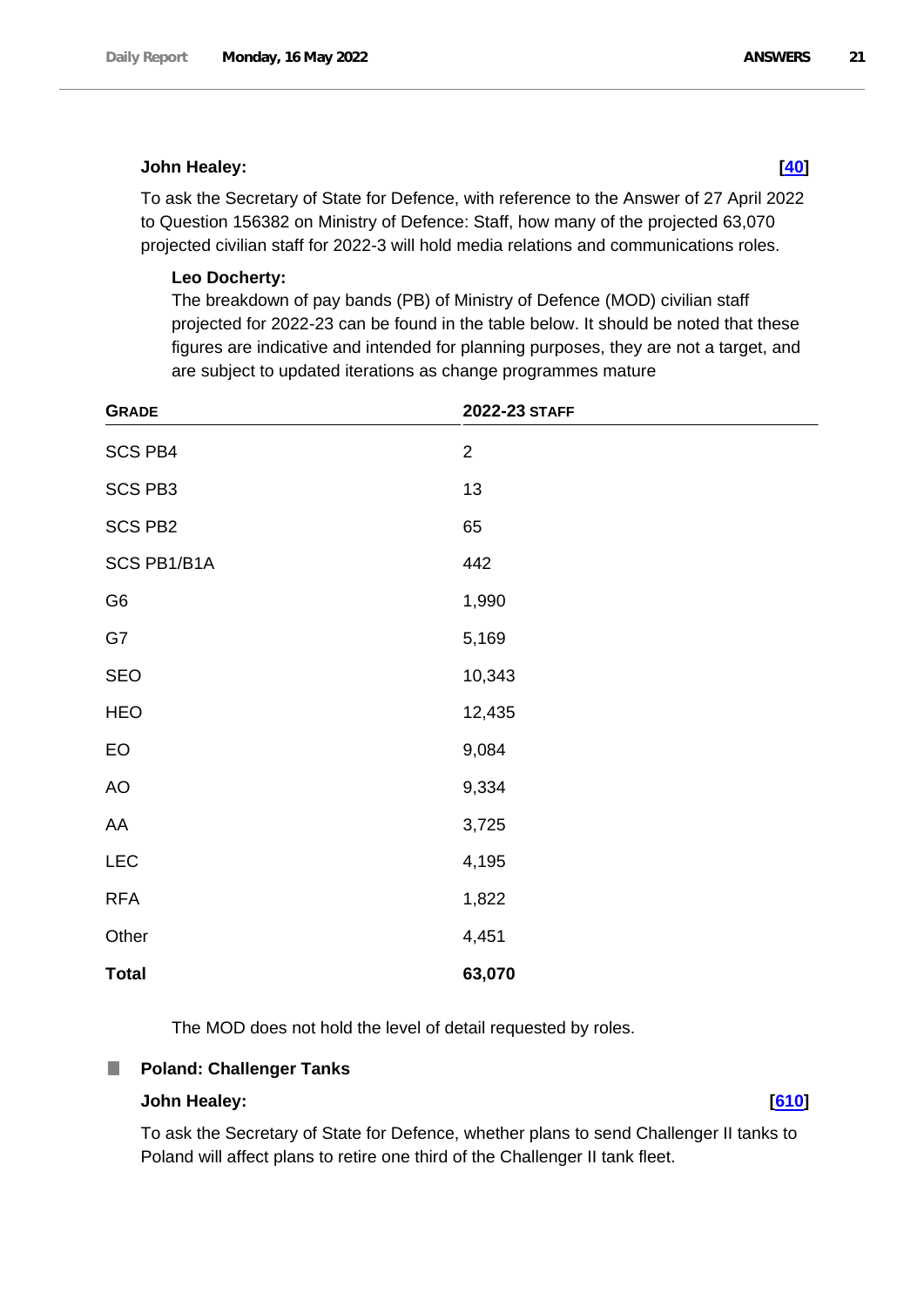## **Jeremy Quin:**

Deployment of Challenger 2 tanks to Poland will not affect the decision to retire elements of the CR2 fleet.

#### <span id="page-21-0"></span>**RAF Lakenheath: Nuclear Weapons** .

## **Alex Sobel: [\[934\]](http://www.parliament.uk/business/publications/written-questions-answers-statements/written-question/Commons/2022-05-11/934)**

To ask the Secretary of State for Defence, whether there are plans for US nuclear weapons to be stored at RAF Lakenheath.

## **Alex Sobel: [\[935\]](http://www.parliament.uk/business/publications/written-questions-answers-statements/written-question/Commons/2022-05-11/935)**

To ask the Secretary of State for Defence, what discussions he has had with (a) ministers and (b) hon Members regarding the planned storage of US nuclear weapons at USAF Lakenheath in Suffolk.

## **Alex Sobel: [\[936\]](http://www.parliament.uk/business/publications/written-questions-answers-statements/written-question/Commons/2022-05-11/936)**

To ask the Secretary of State for Defence, what discussions his Department has had with Emergency Contingency Planning Departments or Emergency Planning Officers regarding the planned storage of US nuclear weapons at USAF Lakenheath in Suffolk.

### **Alex Sobel: [\[937\]](http://www.parliament.uk/business/publications/written-questions-answers-statements/written-question/Commons/2022-05-11/937)**

To ask the Secretary of State for Defence, what discussions he his Department has had with (a) Local Accident and Emergency Departments (b) Police, Fire and Ambulance Services and (c) the police regarding the planned storage of US nuclear weapons at USAF Lakenheath in Suffolk.

## **Alex Sobel: [\[938\]](http://www.parliament.uk/business/publications/written-questions-answers-statements/written-question/Commons/2022-05-11/938)**

To ask the Secretary of State for Defence, who will make the final decision on storage of US Nuclear Weapons at USAF Lakenheath.

## **Alex Sobel: [\[939\]](http://www.parliament.uk/business/publications/written-questions-answers-statements/written-question/Commons/2022-05-11/939)**

To ask the Secretary of State for Defence, what estimate his Department has made of the potential cost to the public purse of storing US nuclear weapons at USAF Lakenheath; and from which budget heading that funding would be drawn.

## **Jeremy Quin:**

The Ministry of Defence is unable to comment on US spending decisions and capabilities, which are a matter for the US Government. It remains longstanding UK and NATO policy to neither confirm nor deny the presence of nuclear weapons at a given location.

## <span id="page-21-1"></span>**Russia: Defence Equipment**

## **John Healey: [\[611\]](http://www.parliament.uk/business/publications/written-questions-answers-statements/written-question/Commons/2022-05-11/611)**

To ask the Secretary of State for Defence, with reference to the Answer of 27 April 2022 to Question 156379 on Russia: Defence Equipment, what steps his Department is taking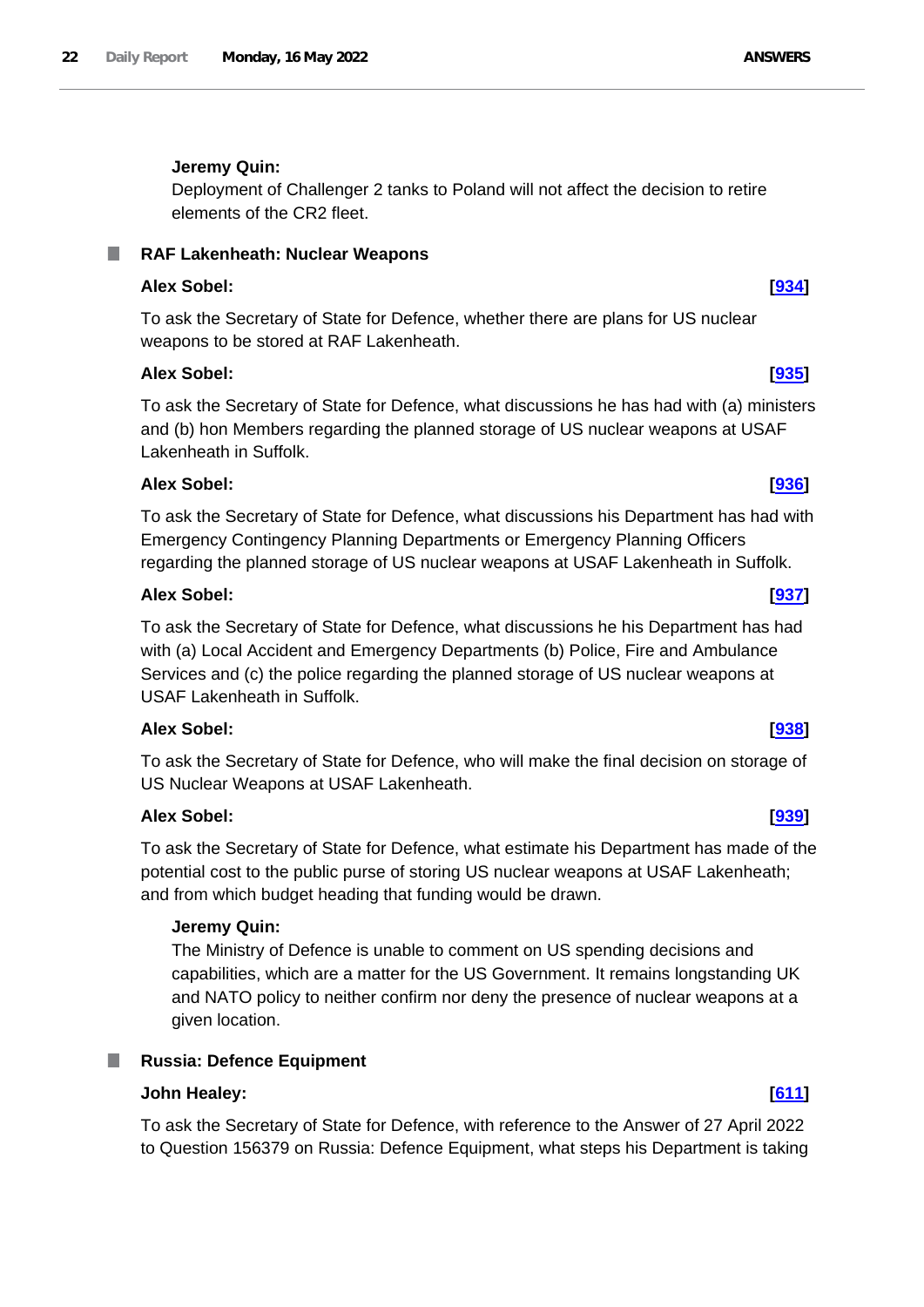to help ensure that UK-manufactured dual-use equipment is not used by the Russian military.

#### **Jeremy Quin:**

The Government reviews all licence applications for the export of UK-manufactured military and dual-use equipment against the Strategic Export Licensing Criteria, including an assessment of risk that the items will be diverted to an undesirable enduser or for an undesirable end-use. In addition, the UK ensures its arms exports are compliant with the Arms Trade Treaty, and international trade sanctions. Additional sanctions on the export of dual-use goods to Russia came into force on 1 March 2022.

#### **John Healey: [\[612\]](http://www.parliament.uk/business/publications/written-questions-answers-statements/written-question/Commons/2022-05-11/612)**

To ask the Secretary of State for Defence, with reference to the Answer of 27 April 2022 to Question 156379 on Russia: Defence Equipment, what assessment his Department has made of which UK-manufactured dual-use items may have been used by the Russian military during its invasion of Ukraine.

#### **Jeremy Quin:**

I refer the Rt Hon. Member to the response provided by my hon. Friend the Minister for the Armed Forces (James Heappey) on 27 April 2022 to Question 156379 to which I have nothing further to add.

#### <span id="page-22-0"></span>**Ukraine: Humanitarian Aid**

#### **John Healey: [\[42\]](http://www.parliament.uk/business/publications/written-questions-answers-statements/written-question/Commons/2022-05-10/42)**

To ask the Secretary of State for Defence, how many requests his Department has received for support with the humanitarian situation in Ukraine from bordering countries; and how many of the 1000 UK troops who are on readiness to provide that support have been deployed.

### **James Heappey:**

The Foreign, Commonwealth and Development Office (FCDO) leads on a humanitarian response. To date no formal requests for humanitarian assistance have been received, however the situation remains fluid and could quickly change.

Defence has reduced the forward presence of the Humanitarian Task Force (HATF). However we have a prompt and scalable response to any emergent humanitarian need with approximately 100 personnel deployed in Poland on other operations. The remaining 900 personnel are held at graduated readiness in the UK, with 40 vehicles forward based in Germany.

#### <span id="page-22-1"></span>**Ukraine: Ranger Regiment** ш

#### **John Healey: [\[56\]](http://www.parliament.uk/business/publications/written-questions-answers-statements/written-question/Commons/2022-05-10/56)**

To ask the Secretary of State for Defence, whether the Ranger regiment has been deployed to Ukraine since Russia's invasion of that country in February 2022.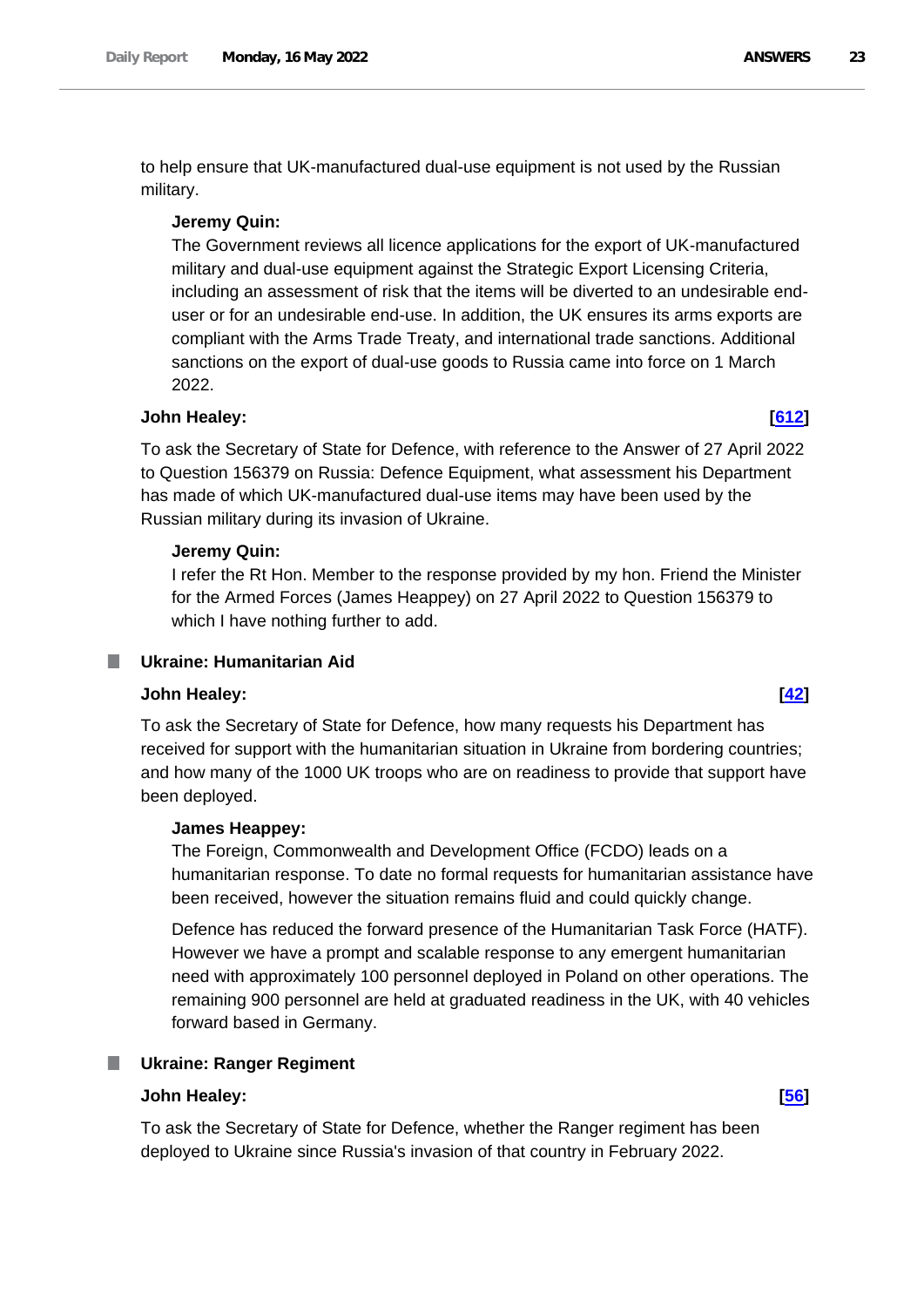#### **James Heappey:**

As the Secretary of State for Defence said in his statement of 17 January 2022, we deployed UK personnel, including from the Ranger Regiment, to Ukraine to provide training on anti-tank weapons before the Russian invasion. They left Ukraine in early February after delivering this training.

For operational reasons, we will not comment on the exact number of UK military personnel in Ukraine or their whereabouts.

#### <span id="page-23-0"></span>**Veterans: Identity Cards** .

#### **Justin Madders: [\[815\]](http://www.parliament.uk/business/publications/written-questions-answers-statements/written-question/Commons/2022-05-11/815)**

To ask the Secretary of State for Defence, with reference to the Answer of 23 February 2022 to Question 125263, whether a timescale for final delivery on Veterans ID cards has been agreed.

#### **Leo Docherty:**

I refer the hon. Member to the answer given by the Minister of State for Defence, Baroness Goldie DL, on 24 March 2022 to Question HL6901 to the noble Lord, Lord West of Spithead GCB DSC in the House of Lords.

#### **Attachments:**

1. Veterans Identity Cards [HL6901.docx]

#### <span id="page-23-1"></span>**DIGITAL, CULTURE, MEDIA AND SPORT**

#### <span id="page-23-2"></span>**Data Protection**

#### **Chi Onwurah: [\[755\]](http://www.parliament.uk/business/publications/written-questions-answers-statements/written-question/Commons/2022-05-11/755)**

To ask the Secretary of State for Digital, Culture, Media and Sport, which data rights will be clarified by the Data Reform Bill, as announced in the Queen's Speech 2022.

#### **Julia Lopez:**

Now that we have left the EU, we have an opportunity to simplify the clunky parts of GDPR and create a world class data rights framework that will allow us to realise the benefits of data use while maintaining the UK's high data protection standards.

The bill will contain measures from the 'Data: A New Direction' consultation document, and we will publish our response shortly. The bill will also make good on the government's commitment to legislate for other policies in similar subject areas, such as increasing industry participation in Smart Data schemes and enabling digital identity-verification services.

#### <span id="page-23-3"></span>**Internet: Safety**

### **Chi Onwurah: [\[241\]](http://www.parliament.uk/business/publications/written-questions-answers-statements/written-question/Commons/2022-05-10/241)**

To ask the Secretary of State for Digital, Culture, Media and Sport, what assessment she has made of the effectiveness of the Online Safety Bill in ensuring that content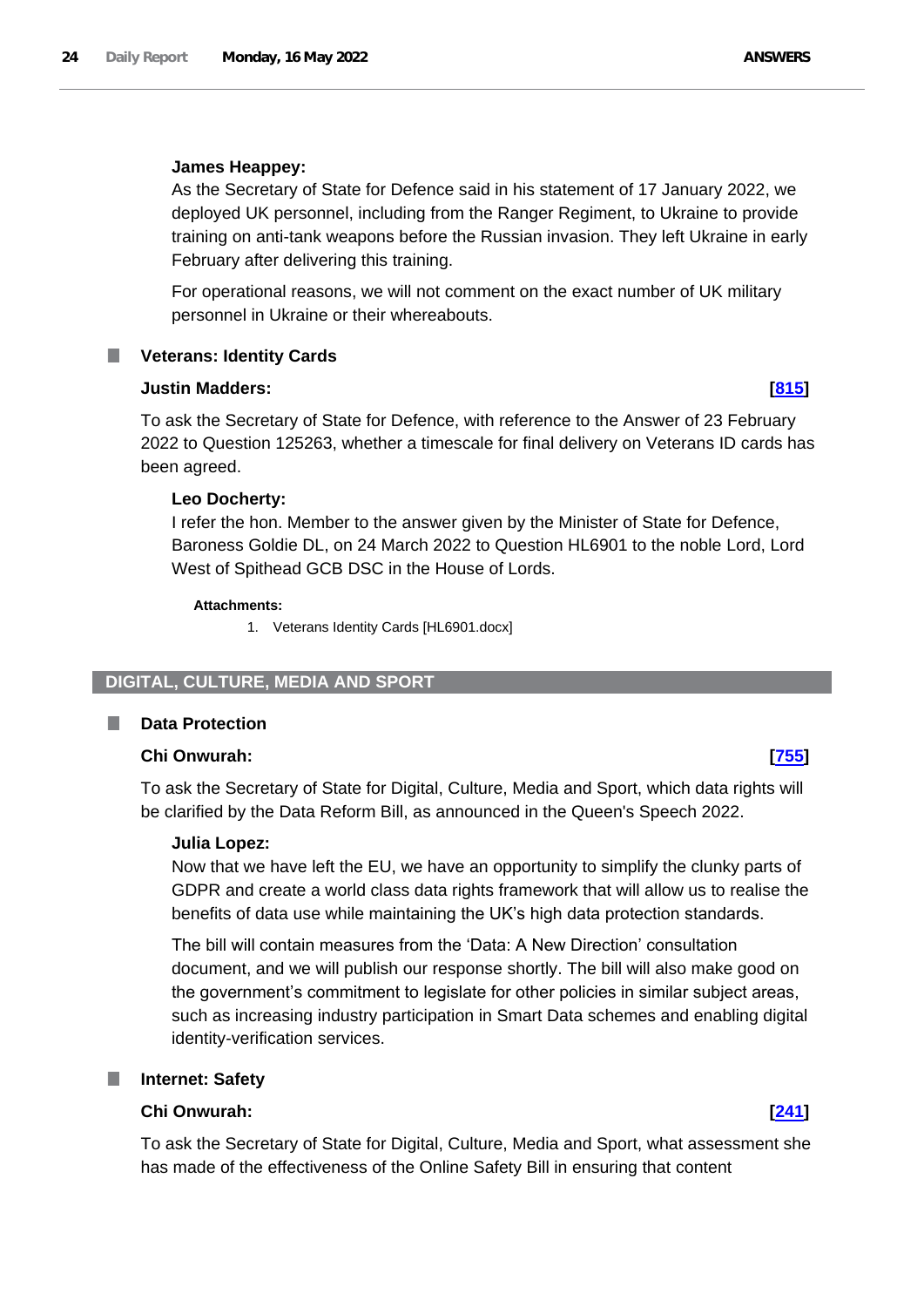moderators working for social media companies have adequate mental health support, regardless of their location.

#### **Chris Philp:**

The Online Safety Bill will require social media companies to put in place appropriate content moderation systems to comply with their new statutory duties. It does not replace or duplicate existing employment or health and safety laws that may be relevant to companies' obligations in regards to the health and wellbeing of their employees.

#### <span id="page-24-0"></span>**Musicians**

#### **Kevin Brennan: [\[65\]](http://www.parliament.uk/business/publications/written-questions-answers-statements/written-question/Commons/2022-05-10/65)**

To ask the Secretary of State for Digital, Culture, Media and Sport, what recent assessment she has made of the (a) economic and (b) cultural impact of songwriters and composers in the UK.

#### **Julia Lopez:**

The music industry is vital to the economy and culture of the UK. In 2019, the music, performing and visual arts sector contributed an estimated £10.5bn in GVA to the UK economy. PRS for Music, the organisation that pays royalties to over 160,000 songwriters, composers, and music publishers, saw overall revenues in 2021 reach £777.1m, a 22.4% increase on 2020.

The cultural impact of music is also invaluable. According to UK Music's 2021 'This is Music' Report, the UK public listens to an estimated 60 billion hours of music a year. Songwriters and composers form the bedrock on which the overall success of the music sector is built. Despite the challenges of Covid-19, songwriters and composers continued to have significant impact; UK Music's 2021 'This is Music' Report states that over 5 million songs and compositions were registered with PRS for Music, nearly one third more than in 2019. The Government wants to ensure this success continues.

#### <span id="page-24-1"></span>**Pornography: Internet** П

#### **John Howell: [\[148\]](http://www.parliament.uk/business/publications/written-questions-answers-statements/written-question/Commons/2022-05-10/148)**

To ask the Secretary of State for Digital, Culture, Media and Sport, what assessment she has made of the implications for her policies of the debate entitled For an assessment of the means and provisions to combat children's exposure to pornographic content, which took place at the Council of Europe on 25 April 2022.

#### **Chris Philp:**

The Government shares the concerns raised by the Council of Europe about the impact of children's exposure to pornography online.

The Online Safety Bill provides protection for children from online pornography. Services in scope of the Bill that host or publish pornography, including pornography sites, social media, video sharing platforms and forums will be required to protect children from this content.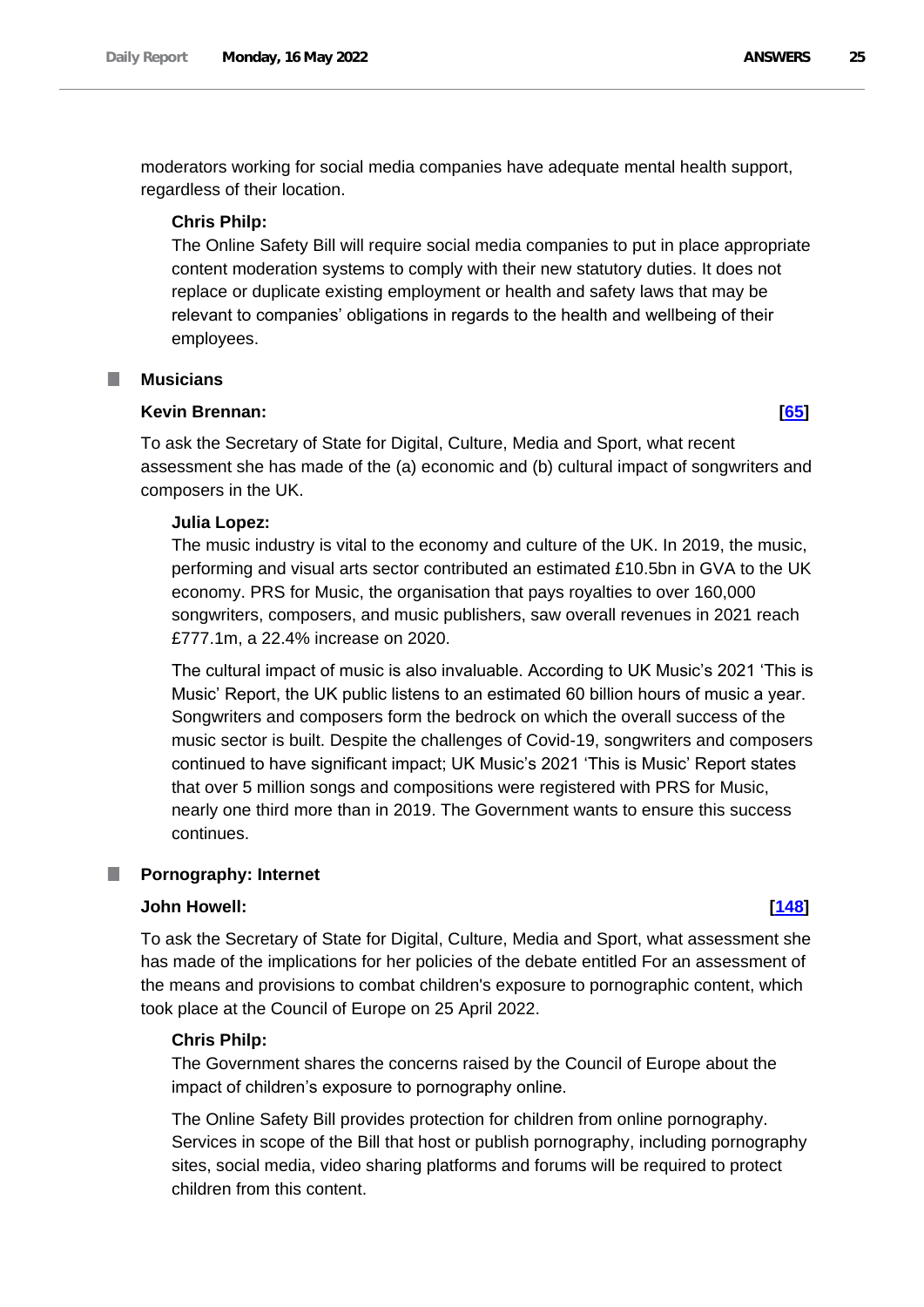The Government continues to engage with international partners, including through multilateral organisations such as the Council of Europe, to lead global discussions and build consensus around our approaches to tackling online harms.

### <span id="page-25-0"></span>**Staff: Surveillance**

#### **Chi Onwurah: [\[240\]](http://www.parliament.uk/business/publications/written-questions-answers-statements/written-question/Commons/2022-05-10/240)**

To ask the Secretary of State for Digital, Culture, Media and Sport, what discussions he has had with the Secretary of State for Digital, Culture, Media and Sport on protecting workers from intrusive monitoring, including monitoring eye movements and toilet breaks; and what protections employees have in respect of that monitoring.

#### **Julia Lopez:**

Employers are neither expressly permitted to monitor, nor are they prohibited from doing so. Monitoring by employers must not breach the duty of trust and confidence implied into an employee's contract of employment and must comply with the European Convention of Human Rights, Data Protection legislation and Equality Act 2010.

Organisations that process workers' personal data for the purposes of monitoring their activities or surveillance must comply with the requirements of the UK General Data Protection Regulation ('UK GDPR') and the Data Protection Act 2018 ('DPA'). This means that the data processing must be fair, lawful and transparent.

Any adverse impact of monitoring on individuals must be necessary, proportionate and justified by the benefits to the organisation and others. A Data Protection Impact Assessment (DPIA) would usually be required, particularly where the processing involves the use of new technologies, or the novel application of existing technologies. Where organisations are operating behavioural biometric identification techniques such as through keystroke analysis or gaze analysis (eye tracking) they would generally need to conduct a DPIA.

The UK GDPR and the DPA are administered and enforced independently of the government by the Information Commissioner's Office (ICO). The ICO publishes a range of advice and guidance for organisations on their data protection obligations including specific guidance for employers [here.](https://ico.org.uk/media/for-organisations/documents/1064/the_employment_practices_code.pdf)

The ICO ran a call for views seeking stakeholder and public input into future guidance on data protection and employment practices and has published a summary of responses [here.](https://ico.org.uk/about-the-ico/ico-and-stakeholder-consultations/ico-call-for-views-on-employment-practices/) The ICO is now acting on the feedback received and creating products that they will be consulting on and publishing on an iterative basis. The products will form a new, more user friendly hub of employment guidance.

Regular discussions are held across the government on all aspects of data protection.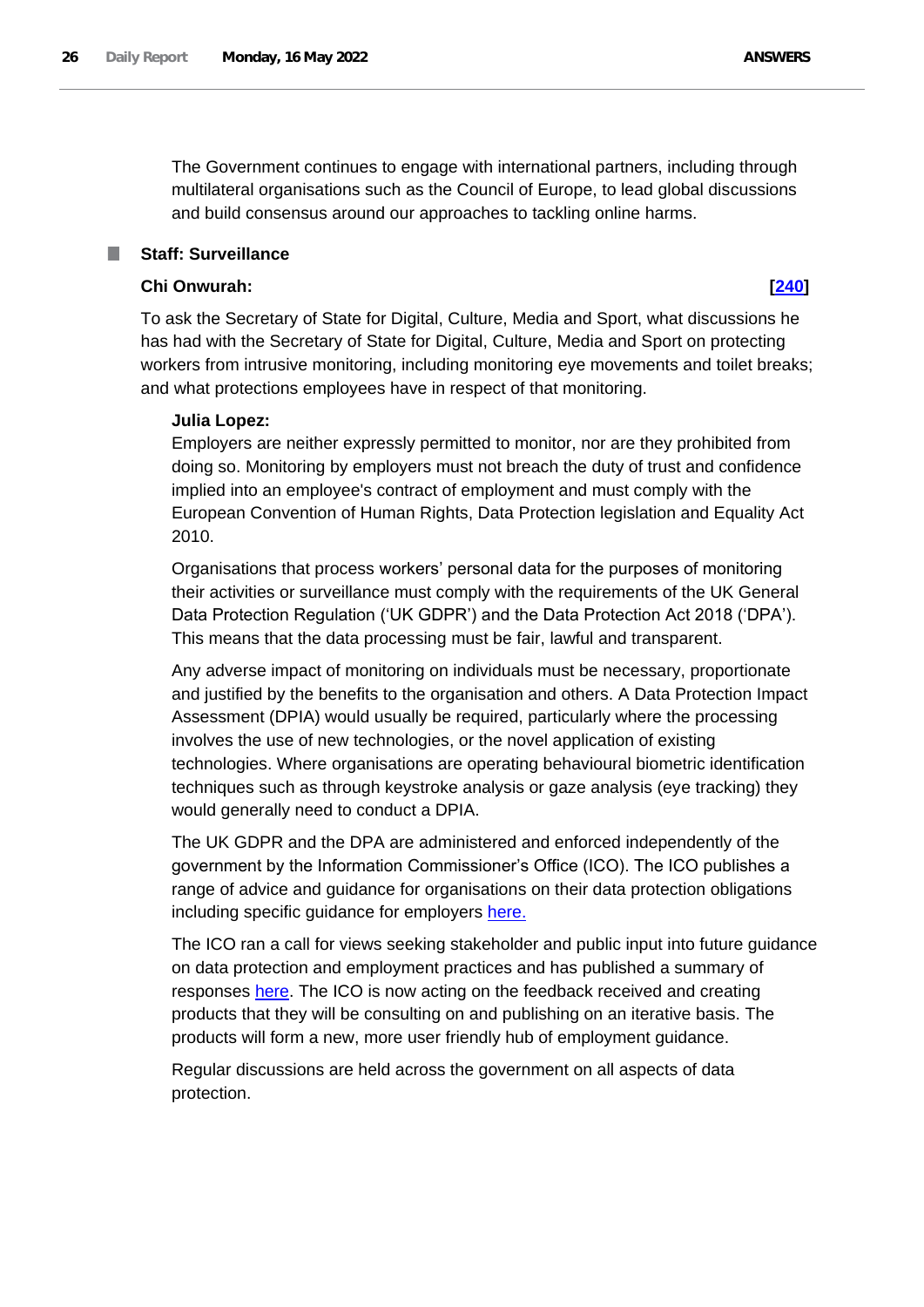#### <span id="page-26-0"></span>**EDUCATION**

#### <span id="page-26-1"></span>**Adoption** L.

#### **Alex Davies-Jones: [\[1010\]](http://www.parliament.uk/business/publications/written-questions-answers-statements/written-question/Commons/2022-05-11/1010)**

To ask the Secretary of State for Education, with reference to the Answer of 8 March 2021 to Question 162716 on Adoption, what recent steps his Department has taken to make the Houghton Report publicly available; and what his planned timetable is for making that report available.

#### **Will Quince:**

The department commits to making the Houghton Report publicly available within the next six weeks.

#### <span id="page-26-2"></span>**Department for Education: Verbal Dyspraxia Awareness Day**

#### **Geraint Davies: [\[577\]](http://www.parliament.uk/business/publications/written-questions-answers-statements/written-question/Commons/2022-05-11/577)**

To ask the Secretary of State for Education, what plans his Department has to mark Verbal Dyspraxia Awareness Day on 14 May 2022.

#### **Will Quince:**

Verbal Dyspraxia Awareness Day on 14 May 2022 was an important opportunity to raise awareness of this condition.

The department is committed to ensuring that all children and young people with special education needs and disabilities (SEND), including those with speech and language needs, receive the support they need to succeed in their education.

On 29 March 2022, we published the SEND and AP green paper, which sets out our plans to create a coherent education, health and care system that works for all children and young people with SEND in England. We have launched a full, accessible consultation on these proposals so that everyone can have their say.

#### <span id="page-26-3"></span>**Foster Care**

### **Sir Charles Walker: [\[649\]](http://www.parliament.uk/business/publications/written-questions-answers-statements/written-question/Commons/2022-05-11/649)**

To ask the Secretary of State for Education, if he will review the financial support provided to foster carers in the context of the increases to the cost of living; and if he will make a statement.

### **Will Quince:**

The 'Fostering Services: National Minimum Standards', issued by my right hon. Friend, the Secretary of State for Education, under the Care Standards Act 2000, set out the expectations that are placed on foster parents and their agencies. We are clear that no one should be 'out of pocket' because of their fostering role and we expect all foster parents to receive at least the national minimum allowance (NMA) plus any agreed expenses to cover the full cost of caring for each child placed with them (standard 28).

The NMA is uprated annually, most recently in April 2022.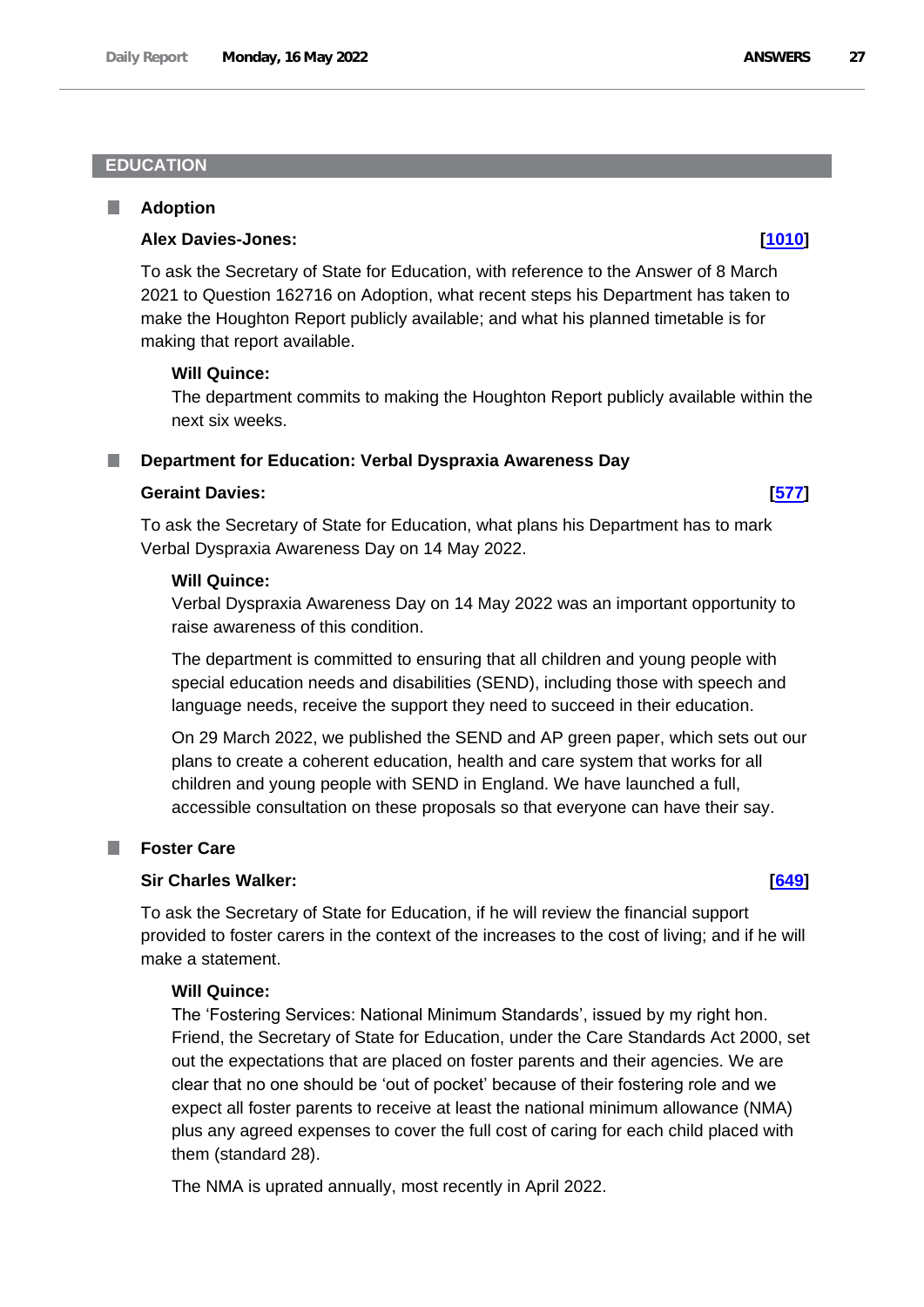Foster carers also receive qualifying care relief that is made up of two parts: tax exemption on the first £10,000 shared equally among any foster carers in the same household and tax relief for every week a child is in their care.

#### <span id="page-27-0"></span>**Free School Meals**

### **Lilian Greenwood: [\[722\]](http://www.parliament.uk/business/publications/written-questions-answers-statements/written-question/Commons/2022-05-11/722)**

To ask the Secretary of State for Education, if he will extend the Free School Meal entitlement to children whose families earn less than £20,000 per annum, as recommended in the National Food Strategy's final report.

#### **Will Quince:**

The provision of free school meals (FSM) to children from out of work families or those on low incomes is of the utmost importance to this government. Under the benefits related criteria the department provides a free healthy meal to around 1.7 million children, ensuring they are well nourished and can concentrate, learn and achieve in the classroom.

Under this government, eligibility for FSM has been extended several times and to more groups of children than any other government over the past half a century, including the introduction of universal infant FSM, and further education FSM. Generous protections in place ensure that no child will lose their eligibility during the roll out of universal credit

In addition to this, the temporary extension of FSM eligibility to some groups with no recourse to public funds that has been in place since 2020 was extended to all groups and made permanent, subject to income thresholds.

The government will fully consider all the evidence and recommendations of the National Food Strategy review and will respond formally in due course.

### <span id="page-27-1"></span>**Higher Education: Care Leavers**

#### **Siobhan Baillie: [\[1008\]](http://www.parliament.uk/business/publications/written-questions-answers-statements/written-question/Commons/2022-05-11/1008)**

To ask the Secretary of State for Education, how many care leavers were accepted onto courses at high tariff Higher Education providers broken down by individual institution.

#### **Michelle Donelan:**

The attached table contains the department's analysis of the Higher Education Statistics Agency (HESA) student record showing the number of care leavers who entered courses at English higher education providers in academic year 2020/21. Coverage refers to entrants domiciled in England prior to study and care leavers are defined as codes 01 and 04 in the HESA care leaver collection documentation. Further information can be found here:

https://www.hesa.ac.uk/collection/c20051/a/careleaver.

This shows that in academic year 2020/21, there were 4,290 care leavers who entered courses at English higher education providers in academic year 2020/21. Of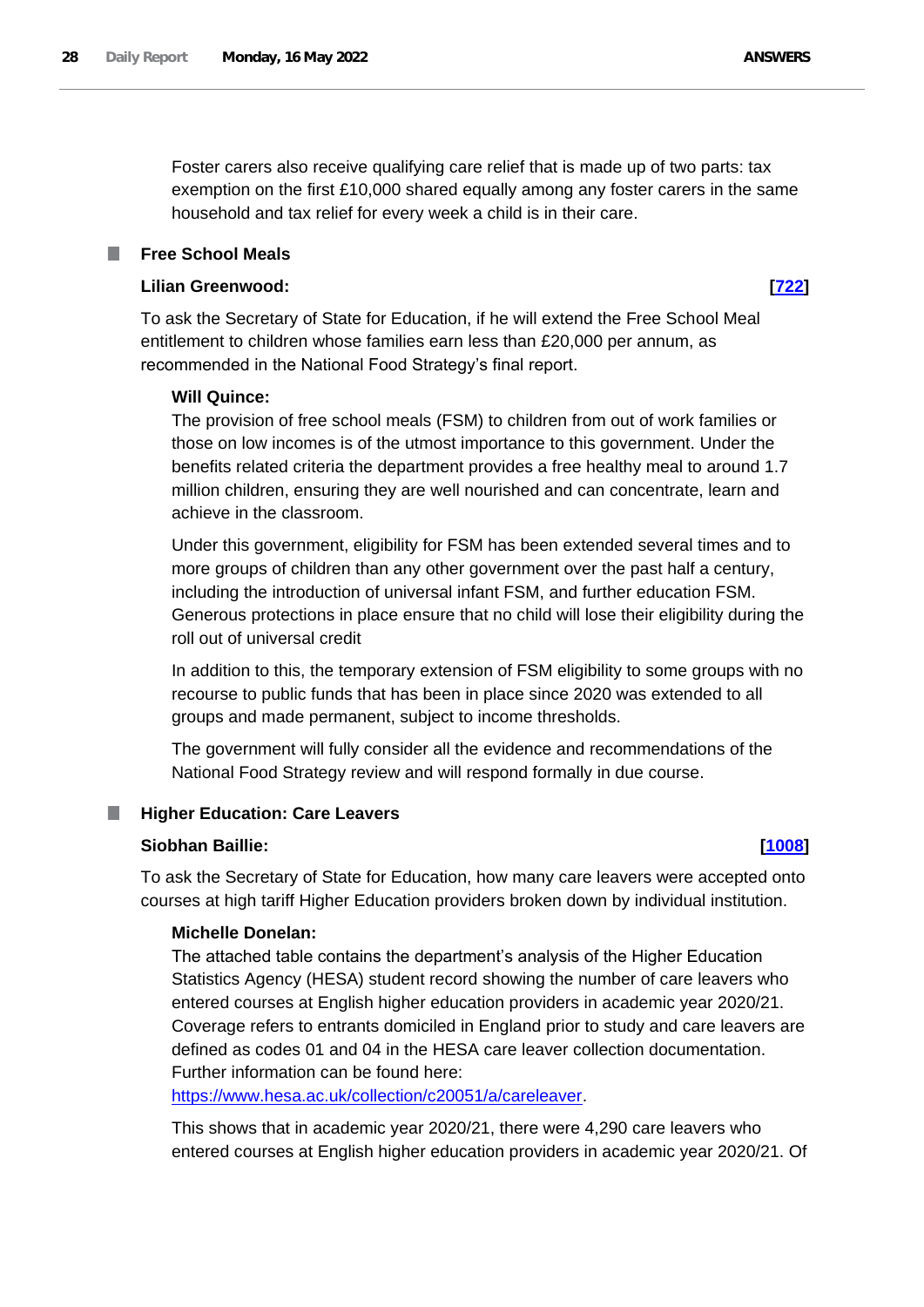these, 580 entered courses across 27 high tariff providers. A full breakdown by institution can be found in the attachment.

#### **Attachments:**

1. 1008\_table [1008\_table\_showing\_ number of care leavers who entered courses at English higher education providers in academic year 2020-21.pdf]

#### <span id="page-28-0"></span>**Primary Education: Free School Meals** .

### **Lilian Greenwood: [\[220\]](http://www.parliament.uk/business/publications/written-questions-answers-statements/written-question/Commons/2022-05-10/220)**

To ask the Secretary of State for Education, for what reason funding for universal infant free school meals (USIM) of £2.34 per meal is no longer in line with funding for free school meals (FSM) of £2.47 per meal; and whether he has made an assessment of the potential merits of increasing the UIFSM funding rate to match that of FSM.

### **Lilian Greenwood: [\[221\]](http://www.parliament.uk/business/publications/written-questions-answers-statements/written-question/Commons/2022-05-10/221)**

To ask the Secretary of State for Education, when he plans to increase funding for universal infant free school meals in line with free school meals; and whether he plans to increase that funding in line with inflation.

#### **Lilian Greenwood: [\[222\]](http://www.parliament.uk/business/publications/written-questions-answers-statements/written-question/Commons/2022-05-10/222)**

To ask the Secretary of State for Education, what assessment he has made of the impact of cost and supply challenges on the school food industry; and if he will take steps to increase funding for universal infant free school meals.

## **Lilian Greenwood: [\[223\]](http://www.parliament.uk/business/publications/written-questions-answers-statements/written-question/Commons/2022-05-10/223)**

To ask the Secretary of State for Education, whether he has had discussions with the Chancellor of the Exchequer on increasing funding for universal infant free school meals in the context of the cost and supply pressures facing the school food industry.

### **Lilian Greenwood: [\[224\]](http://www.parliament.uk/business/publications/written-questions-answers-statements/written-question/Commons/2022-05-10/224)**

To ask the Secretary of State for Education, whether he has plans to provide support to the school food industry for the increasing costs of food, energy and labour.

### **Will Quince:**

The department spends around £600 million per year ensuring around 1.3 million infants enjoy a free, healthy, and nutritious meal at lunchtime following the introduction of the universal infant free school meal policy in 2014. The per meal rate of £2.34 per child was increased in the 2020/21 financial year. The funding rate for the 2022/23 financial year will be published with the funding allocations in June.

The department holds regular meetings with other government departments and with food industry representatives, covering a variety of issues including public sector food supplies. Schools are responsible for the provision of school meals and may enter individual contracts with suppliers and caterers to meet this duty. We are confident that schools will continue providing pupils with nutritious school meals as required by the school food standards.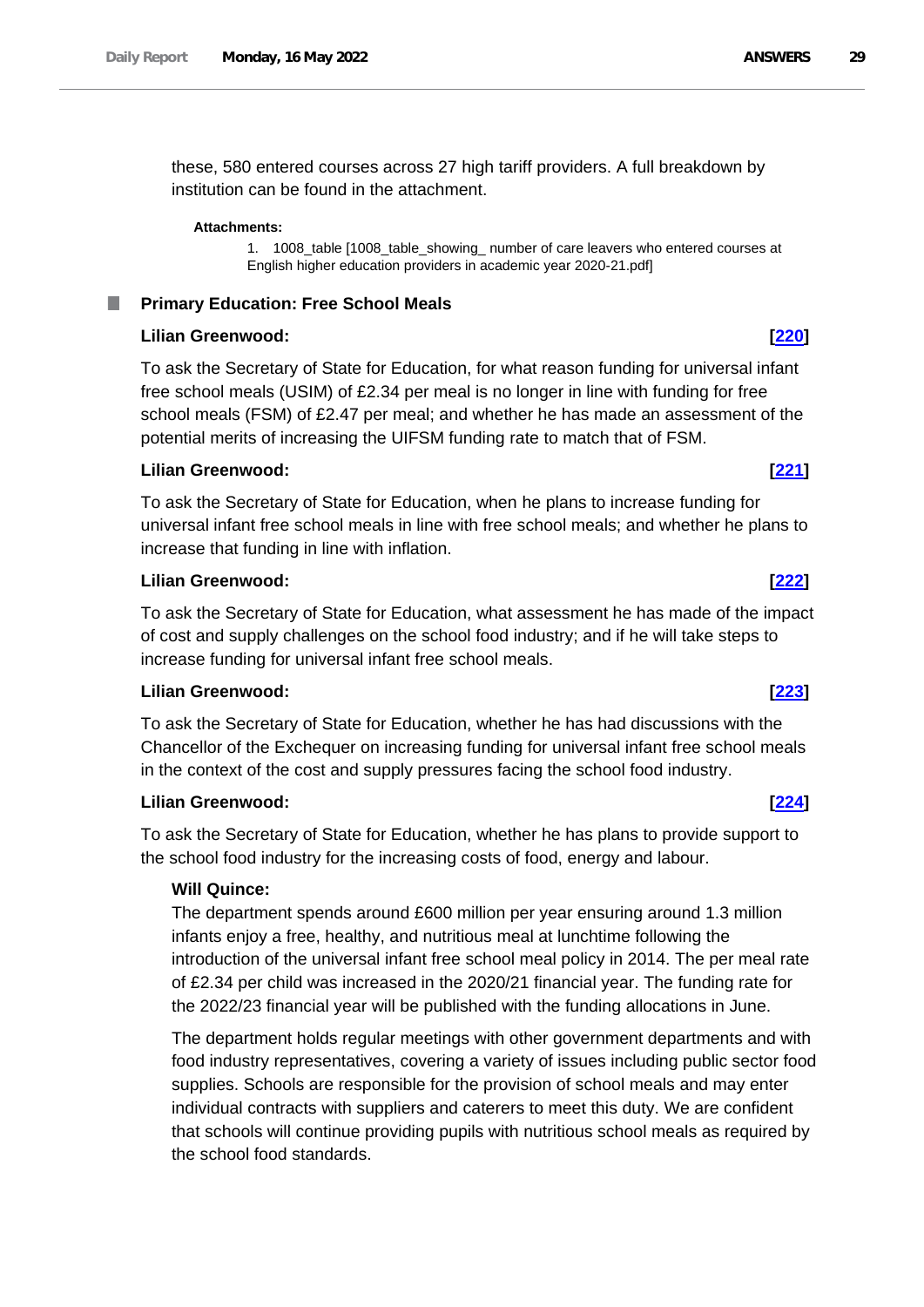The department routinely considers contingency arrangements and expect schools and catering companies supplying them to do the same.

### <span id="page-29-0"></span>**Primary Education: Physical Education and Sports**

### **Sir Roger Gale: [\[569\]](http://www.parliament.uk/business/publications/written-questions-answers-statements/written-question/Commons/2022-05-11/569)**

To ask the Secretary of State for Education, when he plans to announce details of the Primary PE and Sport Premium for the 2022-23 academic year.

### **Will Quince:**

The department is considering arrangements for the primary PE and sport premium for the 2022/23 academic year and beyond and will confirm the position in due course.

### <span id="page-29-1"></span>**Schools: Catering**

### **Lilian Greenwood: [\[721\]](http://www.parliament.uk/business/publications/written-questions-answers-statements/written-question/Commons/2022-05-11/721)**

To ask the Secretary of State for Education, whether his Department has made an assessment of the level of alternative provision in the event that a school catering company collapses as a result of food, labour and energy cost increases.

### **Will Quince:**

The department holds regular meetings with other government departments and with food industry representatives, covering a variety of issues including public sector food supplies.

We routinely consider contingency arrangements and expect schools and catering companies supplying them to do the same.

Schools are responsible for the provision of school meals and may enter individual contracts with suppliers and caterers to meet this duty. We are confident that schools will continue providing pupils with nutritious school meals as required by the School Food Standards.

There is no evidence to suggest widespread disruption to education as a result of issues with food supply but in the event of any disruption to supply, we will work with councils and the sector to ensure nutritious meals can continue to be provided.

## <span id="page-29-2"></span>**Schools: Coronavirus**

## **Dan Carden: [\[420\]](http://www.parliament.uk/business/publications/written-questions-answers-statements/written-question/Commons/2022-05-10/420)**

To ask the Secretary of State for Education, what discussions he has had with the Department for Health and Social Care about reducing the risk of covid-19 disruption and absences in the run up to the upcoming assessment and exams period in schools and colleges; and if he will (a) communicate to schools that they can use any stocks of lateral flow tests held locally and (b) make free testing available for all pupils, staff and exam invigilators to cover this period.

## **Mr Robin Walker:**

Candidates and centres should adhere to the guidance on living with COVID-19.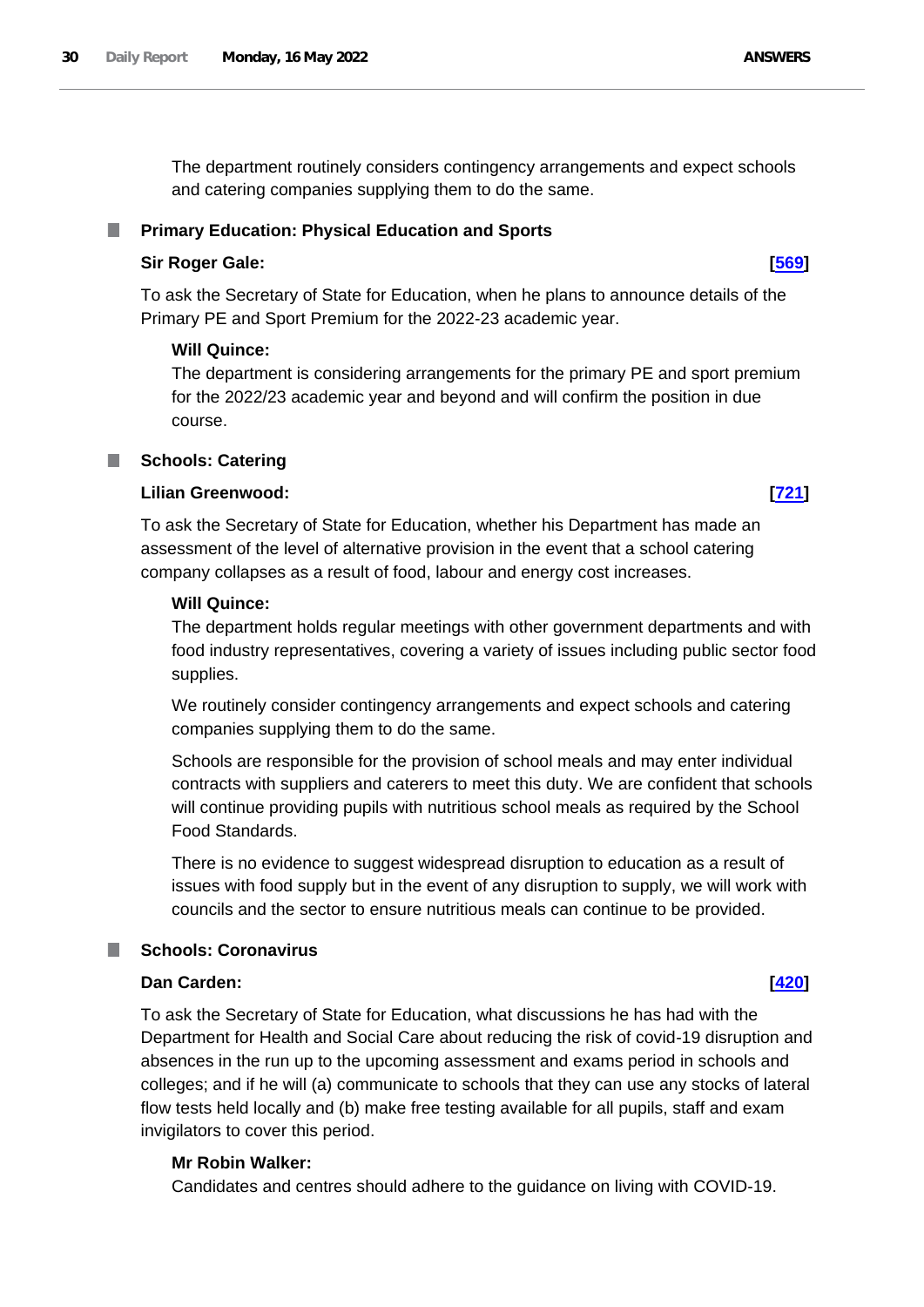Candidates are expected to attend their exams wherever possible, and school and college staff should encourage them to do so. However, where that is not possible, exam boards have taken measures to support students to access a grade, including spacing the exam timetable with at least ten days between the first and last exam in each subject. They have also confirmed that eligible students completing one assessment (exam or non-exam assessment) will be able to receive a grade through special consideration, provided they have an acceptable reason for missing the other assessments.

A candidate who is staying at home and avoiding contact with others, in line with UK Health Security Agency (UKHSA) guidance, would be eligible to apply for special consideration to receive a grade based on the other assessments they complete. This includes candidates with the symptoms described in the UKHSA guidance, and those with a positive COVID-19 test result.

Public health advice continues to be that testing in education and childcare settings is no longer needed. Most infectious diseases in education and childcare settings can be managed by following the advice in UKHSA's updated health protection in education and childcare settings guidance. Students and staff should follow UKHSA's advice for those who have symptoms.

Although schools and colleges may still have some unused test kits in stock, they should not continue to hand out test kits to staff or students. The department is working with UKHSA to explore options for removal of testing resources no longer required.

## <span id="page-30-0"></span>**Schools: Energy**

#### **Munira Wilson: [\[495\]](http://www.parliament.uk/business/publications/written-questions-answers-statements/written-question/Commons/2022-05-10/495)**

To ask the Secretary of State for Education, what the average cost of energy bills per school was in (a) 2018, (b) 2019, (c) 2020 and (d) 2021.

#### **Munira Wilson: [\[496\]](http://www.parliament.uk/business/publications/written-questions-answers-statements/written-question/Commons/2022-05-10/496)**

To ask the Secretary of State for Education, what estimate he has made of the average cost of energy bills for schools in 2022.

## **Munira Wilson: [\[497\]](http://www.parliament.uk/business/publications/written-questions-answers-statements/written-question/Commons/2022-05-10/497)**

To ask the Secretary of State for Education, what estimate he has made of the average increase in energy bill costs for schools in 2022.

#### **Mr Robin Walker:**

The department pays close attention to the financial health of the sector, and the cost pressures it faces. The department knows that the vast majority of school expenditure is devoted to staff costs, with only about a quarter attributed to non-staff costs, including those related to energy bills. Table 1 shows the proportion of schools' income spent on energy costs in recent years.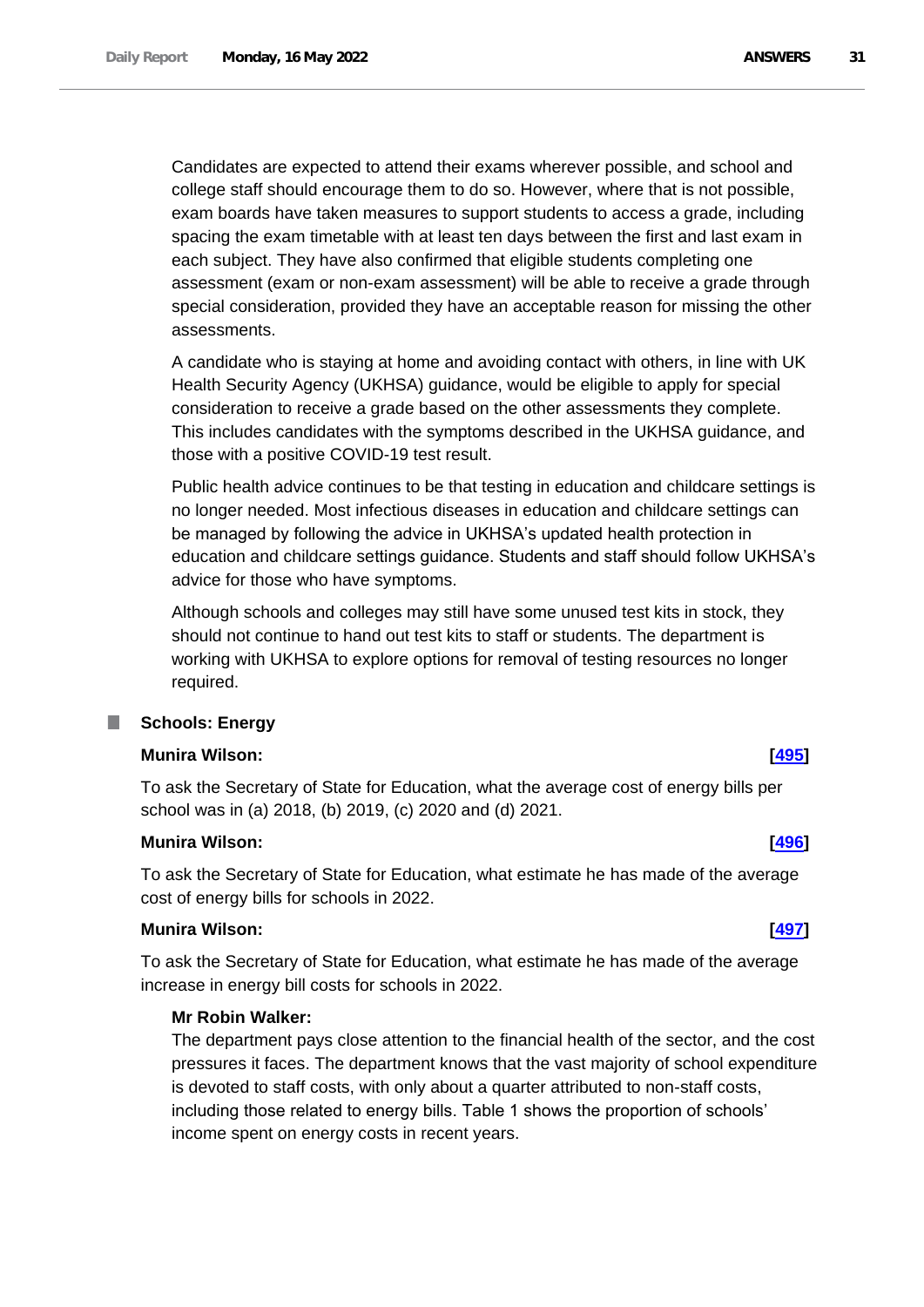|                                        | 2018-19 | 2019-20 | 2020-21 |
|----------------------------------------|---------|---------|---------|
| Academy trusts<br>(academic year)      | 1.5%    | 1.3%    | 1.3%    |
| Maintained schools<br>(financial year) | 1.2%    | 1.3%    | 1.1%    |

These proportions can be calculated using data found on the schools financial benchmarking website, and is based on schools' consistent financial reporting returns for local authority maintained schools and academies' accounting returns. Further information can be found here: [https://schools-financial](https://schools-financial-benchmarking.service.gov.uk/Help/DataSources)[benchmarking.service.gov.uk/Help/DataSources.](https://schools-financial-benchmarking.service.gov.uk/Help/DataSources)

The department does not yet have comprehensive data on schools' expenditure in financial year 2021/22, or 2022/23 and is therefore not able to provide information on schools' expenditure on energy costs over this period. However, the department is working to understand recent changes in energy costs, and how these have impacted schools differently. To support this, the department has commissioned a survey requesting more detailed information from schools on their energy contracts, we have encouraged all schools to complete this survey, which can be found here: [https://docs.google.com/forms/d/e/1FAIpQLSc5rIg\\_Bd8KjktfdfvvncCFu8kh8vf16\\_P3d](https://docs.google.com/forms/d/e/1FAIpQLSc5rIg_Bd8KjktfdfvvncCFu8kh8vf16_P3dJzy68W2GWXfzw/viewform) [Jzy68W2GWXfzw/viewform.](https://docs.google.com/forms/d/e/1FAIpQLSc5rIg_Bd8KjktfdfvvncCFu8kh8vf16_P3dJzy68W2GWXfzw/viewform) From this work, the department will consider what additional support it can offer.

#### <span id="page-31-0"></span>m. **Special Educational Needs**

#### **Stephen Morgan: [\[429\]](http://www.parliament.uk/business/publications/written-questions-answers-statements/written-question/Commons/2022-05-10/429)**

To ask the Secretary of State for Education, what estimate his Department has made of the average proximity of children with Education, Health and Care plans to their school in each local authority.

#### **Will Quince:**

The information is not readily available and could only be obtained at disproportionate cost.

#### <span id="page-31-1"></span>**Special Educational Needs: Coronavirus**

#### **Rachael Maskell: [\[326\]](http://www.parliament.uk/business/publications/written-questions-answers-statements/written-question/Commons/2022-05-10/326)**

To ask the Secretary of State for Education, what steps he is taking to help ensure that school pupils with SEND are receiving sufficient catch-up support to achieve their full potential following the covid-19 outbreak.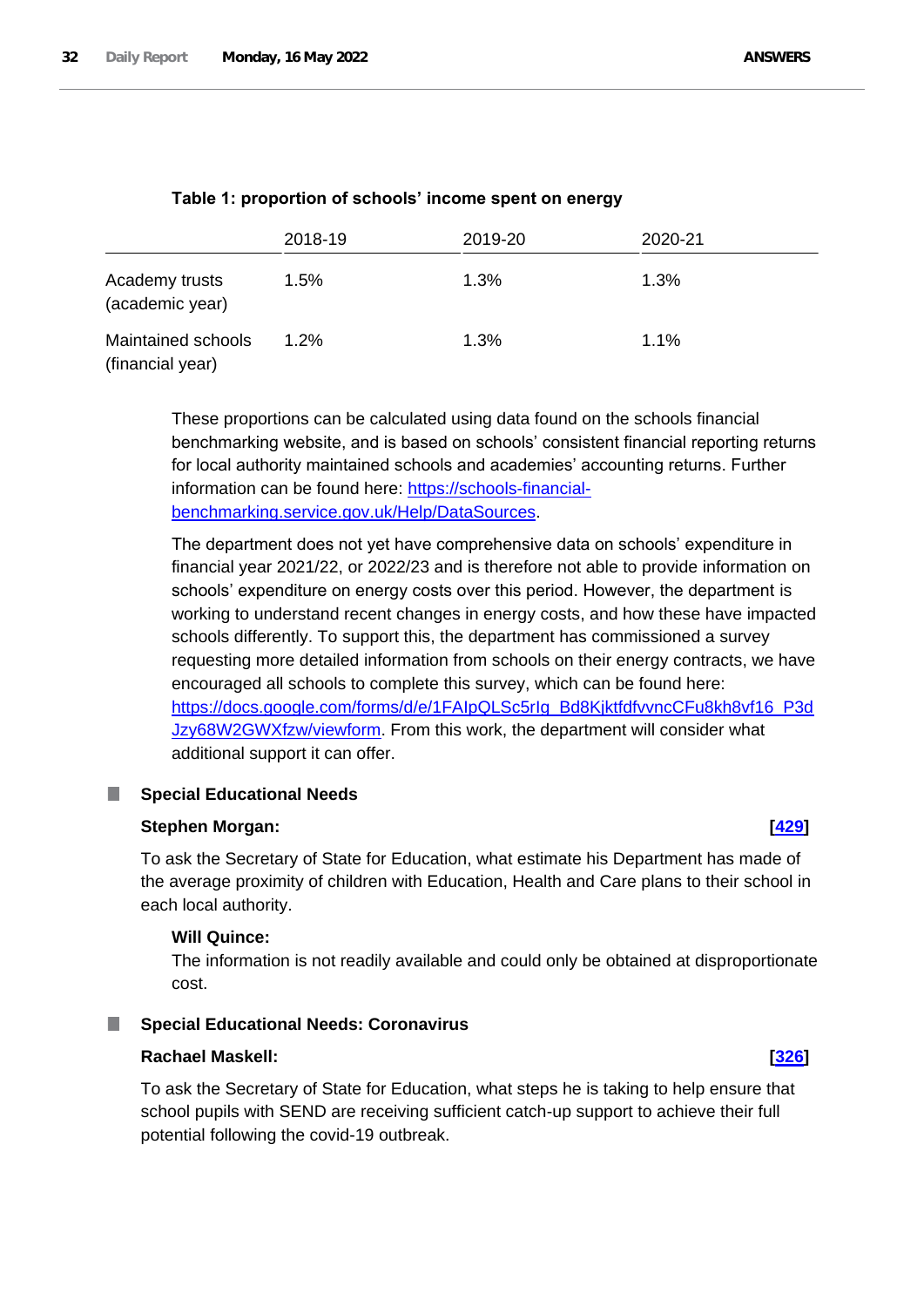#### **Will Quince:**

In total the department has announced almost £5 billion for an ambitious, multi-year education recovery plan to support young people to catch up on education lost.

The department has consistently prioritised children who attend specialist educational settings by providing additional uplifts both in the catch-up premium in the 2020/21 academic year and the recovery premium in the 2021/22 academic year, in recognition of the significantly higher per pupil costs they face. We are also providing £1 billion to extend the recovery premium funding for academic years 2022/23 and 2023/24. Alongside this, in Summer 2021, specialist educational settings were given an uplift to deliver summer schools, where they wanted to, at three times the normal rate.

The school-led tutoring element of the National Tutoring Programme (NTP) also gives schools flexibility, enabling them to select those tutors most suitable to support pupils with SEND. On 31 March 2022, the department announced that we will allocate all tutoring funding through the NTP directly to schools next year, which will give them the freedom and flexibility to develop a tutoring offer that works best for their pupils.

The 16-19 Tuition Fund also continues to support students with SEND as well as 19- 24 year olds with an education, health and care (EHC) plan through the provision of one to one and small group tuition. To ensure 16 to 19 year old students with high needs, and those up to age 25 with an EHC plan can benefit, institutions have greater flexibility in how they deliver additional hours for these students.

The Schools White Paper published on 28 March 2022 sets out our vision for a school system that helps every child to fulfil their potential, including SEND pupils. The Parent Pledge included in the White Paper will be an essential part of this, promising that any child who falls behind in English or maths will receive the right evidence-based targeted support, appropriate to their needs, to help them get back on track.

#### <span id="page-32-0"></span>**Special Educational Needs: Standards** ш

### **Rachael Maskell: [\[327\]](http://www.parliament.uk/business/publications/written-questions-answers-statements/written-question/Commons/2022-05-10/327)**

To ask the Secretary of State for Education, what steps he is taking to ensure that young people with a (a) sensory impairment or (b) physical disability can reach the same attainment as their peers in the education system.

### **Will Quince:**

The department is as ambitious for children and young people with special educational needs and disabilities (SEND) as for every other child.

Through the SEND and AP Green Paper, published on 29 March 2022, along with the Schools White Paper, and wider reforms to health and social care, the department will create a coherent education, health, and care system. This aims to work in the interests of all children and young people with SEND in England, including those with sensory and physical impairments.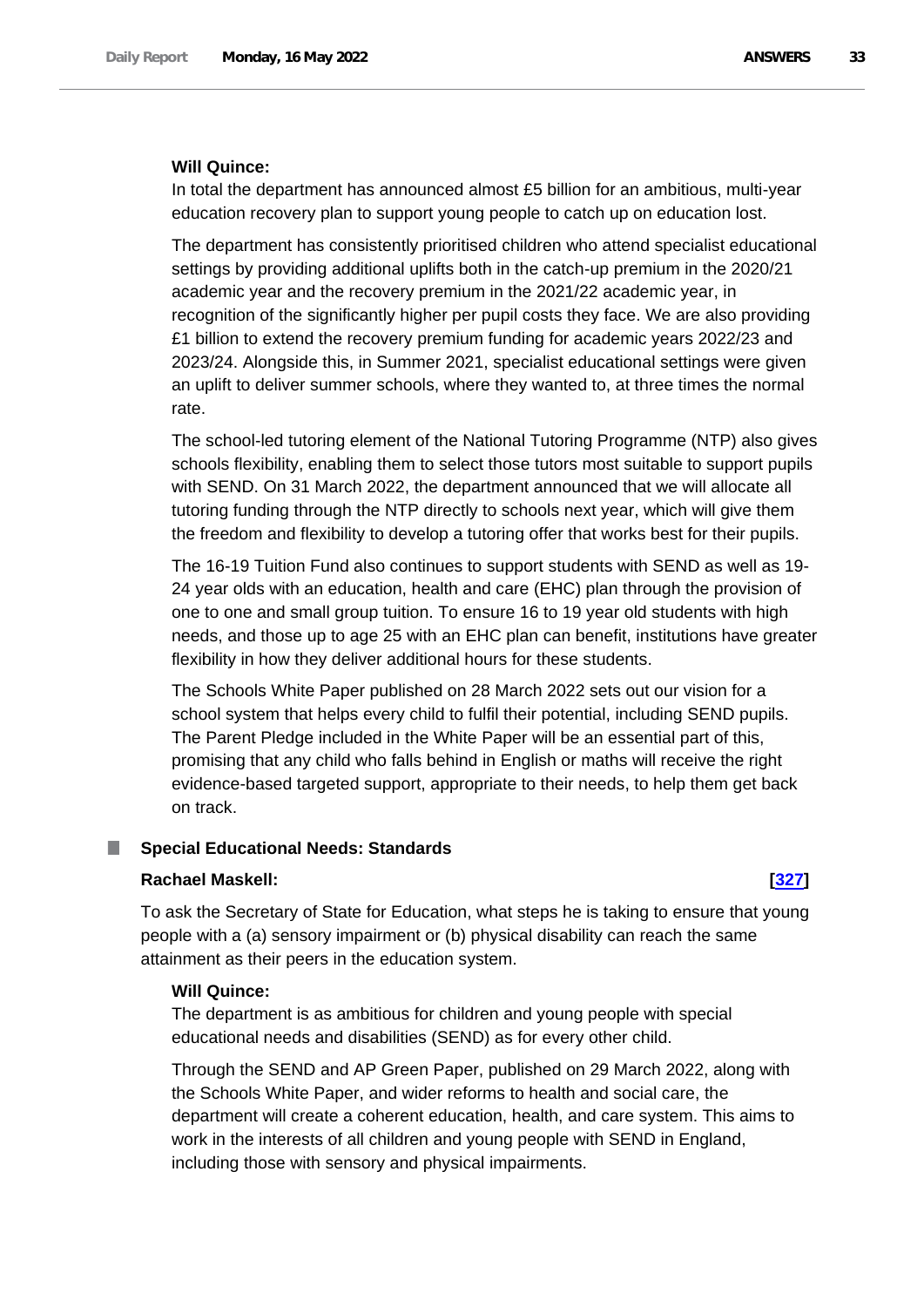The department has launched a full and accessible 13-week consultation so that everyone can have their say. We are making sure that children and young people with SEND and their parents can respond, as well as people working in education, health, and care, and charities and other experts.

### <span id="page-33-0"></span>**Teachers: Veterans**

### **Mr Kevan Jones: [\[66\]](http://www.parliament.uk/business/publications/written-questions-answers-statements/written-question/Commons/2022-05-10/66)**

To ask the Secretary of State for Education, how many bursaries have been awarded under the Troops to Teachers scheme since January 2021.

#### **Mr Kevan Jones: [\[67\]](http://www.parliament.uk/business/publications/written-questions-answers-statements/written-question/Commons/2022-05-10/67)**

To ask the Secretary of State for Education, what the cost to the public purse has been of the Troops to Teachers scheme since January 2021.

### **Mr Kevan Jones: [\[68\]](http://www.parliament.uk/business/publications/written-questions-answers-statements/written-question/Commons/2022-05-10/68)**

To ask the Secretary of State for Education, how many people have completed initial teacher training through the Troops to Teachers scheme since January 2021.

#### **Mr Robin Walker:**

Since January 2021, one trainee has been awarded a bursary under the Troops to Teachers undergraduate bursary scheme. As they commenced their course in the 2021/22 academic year, the bursary will be paid in the 2022/23 and 2023/24 academic years.

A further two trainees were in receipt of the bursary in the 2020/21 academic year, with one of these trainees receiving the remainder of their bursary in the 2021/22 academic year. The combined cost to the public purse of these two trainees since the 2020/21 academic year is £60,000. The department cannot disaggregate the exact amount paid since January 2021 because it makes payments to initial teacher training (ITT) providers as a proportion of their total funding spread from September to July, rather than an amount per trainee each month.

The department is currently planning to publish information on outcomes for ITT trainees in the 2020/21 academic year in July 2022 which will be available here: [https://www.gov.uk/government/collections/statistics-teacher-training.](https://www.gov.uk/government/collections/statistics-teacher-training) However, data is not routinely published on Troops to Teachers.

Veterans who have a degree can and do undertake postgraduate ITT courses, where they can access the bursaries and scholarships of up to £26,000 available on these routes into teaching.

The department is committed to further promoting opportunities for service leavers to get into teaching. Many veterans already utilise department services to support service leavers into ITT each year. As part of the cross-government Veterans' Strategy Action Plan: 2022-2024, the department has committed to increase collaboration with the Ministry of Defence to promote opportunities for service leavers to get into teaching, increasing signposting, events and communications tailored to veterans. The department also encourages them to take up services we offer such as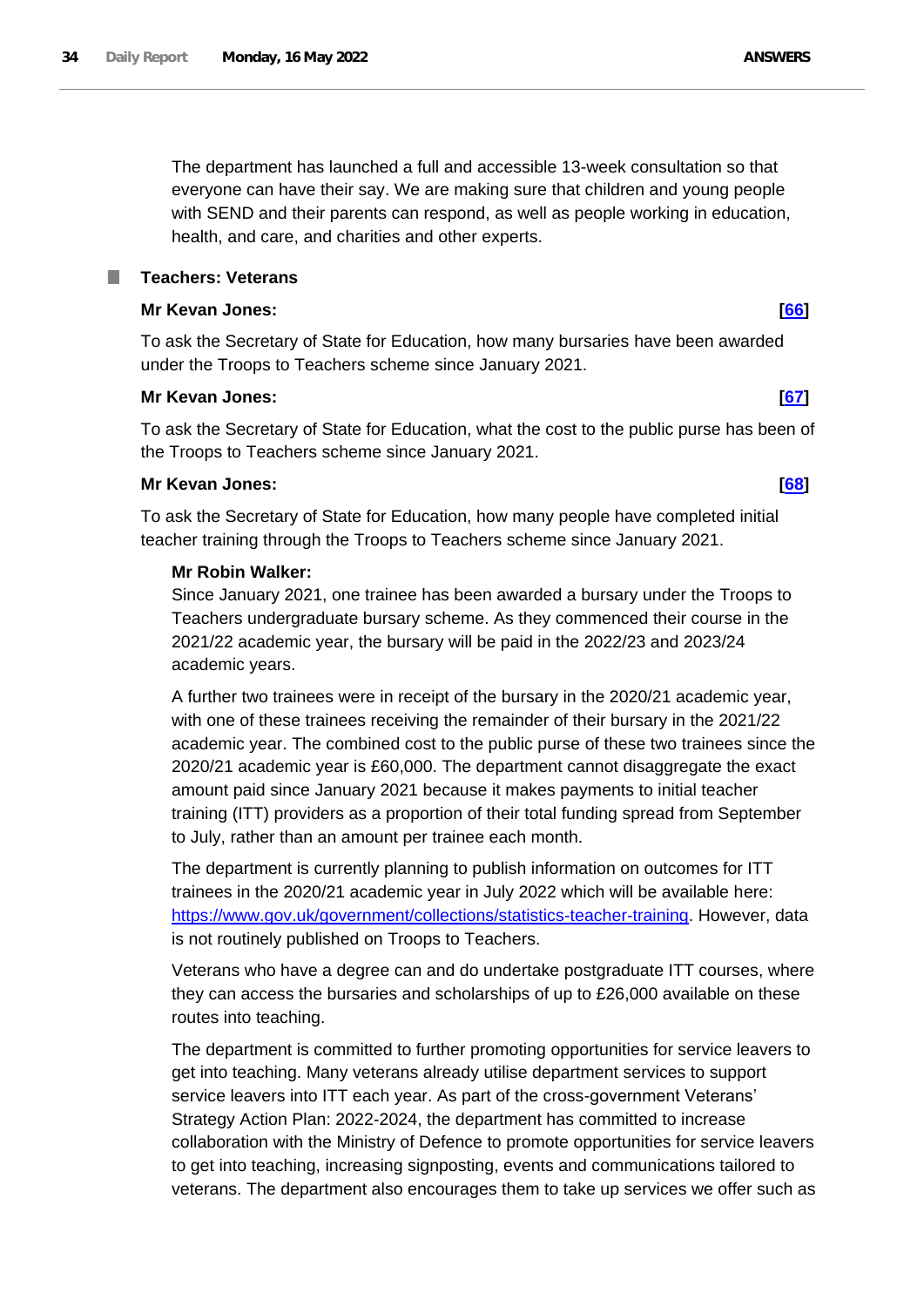'get school experience' and our 'teacher training advisers' service that will help them towards a career in teaching.

### <span id="page-34-0"></span>**University of Oxford: Overseas Students**

### **Layla Moran: [\[933\]](http://www.parliament.uk/business/publications/written-questions-answers-statements/written-question/Commons/2022-05-11/933)**

To ask the Secretary of State for Education, what discussions he has had with the (a) Office for Students and (b) the University of Oxford on the 50 per cent reduction in the number of EU citizens studying at the University of Oxford since the UK's exit from the EU; and if he will make a statement.

#### **Alex Burghart:**

Departmental officials and I meet regularly with the Office for Students to discuss a wide range of issues.

The government recognises how important international students, including those from the EU are, both culturally and economically. We are proud that for the 2020/21 academic year, we saw positive increases in the number of EU domiciled entrants by 4% compared to 2019/20.

We have demonstrated our commitment to international students through our International Education Strategy which was updated in February 2021 and can be found here: [https://www.gov.uk/government/publications/international-education](https://www.gov.uk/government/publications/international-education-strategy-2021-update/international-education-strategy-2021-update-supporting-recovery-driving-growth)[strategy-2021-update/international-education-strategy-2021-update-supporting](https://www.gov.uk/government/publications/international-education-strategy-2021-update/international-education-strategy-2021-update-supporting-recovery-driving-growth)[recovery-driving-growth.](https://www.gov.uk/government/publications/international-education-strategy-2021-update/international-education-strategy-2021-update-supporting-recovery-driving-growth) Through this strategy, we committed to hosting at least 600,000 international higher education students studying in the UK per year. The latest data shows international enrolments increased by 9% in the 2020/21 academic year with a total of 605,130 compared with 556,625 for the previous academic year. This means we have met our international student's ambition for the first time, around 10 years early.

In addition, the Student Route coupled with the Graduate Route means we now have a world-class student visa offer befitting our world-class higher education sector. This provides an opportunity for international students, including EU nationals, who have been awarded their degree to live and work or look for work in the UK at any skill level for two years, three for PhDs.

Through this globally competitive offer, we fully anticipate the UK continuing to be an attractive destination for students, not only for EU students but students from across the globe.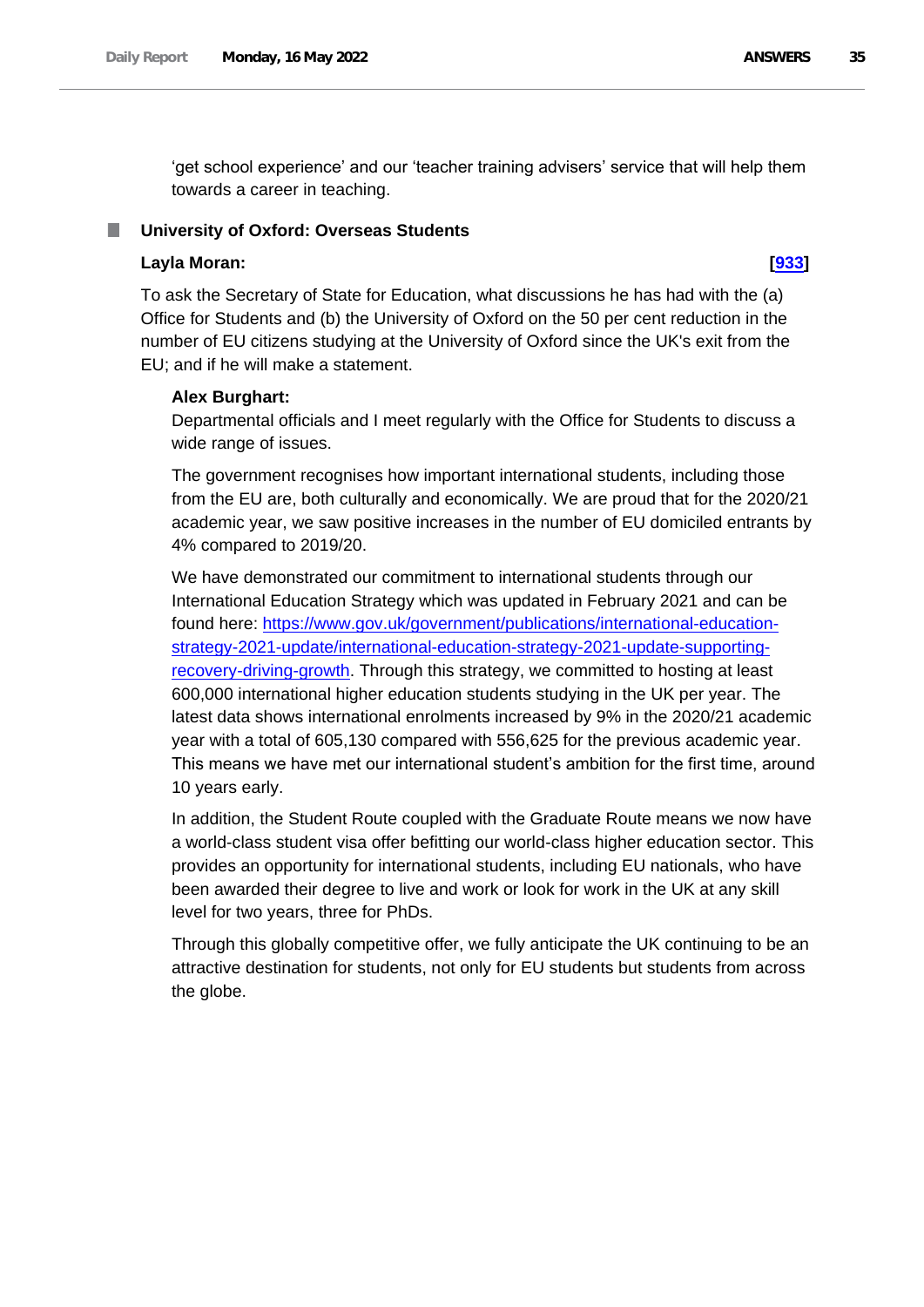#### <span id="page-35-0"></span>**ENVIRONMENT, FOOD AND RURAL AFFAIRS**

#### <span id="page-35-1"></span>**Fish Farming: Animal Welfare**

#### **Sir Roger Gale: [\[570\]](http://www.parliament.uk/business/publications/written-questions-answers-statements/written-question/Commons/2022-05-11/570)**

To ask the Secretary of State for Environment, Food and Rural Affairs, what assessment he has made of the adequacy of the current animal welfare arrangements for the 77 million fish farmed annually in the United Kingdom.

#### **Jo Churchill:**

The Animal Welfare Act 2006 makes it an offence to cause unnecessary suffering to any protected animal, or to fail to provide for the welfare needs of an animal, including fish, for which that person is responsible.

Regulations also require that farmed fish are spared avoidable pain, distress or suffering during their killing and related operations.

As part of the Government's Action Plan for Animal Welfare, we are currently considering a number of improvements that could be made to the welfare of farmed fish at the time of killing and have asked the Animal Welfare Committee to update its 2014 Opinion on the welfare of farmed fish at the time of killing.

Any allegations of welfare or health issues will be investigated by the Animal and Plant Health Agency (APHA) and Cefas, and where there are non-compliances with the regulations, appropriate action is taken against anyone who breaks the law when non-compliances are disclosed.

#### <span id="page-35-2"></span>**Flood Control: Housing** П

### **Tulip Siddiq: [\[894\]](http://www.parliament.uk/business/publications/written-questions-answers-statements/written-question/Commons/2022-05-11/894)**

To ask the Secretary of State for Environment, Food and Rural Affairs, whether the Build Back Better scheme to provide up to £10,000 for properties to install flood prevention measures will be available only to properties covered by the Flood Re scheme or to all flooded properties.

### **Tulip Siddiq: [\[895\]](http://www.parliament.uk/business/publications/written-questions-answers-statements/written-question/Commons/2022-05-11/895)**

To ask the Secretary of State for Environment, Food and Rural Affairs, if he will take steps to help improve access to Flood Re Build Back Better scheme for homes at risk of flooding.

#### **Rebecca Pow:**

Flood Re is a joint government and industry reinsurance scheme designed to help UK households at high risk of flooding to access affordable insurance. New regulations came into force on 1 April to improve the efficiency and effectiveness of the scheme and promote uptake of Property Flood Resilience measures.

Flood Re can now pay claims from insurers which include an amount for resilient repair (Build-Back-Better) up to a value of £10,000 over and above the cost of likefor-like reinstatement for actual flood damage. This will help flooded households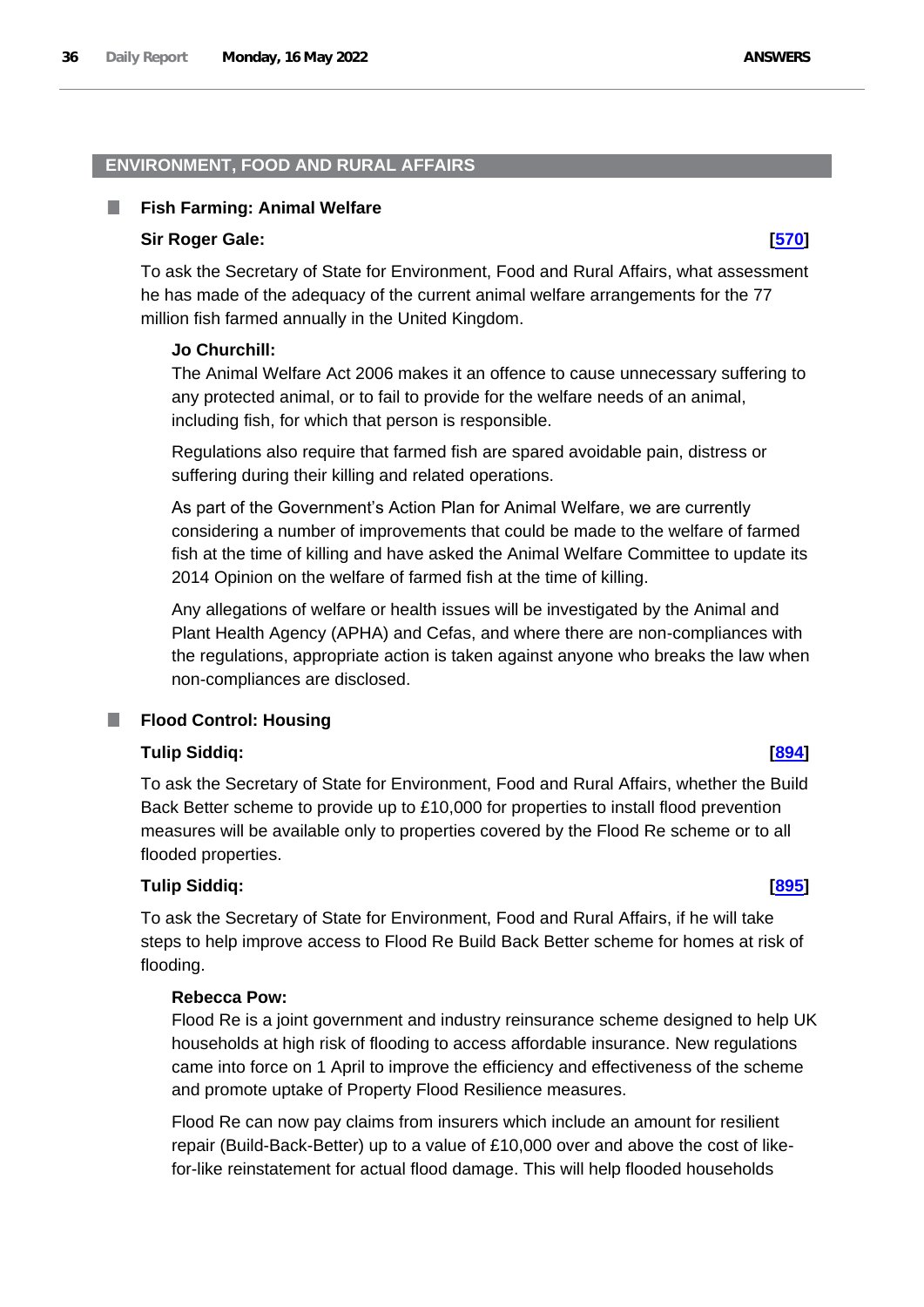become more resilient and allow homeowners to return more quickly after any future flooding

Build-Back-Better will be available through a range of major insurance brands. To ensure consistency and fairness for all customers, insurers who choose to participate in Build-Back-Better are required to offer it on all policies across their home insurance offerings and not just on policies ceded to Flood Re.

# **Food: UK Trade with EU**

# **Daniel Zeichner: [\[275\]](http://www.parliament.uk/business/publications/written-questions-answers-statements/written-question/Commons/2022-05-10/275)**

ш

To ask the Secretary of State for Environment, Food and Rural Affairs, what recent estimate he has made of his Department's expenditure on preparations for the implementation of proposed sanitary and phytosanitary checks on food imports from the EU as of 10 May 2022.

# **Daniel Zeichner: [\[276\]](http://www.parliament.uk/business/publications/written-questions-answers-statements/written-question/Commons/2022-05-10/276)**

To ask the Secretary of State for Environment, Food and Rural Affairs, what recent estimate he has made of the Government's expenditure on preparations for implementing proposed sanitary and phytosanitary checks on food imports from the EU as of 10 May 2022.

# **Daniel Zeichner: [\[277\]](http://www.parliament.uk/business/publications/written-questions-answers-statements/written-question/Commons/2022-05-10/277)**

To ask the Secretary of State for Environment, Food and Rural Affairs, what recent estimate he has made of the public expenditure on border control posts in preparation for implementing proposed sanitary and phytosanitary checks on agri-food and plant imports from the EU as of 10 May 2022.

# **Daniel Zeichner: [\[783\]](http://www.parliament.uk/business/publications/written-questions-answers-statements/written-question/Commons/2022-05-11/783)**

To ask the Secretary of State for Environment, Food and Rural Affairs, how much has been spent on border control points in preparation for sanitary and phytosanitary checks on agri-food and plant imports coming into the UK from the EU.

# **Victoria Prentis:**

Over the last two years Defra has worked with stakeholders and delivery partners to develop the capability to deliver new SPS border controls on goods arriving in England from the EU. The figures below cover IT delivery, staffing costs and infrastructure.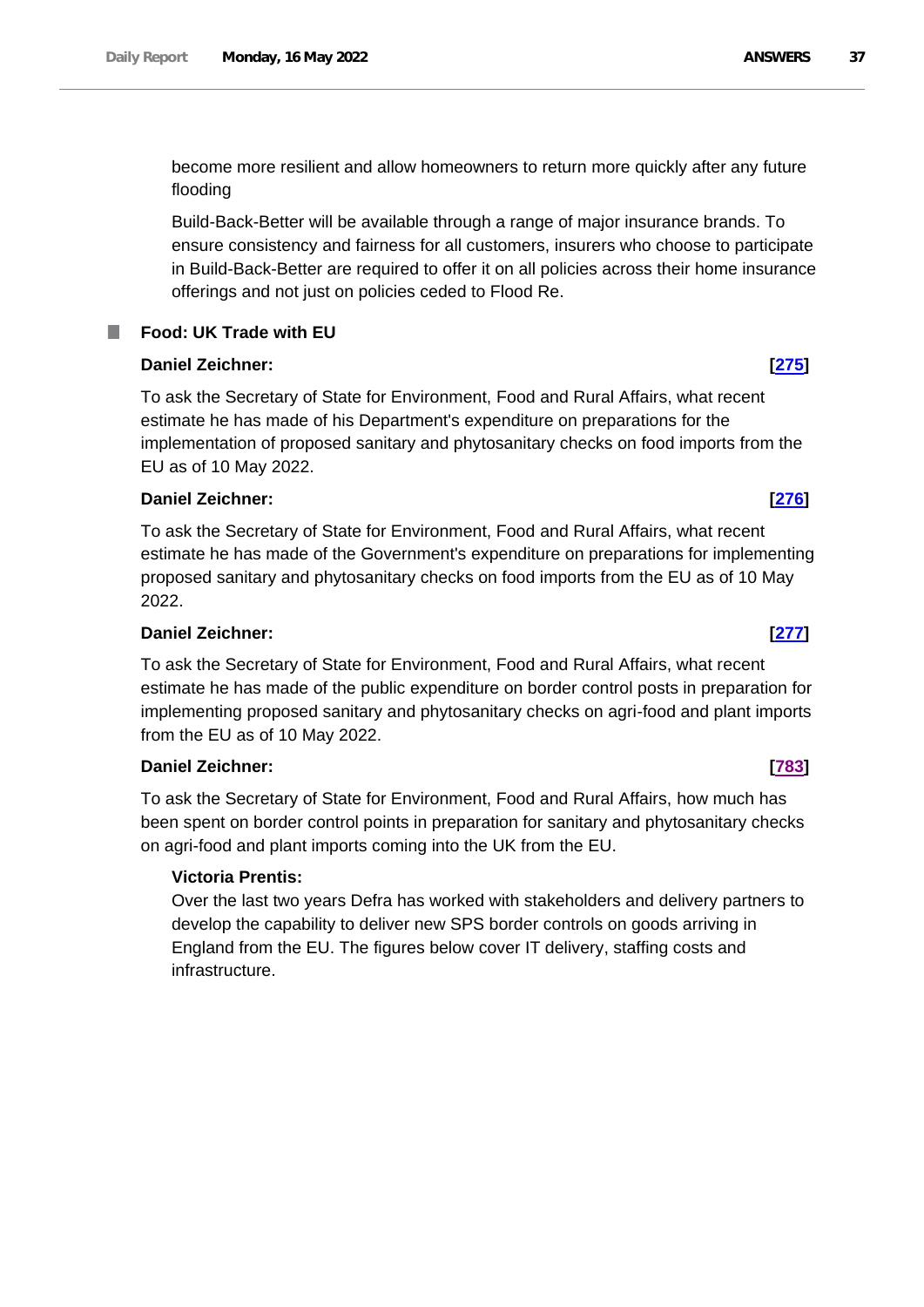| PQ 275 / 276            | <b>IMPLEMENTATION PREPARATIONS</b> |         |                                                         |                                                                                           |
|-------------------------|------------------------------------|---------|---------------------------------------------------------|-------------------------------------------------------------------------------------------|
| <b>Activity</b>         | 21/22                              | 22/23   | <b>Total</b>                                            |                                                                                           |
| <b>Digital Delivery</b> | £10.77m                            | £0.00m  | £10.77m                                                 | Includes<br><b>IPAFFS</b><br>and<br>proportion<br>of<br>overheads                         |
| <b>Imports Policy</b>   | £11.17m                            | £0.15m  | £11.32m                                                 | Includes<br>Plants and<br>Animals                                                         |
| <b>PHA Fund</b>         | £17.56m                            | £2.50m  | £20.06m                                                 |                                                                                           |
| £39.50m                 | £2.65m                             | £42.15m | Includes funds for<br>PHA staff to end of<br>April 2022 |                                                                                           |
| PQ 277/783              | <b>BCP Spend to date</b>           |         |                                                         |                                                                                           |
| <b>Activity</b>         | 21/22                              | 22/23   | <b>Total</b>                                            |                                                                                           |
| Infrastructure          | £30.98m                            | £0.37m  | £31.35m                                                 | Includes<br>Sevington<br>and Dover<br>construction<br>only, which<br>are DEFRA<br>funded. |

### T. **Nitrous Oxide: Misuse**

# **Janet Daby: [\[954\]](http://www.parliament.uk/business/publications/written-questions-answers-statements/written-question/Commons/2022-05-11/954)**

To ask the Secretary of State for Environment, Food and Rural Affairs, what steps his Department is taking to help local authorities tackle litter created as a result of the recreational use of nitrous oxide.

# **Jo Churchill:**

Littering is a criminal offence and in recent years we have bolstered councils' enforcement powers, such as by almost doubling the maximum fixed penalty for littering from £80 to £150. We have also published guidance for local authorities on the design and placement of bins. Alongside this guidance, we provided nearly £1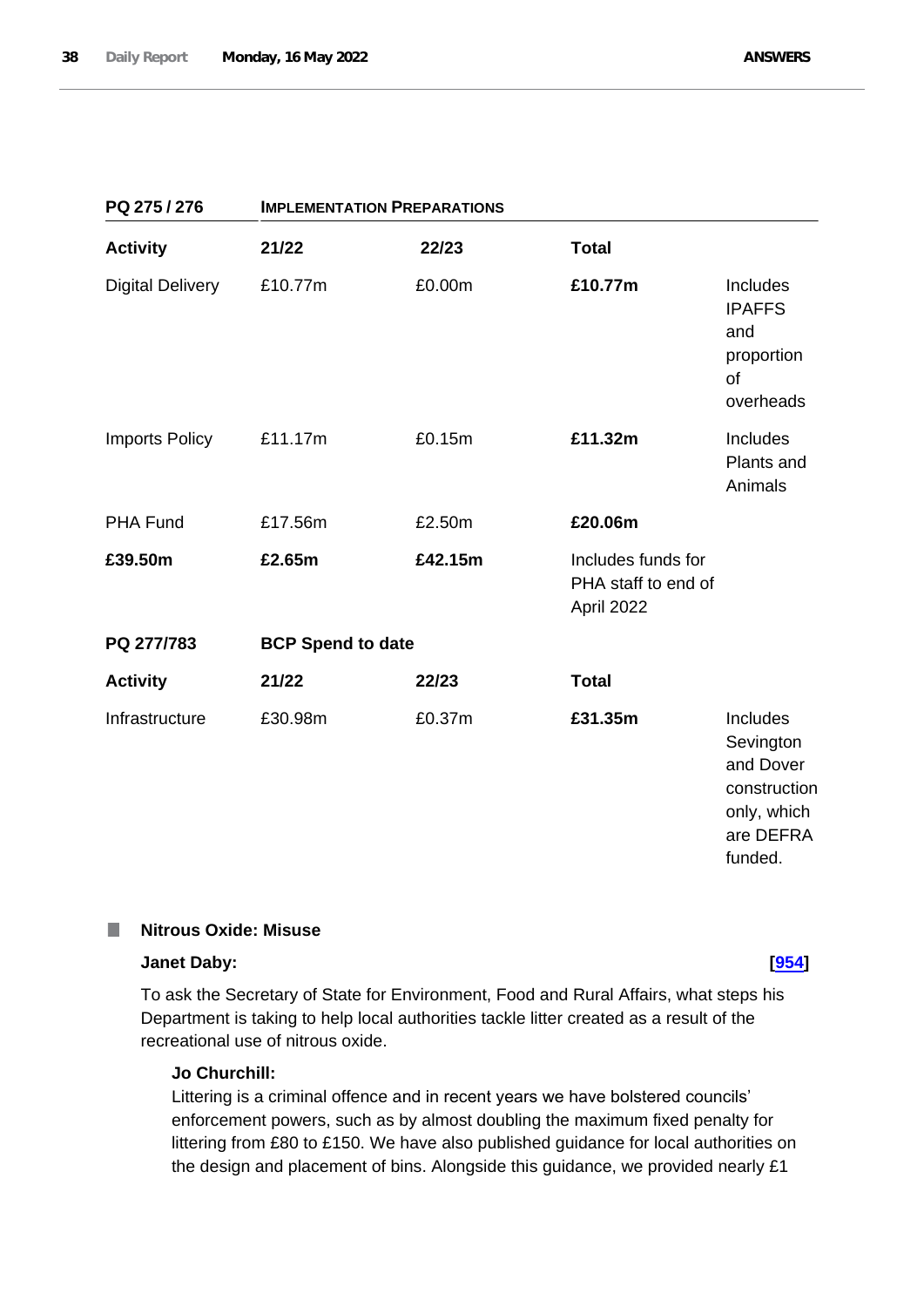million across 44 councils to help them purchase new bins to keep litter off the streets.

Councils also have powers to issue Public Spaces Protection Orders. These are a wide-ranging tool which councils can use to prohibit specified activity in a public place where it has a detrimental effect on the quality of life of those in the locality, such as the recreational use of nitrous oxide.

Where nitrous oxide is supplied either knowingly or recklessly for its psychoactive effect, the maximum offence under the Psychoactive Substances Act 2016 is seven years' imprisonment.

### **Outdoor Recreation** a an

### **Caroline Lucas: [\[164\]](http://www.parliament.uk/business/publications/written-questions-answers-statements/written-question/Commons/2022-05-10/164)**

To ask the Secretary of State for Environment, Food and Rural Affairs, with reference to the Answer of 19 April 2022 to Question 148359 on Outdoor Recreation which stated that there are no plans to release the Agnew Review in a consolidated way, if he will place a copy of the (a) final report and (b) recommendations of that review, otherwise known as the Access to the Outdoors Commission, in the Library.

### **Rebecca Pow:**

As set out in my answer of 19 April, no formal report was produced by the Access to the Outdoors commission. The outcomes of the commission include £30 million provided through the Spending Review to improve public access to green spaces and better joined up working across government in taking forward a number of policy measures.

These include the development of the UK-wide Levelling Up Parks Fund which will create parks and green spaces on urban land which has become unused, undeveloped or neglected. This Government is investing an unprecedented £2 billion in walking and cycling over this Parliament, building hundreds of miles of high-quality cycle lanes and increasing access to a range of places including green spaces. We have also launched the Department for Education's Sustainability and Climate Change Strategy, which includes a commitment to increase opportunities for all children and young people to spend time in nature, learn more about it, and get involved in improving their environment.

The 'Preventing and Tackling Mental Ill Health through Green Social Prescribing' cross-governmental project is testing nature-based social prescribing in seven test and learn sites. The project is working in both rural and urban locations and is helping connect those living in cities with nature.

We are working to complete the England Coast Path, to support our network of National Trails and intend to create a new National Trail across the North of England.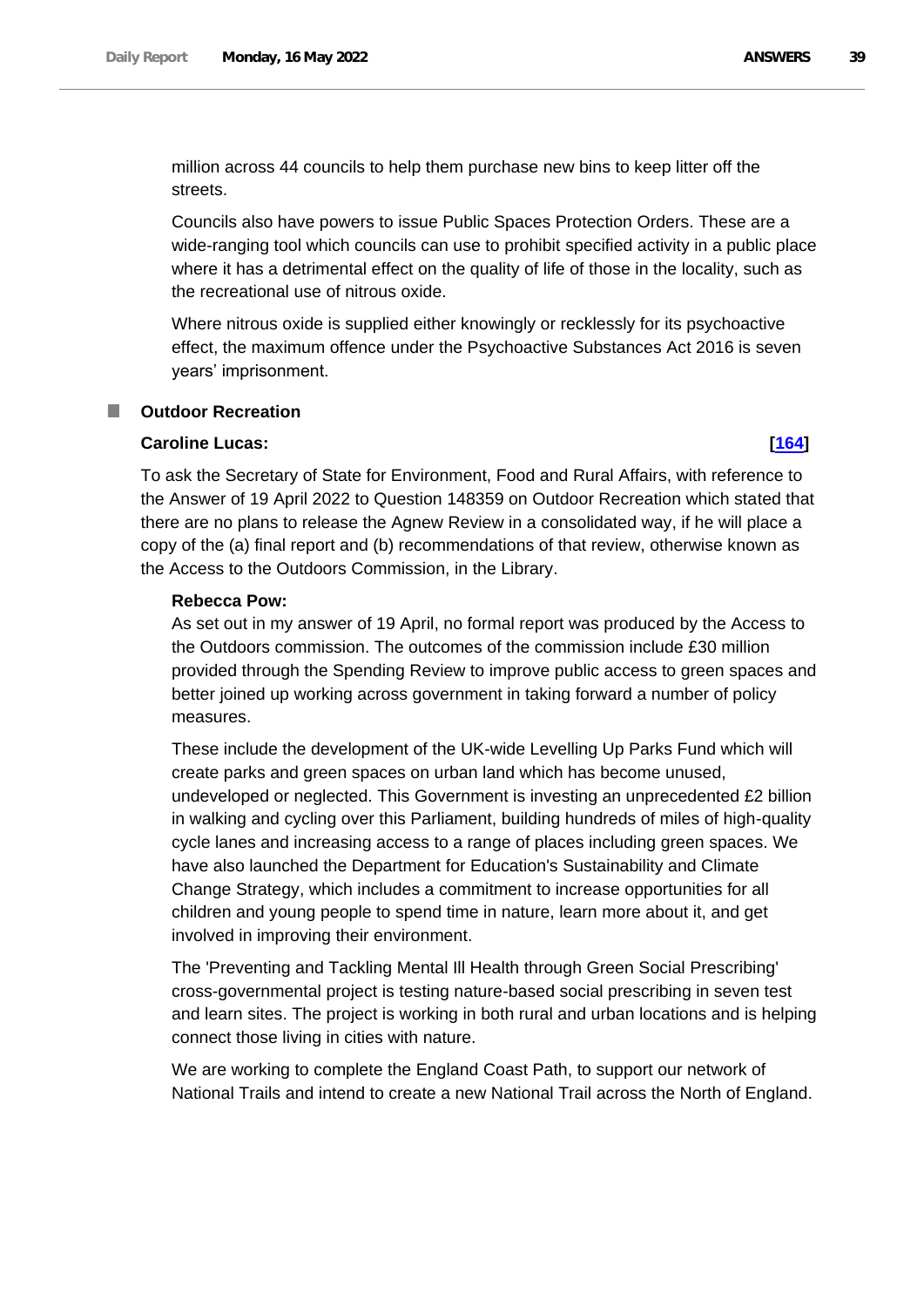### **Pet Travel Scheme** T.

### **Afzal Khan: [\[445\]](http://www.parliament.uk/business/publications/written-questions-answers-statements/written-question/Commons/2022-05-10/445)**

To ask the Secretary of State for Environment, Food and Rural Affairs, what recent progress has been made on discussions with the EU on changing the status of the UK to a Part 1 country for the purposes of the EU pet travel scheme so that animal health certificates would no longer be required.

# **Victoria Prentis:**

The UK has been formally 'listed' as a 'Part 2' third country for the purposes of the EU pet travel scheme, which means that new rules apply to pet movements from Great Britain to the EU and to Northern Ireland. The pet health and documentary requirements for such pet travel are set out under the EU Pet Travel Regulations.

Defra recognises the impact that these changes are having on pet owners and assistance dog users. We are continuing to seek agreement from the European Commission on awarding GB 'Part 1' listed status and recognition of the UK's tapeworm-free status, and we see no valid animal health reason for these not to be granted.

We have one of the most rigorous pet checking regimes in Europe to protect our biosecurity and we are currently planning for further engagement with the EU to progress both of these issues. Achieving these would alleviate a number of pet travel rules for all travellers, including the need for an Animal Health Certificate.

### **Plastics: Litter** T.

# **Fleur Anderson: [\[979\]](http://www.parliament.uk/business/publications/written-questions-answers-statements/written-question/Commons/2022-05-11/979)**

To ask the Secretary of State for Environment, Food and Rural Affairs, when he will publish the findings of the Consultation on Commonly Littered Single Use Plastic Items.

### **Jo Churchill:**

The call for evidence on commonly littered and problematic plastic items closed on 12 February 2022. We are currently analysing responses and will provide a further update in due course.

# **FOREIGN, COMMONWEALTH AND DEVELOPMENT OFFICE**

### **Afghanistan: Diplomatic Service** L.

### **Seema Malhotra: [\[266\]](http://www.parliament.uk/business/publications/written-questions-answers-statements/written-question/Commons/2022-05-10/266)**

To ask the Secretary of State for Foreign, Commonwealth and Development Affairs, whether she has plans to establish the UK's consular presence in Afghanistan again; and whether she has plans to evacuate vulnerable Afghans without having a consular presence in that country.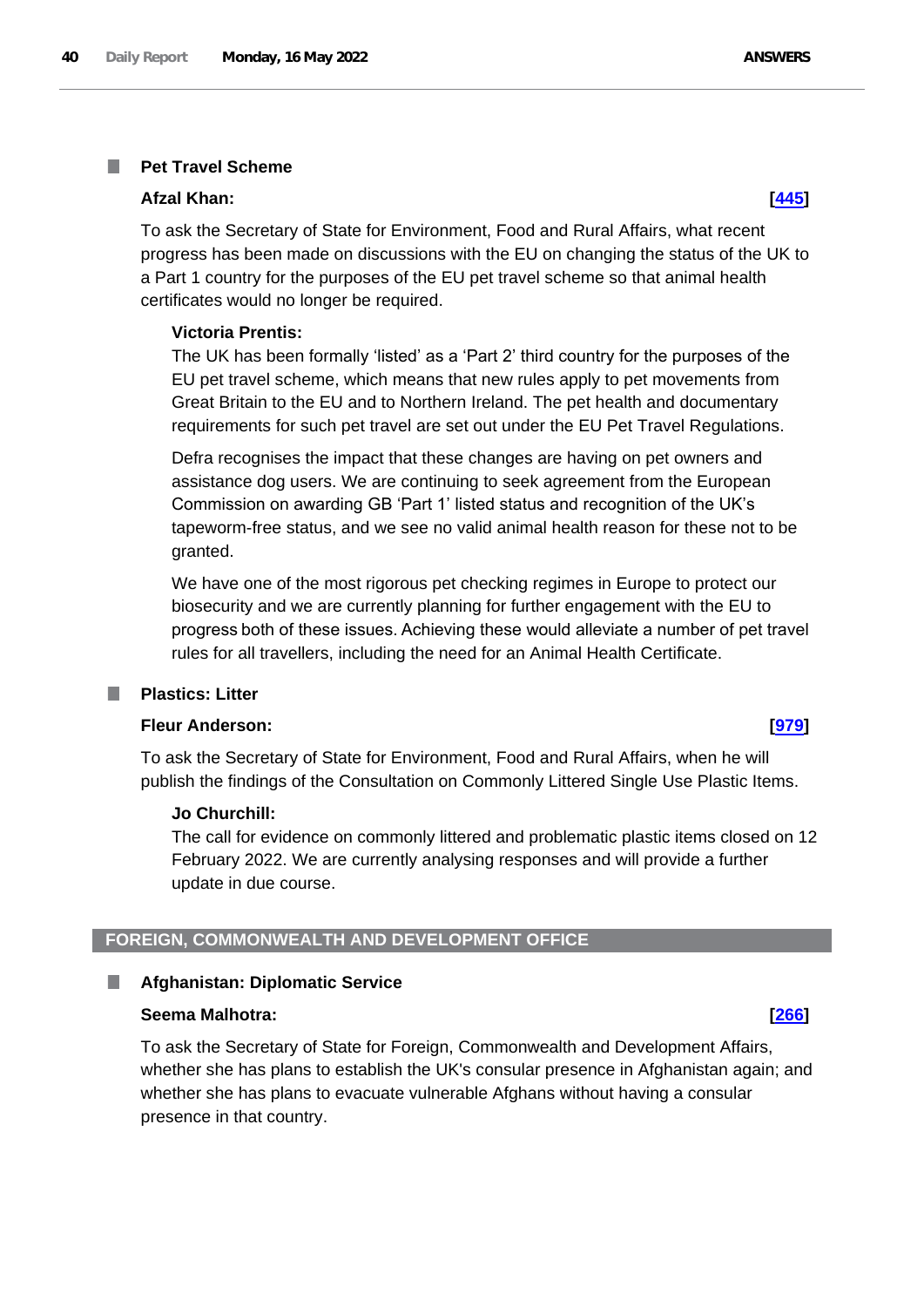# **James Cleverly:**

We intend to establish a diplomatic presence in Kabul when the security and political situation in the country allows and are coordinating this effort with allies. Where Afghan nationals have been approved for relocation, we are continuing to support them to come to the UK.

# **Alaa Abd el-Fattah**

# **Mr David Jones: [\[92\]](http://www.parliament.uk/business/publications/written-questions-answers-statements/written-question/Commons/2022-05-10/92)**

To ask the Secretary of State for Foreign, Commonwealth and Development Affairs, whether she has made representations to her Egyptian counterpart authorities on the detention of Alaa Abd el-Fattah.

# **Mr David Jones: [\[93\]](http://www.parliament.uk/business/publications/written-questions-answers-statements/written-question/Commons/2022-05-10/93)**

To ask the Secretary of State for Foreign, Commonwealth and Development Affairs, whether her Department has been able to obtain consular access to Alaa Abd el-Fattah, who is imprisoned in Egypt.

# **James Cleverly:**

The UK Government is in contact with the Egyptian authorities and urgently seeking consular access. We continue to support the family of Alaa Abdel Fattah. The UK Government regularly raises human rights concerns with the Egyptian authorities, including with regard to political prisoners in the Egyptian system, both privately and in forums such as the UN Human Rights Council. This includes raising the implementation of the rights guaranteed by Egypt's constitution.

# **British Council: Finance**

# **Fabian Hamilton: [\[59\]](http://www.parliament.uk/business/publications/written-questions-answers-statements/written-question/Commons/2022-05-10/59)**

To ask the Secretary of State for Foreign, Commonwealth and Development Affairs, what funding allocation the British Council received in the 2021 Spending Review.

# **Amanda Milling:**

The FCDO agreed to provide the British Council with £511 million total grant funding across the 2022-25 spending review period. This will comprise £396 million Official Development Assistance (ODA) and £115 million non-ODA, and includes restructuring funds. The non-ODA portion includes an increase on the provisional allocation, contingent on there being no further closures of British Council offices across the three-year period, and further funding to retain the British Council's offices in Australia and New Zealand.

# **Cameroon: Human Rights**

# **Dame Diana Johnson: [\[113\]](http://www.parliament.uk/business/publications/written-questions-answers-statements/written-question/Commons/2022-05-10/113)**

To ask the Secretary of State for Foreign, Commonwealth and Development Affairs, what assessment her Department has made of the need for independent human rights monitoring in Cameroon, particularly in areas of on-going armed conflict.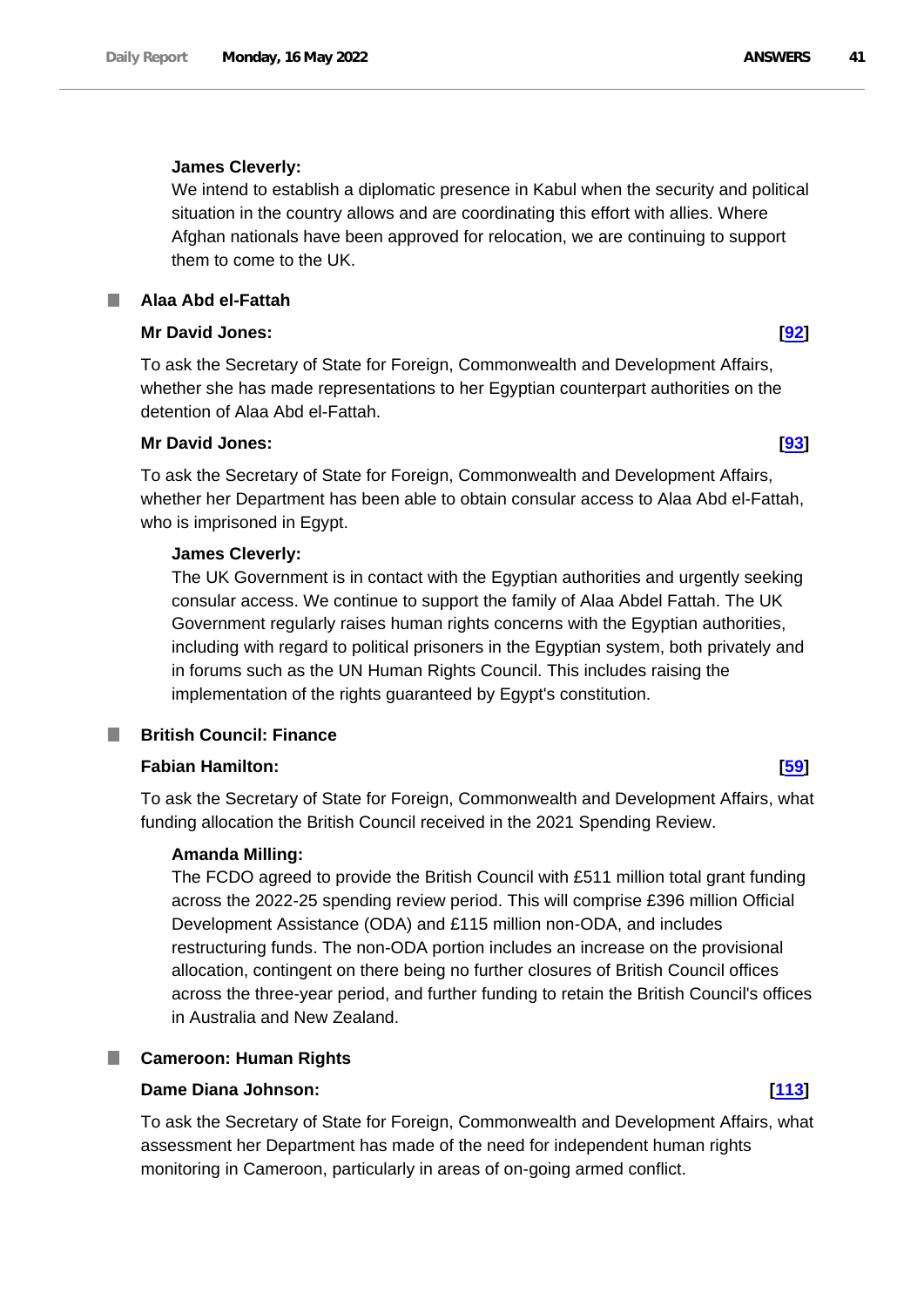Reports of human rights abuses and violations within Cameroon are disturbing. At the UN Human Rights Council in March 2022, the UK called for impartial investigations to hold the perpetrators of human rights violations and abuses to account.

We welcome that the findings from the United Nations High Commissioner for Human Rights (OHCHR)'s visit to Cameroon in 2019 have finally been published. The recommendations on independent investigations into human rights violations, and ensuring access to healthcare are particularly important. We encourage the OHCHR and Government of Cameroon to continue their engagement to follow-up on their visit findings.

# **Cameroon: Sexual Offences**

### **Dame Diana Johnson: [\[111\]](http://www.parliament.uk/business/publications/written-questions-answers-statements/written-question/Commons/2022-05-10/111)**

To ask the Secretary of State for Foreign, Commonwealth and Development Affairs, if she or her officials have raised concerns with the Cameroonian Government about reports of sexual violence in the Anglophone regions of Cameroon, including rapes allegedly carried out during an attack involving Cameroonian Government soldiers on the village of Ebam in the South West region on 1 March 2020, as documented in a Human Rights Watch report of 26 February 2021.

# **Dame Diana Johnson: [\[112\]](http://www.parliament.uk/business/publications/written-questions-answers-statements/written-question/Commons/2022-05-10/112)**

To ask the Secretary of State for Foreign, Commonwealth and Development Affairs, what steps her Department has taken to assist survivors of sexual violence allegedly carried out by Cameroonian Government forces or armed separatist groups in the Anglophone regions of Cameroon; and what steps her Department has taken to help ensure the perpetrators of those crimes are held to account.

### **Vicky Ford:**

We are appalled by reports of sexual and gender-based violence in the Anglophone regions of Cameroon by both armed separatists and the security forces. The Foreign Secretary has made sexual violence in conflict one of her top priorities. We are working to promote justice for survivors of sexual violence, to provide support to survivors and to prevent sexual violence from occurring.

The UK continues to call for a peaceful resolution to the crisis and for the violence to end. We work with international partners, including France and the United States, to raise the crisis in multilateral fora. At the UN Human Rights Council in March 2022, the UK called for impartial investigations to hold the perpetrators of human rights violations and abuses to account. We continue to raise human rights concerns with the Government of Cameroon.

# **Developing Countries: Sanitation and Water**

### **Patrick Grady: [\[303\]](http://www.parliament.uk/business/publications/written-questions-answers-statements/written-question/Commons/2022-05-10/303)**

To ask the Secretary of State for Foreign, Commonwealth and Development Affairs, what commitments she plans to secure at the upcoming meeting of G7 foreign ministers to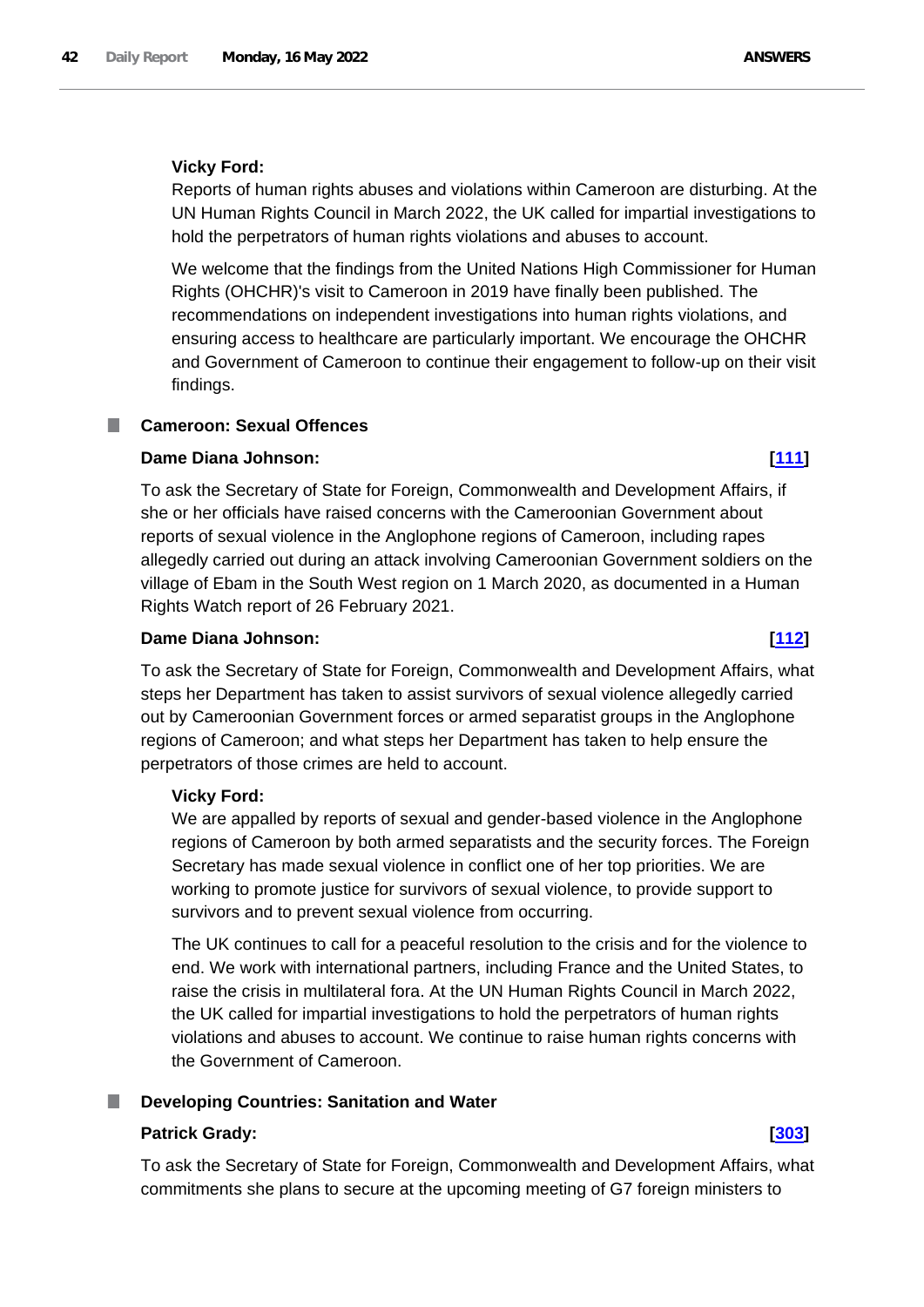help achieve universal access to water, sanitation and hygiene facilities in health centres in developing countries.

# **Amanda Milling:**

Improving access to Water, Sanitation and Hygiene (WASH) services, including in healthcare facilities, is a key global health priority for the FCDO. It forms a core part of the UK's new Ending Preventable Deaths of mothers, babies and children strategy published in December 2021, and is critical to our wider global health objectives.

The UK will continue to work with our international partners, including through the G7, to ensure WASH is included in efforts to prevent the spread of infections including COVID-19, to prevent future pandemics, and to reduce the threat of anti-microbial resistance. We will also continue to pursue these objectives through our membership of the "WASH In Healthcare Facilities" international taskforce, through our bilateral programming such as our innovative hand hygiene partnership with Unilever, and through our core multilateral funding including to the World Bank and the World Health Organisation.

### ш **Developing Countries: Tree Planting**

# **Sarah Champion: [\[767\]](http://www.parliament.uk/business/publications/written-questions-answers-statements/written-question/Commons/2022-05-11/767)**

To ask the Secretary of State for Foreign, Commonwealth and Development Affairs, how much funding her Department has allocated to tree planting programmes or projects in developing countries in the financial years (a) 2020-21 and (b) 2021-22; how much such funding her Department plans to allocate in the 2022-23 financial year; and if she will publish a breakdown of that funding in each of those financial years by programme or project.

# **Vicky Ford:**

Forests and land use are an important focus of the UK's International Climate Finance. The Government supports a broad range of actions to protect forests; tackle underlying causes of forest loss, such as illegal logging and unsustainable agricultural practices; and restore degraded land. The UK does not directly fund tree planting and does not track expenditure on that basis, but does provide significant support to forest restoration.

UK support for restoration includes funding to the Africa Forest Restoration (AFR100) Initiative, a commitment by 32 African countries to restore 128m hectares of forest by 2030. This funding is helping to build capacity in the secretariat to support countries to implement national commitments. Through the Partnerships for Forests (P4F) programme, the UK also works with businesses to catalyse investment into forest restoration and provide communities with incentives and benefits to livelihoods through protecting and restoring forests.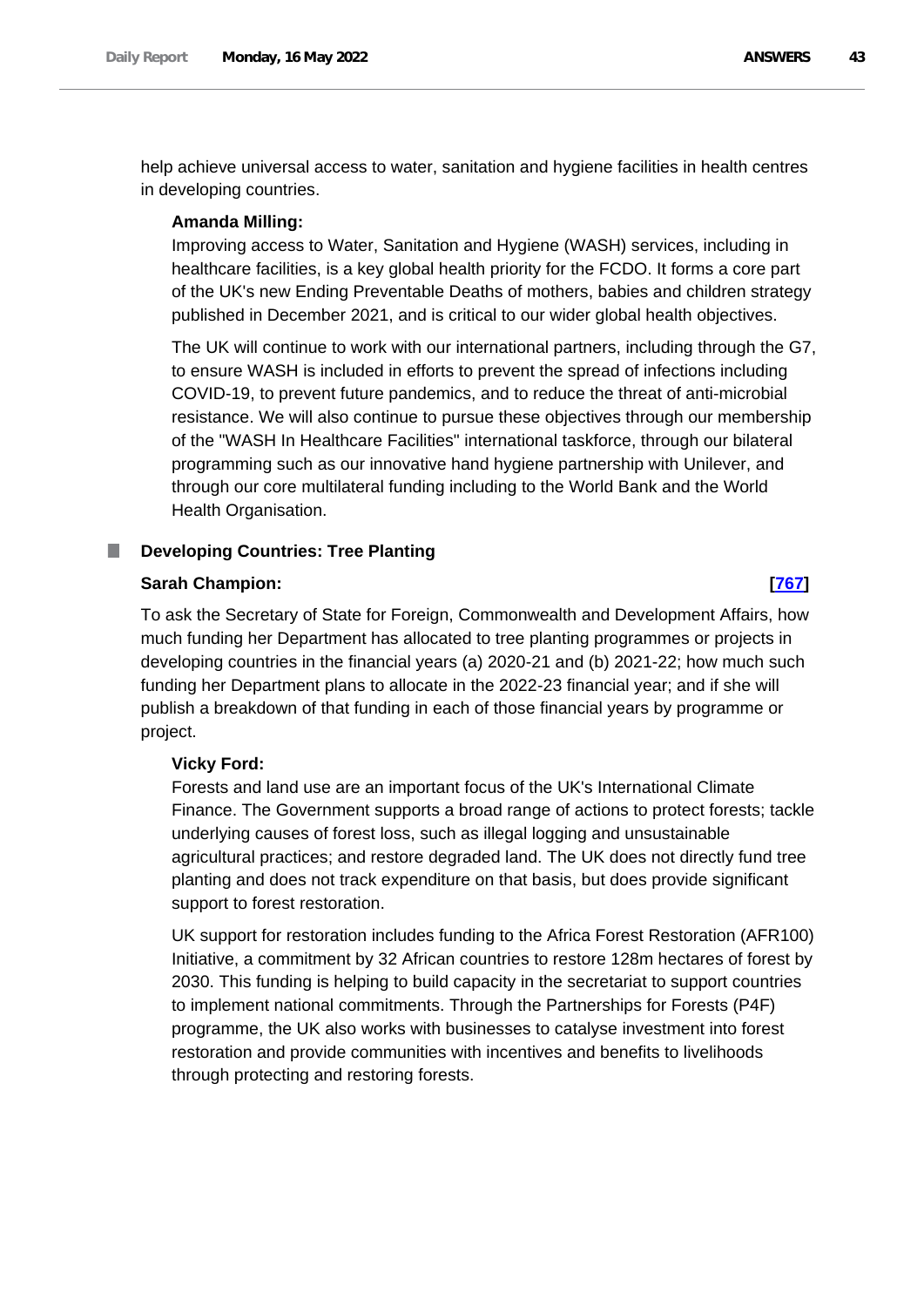### I. **Development Aid: Health Services**

### **Preet Kaur Gill: [\[393\]](http://www.parliament.uk/business/publications/written-questions-answers-statements/written-question/Commons/2022-05-10/393)**

To ask the Secretary of State for Foreign, Commonwealth and Development Affairs, what steps her Department is taking to support global health systems and maintain access to critical routine immunisations.

### **Amanda Milling:**

The Foreign, Commonwealth and Development Office (FCDO) is working to deliver the objectives set out in our recently published Health Systems Strengthening Position Paper - https://www.gov.uk/government/publications/health-systemsstrengthening-for-global-health-security-and-universal-health-coverage This includes the mainstreaming of a health systems strengthening approach across all the UK's health influencing activities and investments through country programmes, research and multilaterals such as the World Health Organisation, Global Fund and Gavi. The UK's £1.65 billion commitment to Gavi's core immunisation programme 2021-25 is the largest of any donor, and will support Gavi to immunise 300 million children and save up to 8 million lives, and enable countries to restore immunisation services during and after the pandemic.

### **Preet Kaur Gill: [\[394\]](http://www.parliament.uk/business/publications/written-questions-answers-statements/written-question/Commons/2022-05-10/394)**

To ask the Secretary of State for Foreign, Commonwealth and Development Affairs, what plans she has to commit new resources at the upcoming global covid-19 summit to help end the covid-19 pandemic and build better global health systems.

### **Amanda Milling:**

The UK is joining the US and other partners in reaffirming our support to the global response to COVID-19 and renewing our commitment to ending the acute phase of the pandemic in vulnerable countries, as we agreed under the UK G7 Presidency last year. In total the UK committed £2.1 billion in 2020-21 to help end the pandemic and manage its impacts. Since December 2021, the UK has committed £265 million to expand COVID-19 testing capacity globally, boost oxygen supplies, and invest in the next generation of vaccines.

# **Great Green Wall: Deserts**

### **Sarah Champion: [\[768\]](http://www.parliament.uk/business/publications/written-questions-answers-statements/written-question/Commons/2022-05-11/768)**

To ask the Secretary of State for Foreign, Commonwealth and Development Affairs, what recent assessment she has made of the effectiveness of the Great Green Wall initiative in tackling desertification.

### **Sarah Champion: [\[769\]](http://www.parliament.uk/business/publications/written-questions-answers-statements/written-question/Commons/2022-05-11/769)**

To ask the Secretary of State for Foreign, Commonwealth and Development Affairs, how much her Department has spent on the Great Green Wall initiative (a) via the Global Environment Facility and (b) by other means in each year since 2018.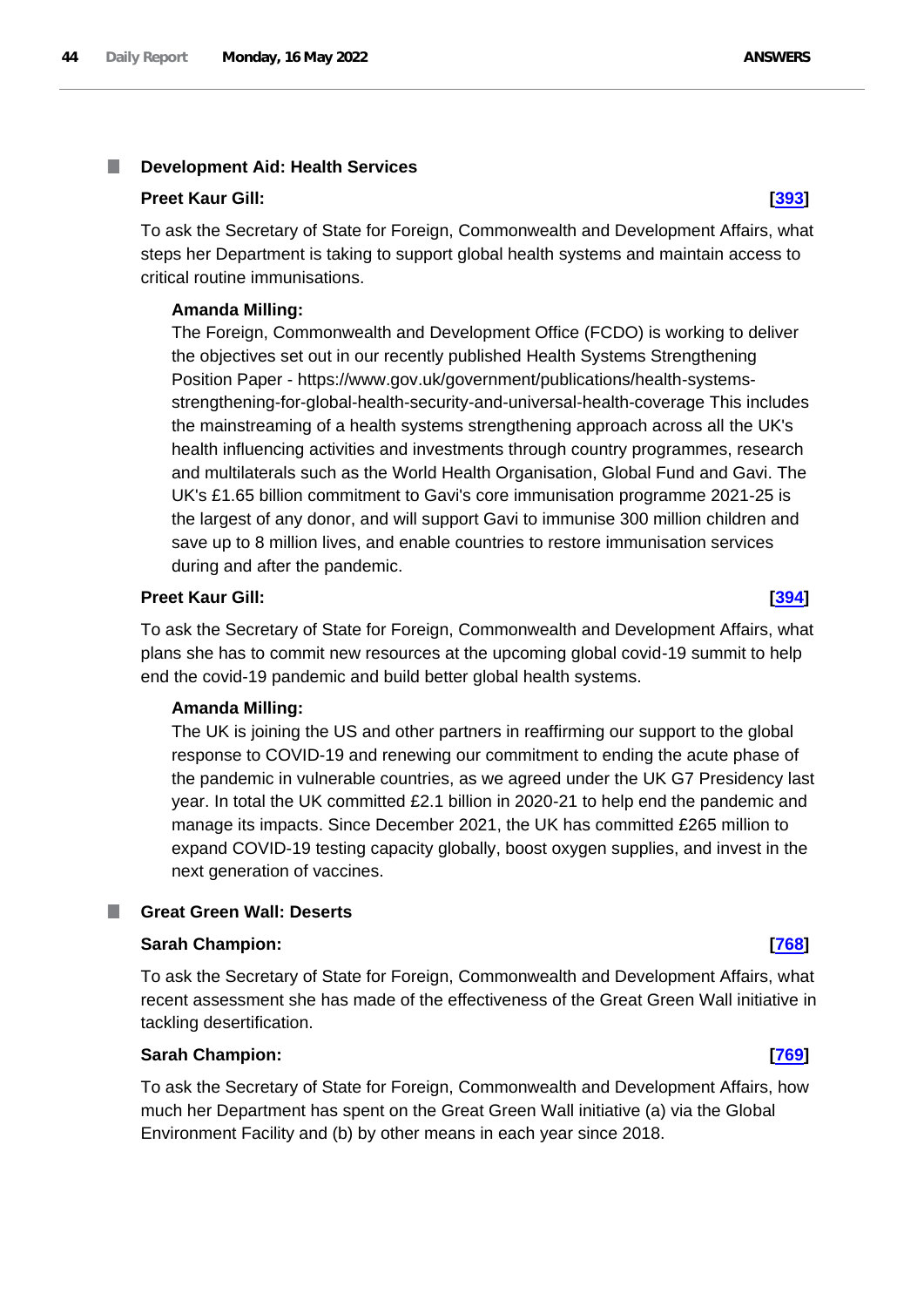### **Vicky Ford:**

Desertification is one of the most significant global environmental challenges facing some of the world's poorest communities. It has devastating impacts on lives and livelihoods.

With regards to the Great Green Wall (GGW), the FCDO supports the initiative through multilateral funds: the Green Climate Fund (GCF) and the Global Environment Facility (GEF). In 2020, an independent evaluation found that only 4 per cent of the 100 million hectare goal for restoration had been achieved in the core GGW geographical implementation area. When considering lands restored in the wider GGW region, the figure was 18 million hectares. Countries reported a range of challenges to implementation, including leveraging investment, technical capacity and governance.

Through the GCF and GEF, the UK is supporting countries, donors and other partners to address these challenges. Between 2018 and 2022, the GEF endorsed US\$147.8 million of projects that advance the GGW objectives. The UK pledged £250 million to GEF over this period. Over the same period, the GCF spent US\$89.9 million on projects supporting GGW countries. The UK contributed £720 million to GCF for 2015-19 and has committed £1.44 billion for 2020-2023.

### **I Jim Fitton**

### **Fleur Anderson: [\[978\]](http://www.parliament.uk/business/publications/written-questions-answers-statements/written-question/Commons/2022-05-11/978)**

To ask the Secretary of State for Foreign, Commonwealth and Development Affairs, what steps she is taking to ensure the safe return of Jim Fitton from detention in Iraq.

### **Amanda Milling:**

Consular officials in Iraq and the UK are providing assistance to Mr Fitton and his family. The British Ambassador in Baghdad has and will continue to, raise Mr Fitton's case with the Iraqi Government. This includes raising with the authorities the UK's strong opposition to the death penalty - both the possibility of it being applied in Mr Fitton's case and in all circumstances as a matter of principle.

### **Kenya: Diplomatic Service**

### **Kenny MacAskill: [\[971\]](http://www.parliament.uk/business/publications/written-questions-answers-statements/written-question/Commons/2022-05-11/971)**

To ask the Secretary of State for Foreign, Commonwealth and Development Affairs, on what occasions the current British High Commissioner to Kenya has met representatives of (a) Unilever, (b) PG Tips, (c) Finlays and (d) Williamson Tea.

### **Vicky Ford:**

The current UK High Commissioner regularly meets with British businesses in Kenya, individually, in small groups or as part of wider events. There are an estimated 150 British enterprises in Kenya and over 250,000 Kenyans are directly employed by British organisations. She last met representatives from Finlays, Williamson Tea and Unilever (which in Kenya includes PG Tips) in May 2021, during an International Tea Event she hosted at her residence.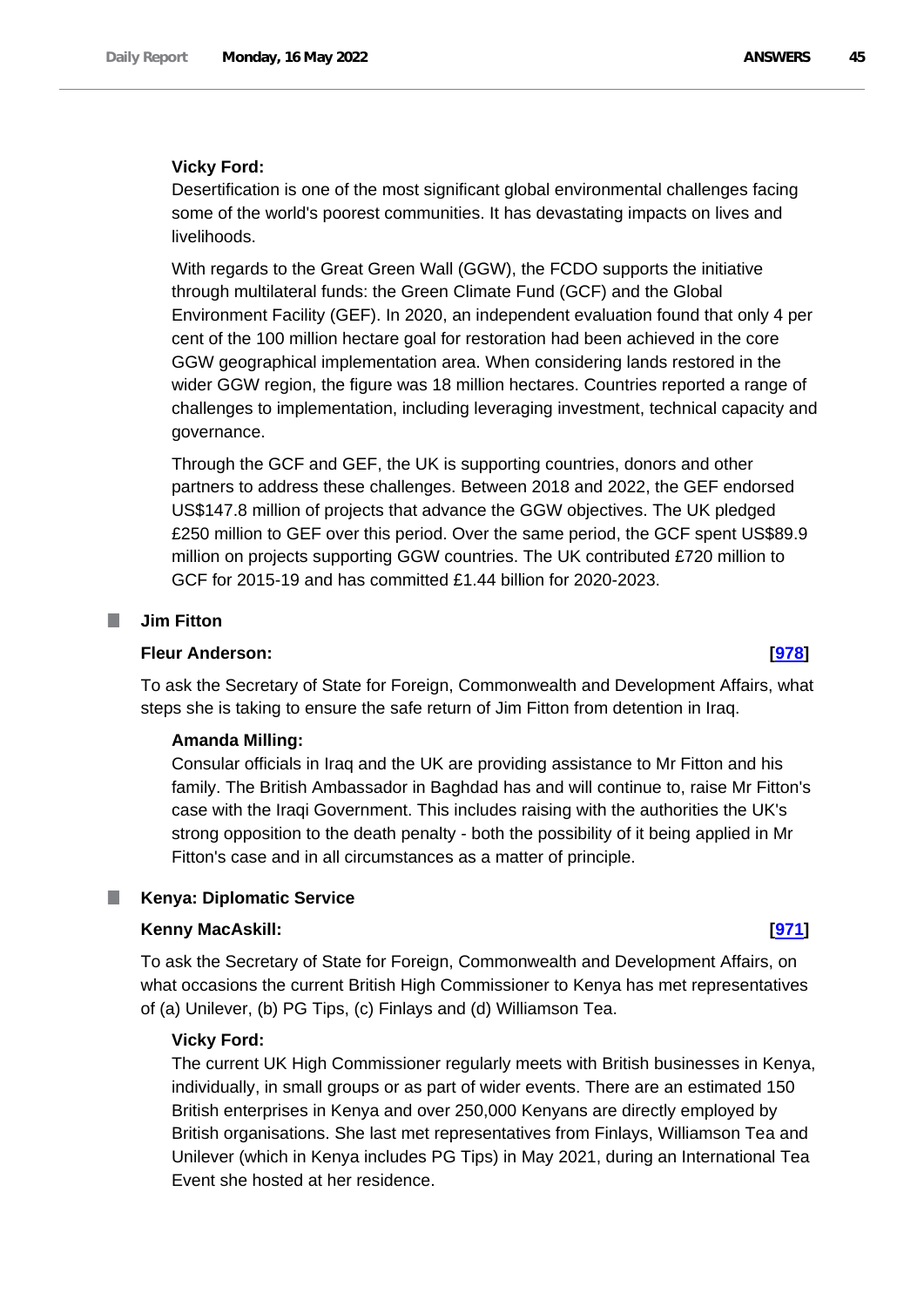### **Malaria: Disease Control** I.

### **Sir Greg Knight: [\[625\]](http://www.parliament.uk/business/publications/written-questions-answers-statements/written-question/Commons/2022-05-11/625)**

To ask the Secretary of State for Foreign, Commonwealth and Development Affairs, what assessment she has made of the implications for her policy of the findings of the World Health Organisation's World Malaria Report 2021 in respect of progress towards eliminating malaria cases; what research has been undertaken into improving access to new malaria treatments; and if she will make a statement.

# **Amanda Milling:**

Despite the fact that malaria is preventable, the World Health Organisation's 2021 World Malaria Report notes a significant increase in malaria cases and deaths for the first time in over two decades. This is primarily due to the impact of COVID-19 on health systems.

The UK is committed to tackling malaria, which is closely linked to our ambition to end the preventable deaths of mothers, babies and newborns. The majority of our malaria investments are through the Global Fund to Fight AIDS, TB and Malaria. We also invest in research to develop new tools to prevent, diagnose and treat malaria and support countries to strengthen their health systems. For instance, our support to Medicines for Malaria Venture has helped to develop eleven new medicines, including the world's first child friendly formulation. Taken together these antimalarials are estimated to have saved over an estimated 2.7 million lives.

### ш **Rwanda: Asylum**

# **Preet Kaur Gill: [\[395\]](http://www.parliament.uk/business/publications/written-questions-answers-statements/written-question/Commons/2022-05-10/395)**

To ask the Secretary of State for Foreign, Commonwealth and Development Affairs, if he will make an assessment of the accuracy of reports that the Government has agreed to pay a set amount of funding to Rwanda to cover case workers, legal advice, translators, accommodation, food and healthcare for the offshoring of asylum seekers; and whether she plans for that funding to come from the 0.5 per cent GNI ODA budget.

# **Amanda Milling:**

Funding for the Migration and Economic Development Partnership has been agreed as part of Home Office settlement with HMT. It is not from the GNI ODA budget.

Under this Partnership all processing costs will be met by the UK, including to support the delivery of asylum operations, accommodation and integration. Individuals' needs will be met by Rwanda. This will involve creating a safe environment for them to start a new life, with education, employment and accommodation. The UK is also investing an initial £120 million into the economic development and growth of Rwanda.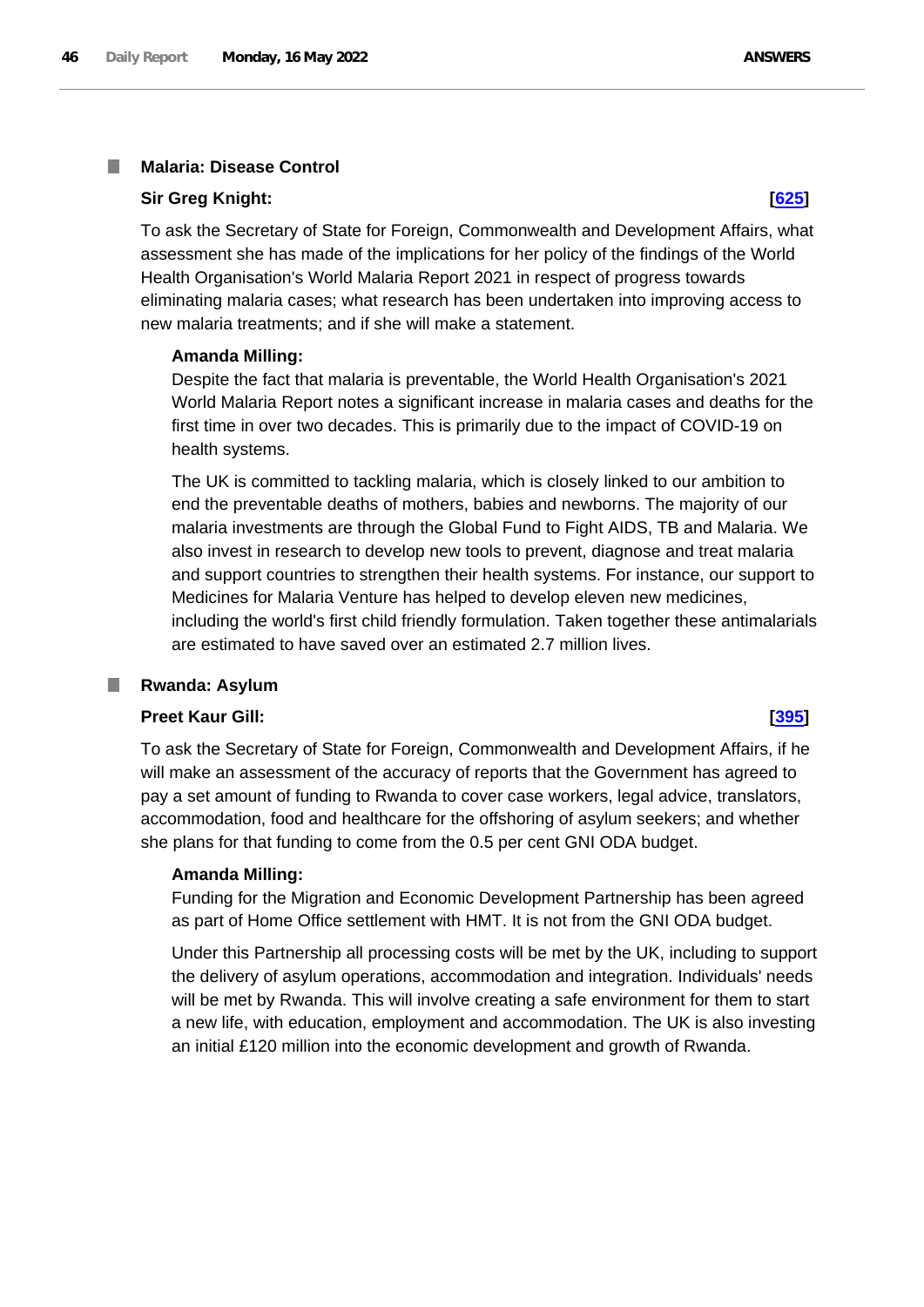### **Shireen Abu Akleh** I.

### **Mr David Jones: [\[651\]](http://www.parliament.uk/business/publications/written-questions-answers-statements/written-question/Commons/2022-05-11/651)**

To ask the Secretary of State for Foreign, Commonwealth and Development Affairs, what representations she has made to her counterpart in the Israeli Government on the death of Shireen Abu Akleh.

### **Amanda Milling:**

On 11 May, I publicly expressed my sadness upon hearing news of the tragic death of veteran Palestinian Al Jazeera journalist Shireen Abu Aqleh, and called for a thorough investigation. The Foreign Secretary also made this clear in a statement on 12 May. Officials from the British Embassy Tel Aviv have reiterated the importance of an investigation with the Israeli authorities. The safety of journalists across the globe is vital and they must be protected when carrying out their critical work.

### **Syria: Refugees** ш

### **Preet Kaur Gill: [\[404\]](http://www.parliament.uk/business/publications/written-questions-answers-statements/written-question/Commons/2022-05-10/404)**

To ask the Secretary of State for Foreign, Commonwealth and Development Affairs, what recent assessment she has made of the adequacy of humanitarian assistance provided to Syrian refugees living in Lebanon given the overlapping economic, health, and political crises in that country.

### **Amanda Milling:**

The UK is committed to supporting Lebanon to meet the humanitarian needs of both refugees and vulnerable Lebanese communities, and to provide quality education to all children. The UK has been one of the leading donors in supporting Lebanon to host Syrian refugees and ensures our implementing partners target support on the basis of comprehensive needs assessments. Since 2011, the UK has allocated over £787 million in humanitarian and development funding to Lebanon. Our humanitarian assistance will continue to promote access to education and provide those most in need with timely, flexible assistance to cover their basic survival needs, saving lives and reducing suffering.

# **HEALTH AND SOCIAL CARE**

### **[Subject Heading to be Assigned]** П

### **Peter Gibson: [\[452\]](http://www.parliament.uk/business/publications/written-questions-answers-statements/written-question/Commons/2022-05-10/452)**

To ask the Secretary of State for Health and Social Care, what assessment he has made of the implications for his policies of the findings of new research from the National Literacy Trust and Audible of the effect that listening to audiobooks has on the mental health and wellbeing of adults.

### **Gillian Keegan:**

No such assessment has been made.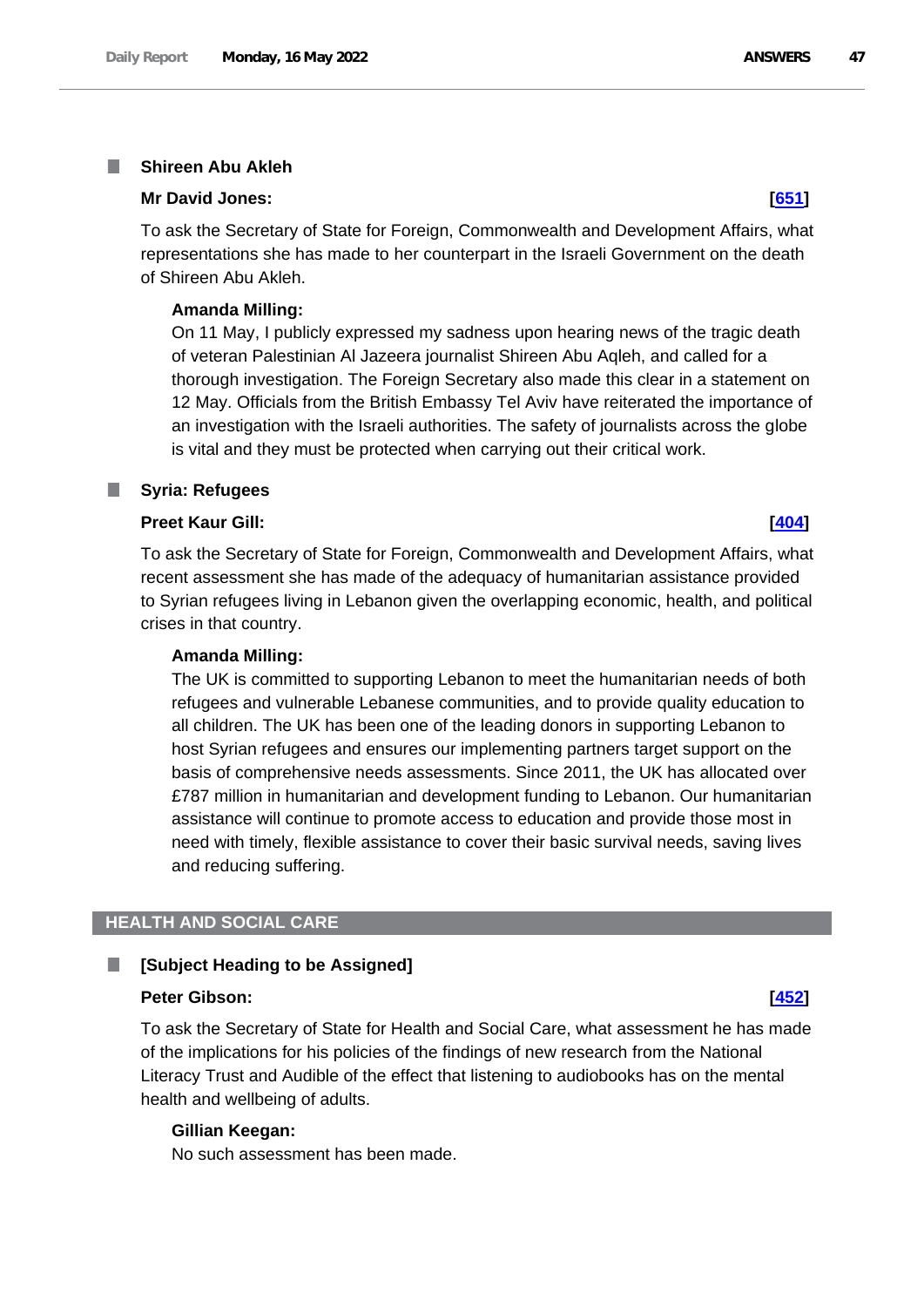# **Bell Ribeiro-Addy: [\[461\]](http://www.parliament.uk/business/publications/written-questions-answers-statements/written-question/Commons/2022-05-10/461)**

To ask the Secretary of State for Health and Social Care, whether his Department plans to introduce routine abdominal aortic aneurysm screenings for women.

# **Maria Caulfield:**

There are no specific plans to do so. Evidence suggests that women are six times less likely to experience abdominal aortic aneurysm than men. The potential risks of surgery are the same, therefore inviting women for screening outweighs the benefits. The UK National Screening Committee will consider any new evidence on this topic should it emerge.

# **Bicalutamide**

# **Sir Charles Walker: [\[87\]](http://www.parliament.uk/business/publications/written-questions-answers-statements/written-question/Commons/2022-05-10/87)**

To ask the Secretary of State for Health and Social Care, what assessment he has made of the therapeutic benefits of bicalutamide in halting the growth of prostate cancer; and if he will make a statement.

# **Maria Caulfield:**

We have made no specific assessment. However, bicalutamide (casodex) has been licensed in the United Kingdom for the treatment of advanced prostate cancer since 2000. The National Institute for Health and Care Excellence has made recommendations on use of bicalutamide in its guideline on the diagnosis and management of prostate cancer, which is available at the following link:

<https://www.nice.org.uk/guidance/ng131/chapter/Recommendations>

# **Cancer: Children**

# **Munira Wilson: [\[494\]](http://www.parliament.uk/business/publications/written-questions-answers-statements/written-question/Commons/2022-05-10/494)**

To ask the Secretary of State for Health and Social Care, what assessment he has made of the potential merits of increasing research funding to improve (a) the diagnosis and (b) the treatment of childhood cancers as part of the Government's 10-Year Cancer Plan for England.

# **Maria Caulfield:**

No specific assessment has been made. The Department invests in health research through the National Institute for Health Research (NIHR). In 2020/21, the NIHR's total expenditure on cancer research was £73.5 million.

Officials are currently analysing the responses to the call for evidence to develop the 10 Year Cancer Plan. The Plan will set out ambitions for cancer care, including diagnosis and treatments provided to patients, including children.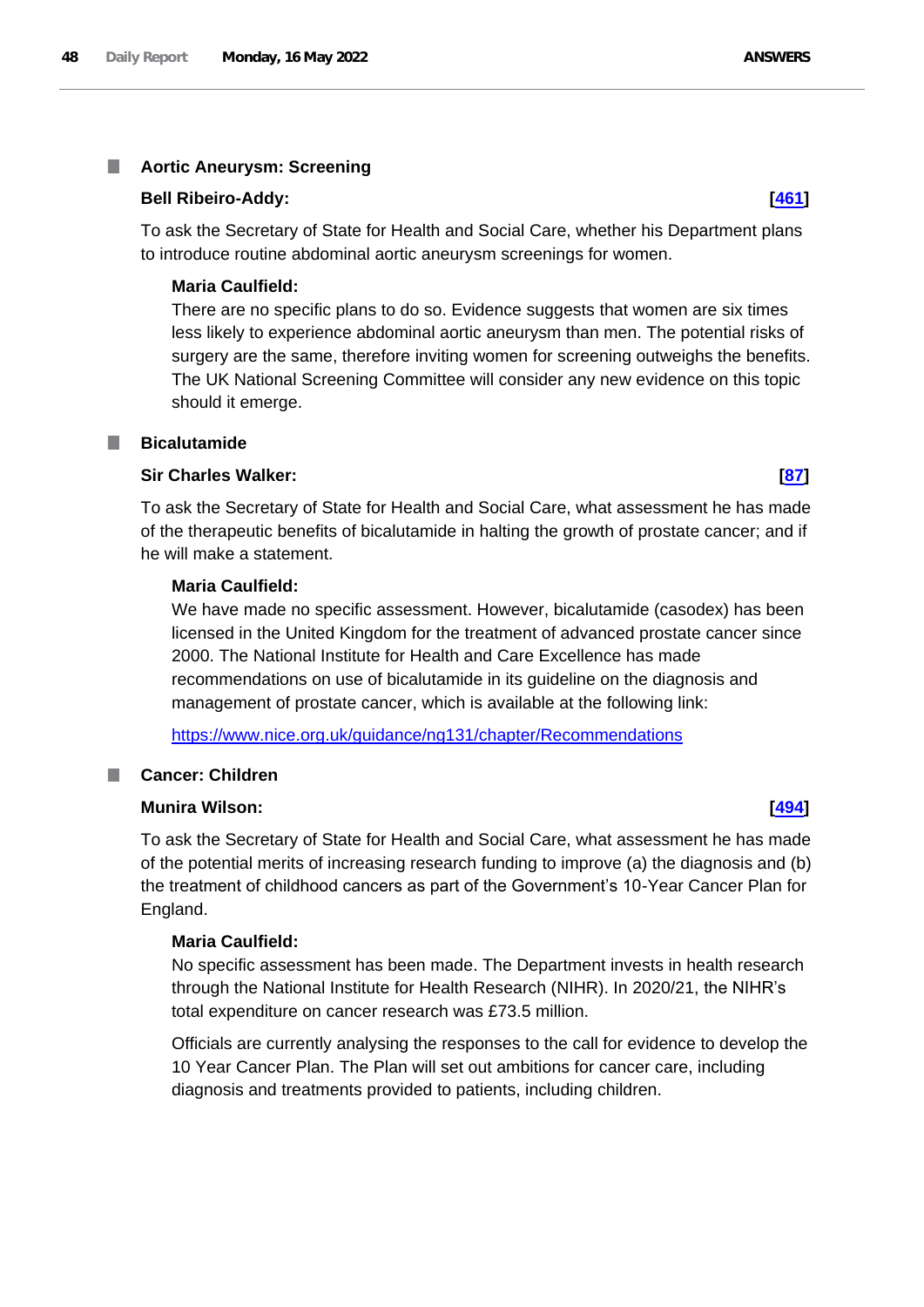### **Clinical Trials I**

### **Chris Green: [\[294\]](http://www.parliament.uk/business/publications/written-questions-answers-statements/written-question/Commons/2022-05-10/294)**

To ask the Secretary of State for Health and Social Care, how many people were recruited into National Institute for Health and Care Research supported phase 3 trials for (a) dementia, (b) cancer, (c) stroke and (d) coronary heart disease in each of the last 10 years.

# **Maria Caulfield:**

The information requested is shown in the attached table.

The numbers of participants recruited declined in 2020/21 and 2021/22. While the exact reasons for this decline are unknown, it is likely that the reduction is related to the impact of the pandemic and a focus on recruiting participants to urgent studies related to COVID-19 in these years.

### **Attachments:**

1. table [FORMATTED TABLE FOR MINISTERIAL CLEARANCE PQ294 attachment.docx]

### **Coronavirus** ш

### **Rachael Maskell: [\[314\]](http://www.parliament.uk/business/publications/written-questions-answers-statements/written-question/Commons/2022-05-10/314)**

To ask the Secretary of State for Health and Social Care, what parameters he is continuing to measure to assess the (a) prevalence and (b) pattern of covid-19 infections.

### **Maggie Throup:**

The Government continues monitoring the virus through surveillance studies such as the Office for National Statistics' (ONS) COVID-19 Infection Survey and other data sources, including genomic sequencing. The ONS' Survey weekly bulletin provides estimates of the number of positive cases among the population living in private households in the United Kingdom, including by region and age group. This includes the number of new cases and the change in positive cases over time.

## **Rachael Maskell: [\[315\]](http://www.parliament.uk/business/publications/written-questions-answers-statements/written-question/Commons/2022-05-10/315)**

To ask the Secretary of State for Health and Social Care, whether the SARS-CoV-2 virus has been purified and isolated.

### **Maggie Throup:**

The virus has been purified and isolated.

### **Daisy Cooper: [\[482\]](http://www.parliament.uk/business/publications/written-questions-answers-statements/written-question/Commons/2022-05-10/482)**

To ask the Secretary of State for Health and Social Care, what advice (a) he and (b) officials in his Department have (i) requested and (ii) received from the Government's Chief Scientific Advisor and Chief Medical Officer on the Government's Living with covid strategy in the context of daily recorded deaths from covid-19 since 21 February 2022.

### **Maggie Throup:**

We are unable to provide the information requested as it would be prejudicial to the effective conduct of public affairs by inhibiting the free and frank provision of advice.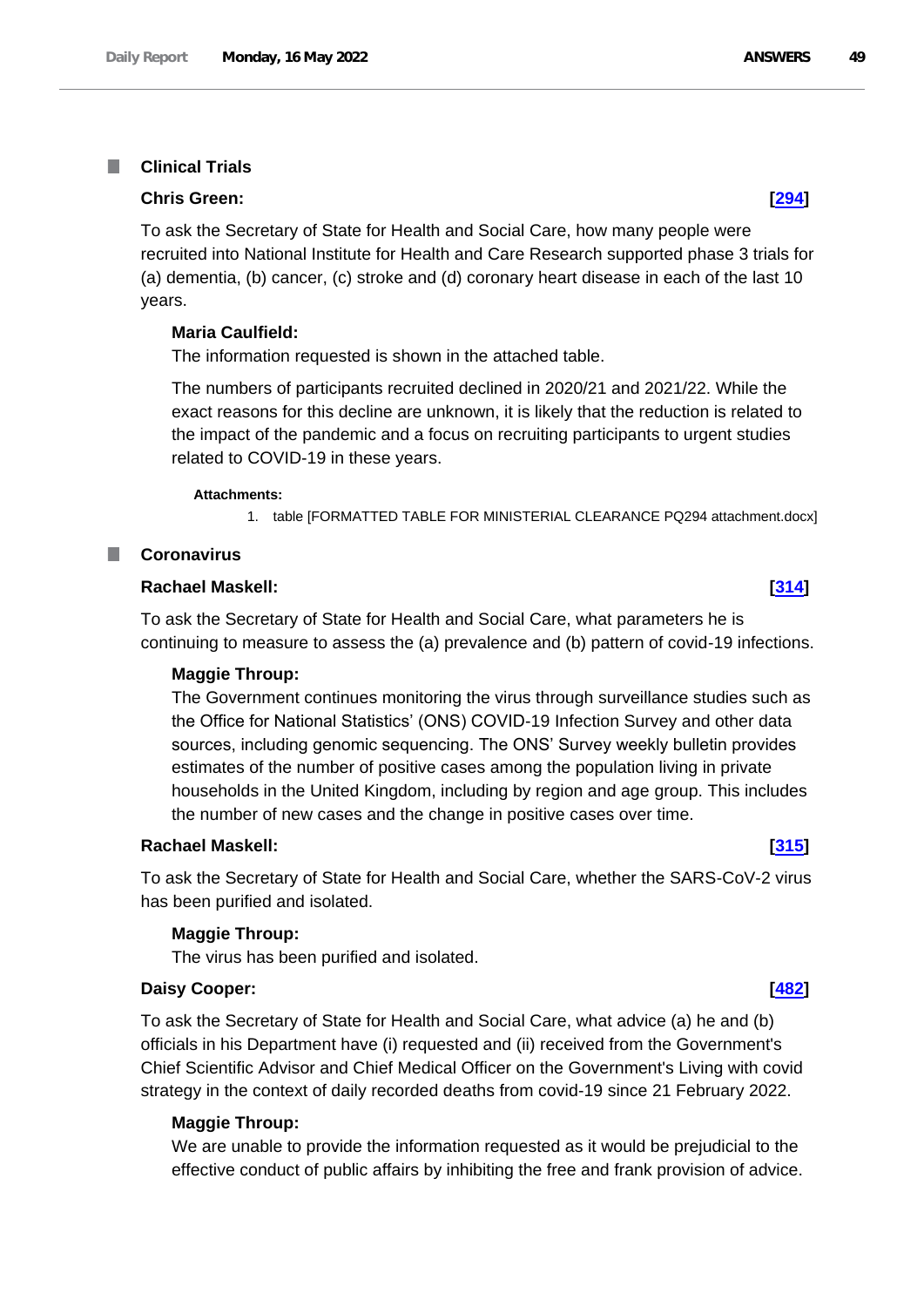### **Andrew Gwynne: [\[98\]](http://www.parliament.uk/business/publications/written-questions-answers-statements/written-question/Commons/2022-05-10/98)**

To ask the Secretary of State for Health and Social Care, if his Department will publish the equalities impact assessment for the Government's Living with covid strategy.

### **Maggie Throup:**

The COVID-19 Taskforce has advised that the Government is unable to provide the information requested as it relates to the formulation of Government policy.

### **Coronavirus: Disease Control**

### **Andrew Gwynne: [\[94\]](http://www.parliament.uk/business/publications/written-questions-answers-statements/written-question/Commons/2022-05-10/94)**

To ask the Secretary of State for Health and Social Care, if he will publish risk assessments undertaken by SAGE and the UK Health Security Agency on the potential impact of the removal of covid-19 measures announced on 19 January 2022 on people who (a) are severely immunosuppressed and therefore less or not protected by vaccines and (b) were classed as clinically extremely vulnerable.

### **Maggie Throup:**

The COVID-19 Taskforce has advised that we are unable to provide further information requested as this relates to the formulation of Government policy.

### **Coronavirus: Medical Treatments**

### **Dr Luke Evans: [\[504\]](http://www.parliament.uk/business/publications/written-questions-answers-statements/written-question/Commons/2022-05-10/504)**

To ask the Secretary of State for Health and Social Care, what steps he is taking to ensure that immunosuppressed individuals who test positive for covid-19 are able to urgently access monoclonal antibody and antiviral treatments in (a) Leicestershire and (b) England.

### **Maggie Throup:**

In all regions in England, including Leicestershire, eligible patients who test positive for COVID-19 will be contacted by a clinician from a COVID Medicines Delivery Unit (CMDU) to discuss treatment suitability. The clinician will be responsible for assessing the patient and deciding which treatment option is most appropriate for them and their existing condition/s.

If a CMDU clinician has not contacted the patient within 24 hours, they can seek further advice and information from their general practitioner (GP), hospital specialist or NHS 111 and arrange an urgent referral to a CMDU for assessment, where appropriate. Guidance has been provided to GPs, NHS 111 and hospital doctors to ensure information is available to support patients.

### **Defibrillators: Finance**

### **Sir Geoffrey Cox: [\[103\]](http://www.parliament.uk/business/publications/written-questions-answers-statements/written-question/Commons/2022-05-10/103)**

To ask the Secretary of State for Health and Social Care, what recent assessment he has made of the potential merits of funding the construction of defibrillator networks from the NHS central budget.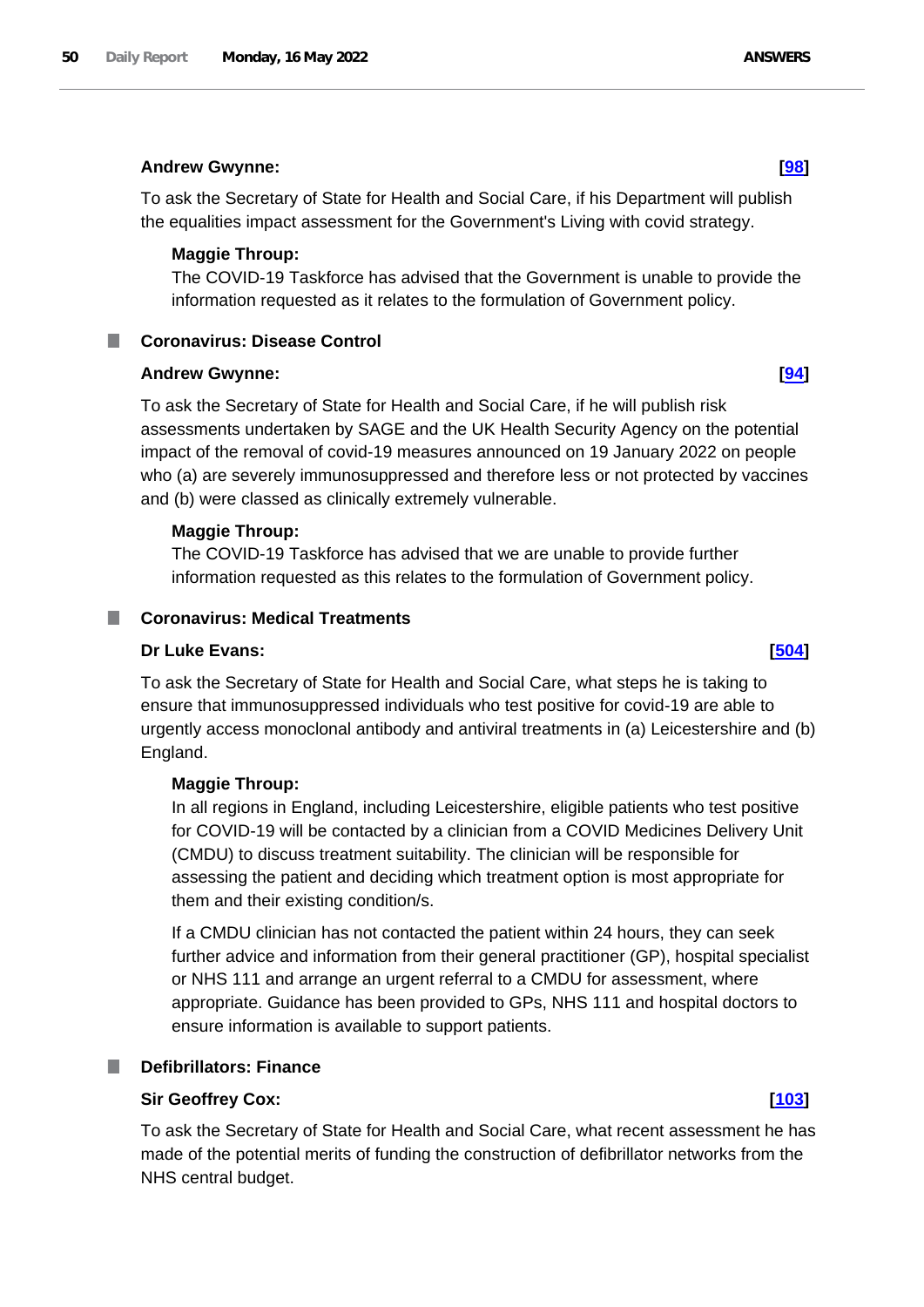# **Maria Caulfield:**

No specific assessment has been made. However, in partnership with The British Heart Foundation, the Resuscitation Council UK and the Association of Ambulance Chief Executives, NHS England and NHS Improvement have developed 'The Circuit'; a database to register defibrillators in the United Kingdom. This will assist ambulance services to identify the nearest defibrillator at the time of an out-of-hospital cardiac arrest.

# **Dental Services: Finance**

# **Judith Cummins: [\[279\]](http://www.parliament.uk/business/publications/written-questions-answers-statements/written-question/Commons/2022-05-10/279)**

To ask the Secretary of State for Health and Social Care, how much and what proportion of the £50 million NHS dentistry catch up fund announced by the Government in January 2022 has been spent in (a) total and (b) each region.

# **Judith Cummins: [\[280\]](http://www.parliament.uk/business/publications/written-questions-answers-statements/written-question/Commons/2022-05-10/280)**

To ask the Secretary of State for Health and Social Care, how many additional urgent care appointments have been delivered in (a) total and (b) each region through the £50 million catch up funding for NHS dentistry announced by the Government in January 2022.

# **Judith Cummins: [\[281\]](http://www.parliament.uk/business/publications/written-questions-answers-statements/written-question/Commons/2022-05-10/281)**

To ask the Secretary of State for Health and Social Care, how many additional urgent care appointments have been delivered in Bradford South through the £50 million catch up funding for NHS dentistry announced by the Government in January 2022.

# **Judith Cummins: [\[282\]](http://www.parliament.uk/business/publications/written-questions-answers-statements/written-question/Commons/2022-05-10/282)**

To ask the Secretary of State for Health and Social Care, how many dentists have provided NHS care funded by the additional £50 million for NHS dentistry announced by the Government in January 2022.

# **Judith Cummins: [\[283\]](http://www.parliament.uk/business/publications/written-questions-answers-statements/written-question/Commons/2022-05-10/283)**

To ask the Secretary of State for Health and Social Care, how many additional units of NHS dental activity have been provided by the additional £50 million of funding for NHS dentistry announced by the Government in January 2022.

# **Maria Caulfield:**

The information requested is not currently held centrally. National Health Service dentists submit claims for payment within two months following the completion of a course of treatment. We anticipate this information will be available from June 2022.

# **Dental Services: Greater Manchester**

# **Navendu Mishra: [\[997\]](http://www.parliament.uk/business/publications/written-questions-answers-statements/written-question/Commons/2022-05-11/997)**

To ask the Secretary of State for Health and Social Care, how many people are on NHS dentist waiting lists in (a) Stockport and (b) Greater Manchester.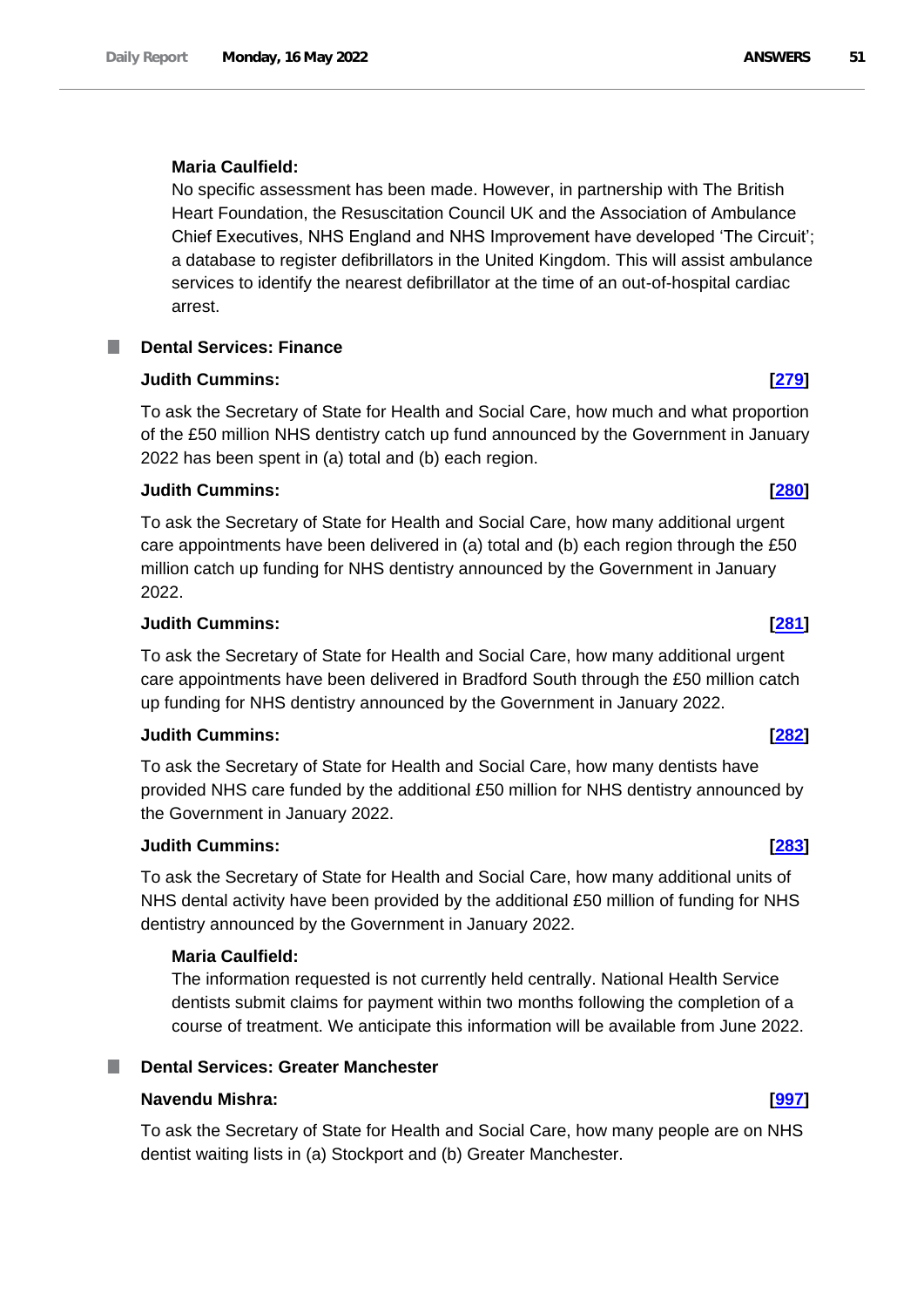## **Maria Caulfield:**

The information requested is not held centrally, as appointments for National Health Service treatment are managed locally by dental practices.

### **Eating Disorders** ш

### **Wera Hobhouse: [\[916\]](http://www.parliament.uk/business/publications/written-questions-answers-statements/written-question/Commons/2022-05-11/916)**

To ask the Secretary of State for Health and Social Care, what assessment he has made of the potential impact of calorie labelling on people with eating disorders.

### **Maggie Throup:**

The Department published an impact assessment and an equalities impact assessment on the likely effect of calorie labelling for out of home food sold in large businesses, including restaurants, cafes and takeaways. As part of these assessments, we have considered the available evidence around eating disorders and displaying calorie information. The Department will continue to evaluate the impact of the out of home calorie labelling Regulations, including on people living with eating disorders. We will review the Regulations and publish a post-implementation review within three to five years.

### **Health and Care Act 2022**

### **Margaret Greenwood: [\[795\]](http://www.parliament.uk/business/publications/written-questions-answers-statements/written-question/Commons/2022-05-11/795)**

To ask the Secretary of State for Health and Social Care, whether his Department has plans to amend the NHS Constitution and Handbook to the NHS Constitution to reflect changes in policy and legislation as a result of the Health and Care Act 2022.

### **Edward Argar:**

In line with statutory requirements, the NHS Constitution in England will be updated every 10 years, with the involvement of the public, patients and staff. The accompanying Handbook to the NHS Constitution is updated every three years. The next scheduled updates are due for publication in January 2025 to reflect changes in policy and legislation as a result of the Health and Care Act 2022.

### **Healthy Start Scheme**

### **Conor McGinn: [\[840\]](http://www.parliament.uk/business/publications/written-questions-answers-statements/written-question/Commons/2022-05-11/840)**

To ask the Secretary of State for Health and Social Care, what steps his Department is taking to reduce the time taken to register online for Healthy Start cards following that scheme's move from paper vouchers to digital cards.

# **Maggie Throup:**

The Healthy Start scheme has been digitised to ensure it is easier for families to apply for, receive and use the benefits. Applicants can now complete the online application form and receive a decision in less than five minutes.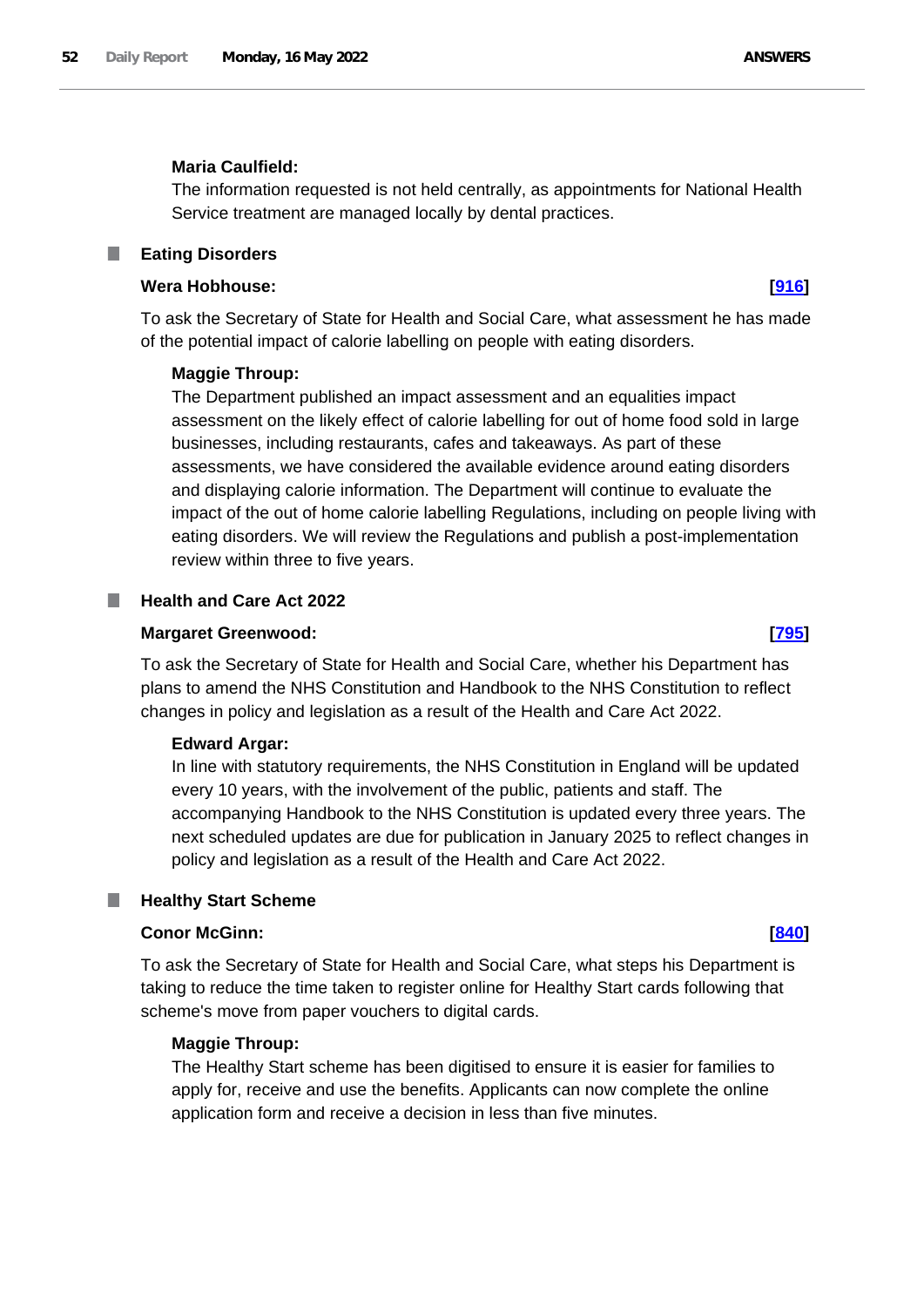# **Conor McGinn: [\[841\]](http://www.parliament.uk/business/publications/written-questions-answers-statements/written-question/Commons/2022-05-11/841)**

To ask the Secretary of State for Health and Social Care, how many and what proportion of Healthy Start voucher users have been (a) successfully contacted about the new digital scheme and (b) transferred to the replacement prepaid card system as of 11 May 2022.

# **Maggie Throup:**

Each household receiving the Healthy Start vouchers who remained eligible was contacted during the transition to the new card service. The total number of households contacted was 248,204. Beneficiaries were not directly transferred from the paper scheme to the digital scheme, as all applicants are required to accept the terms and conditions of the digital scheme before an application can be submitted. As of 11 May 2022, 358,783 households have applied to the digital scheme, of which 243,641 households were previously on the paper voucher scheme.

# **Healthy Start Scheme: North West**

# **Conor McGinn: [\[839\]](http://www.parliament.uk/business/publications/written-questions-answers-statements/written-question/Commons/2022-05-11/839)**

To ask the Secretary of State for Health and Social Care, how many participants are on the Healthy Start scheme in (a) St Helens North constituency, (b) Liverpool City Region and (c) the North West as of 11 May 2022.

# **Maggie Throup:**

The following table shows the number of beneficiaries in the Health Start Scheme as of 2 May 2022, the most recent information available. Information is not held at constituency level, therefore data for the local authority area has been provided.

| ST HELENS LOCAL AUTHORITY | 1.654  |  |
|---------------------------|--------|--|
| Liverpool City Region     | 13,058 |  |
| North West                | 53,963 |  |

Source: NHS Business Service Authority

Notes:

- 1. Liverpool City Region shows combined data from the following local authorities: Halton; Knowsley; Liverpool; Sefton; St. Helens; and Wirral.
- 2. Data is based on the Office for National Statistics' regional data for the North West.



# **Florence Eshalomi: [\[545\]](http://www.parliament.uk/business/publications/written-questions-answers-statements/written-question/Commons/2022-05-10/545)**

To ask the Secretary of State for Health and Social Care, what recent assessment he has made of access to HIV prevention drug, PrEP, by population group.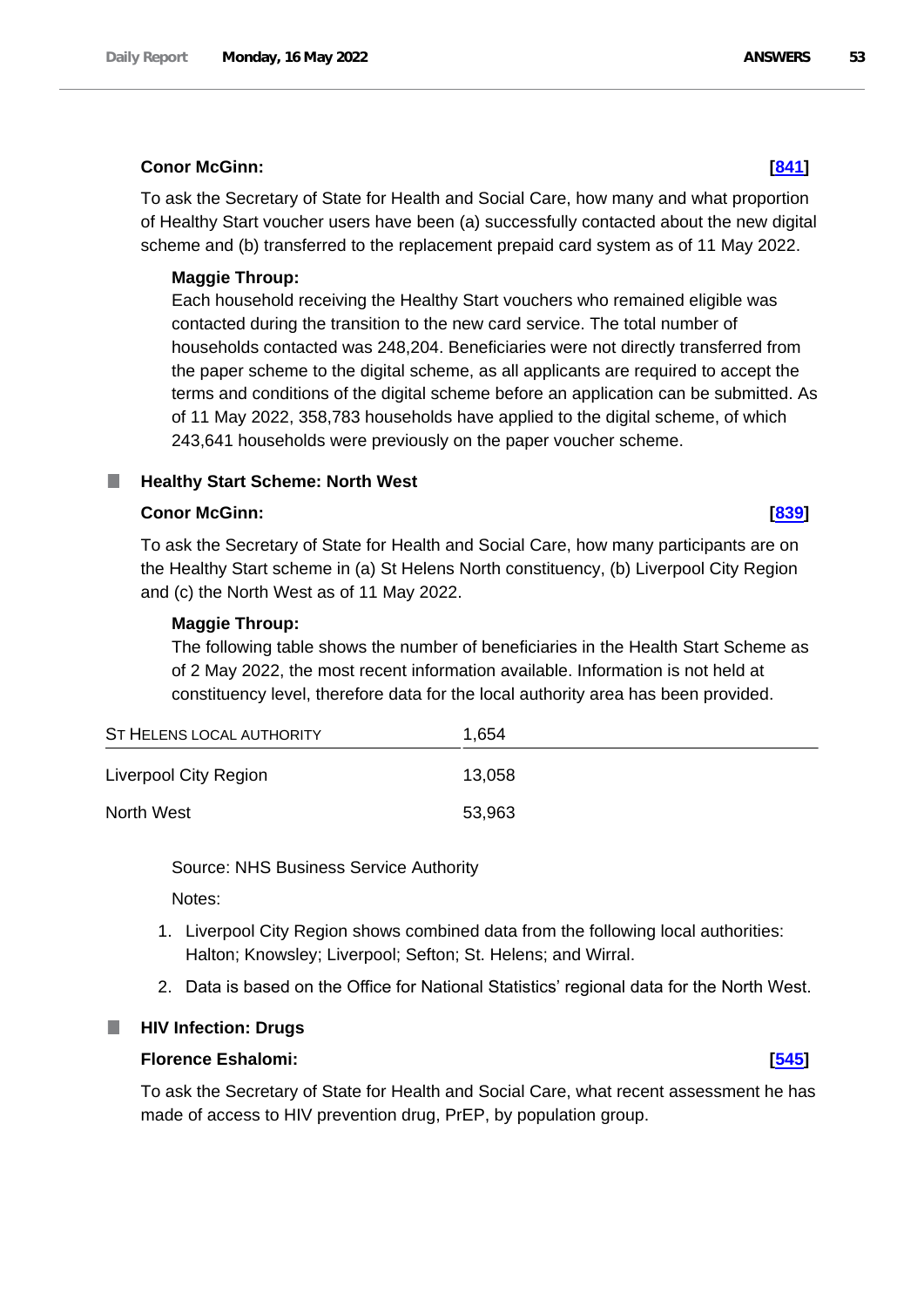### **Maggie Throup:**

Routine pre-exposure prophylaxis (PrEP) for the prevention of HIV began in England in autumn 2020. The UK Health Security Agency's Sexually Transmitted Infections Surveillance System collects data from sexual health services on PrEP eligibility, offer and use and the number of tablets prescribed. This data is due to be published later in 2022, after a full year of data for 2021 has been reported. Where possible, this will be presented by key population group and geographical region.

# **Immensa Health Clinic: Wolverhampton**

### **Andrew Gwynne: [\[95\]](http://www.parliament.uk/business/publications/written-questions-answers-statements/written-question/Commons/2022-05-10/95)**

To ask the Secretary of State for Health and Social Care, whether his Department plans to publish the full independent quality audit carried out at the Wolverhampton site of Immensa laboratories; who conducted that audit; and when that audit was conducted.

### **Maggie Throup:**

We are unable to provide the information requested as it is currently subject to legal professional privilege.

### **Independent Review on Tobacco Control** ш

### **Adam Afriyie: [\[142\]](http://www.parliament.uk/business/publications/written-questions-answers-statements/written-question/Commons/2022-05-10/142)**

To ask the Secretary of State for Health and Social Care, when he plans to publish the recommendations of the Independent Review on Tobacco Control; and whether he plans to hold a consultation on those recommendations.

# **Adam Afriyie: [\[143\]](http://www.parliament.uk/business/publications/written-questions-answers-statements/written-question/Commons/2022-05-10/143)**

To ask the Secretary of State for Health and Social Care, if he will make an assessment of the implications for his policies of the recommendations set out in the Independent Review on Tobacco Control.

### **Maggie Throup:**

The Independent Review is due to be published shortly and we will consider its findings following publication. We will assess which recommendations will inform the forthcoming health disparities white paper and the new Tobacco Control Plan to be published later this year. This will include an assessment on any potential consultation.

# **Long Covid**

### **Daisy Cooper: [\[484\]](http://www.parliament.uk/business/publications/written-questions-answers-statements/written-question/Commons/2022-05-10/484)**

To ask the Secretary of State for Health and Social Care, what recent assessment his Department has made of the adequacy of (a) funding and (b) other resources allocated to (i) research, (ii) diagnosis and (iii) treatment of Long Covid.

### **Maria Caulfield:**

No formal assessment has been made. However, we have invested £50 million for research projects into the long-term impacts of COVID-19 infection. The National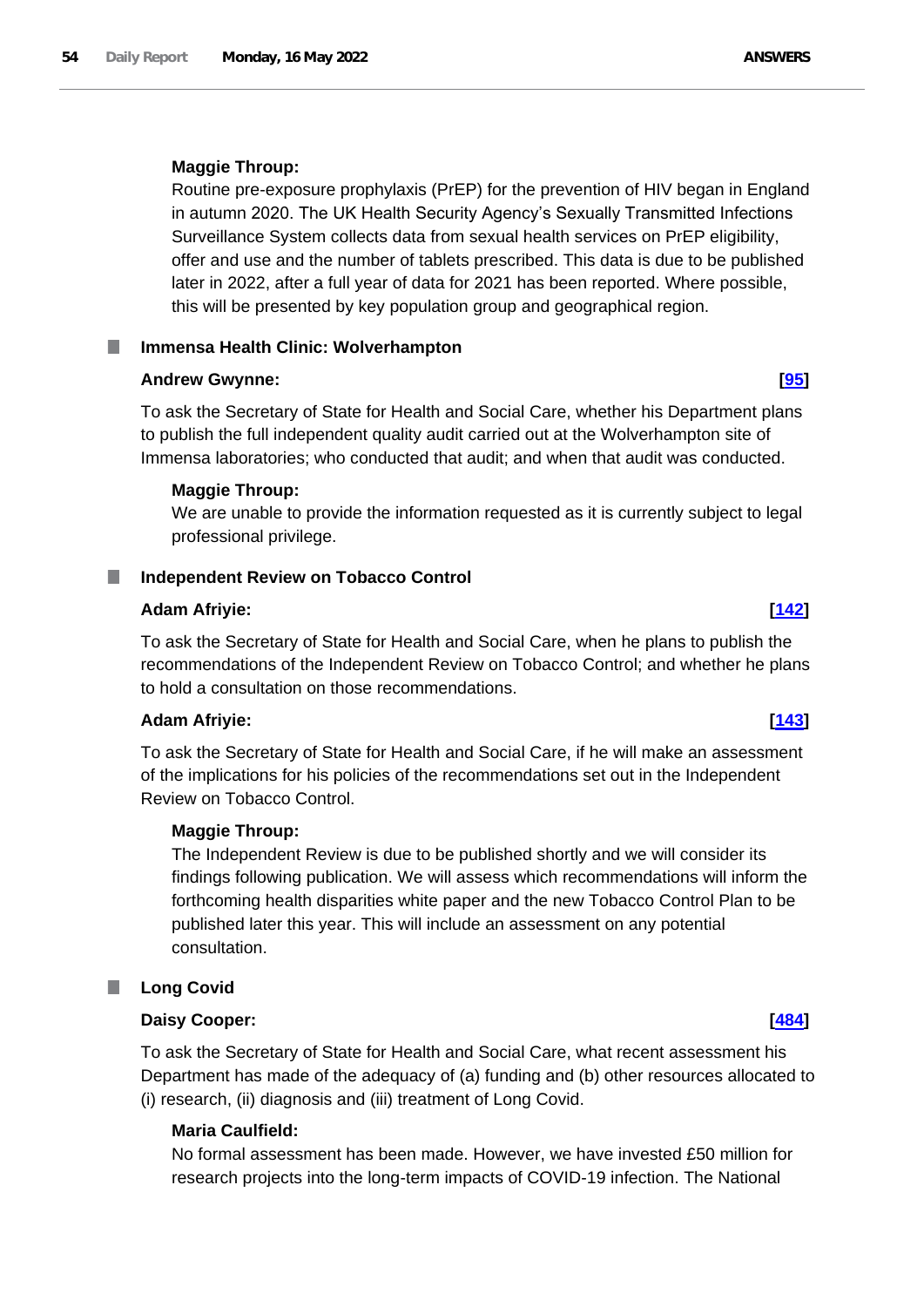Institute for Health and Care Research continues to welcome funding applications for research into any aspect of human health, including post-COVID-19 syndrome.

NHS England has invested £224 million to support the assessment, treatment and rehabilitation of people with post-COVID-19 syndrome, including £90 million in 2022/23. There are over 90 assessment services to support adults, children and young people with the long term effects of COVID-19 and to direct them to appropriate care pathways.

# **Members: Correspondence**

# **John Penrose: [\[140\]](http://www.parliament.uk/business/publications/written-questions-answers-statements/written-question/Commons/2022-05-10/140)**

To ask the Secretary of State for Health and Social Care, when he will respond to the correspondence of 3 March and 7 April 2022 from the hon. Member for Weston-super-Mare on behalf of constituent Tracey Henderson on the matter of covid-19 vaccinations.

# **Edward Argar:**

We replied to the hon. Member on 12 May 2022.

### **Robert Largan: [\[535\]](http://www.parliament.uk/business/publications/written-questions-answers-statements/written-question/Commons/2022-05-10/535)**

To ask the Secretary of State for Health and Social Care, when he will respond to the correspondence of 28 February 2022 from the hon. Member for High Peak, reference RL31443.

# **Edward Argar:**

We replied to the hon. Member on 12 May 2022.

# **Robert Largan: [\[536\]](http://www.parliament.uk/business/publications/written-questions-answers-statements/written-question/Commons/2022-05-10/536)**

To ask the Secretary of State for Health and Social Care, when he will respond to the correspondence of 28 February 2022 from the hon. Member for High Peak, reference RL31444.

### **Edward Argar:**

We replied to the hon. Member on 12 May 2022.

# **Robert Largan: [\[537\]](http://www.parliament.uk/business/publications/written-questions-answers-statements/written-question/Commons/2022-05-10/537)**

To ask the Secretary of State for Health and Social Care, when he will respond to the correspondence of 28 February 2022 from the hon. Member for High Peak, reference RL31496.

# **Edward Argar:**

We replied to the hon. Member on 12 May 2022.

### **Robert Largan: [\[540\]](http://www.parliament.uk/business/publications/written-questions-answers-statements/written-question/Commons/2022-05-10/540)**

To ask the Secretary of State for Health and Social Care, when he will respond to the correspondence of 7 March 2022 from the hon. Member for High Peak, reference RL35574.

# **Edward Argar:**

We replied to the hon. Member on 12 May 2022.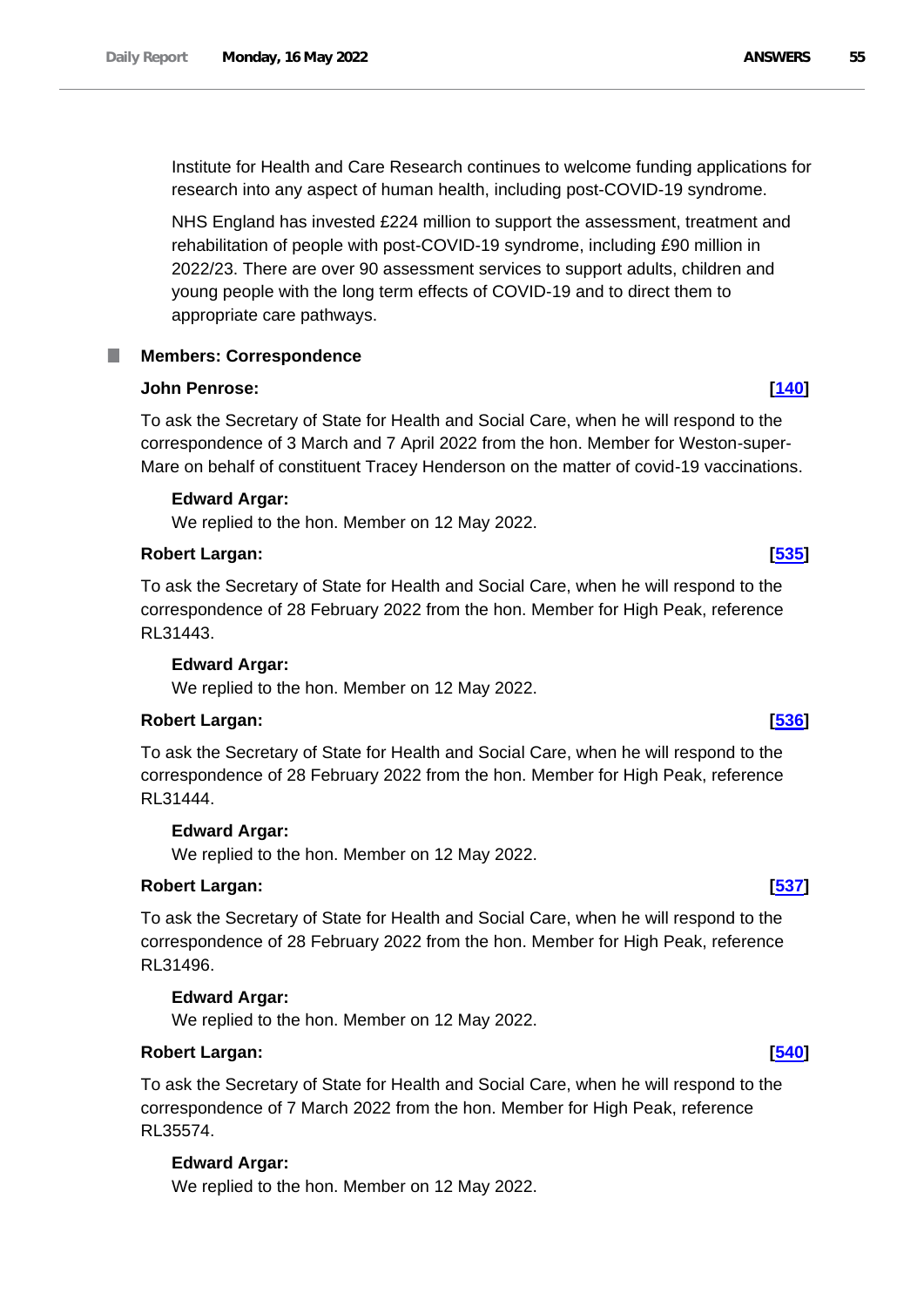### I. **Neurology: Staff**

### **Peter Aldous: [\[734\]](http://www.parliament.uk/business/publications/written-questions-answers-statements/written-question/Commons/2022-05-11/734)**

To ask the Secretary of State for Health and Social Care, what assessment his Department has made of the adequacy of the neuroscience workforce in England.

### **Peter Aldous: [\[735\]](http://www.parliament.uk/business/publications/written-questions-answers-statements/written-question/Commons/2022-05-11/735)**

To ask the Secretary of State for Health and Social Care, what steps his Department is taking to increase the neuroscience workforce in England.

### **Edward Argar:**

No specific assessment has been made. However, from August 2022 we are expanding the number of postgraduate neurology training posts in England. As of January 2022, there are 1,638 full time equivalent (FTE) doctors working in the specialty of neurology, an increase of 4.9% since January 2021. There were also 951 FTE doctors working in the specialty of neurosurgery in January 2022, including 375 consultants - an increase of 5.6% since January 2021.

# **NHS 111**

### **Bell Ribeiro-Addy: [\[462\]](http://www.parliament.uk/business/publications/written-questions-answers-statements/written-question/Commons/2022-05-10/462)**

To ask the Secretary of State for Health and Social Care, what recent assessment he has made of the effectiveness of the NHS 111 service.

### **Edward Argar:**

The latest available data as of March 2022 shows that 1.40 million calls were answered by NHS 111, an average of 45,200 per day. Of these calls, 44.5% were answered in 60 seconds or less and the average time taken to answer calls was 396 seconds. Clinical advisors contributed to 51.5% of calls triaged.

The National Health Service continues to increase the capacity of NHS 111 through arranging clinical advice directly from healthcare professionals, making urgent appointments at a range of health services or offering a timed slot at a local accident and emergency department, where appropriate. We are also providing an additional £50 million in 2022/23 to support increased call-taking capacity.

### **Nutrition**

### **Ian Byrne: [\[518\]](http://www.parliament.uk/business/publications/written-questions-answers-statements/written-question/Commons/2022-05-10/518)**

To ask the Secretary of State for Health and Social Care, what estimate his Department has made of the daily cost for (a) an adult and (b) a child to eat in line with the dietary advice contained in the Community Eatwell Guide in 2022.

### **Ian Byrne: [\[519\]](http://www.parliament.uk/business/publications/written-questions-answers-statements/written-question/Commons/2022-05-10/519)**

To ask the Secretary of State for Health and Social Care, what estimate his Department has made of the daily cost for (a) an adult and (b) a child to eat in line with the dietary advice contained in the Community Eatwell Guide in 2019.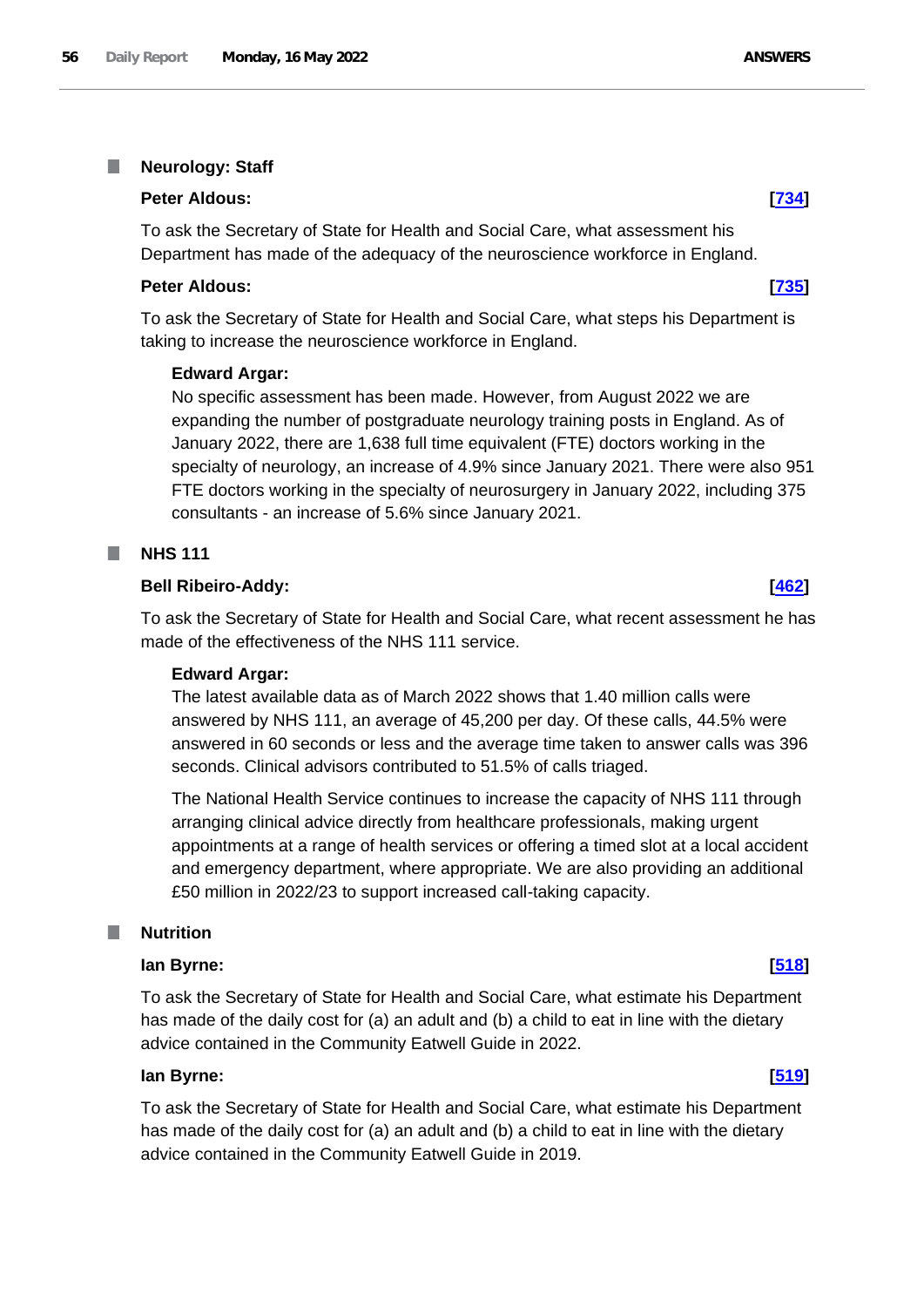# **Ian Byrne: [\[520\]](http://www.parliament.uk/business/publications/written-questions-answers-statements/written-question/Commons/2022-05-10/520)**

To ask the Secretary of State for Health and Social Care, what estimate his Department has made of the daily cost for (a) an adult and (b) a child to eat in line with the dietary advice contained in the Community Eatwell Guide in 2018.

# **Ian Byrne: [\[521\]](http://www.parliament.uk/business/publications/written-questions-answers-statements/written-question/Commons/2022-05-10/521)**

To ask the Secretary of State for Health and Social Care, what estimate his Department has made of the daily cost for (a) an adult and (b) a child to eat in line with the dietary advice contained in the Community Eatwell Guide in 2017.

# **Maggie Throup:**

The United Kingdom's national food model, the Eatwell Guide, provides a visual representation of the types and proportions of foods needed for a healthy balanced diet.

The Office for Health Improvement and Disparities has not made a specific assessment.

# **Obesity: Health Services**

# **Andrew Gwynne: [\[100\]](http://www.parliament.uk/business/publications/written-questions-answers-statements/written-question/Commons/2022-05-10/100)**

To ask the Secretary of State for Health and Social Care, with reference to the suspension of funding for weight management services, announced on 4 March 2022, whether that suspension is in respect of the £35 million additional funding provided to local authorities as part of the £100 million announced in 2021 or the entire £100 million that was announced.

# **Andrew Gwynne: [\[97\]](http://www.parliament.uk/business/publications/written-questions-answers-statements/written-question/Commons/2022-05-10/97)**

To ask the Secretary of State for Health and Social Care, with reference to the suspension of the £100 million of funding for weight management services announced on 4 March 2021, whether the Government has plans to reinstate that funding at a future date.

# **Maggie Throup:**

While some healthy weight programmes will continue, the reduction will include £35 million which was to be provided to local authorities for weight management services. Future funding will be subject to the normal business planning processes.

# **Andrew Gwynne: [\[96\]](http://www.parliament.uk/business/publications/written-questions-answers-statements/written-question/Commons/2022-05-10/96)**

To ask the Secretary of State for Health and Social Care, whether his Department undertook an impact assessment prior to the suspension of the £100 million of funding for weight management services, announced on 4 March 2021.

# **Maggie Throup:**

*[Holding answer 16 May 2022]:* While no formal impact assessment has been undertaken, the Department considered the impact of the suspension of this funding alongside the costs of 'COVID-19 Response: Living with COVID-19' within existing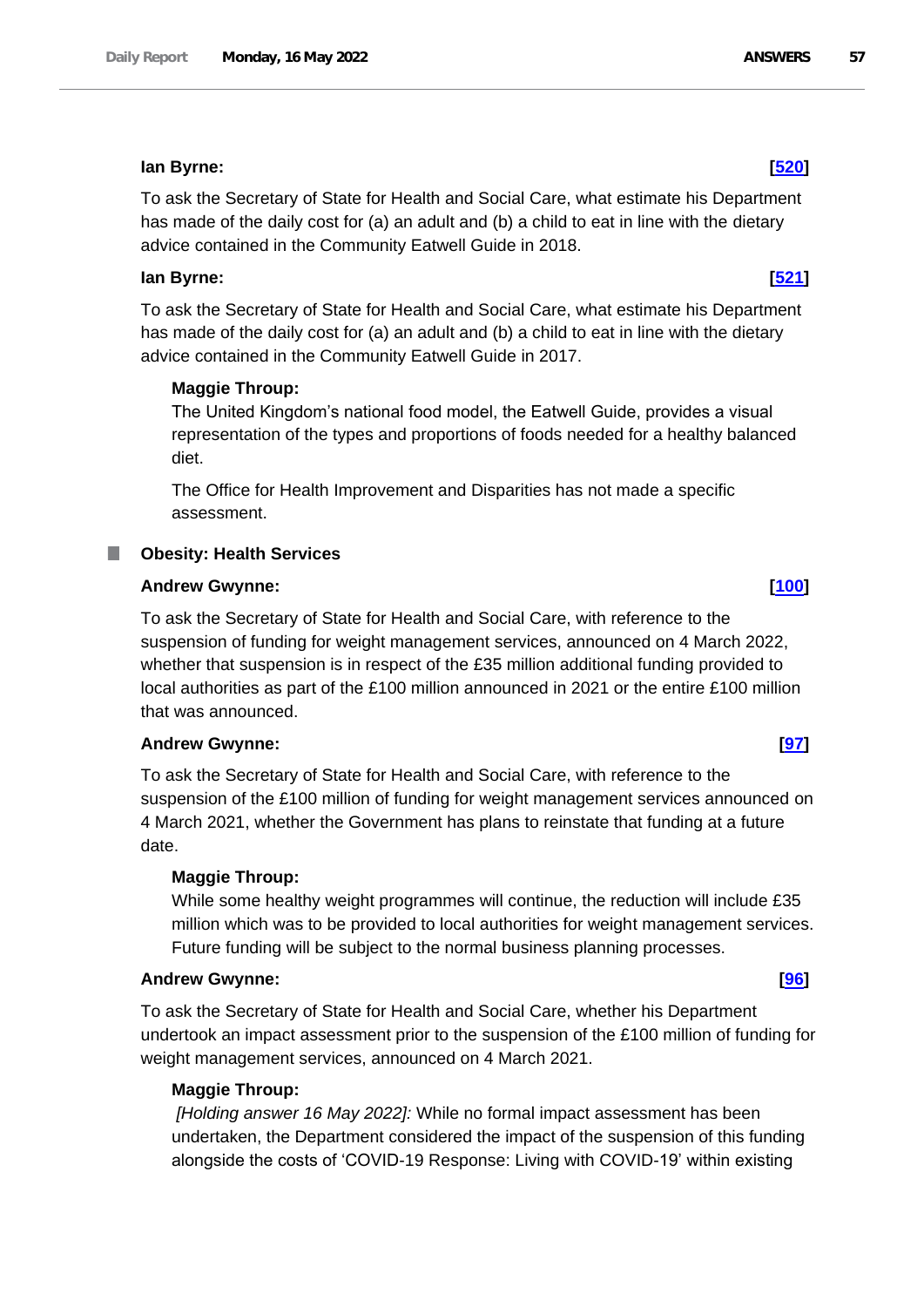budgets. We remain committed to addressing the causes of poor diet, obesity and inactivity and supporting people living with obesity to achieve a healthier weight.

### **Poverty: Health**

# **Rachael Maskell: [\[864\]](http://www.parliament.uk/business/publications/written-questions-answers-statements/written-question/Commons/2022-05-11/864)**

To ask the Secretary of State for Health and Social Care, what recent assessment he has made of the relationship between poverty and health inequality; and what steps he is taking in response to the findings of the report by Professor Sir Michael Marmot entitled Health Equity in England: The Marmot Review 10 years on.

### **Maggie Throup:**

*[Holding answer 16 May 2022]:* 

We have made no recent assessment. However, we have established the Office for Health Improvement and Disparities and in summer 2022, we will publish a health disparities white paper which will set out plans to tackle health inequalities.

### **Prescriptions: Fees and Charges**

### **Justin Madders: [\[1190\]](http://www.parliament.uk/business/publications/written-questions-answers-statements/written-question/Commons/2022-05-12/1190)**

To ask the Secretary of State for Health and Social Care, what his planned timetable is for responding to the consultation on Aligning the upper age for NHS prescription charge exemptions with the State Pension age, which closed on the 3 September 2021.

### **Edward Argar:**

No decisions on the proposals have yet been made. We will respond to the consultation and announce our next steps in due course.

### T. **Protective Clothing**

### **Martyn Day: [\[353\]](http://www.parliament.uk/business/publications/written-questions-answers-statements/written-question/Commons/2022-05-10/353)**

To ask the Secretary of State for Health and Social Care, if his Department will make an assessment of the potential merits in terms of (a) safety, (b) compliance and (c) product quality of requiring suppliers of category II and III personal protective equipment to be formally registered.

### **Edward Argar:**

We have no current plans to make a specific assessment. All personal protective equipment must adhere to standards set by the Market Surveillance Authorities. All items are assessed against technical standards and useability before release to health and social care services.

### **Surgery**

### **Daisy Cooper: [\[483\]](http://www.parliament.uk/business/publications/written-questions-answers-statements/written-question/Commons/2022-05-10/483)**

To ask the Secretary of State for Health and Social Care, how many elective surgeries have been cancelled in England as a result of (a) patients and (b) clinicians having covid-19 since 21 February 2022.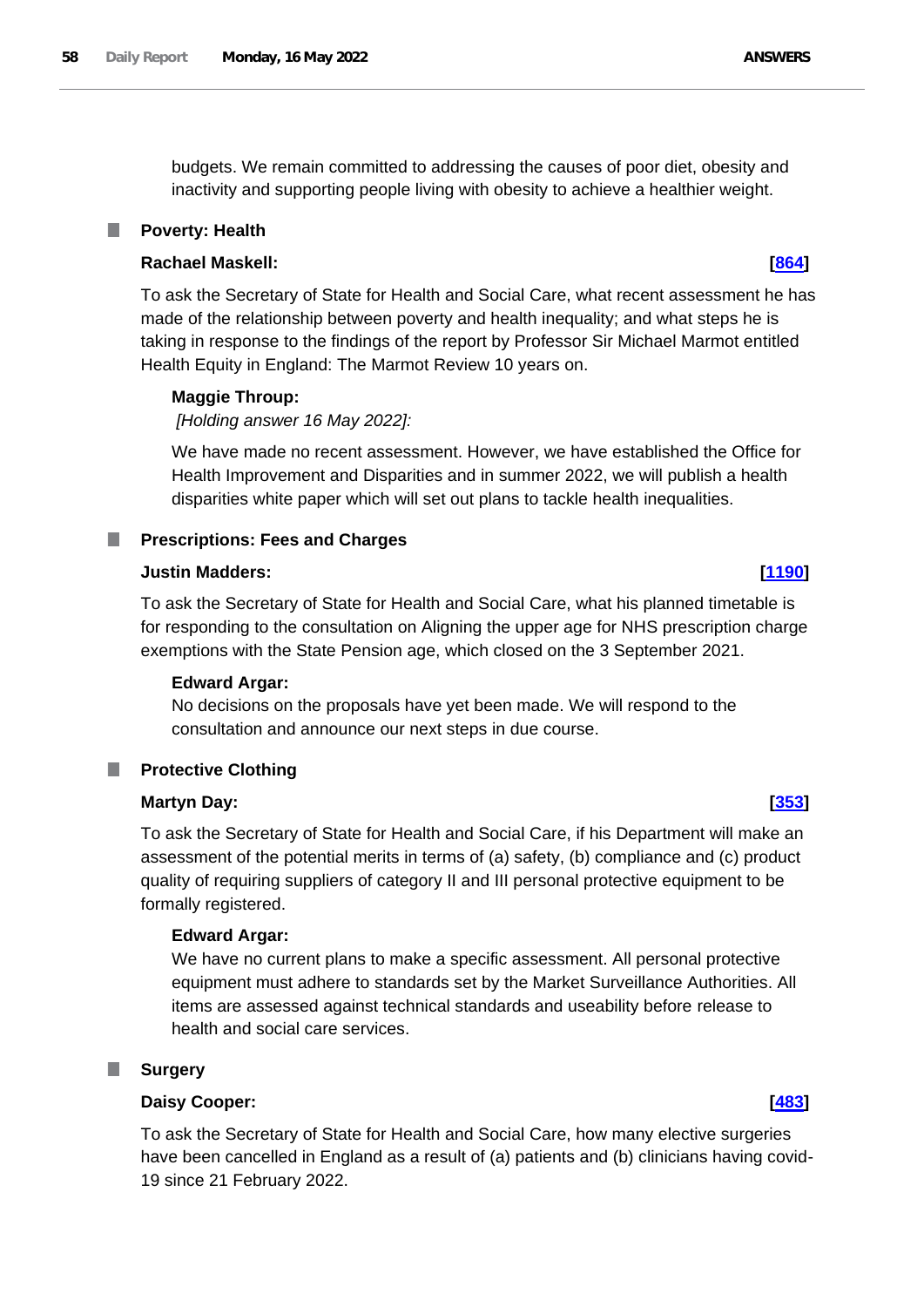### **Edward Argar:**

The data is not held in the format requested.

### **Usher Syndrome**

# **Virginia Crosbie: [\[543\]](http://www.parliament.uk/business/publications/written-questions-answers-statements/written-question/Commons/2022-05-10/543)**

To ask the Secretary of State for Health and Social Care, if he will increase funding for research into (a) Usher Syndrome and (b) other similar genetic conditions; and what steps he is taking to meet the additional needs of people living with Usher Syndrome.

### **Maria Caulfield:**

The Department funds research into rare genetic conditions, such as Usher Syndrome, through the National Institute for Health and Care Research (NIHR). Funding is not usually ring-fenced for specific topics, with applications are subject to peer review and judged in open competition and awards made based on the importance of the topic to patients and health and care services, value for money and scientific quality. The UK Rare Diseases Framework aims to meet the needs of patients with rare diseases, including Usher Syndrome. Each United Kingdom nation has committed to publish an action plan by the end of 2022, outlining how the Framework will be implemented. England and Northern Ireland have recently published action plans, with those from Scotland and Wales to follow later this year.

### **HOME OFFICE**

### **Asylum: RAF Linton-on-Ouse**

### **Anne McLaughlin: [\[305\]](http://www.parliament.uk/business/publications/written-questions-answers-statements/written-question/Commons/2022-05-10/305)**

To ask the Secretary of State for the Home Department, whether the proposed new asylum accommodation centre at RAF Linton-on-Ouse will be used to accommodate only those asylum seekers who have been deemed eligible to be sent to Rwanda under the UK and Rwanda Migration and Economic Development Partnership agreement.

# **Anne McLaughlin: [\[306\]](http://www.parliament.uk/business/publications/written-questions-answers-statements/written-question/Commons/2022-05-10/306)**

To ask the Secretary of State for the Home Department, whether flights to Rwanda or other destinations will be operated from the proposed new asylum accommodation centre at RAF Linton-on-Ouse while it is used as asylum accommodation.

### **Anne McLaughlin: [\[307\]](http://www.parliament.uk/business/publications/written-questions-answers-statements/written-question/Commons/2022-05-10/307)**

To ask the Secretary of State for the Home Department, what safeguards will be in place at the proposed new asylum accommodation centre at RAF Linton-on-Ouse to protect people with vulnerabilities.

### **Anne McLaughlin: [\[308\]](http://www.parliament.uk/business/publications/written-questions-answers-statements/written-question/Commons/2022-05-10/308)**

To ask the Secretary of State for the Home Department, what criteria and process will be used to determine whether a person is suitable to be accommodated at the proposed new asylum accommodation centre at RAF Linton-on-Ouse; and whether those are the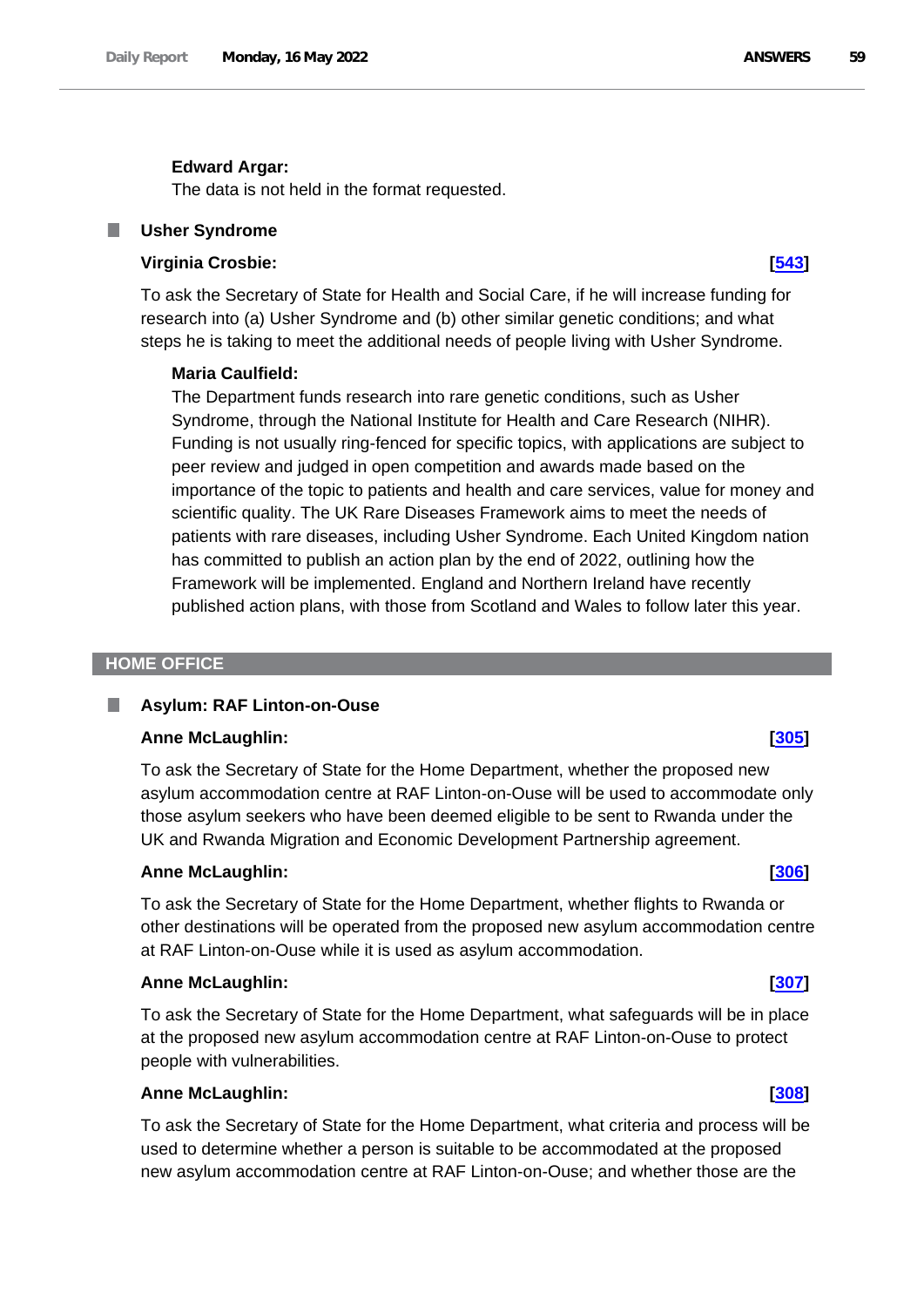same as the criteria and process for Napier Barracks, as set out in her Department's Allocation of Accommodation policy.

# **Kevin Foster:**

307 - Prior to an individual being allocated accommodation at Linton-on-Ouse, an assessment will take place by the Home Office using a suitability criteria.

Should an individual be allocated accommodation at Linton-on-Ouse and information comes to light meaning they are no longer suitable, their case will be reviewed, and alternative suitable accommodation will be allocated under existing arrangements.

The Service Provider has responsibility to notify the Home Office of any change in circumstances of those allocated accommodation at Linton-on-Ouse. As part of the individual's induction on site, they will be given Migrant Help's number to report any issues or concerns, including the suitability of the accommodation.

306 - Those housed in asylum accommodation at Linton-on-Ouse will not be considered for relocation to Rwanda. There are no plans to use the Air strip for flights.

308 - To ensure the safety and wellbeing of those allocated accommodation at Linton-on-Ouse, an assessment will take place by the Home Office prior to allocation using suitability criteria. The factors which are currently considered when assessing the suitability of individual asylum seekers to particular accommodation is set out in the policy guidance 'Allocation of Accommodation'.

This policy guidance will be reviewed as part of any preparations to open asylum accommodation in Linton-on-Ouse.

305 - Those housed in asylum accommodation at Linton-on-Ouse will not be considered for relocation to Rwanda.

# **Bell Ribeiro-Addy: [\[464\]](http://www.parliament.uk/business/publications/written-questions-answers-statements/written-question/Commons/2022-05-10/464)**

To ask the Secretary of State for the Home Department, whether planning permission is required to convert the site at RAF Linton-on-Ouse into an asylum accommodation centre.

# **Bell Ribeiro-Addy: [\[465\]](http://www.parliament.uk/business/publications/written-questions-answers-statements/written-question/Commons/2022-05-10/465)**

To ask the Secretary of State for the Home Department, whether the new asylum accommodation centre at RAF Linton-on-Ouse will be operated under an existing Asylum Accommodation and Support Contract.

# **Kevin Foster:**

Planning permission is required for the carrying out of development and/or the making of a material change of use in the land as defined under the Town and Country Planning Act 1990. The Town and Country Planning (General Permitted Development) (England) Order 2015 grants planning permission for specific classes of development without the need for an express application and a grant of planning permission from the local authority.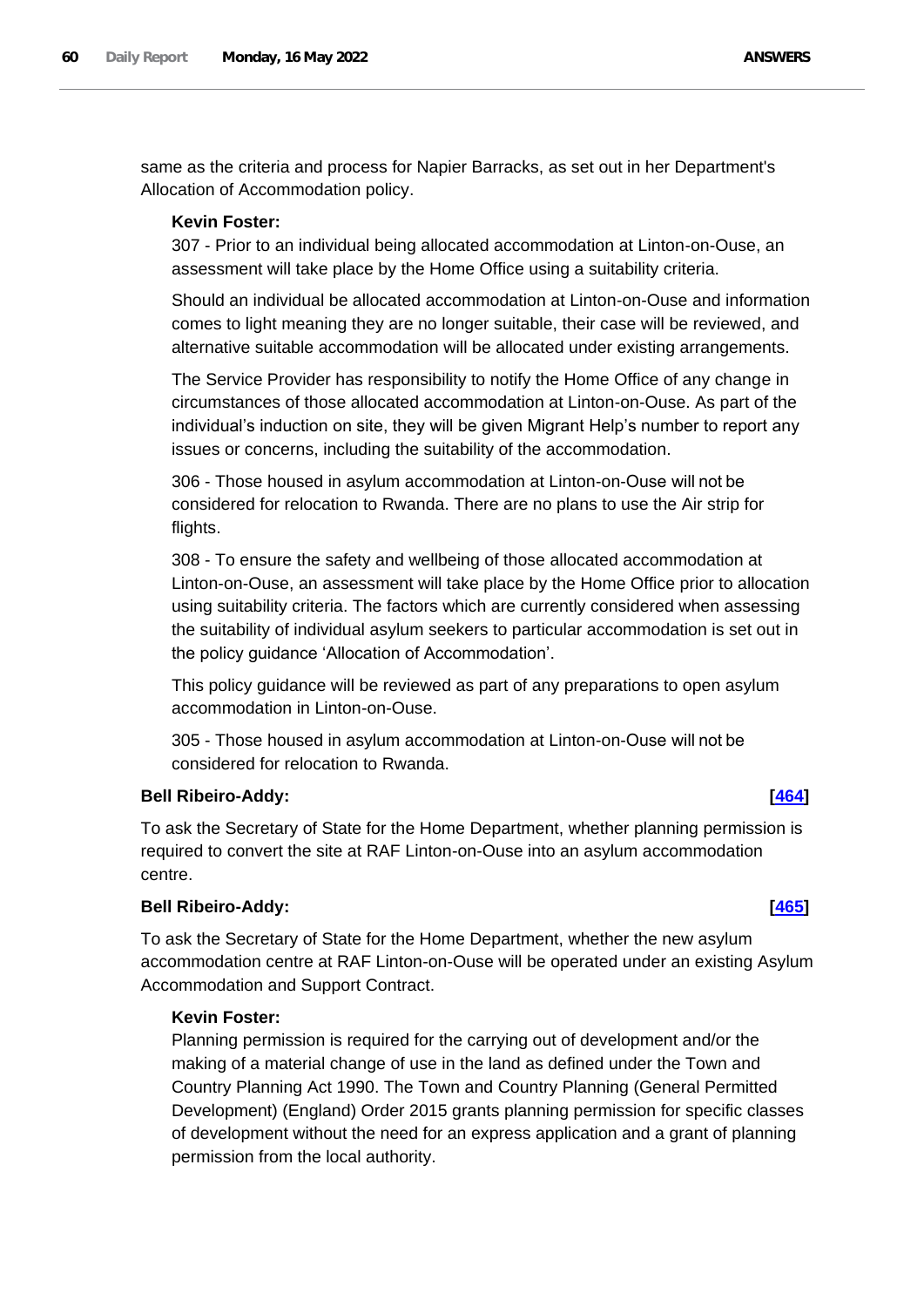To the extent converting the site into asylum accommodation involves development and/or makes a material change of use in the land, which is expected to be the case, the position will be regularised under the applicable planning laws at the appropriate time

In relation to the AASC contract, the Home Office intends to operate the new asylum accommodation centre at RAF Linton-on-Ouse using an existing contract for Asylum Accommodation and Support Services.

# **Asylum: Rwanda**

# **Preet Kaur Gill: [\[396\]](http://www.parliament.uk/business/publications/written-questions-answers-statements/written-question/Commons/2022-05-10/396)**

To ask the Secretary of State for the Home Department, if she will make an assessment of the accuracy of reports that the Government has agreed to pay a set amount of funding to Rwanda to cover case workers, legal advice, translators, accommodation, food and healthcare for the offshoring of asylum seekers; and whether she plans for that funding to come from the 0.5 per cent GNI ODA budget.

# **Tom Pursglove:**

Funding for Migration and Economic Development Partnership has been agreed as part of Home Office settlement with HMT**.** It is not from the GNI ODA budget.

Under this partnership the UK is investing an initial £120 million into the economic development and growth of Rwanda. Funding will also be provided to support the delivery of asylum operations, accommodation, and integration.

Every person's needs are different, but we anticipate the amount would be comparable to processing costs incurred in the UK.

# **Preet Kaur Gill: [\[397\]](http://www.parliament.uk/business/publications/written-questions-answers-statements/written-question/Commons/2022-05-10/397)**

To ask the Secretary of State for the Home Department, if she will confirm the amount of funding that the Government has agreed with the Rwandan Government to cover the cost of case workers, legal advice, translators, accommodation, food and healthcare for the offshoring of asylum seekers in that country.

# **Preet Kaur Gill: [\[398\]](http://www.parliament.uk/business/publications/written-questions-answers-statements/written-question/Commons/2022-05-10/398)**

To ask the Secretary of State for the Home Department, what estimate she has made of the cost (a) per head and (b) in total for case workers, legal advice, translators, accommodation, food and healthcare in respect of the offshoring of asylum seekers in Rwanda.

# **Tom Pursglove:**

Funding for Migration and Economic Development Partnership has been agreed as part of Home Office settlement with HMT**.** It is not from the GNI ODA budget.

Under this partnership the UK is investing an initial £120 million into the economic development and growth of Rwanda. Funding will also be provided to support the delivery of asylum operations, accommodation, and integration.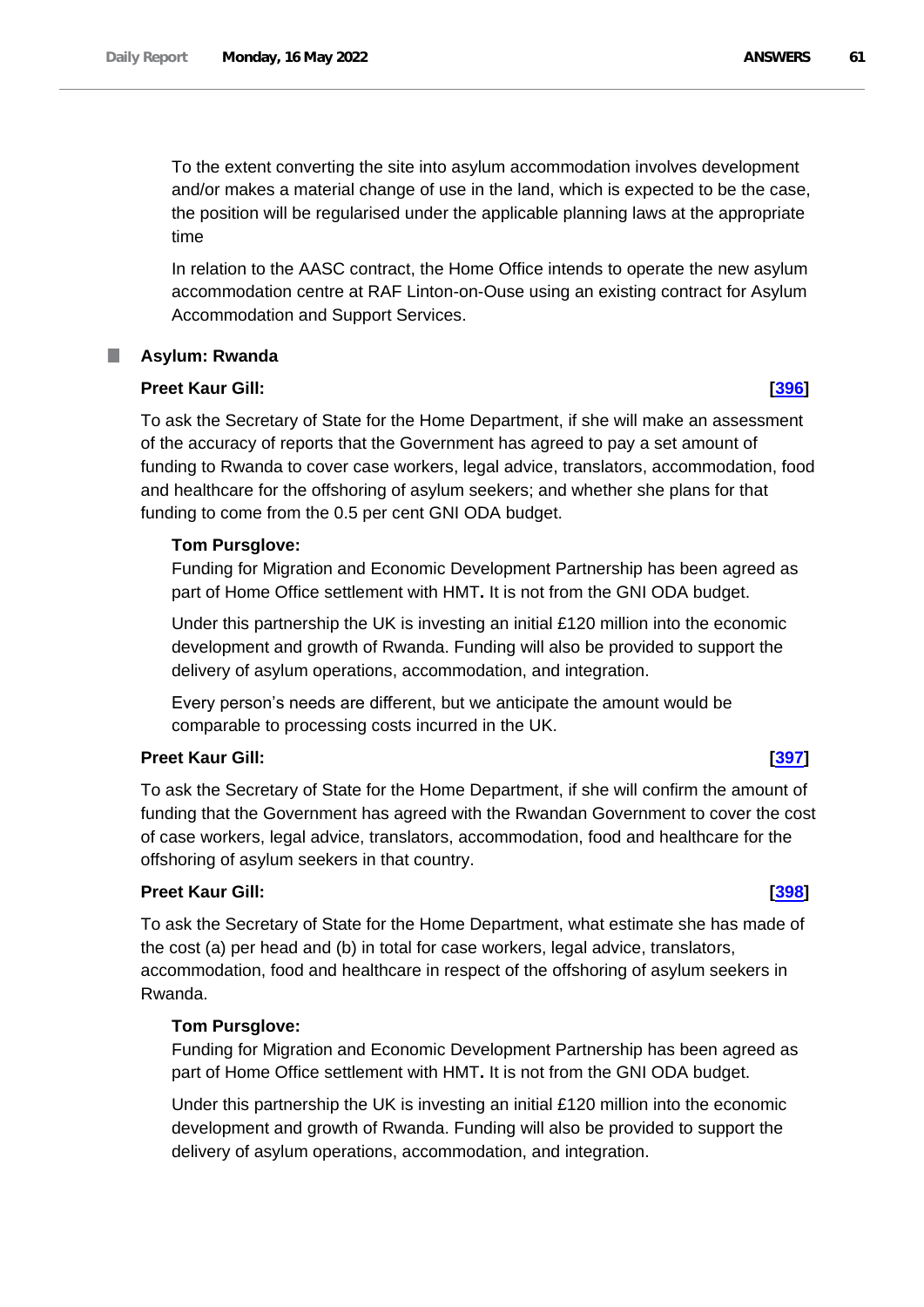Every person's needs are different, but we anticipate the amount would be comparable to processing costs incurred in the UK.

### **Stephen Kinnock: [\[780\]](http://www.parliament.uk/business/publications/written-questions-answers-statements/written-question/Commons/2022-05-11/780)**

To ask the Secretary of State for the Home Department, if she will publish details of the (a) procurement process for awarding the contract to transfer asylum seekers to Rwanda under the UK-Rwanda Migration and Economic Development Partnership and (b) company that has been awarded that contract.

### **Tom Pursglove:**

The Migration and Economic Development Partnership intends to deter dangerous journeys and illegal entry to the UK, break the business model of people smugglers and protect the lives of those they endanger.

The use of charter flights is a standard part of Immigration Enforcement activity; we work with an independent commercial broker to ensure we get best value for money. Every week the Home Office removes to different countries people who have no right to be in the UK. During the COVID-19 pandemic we have continued to deport foreign national offenders and return other immigration offenders where flight routes have been available to us, both on scheduled and charter flights.

The Government's efforts to facilitate entirely legitimate and legal returns of people who have entered the UK illegally are too often frustrated by late challenges submitted hours before the flight. These claims are very often baseless and entirely without merit, but are given full legal consideration which can lead to removal being rescheduled.

# **Mr Tanmanjeet Singh Dhesi: [\[921\]](http://www.parliament.uk/business/publications/written-questions-answers-statements/written-question/Commons/2022-05-11/921)**

To ask the Secretary of State for the Home Department, what steps her Department plans to take to help safeguard the (a) mental and (b) physical wellbeing of asylum seekers and migrants relocated to Rwanda.

# **Mr Tanmanjeet Singh Dhesi: [\[922\]](http://www.parliament.uk/business/publications/written-questions-answers-statements/written-question/Commons/2022-05-11/922)**

To ask the Secretary of State for the Home Department, what guarantees her Department has had from her counterparts in the Rwandan Government regarding the fair treatment and suitable conditions for asylum seekers that are sent to Rwanda while their cases are considered.

### **Kevin Foster:**

Under this agreement, Rwanda will process claims in accordance with the UN Refugee Convention, national and international laws, and will ensure individuals protection from inhuman and degrading treatment. Under the Migration and Economic Development Partnership Rwanda has also undertaken to provide support that is adequate to ensure the health, security and wellbeing of each relocated person.

Rwanda is a fundamentally safe and secure country with respect for the rule of law. However, everyone considered for relocation will be screened and have access to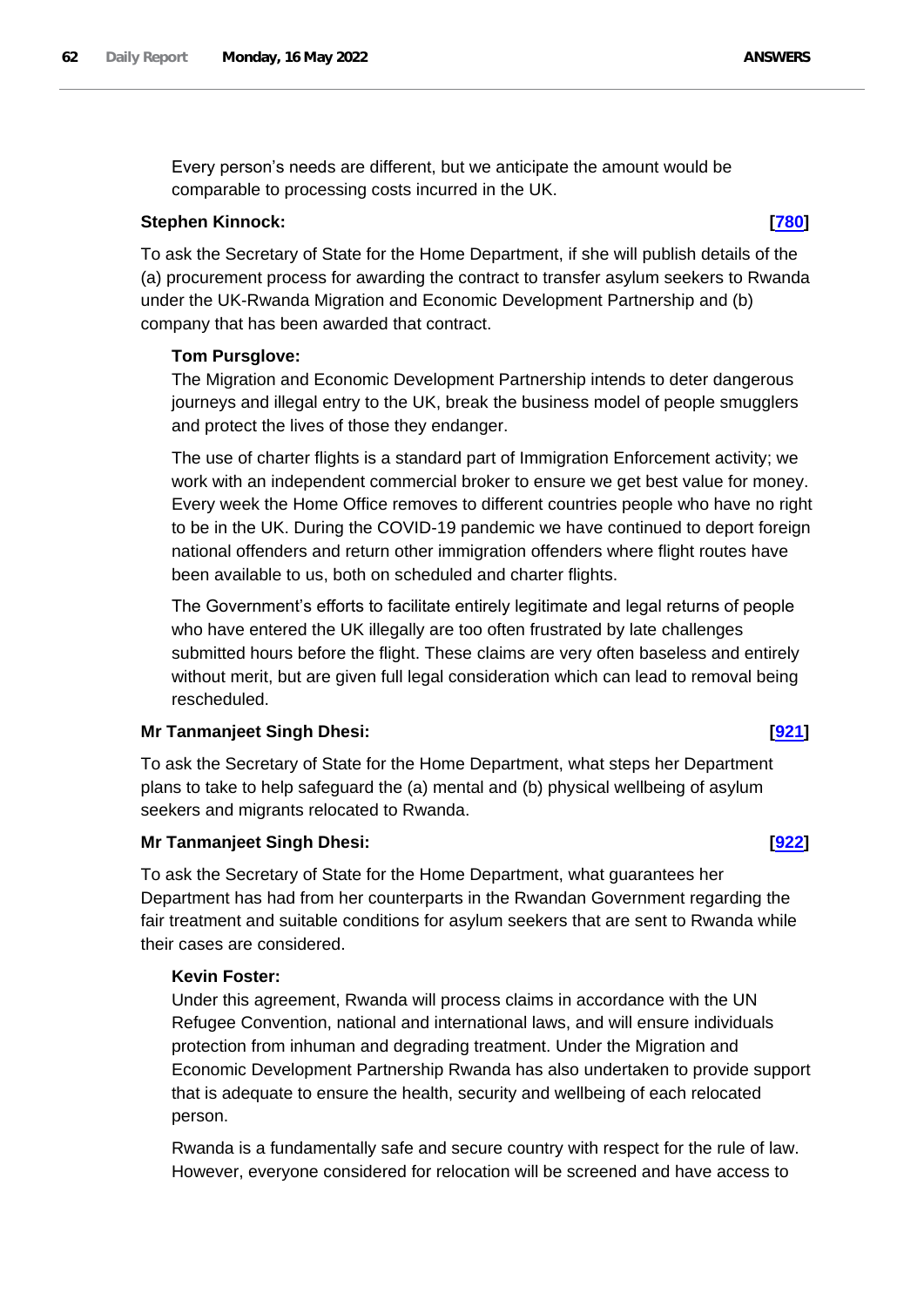legal advice. Decisions will be taken on a case-by-case basis, and nobody will be relocated if it is unsafe or inappropriate for them.

### **Deportation: Jamaica**

# **Caroline Lucas: [\[173\]](http://www.parliament.uk/business/publications/written-questions-answers-statements/written-question/Commons/2022-05-10/173)**

To ask the Secretary of State for the Home Department, if she will cancel the deportation flight to Jamaica scheduled for 18 May 2022; make it her policy to halt any further mass deportation flights from the UK; and if she will make a statement.

**Tom Pursglove:**

No.

## **Domestic Abuse: Males**

### **Henry Smith: [\[175\]](http://www.parliament.uk/business/publications/written-questions-answers-statements/written-question/Commons/2022-05-10/175)**

To ask the Secretary of State for the Home Department, following the publication of her Department's report, Supporting male victims of crimes considered violence against women and girls, on 5 May 2022, what plans she has to support male victims of crimes considered violence against men and boys.

# **Rachel Maclean:**

This Government is absolutely committed to supporting all victims of crimes, such as rape, domestic abuse, stalking and so called 'honour'-based abuse . These crimes have absolutely no place in our society, and we are determined to work with the police and other key partners to confront them wherever they appear.

Both the Tackling Violence Against Women and Girls Strategy and the Tackling Domestic Abuse Plan are clear that they apply to all victims of these crimes, and male victims will benefit from the support and provisions that they contain.

However, we recognise that there are some specific challenges that men and boys may face. Therefore, in 2019 we published the first ever statement focused on male victims of these crimes. In March, we published a refreshed policy paper "Supporting male victims", an informational resource on the male victims' landscape, including the specific challenges male victims face; an outline to the support services outlook; and a guide to developing best practice.

In addition, the Government funds a range of organisations that provide specialist support to male victims – this includes, from 2019-2022, £168,000 a year for the Men's Advice Line, a national helpline for male victims of domestic abuse, run by the charity Respect.

### ш **Hate Crime**

### **Adam Afriyie: [\[144\]](http://www.parliament.uk/business/publications/written-questions-answers-statements/written-question/Commons/2022-05-10/144)**

To ask the Secretary of State for the Home Department, how many non-crime hate incidents the police have recorded in 2022.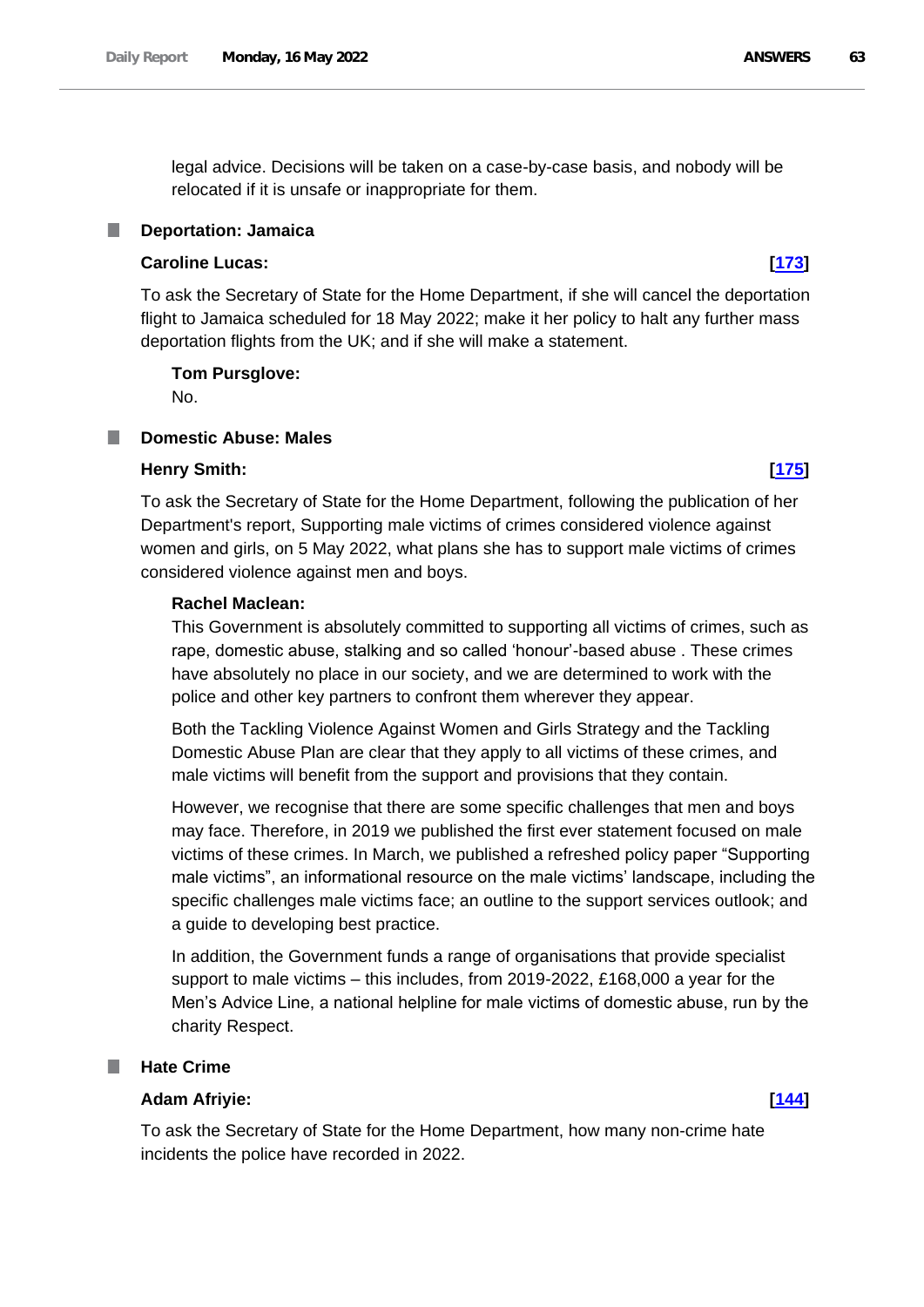### **Rachel Maclean:**

I refer the Hon member to the previous answer given to UIN 153861 on 26 April 2022.

### **HM Passport Office: Durham** ш

### **Mary Kelly Foy: [\[957\]](http://www.parliament.uk/business/publications/written-questions-answers-statements/written-question/Commons/2022-05-11/957)**

To ask the Secretary of State for the Home Department, what steps her Department is taking to increase resources in HM Passport Office Durham to improve the speed of processing passport applications.

### **Kevin Foster:**

To support the processing of an unprecedented demand of passport applications, Her Majesty's Passport Office has increased its staffing numbers across the UK, including the Durham office.

500 new staff have joined HM Passport Office since April 2021, with plans for a further 700 to have joined by the summer.

### ш **HM Passport Office: Standards**

### **Virginia Crosbie: [\[542\]](http://www.parliament.uk/business/publications/written-questions-answers-statements/written-question/Commons/2022-05-10/542)**

To ask the Secretary of State for the Home Department, what steps she is taking to speed up the processing of passport renewals and applications; and what assessment she has made of the potential merits of setting a target for the time taken to process an application once it arrives at the Passport Office.

### **Kevin Foster:**

Due to COVID-19, over 5 million people delayed applying for a British passport throughout 2020 and 2021*.*

As unrestricted international travel has returned, HM Passport Office has prepared extensively to serve an unprecedented number of customers, with 9.5 million British passport applications forecasted throughout 2022. This is up from the pre-pandemic average of seven million. Alongside technical solutions, such as the latest application system which means more passport applications are securely processed with fewer manual interventions, staffing numbers have been increased by more than 500 since last April. Plans are also in place to increase staffing numbers by a further 700.

These preparations have ensured passport applications can be processed in higher numbers than ever before. This was demonstrated in March 2022 when HM Passport Office achieved a record monthly high by completing the processing of over one million applications.

In April 2021 guidance was changed to advise customers to allow up to ten weeks to get their passport. Latest figures show 98.6% of passports are processed in this timeframe.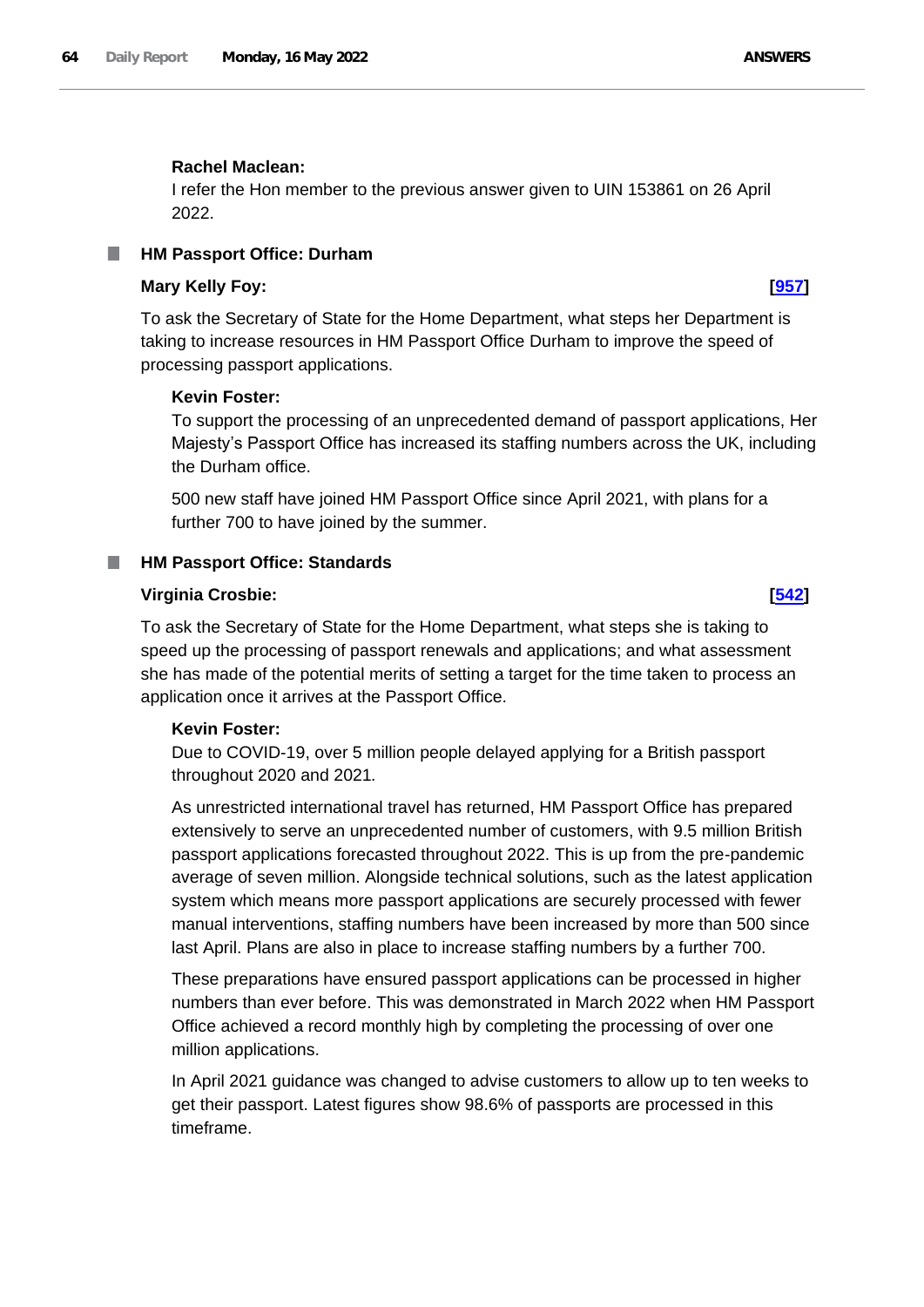## **Steve McCabe: [\[586\]](http://www.parliament.uk/business/publications/written-questions-answers-statements/written-question/Commons/2022-05-11/586)**

To ask the Secretary of State for the Home Department, what steps her Department is taking to improve turnaround time and service at HM Passport Office.

### **Kevin Foster:**

Ahead of unrestricted international travel returning, HM Passport Office prepared extensively to serve an unprecedented number of customers, with 9.5 million British passport applications forecasted throughout 2022.

These preparations have ensured passport applications can be processed in higher numbers than ever before. This was demonstrated in March 2022 when HM Passport Office achieved a record monthly high by completing the processing of over one million applications, and 98.6% of applications completed within the 10 week standard timeframe according to most recent stats.

Ministers continue to meet regularly with officials to monitor performance, and to explore further options which will help to ensure people receive their passports in good time.

### **Home Office: Correspondence** ш

### **Steve McCabe: [\[587\]](http://www.parliament.uk/business/publications/written-questions-answers-statements/written-question/Commons/2022-05-11/587)**

To ask the Secretary of State for the Home Department, what steps she is taking to improve her Department's response times to enquiries from hon. Members.

### **Kevin Foster:**

Performance has been impacted by a very significant increase in the volume of correspondence received, including the unprecedented amount of correspondence about the situation in Afghanistan and more recently in Ukraine.

The Department recognises it has not been able to meet service standard in some cases, but has implemented an action plan to clear backlogs and drive-up performance.

Data about intake and performance in answering Hon. Members correspondence are published quarterly with the latest Quarter available at: [Customer service operations](https://www.gov.uk/government/publications/customer-service-operations-data-q4-2021)  data: Q4 2021 - [GOV.UK \(www.gov.uk\)](https://www.gov.uk/government/publications/customer-service-operations-data-q4-2021)

### **Mr Nicholas Brown: [\[62\]](http://www.parliament.uk/business/publications/written-questions-answers-statements/written-question/Commons/2022-05-10/62)**

To ask the Secretary of State for the Home Department, how many cases have been handled by the MP Account Manager team in the last 6 months; and what proportion of these cases received a substantial response within 20 working days.

### **Kevin Foster:**

The Department works to a target of responding to 95% of Hon. Members written correspondence within 20 working days.

Performance has been impacted by a very significant increase in the volume of correspondence received, including the unprecedented amount of correspondence about the situation in Afghanistan and more recently in Ukraine. Ministers and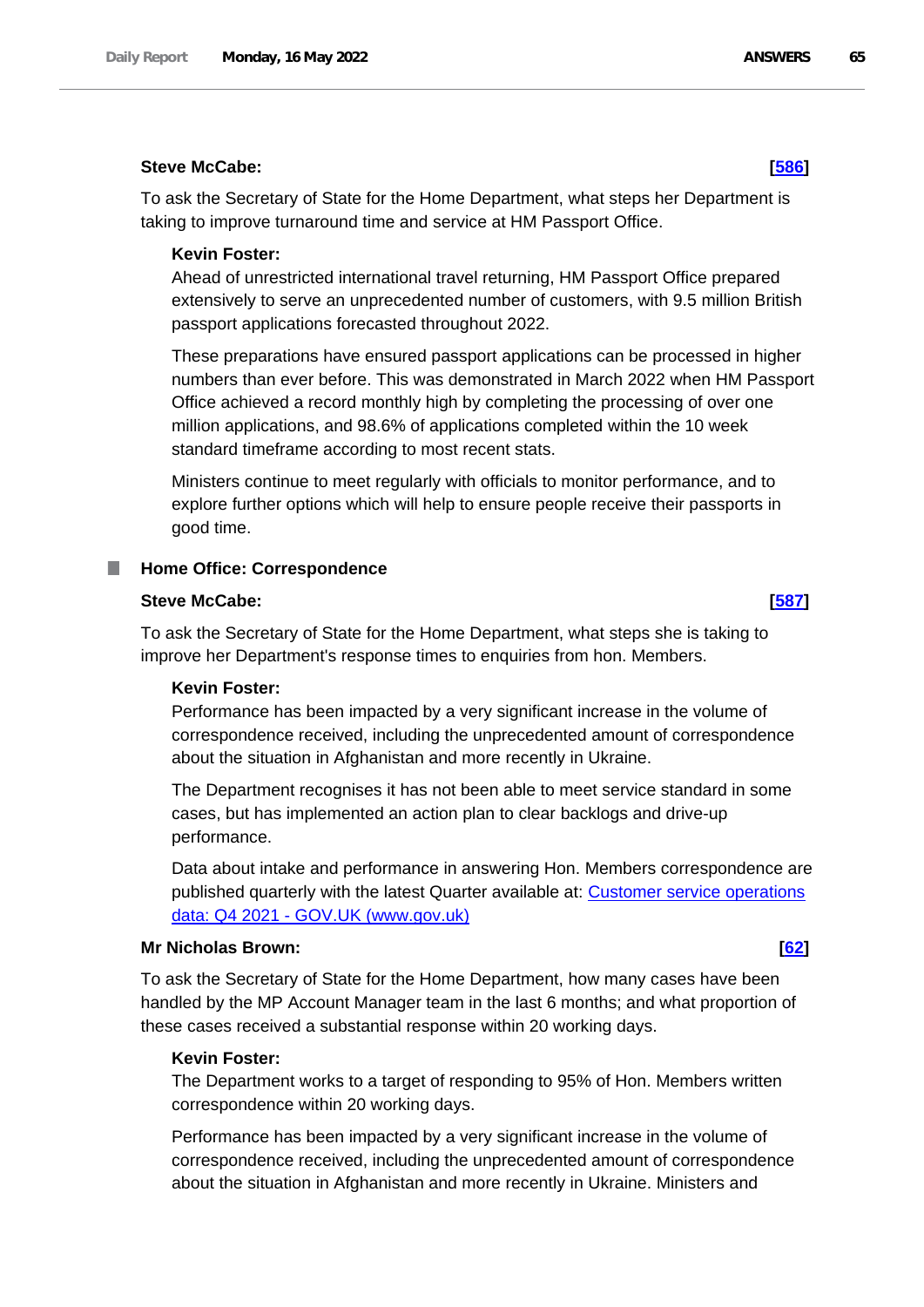The Department recognises it has not been able to meet service standard in some cases, but has implemented an action plan to clear backlogs and drive up performance.

Data about intake and performance in answering Hon. Members correspondence are published quarterly with the latest Quarter available at: [Customer service operations](https://www.gov.uk/government/publications/customer-service-operations-data-q4-2021)  data: Q4 2021 - [GOV.UK \(www.gov.uk\)](https://www.gov.uk/government/publications/customer-service-operations-data-q4-2021) and this includes data up to and including the end of quarter 4 - 2021.

### a an **Immigration**

# **Sir Christopher Chope: [\[583\]](http://www.parliament.uk/business/publications/written-questions-answers-statements/written-question/Commons/2022-05-11/583)**

To ask the Secretary of State for the Home Department, when a decision will be made on the application dated 5 May 2021 under application number 1212-0001-1547-0495/00 in respect of indefinite leave to remain in the UK, about which the hon Member for Christchurch wrote to her Department on 17 January 2022; and if she will make a statement.

# **Kevin Foster:**

Given the question relates to an individual application, there are significant GDPR and safeguarding constraints which prevent a detailed response being given in an answer which is publicly accessible.

# **Immigration Controls: Airports**

# **Bell Ribeiro-Addy: [\[466\]](http://www.parliament.uk/business/publications/written-questions-answers-statements/written-question/Commons/2022-05-10/466)**

To ask the Secretary of State for the Home Department, what estimate her Department has made of the number of new blue British passports that are rejected at eGates in UK airports.

# **Kevin Foster:**

Passengers may be referred from the eGates to an officer at PCP desks for a variety of reasons, including for safeguarding and security purposes.

There are well defined processes for updating UK border systems when new documents are introduced and the performance of new British passports through UK border controls is being monitored.

# **Bell Ribeiro-Addy: [\[467\]](http://www.parliament.uk/business/publications/written-questions-answers-statements/written-question/Commons/2022-05-10/467)**

To ask the Secretary of State for the Home Department, what estimate her Department has made of the number of burgundy British passports that are rejected at eGates in UK airports.

# **Kevin Foster:**

This is impossible to quantify as the UK/EU passports (burgundy) have been in circulation for over 20 years.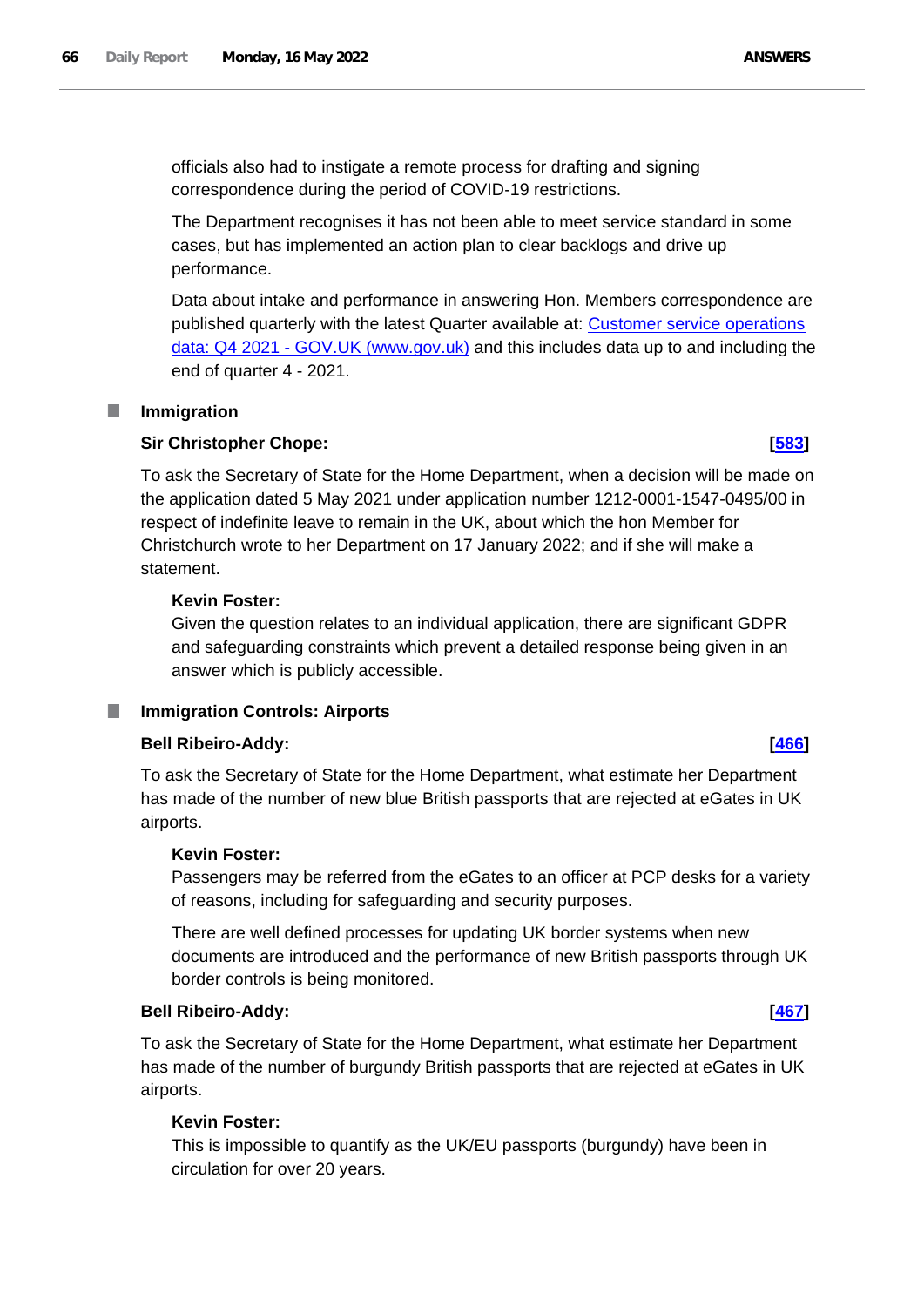### **Bell Ribeiro-Addy: [\[468\]](http://www.parliament.uk/business/publications/written-questions-answers-statements/written-question/Commons/2022-05-10/468)**

To ask the Secretary of State for the Home Department, what assessment her Department has made of the average waiting time at eGates in UK airports (a) before and (b) after the introduction of new blue British passports.

# **Kevin Foster:**

Performance against our passenger wait time SLA can be found in Border Force Transparency data available at:

Border Force transparency data: Q4 2021 - GOV.UK (www.gov.uk)(opens in a new tab)

There has been no impact to average waiting times due to the introduction of the new British passports.

# **Bell Ribeiro-Addy: [\[469\]](http://www.parliament.uk/business/publications/written-questions-answers-statements/written-question/Commons/2022-05-10/469)**

To ask the Secretary of State for the Home Department, what estimate her Department has made of the cost of maintaining eGates at UK airports each year.

### **Kevin Foster:**

The cost of maintaining e-Gates at UK airports in the 2021-22 Financial Year was £4,753,126, excluding VAT.

### **Bell Ribeiro-Addy: [\[472\]](http://www.parliament.uk/business/publications/written-questions-answers-statements/written-question/Commons/2022-05-10/472)**

To ask the Secretary of State for the Home Department, what estimate her Department has made of the average number of IT faults experienced at eGates in UK airports each week.

### **Kevin Foster:**

In the interests of border security, we are unable to share details of technology incidents. However, we continue to work with our technology users and partners to address the root causes of any interruptions to service.

### **Members: Correspondence**

### **Mr David Lammy: [\[34\]](http://www.parliament.uk/business/publications/written-questions-answers-statements/written-question/Commons/2022-05-10/34)**

To ask the Secretary of State for the Home Department, when she will respond to the correspondence of 14 February 2022 from the Rt. hon. Member for Tottenham, reference DL55426.

### **Kevin Foster:**

A substantive response to the correspondence will be sent shortly.

# **Afzal Khan: [\[447\]](http://www.parliament.uk/business/publications/written-questions-answers-statements/written-question/Commons/2022-05-10/447)**

To ask the Secretary of State for the Home Department, when she plans to respond to the correspondence from the hon. Member for Manchester, Gorton, dated 3 December 2021, concerning Mohammed Bargzei.

### **Kevin Foster:**

The Home Office responded to the correspondence on 11 May 2022.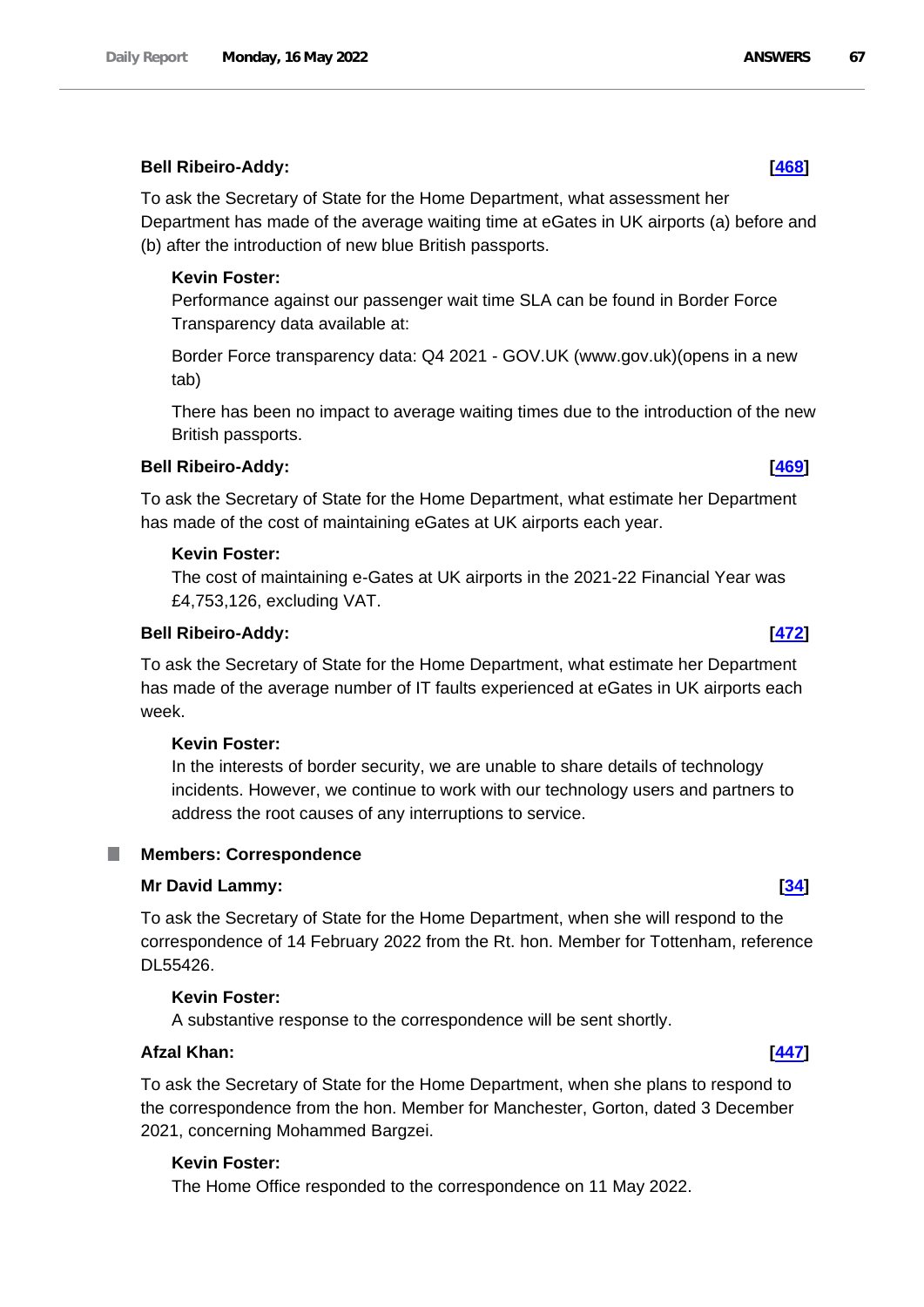To ask the Secretary of State for the Home Department, when her Department plans to respond to the email of 17 March 2022 from the office of the hon. Member for Brentford and Isleworth regarding an outstanding extended spousal visa application, reference ZA63951.

# **Kevin Foster:**

The Home Office responded to the correspondence on 12 May 2022.

# **Migrant Workers: Football**

# **Chi Onwurah: [\[245\]](http://www.parliament.uk/business/publications/written-questions-answers-statements/written-question/Commons/2022-05-10/245)**

To ask the Secretary of State for the Home Department, for what reason her Department's policy considers football academies as places of work for children; and if she will take steps to ensure that children who are talented football players and who have limited Leave to Remain can join football academies and register in academy leagues.

# **Kevin Foster:**

Football academies are established with the aim of participants finding opportunities as a sportsperson, and/ or developing a current or future career as a sportsperson, therefore enrolment in professional or semi-professional sports teams, including all academy and development team age groups, is covered by the relevant immigration rules.

The International Sportsperson route is the single work route for overseas sportspeople in the UK and is underpinned by a governing body endorsement (GBE) process. Each sport's governing body's GBE criteria are set in consultation with the Home Office and involve a skills assessment against which migrants are endorsed for a visa application, ensuring they are elite and internationally established sportspeople.

The restriction on work as a professional sportsperson seeks to protect the integrity of the GBE process, in turn encouraging investment in resident sportspeople and protecting opportunities for home-grown talent

Individuals in the UK with a form of limited leave, including children, who wish to undertake activities as a sportsperson, should check the conditions of their leave to ensure they have the necessary permission to do so.

# **Passport Office: Telephone Services**

# **Mr Kevan Jones: [\[74\]](http://www.parliament.uk/business/publications/written-questions-answers-statements/written-question/Commons/2022-05-10/74)**

To ask the Secretary of State for the Home Department, what the average waiting time is for telephone calls made from 1 May 2022 to the dedicated advice line for hon. Members at HM Passport Office.

# **Kevin Foster:**

Average wait times for the dedicated HM Passport queries on the MP enquiry line have been unacceptable.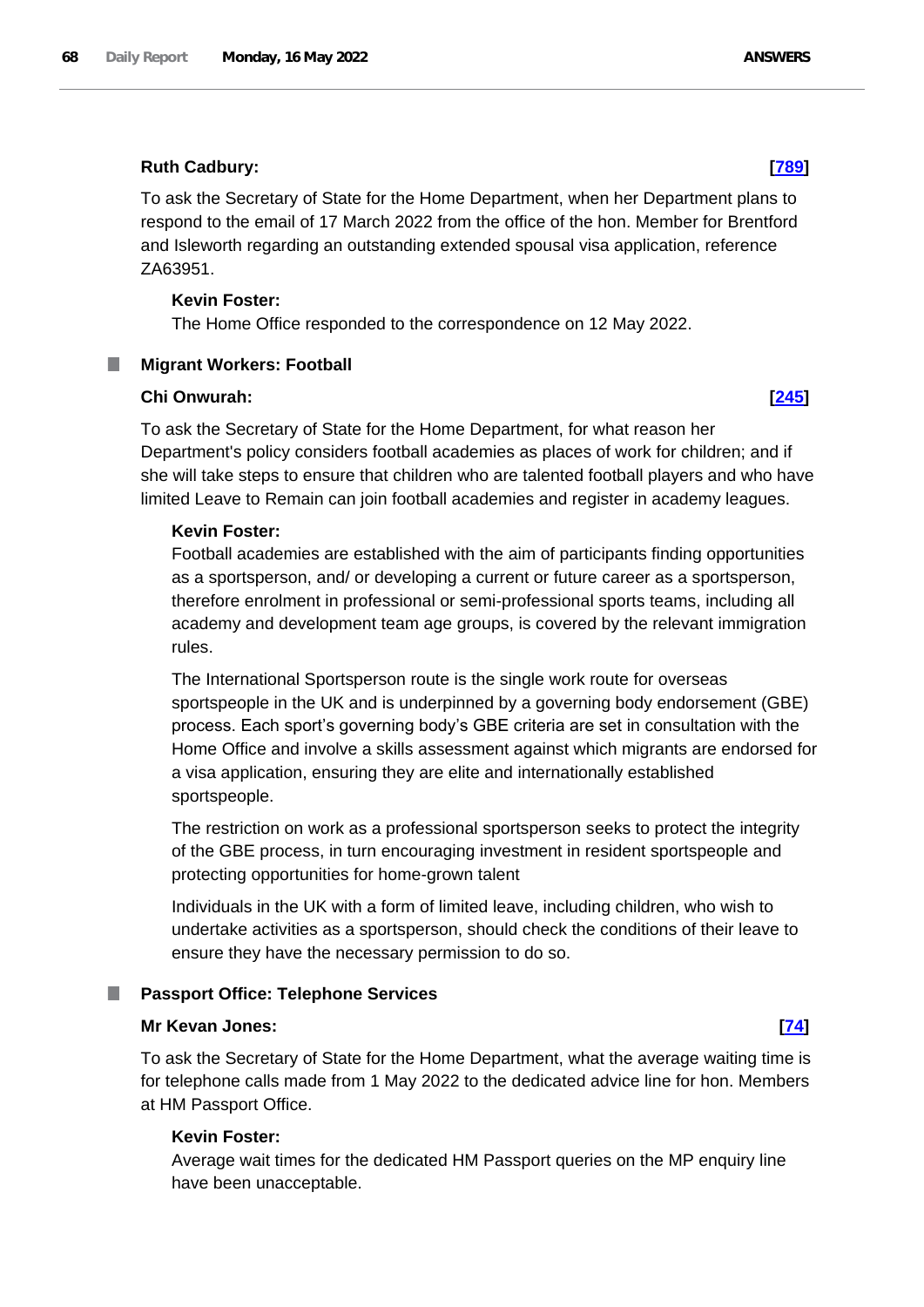From 9 May, a new additional team of dedicated HMPO staff began operating the helpline. As a result, we have seen wait times halve and we expect to see much lower wait times in the coming weeks.

MPs can also contact the Home Office via the MPs Urgent Enquiries inbox and request a call back *.* 

# **Passports: Applications**

# **Charlotte Nichols: [\[509\]](http://www.parliament.uk/business/publications/written-questions-answers-statements/written-question/Commons/2022-05-10/509)**

To ask the Secretary of State for the Home Department, what steps she plans to take to ensure the (a) availability and (b) adequacy of the 1 week Fast Track passport service.

# **Kevin Foster:**

Appointments for urgent services are released three weeks in advance, with new appointments available on a daily basis.

These will be booked quickly in busy periods. While Her Majesty's Passport Office has maximised the appointment capacity at its seven public counters, it continues to explore options to increase appointment capacity to further support customers with urgent travel needs.

# **Mary Kelly Foy: [\[956\]](http://www.parliament.uk/business/publications/written-questions-answers-statements/written-question/Commons/2022-05-11/956)**

To ask the Secretary of State for the Home Department, what assessment her Department has made of the adequacy of the online passport application booking system in light of the current backlogs.

# **Kevin Foster:**

Appointments for urgent services are released three weeks in advance, with new appointments available on a daily basis.

These will be booked quickly in busy periods. While Her Majesty's Passport Office has maximised the appointment capacity at its seven public counters, it continues to explore options to further increase appointment capacity to further support its customers with urgent travel needs.

Around 2 million passport applications were processed in March and April alone, with 98.6% of applications processed within the 10 week standalone time frame.

# **Passports: Educational Visits**

# **Dr Rupa Huq: [\[372\]](http://www.parliament.uk/business/publications/written-questions-answers-statements/written-question/Commons/2022-05-10/372)**

To ask the Secretary of State for the Home Department, what support she is providing for tour operators and other businesses impacted by new travel document requirements for European school parties visiting the UK.

# **Dr Rupa Huq: [\[373\]](http://www.parliament.uk/business/publications/written-questions-answers-statements/written-question/Commons/2022-05-10/373)**

To ask the Secretary of State for the Home Department, what assessment she has made of the impact on the number of European school parties visiting the UK of changes to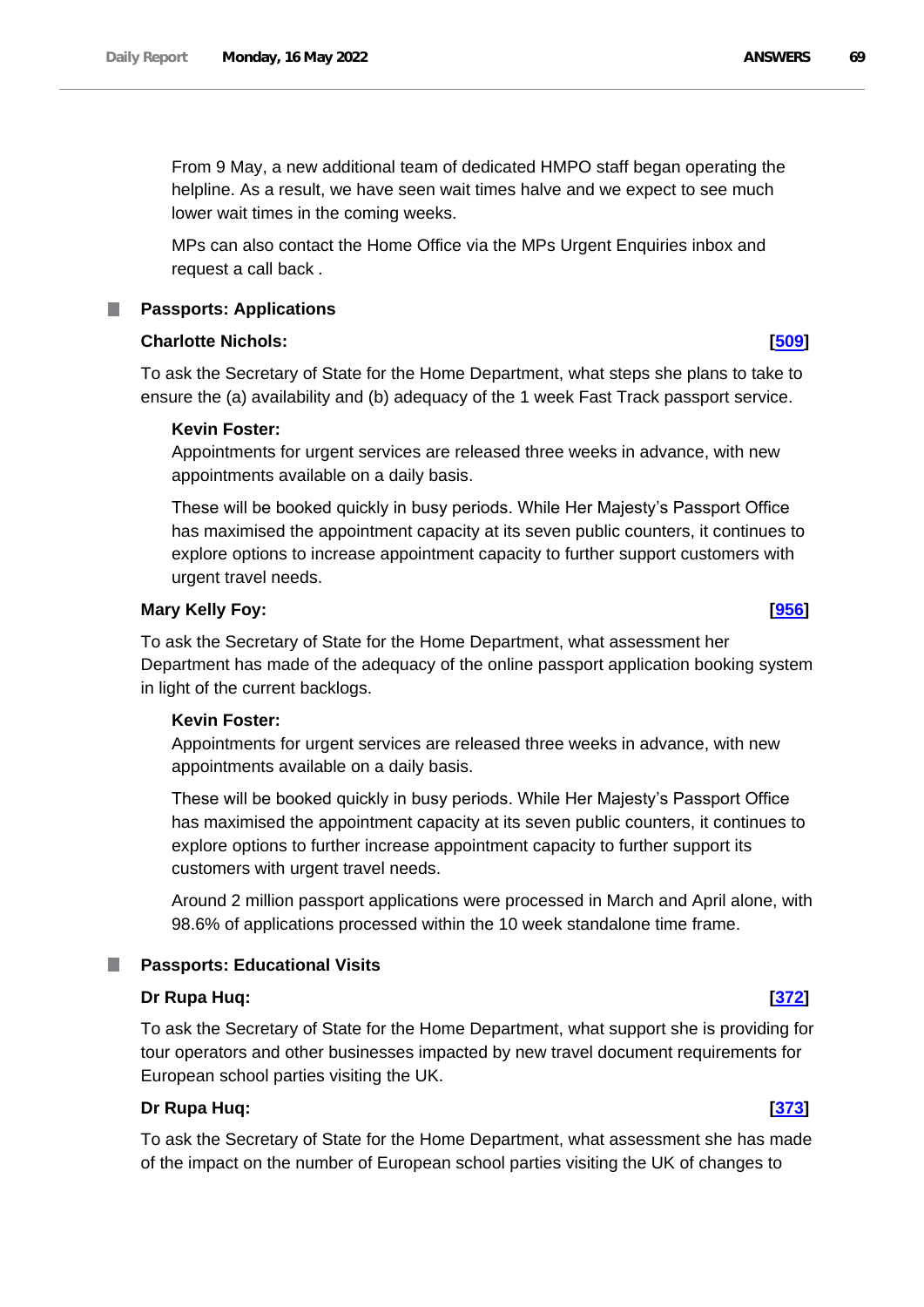travel document requirements which mean that a full passport is now required for each student.

### **Kevin Foster:**

As with all other nationalities, we no longer accept national identity cards as a valid travel document from EU, EEA and Swiss visitors to the UK.

An impact assessment was undertaken of this change and almost a year's notice was provided for this change to allow people and groups to plan ahead and obtain passports where they do not already have them before they travel. Officials also worked with key stakeholders, including carriers and others in the travel industry, to ensure the successful implementation of the change on 1 October 2021.

The experience at the UK border since 1 October 2021 has been positive, with EU, EEA and Swiss nationals recognising the need to switch to using their passports for travel to the UK. By using a biometric passport most EU nationals, aged 12 or over, making a short visit can also use e-gates, where available, for a quicker and easier arrival experience, especially if travelling as part of a large group.

### **Refugees: Afghanistan** ш

### **Seema Malhotra: [\[264\]](http://www.parliament.uk/business/publications/written-questions-answers-statements/written-question/Commons/2022-05-10/264)**

To ask the Secretary of State for the Home Department, with reference to her Department's press release entitled, Support for British and non-British nationals in Afghanistan, published on 22 August 2021, how many calls have been made to the support helpline; of those calls, how many were answered; whether that helpline is still open; and what the average waiting time is for calls made to that helpline to be answered.

### **Kevin Foster:**

The Afghanistan Support Helpline is open and available to non-British nationals in Afghanistan, or family members of a non-British nationals in Afghanistan, in need of assistance and is open 9am to 5pm UK time, Monday to Friday.

From the 4 January, we have been offered 7326 calls and answered 6964 which is 95% calls answered. Average wait time was 1 minute 38 seconds.

The helpline received a large proportion of calls in the initial 2 weeks of opening which saw longer wait times. This impacted the overall waiting time and number of calls answered.

The department continues to closely monitor and review the volume of calls being made to the helpline, with a significant reduction in the number of calls since opening.

# **Refugees: Housing**

# **Rachael Maskell: [\[320\]](http://www.parliament.uk/business/publications/written-questions-answers-statements/written-question/Commons/2022-05-10/320)**

To ask the Secretary of State for the Home Department, if she will make a comparative estimate of the cost of (a) providing a homes for refugees scheme, whereby UK residents are able to open their homes to refugees irrespective of their country of origin, and (b) accommodating a person in a bridging hotel according to costs as of 10 May 2022.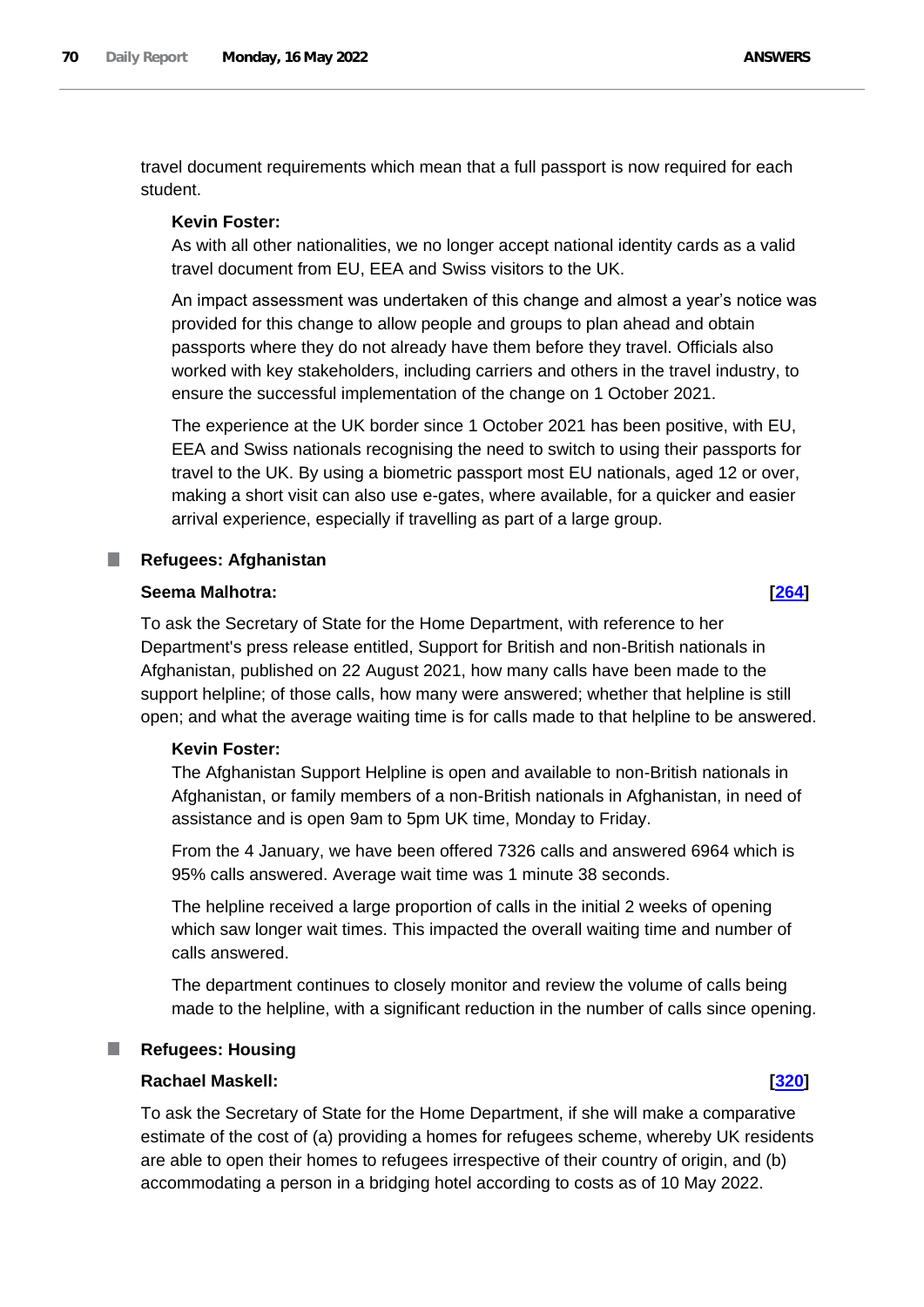### **Rachael Maskell: [\[321\]](http://www.parliament.uk/business/publications/written-questions-answers-statements/written-question/Commons/2022-05-10/321)**

To ask the Secretary of State for the Home Department, whether she has had discussions with Cabinet colleagues on the potential merits of introducing a homes for refugees programme whereby UK residents are able to open their homes to refugees irrespective of their country of origin.

### **Kevin Foster:**

The existing Community Sponsorship Scheme provides the opportunity for friends and neighbours, charities and faith groups to play a direct role in supporting families resettled to the UK as they restart their lives here.

Further details on the Community Sponsorship Scheme can be found at:

<https://www.gov.uk/government/publications/apply-for-full-community-sponsorship>

There are currently no plans to establish a broader Homes for Refugees programme and it is not possible to undertake a cost comparison as suggested.

### **Sexual Harassment: Public Places**

### **Sir George Howarth: [\[61\]](http://www.parliament.uk/business/publications/written-questions-answers-statements/written-question/Commons/2022-05-10/61)**

To ask the Secretary of State for the Home Department, what plans she has to make public sexual harassment a criminal offence.

### **Rachel Maclean:**

This Government is committed to taking action to tackle public sexual harassment, that is why in March we announced we will launch a public consultation by the summer recess on whether there should be a new offence of public sexual harassment.

We are also taking several non-legislative actions to address this issue. In September 2021 we launched the pilot of the new StreetSafe tool, which allows people to show on a map places where they have felt unsafe, enabling the police to take action to improve safety. More than 15,000 reports have been submitted through this.

Last December, the College of Policing published new guidance for police showing what they can do when they receive a report of public sexual harassment: the criminal offences available and other protective tools which can be used. Furthermore, the Home Office launched the 'Enough' communications campaign in March, which challenges public attitudes and tolerance towards crimes such as public sexual harassment and aims to ensure victims know how and where to report it.

# **Travel Requirements**

# **Stephen Kinnock: [\[782\]](http://www.parliament.uk/business/publications/written-questions-answers-statements/written-question/Commons/2022-05-11/782)**

To ask the Secretary of State for the Home Department, what assessment she has made of the potential merits of allowing visa applicants to receive a digital permission to travel documentation.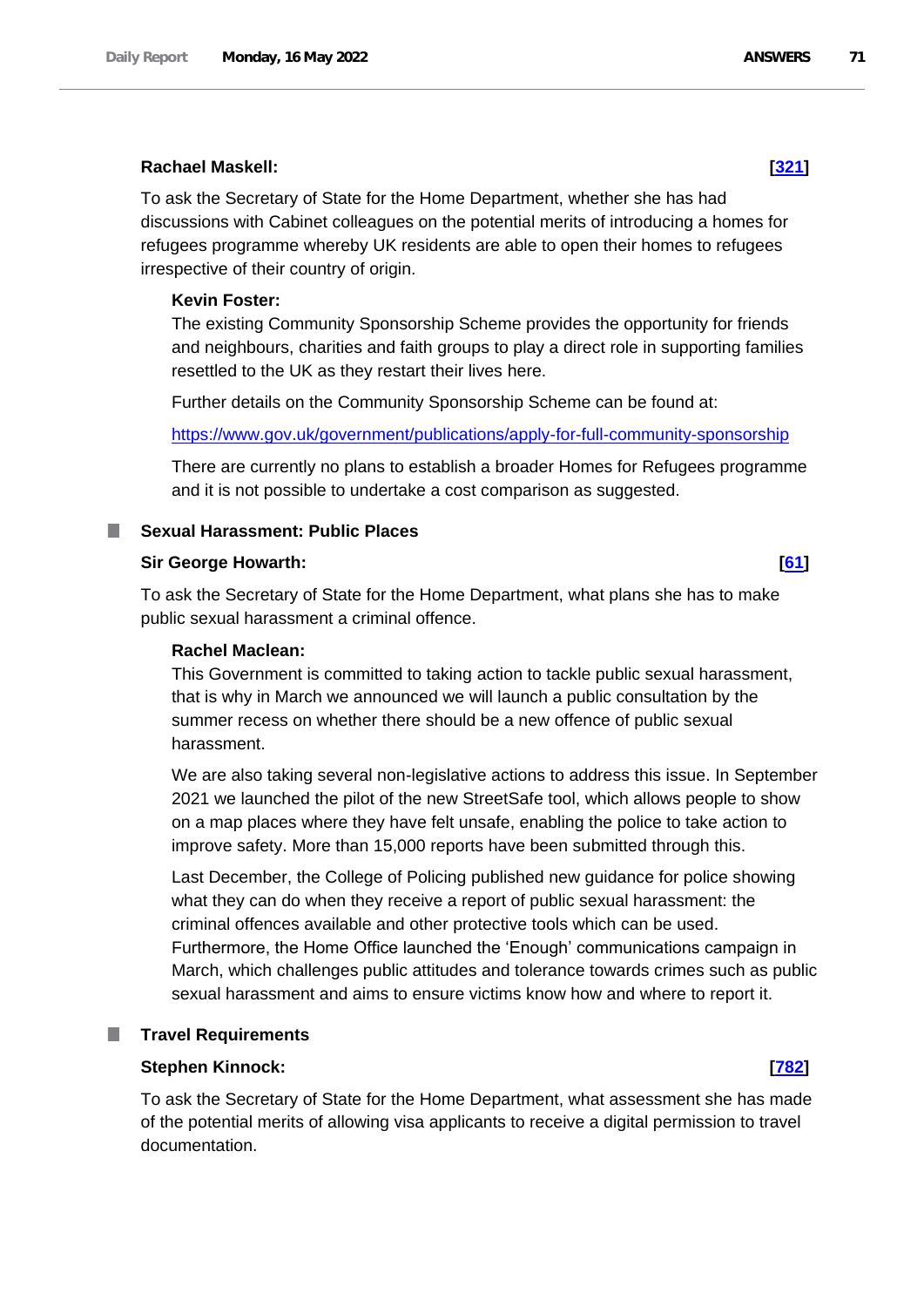# **Kevin Foster:**

We have already outlined our ambitions to develop a border and immigration system which is "digital by default", which means we will increasingly replace physical and paper-based products and services with accessible, easy to use online and digital services.

Our ambition is to have physical documents replaced by eVisas (whereby individuals have access to online evidence of their immigration status information) by the end of 2024. This change is being rolled out incrementally and we will continue to take into consideration the characteristics of each cohort as we do so, to ensure no one is left behind as we move to a digital system.

### **UK Visas and Immigration: Telephone Services** ш

# **Gill Furniss: [\[904\]](http://www.parliament.uk/business/publications/written-questions-answers-statements/written-question/Commons/2022-05-11/904)**

To ask the Secretary of State for the Home Department, what the average waiting time to speak to an agent on the MPs' Enquiry Line was for each week in April 2022.

# **Gill Furniss: [\[905\]](http://www.parliament.uk/business/publications/written-questions-answers-statements/written-question/Commons/2022-05-11/905)**

To ask the Secretary of State for the Home Department, how many calls made to the MPs' enquiry line had a waiting time of greater than (a) one hour, (b) two hours, (c) three hours and (d) four hours for a caller to speak to an agent in April 2022.

### **Kevin Foster:**

**905 -** We do not collect data in this format.

**904 -** Calls have been longer than we would wish, but we have brought in an additional 16 dedicated passport staff to support the MP hotline, reducing wait times significantly.

# **Gill Furniss: [\[906\]](http://www.parliament.uk/business/publications/written-questions-answers-statements/written-question/Commons/2022-05-11/906)**

To ask the Secretary of State for the Home Department, how many callers spoke to an agent on the MPs' enquiry line in April 2022.

# **Kevin Foster:**

1967 callers spoke to an agent on the MP enquiry line in April 2022.

# **Visas: Russia**

# **Layla Moran: [\[438\]](http://www.parliament.uk/business/publications/written-questions-answers-statements/written-question/Commons/2022-05-10/438)**

To ask the Secretary of State for the Home Department, how many Russian nationals designated under any UK sanctions regime have been issued Tier 1 Investor visas since Crimea was annexed by Russia in March 2014.

# **Layla Moran: [\[439\]](http://www.parliament.uk/business/publications/written-questions-answers-statements/written-question/Commons/2022-05-10/439)**

To ask the Secretary of State for the Home Department, how many Tier 1 visas issued to Russian nationals since 2008 her Department has found may pose a national security risk.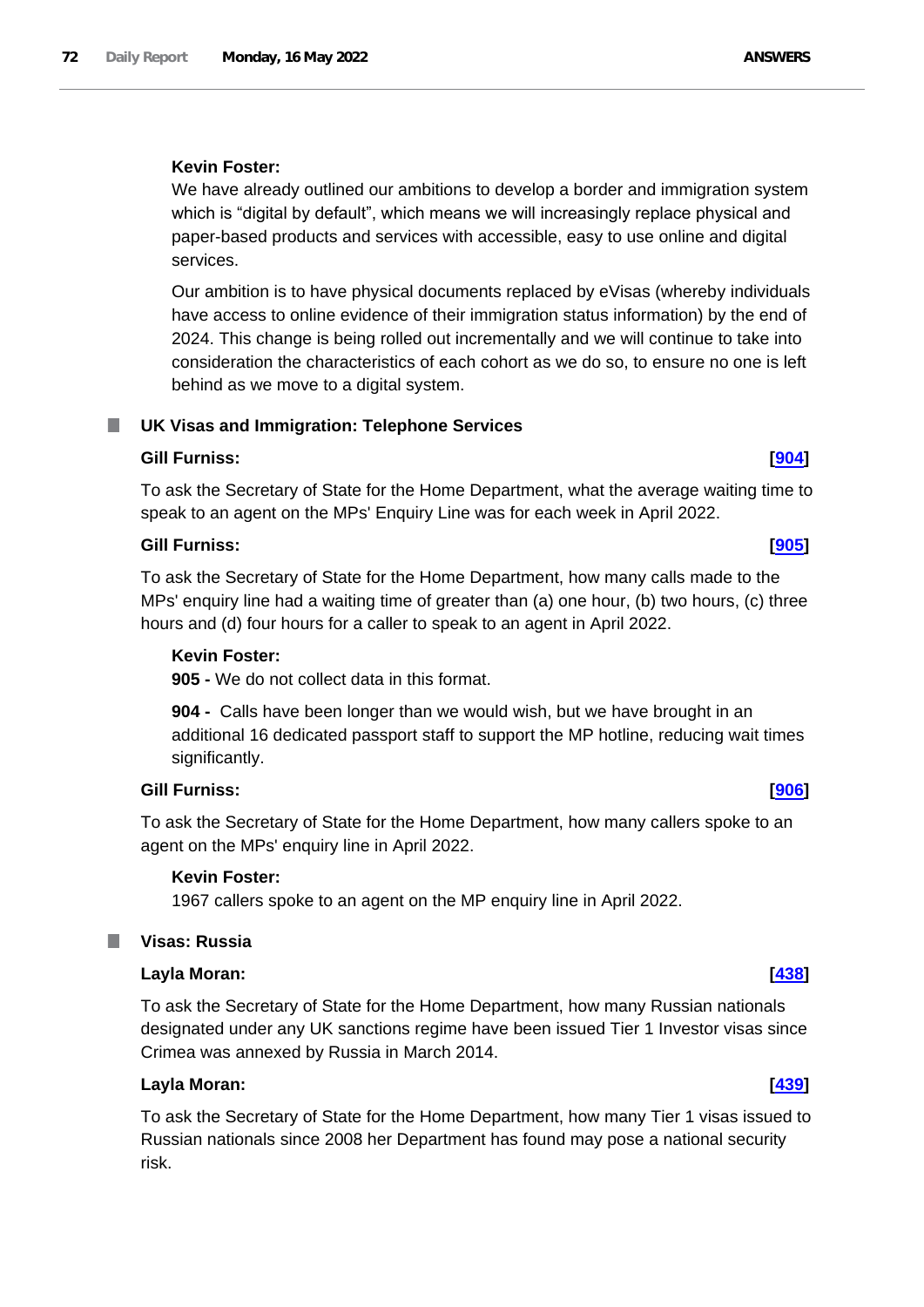### **Layla Moran: [\[440\]](http://www.parliament.uk/business/publications/written-questions-answers-statements/written-question/Commons/2022-05-10/440)**

To ask the Secretary of State for the Home Department, if she will publish the names of the eight Russian citizens who were granted Tier 1 Investor visas and who are now subject to sanctions following Russia's invasion of Ukraine.

# **Kevin Foster:**

We do not comment on national security matters, nor do we comment on individual cases.

# **Visas: South Africa**

#### **Peter Grant: [\[311\]](http://www.parliament.uk/business/publications/written-questions-answers-statements/written-question/Commons/2022-05-10/311)**

To ask the Secretary of State for the Home Department, what assessment she has made of the availability of priority applications for spousal visas for applicants in South Africa.

### **Kevin Foster:**

From mid-March 2022, UKVI temporarily suspended Priority and Super Priority visa services for new marriage applications in order to redeploy resource to process applications made under the in response to the humanitarian crisis arising from the invasion of Ukraine.

We will keep this under review and reintroduce the priority service when possible.

### **Whetstone Synagogue: Security**

### **Theresa Villiers: [\[88\]](http://www.parliament.uk/business/publications/written-questions-answers-statements/written-question/Commons/2022-05-10/88)**

To ask the Secretary of State for the Home Department, if she will include a grant for Whetstone Synagogue in Friern Barnet Lane in her funding for security for places of worship.

#### **Rachel Maclean:**

Protective security measures for synagogues are available through the Jewish Community Protective Security Grant, which is managed on behalf of the Home Office by the Community Security Trust.

We cannot comment on whether specific places of worship receive grant funding.

# **INTERNATIONAL TRADE**

#### . **Trade Agreements: Gulf States**

# **Ruth Cadbury: [\[787\]](http://www.parliament.uk/business/publications/written-questions-answers-statements/written-question/Commons/2022-05-11/787)**

To ask the Secretary of State for International Trade, with reference to the Answer of 28 April 2022 to Question 158971 on Trade Agreements: Gulf States, what the value in pounds is of the research conducted by Ipsos Mori between February and May 2022 in relation to members states of the Gulf Cooperation Council.

**Mr Ranil Jayawardena:** £88,525.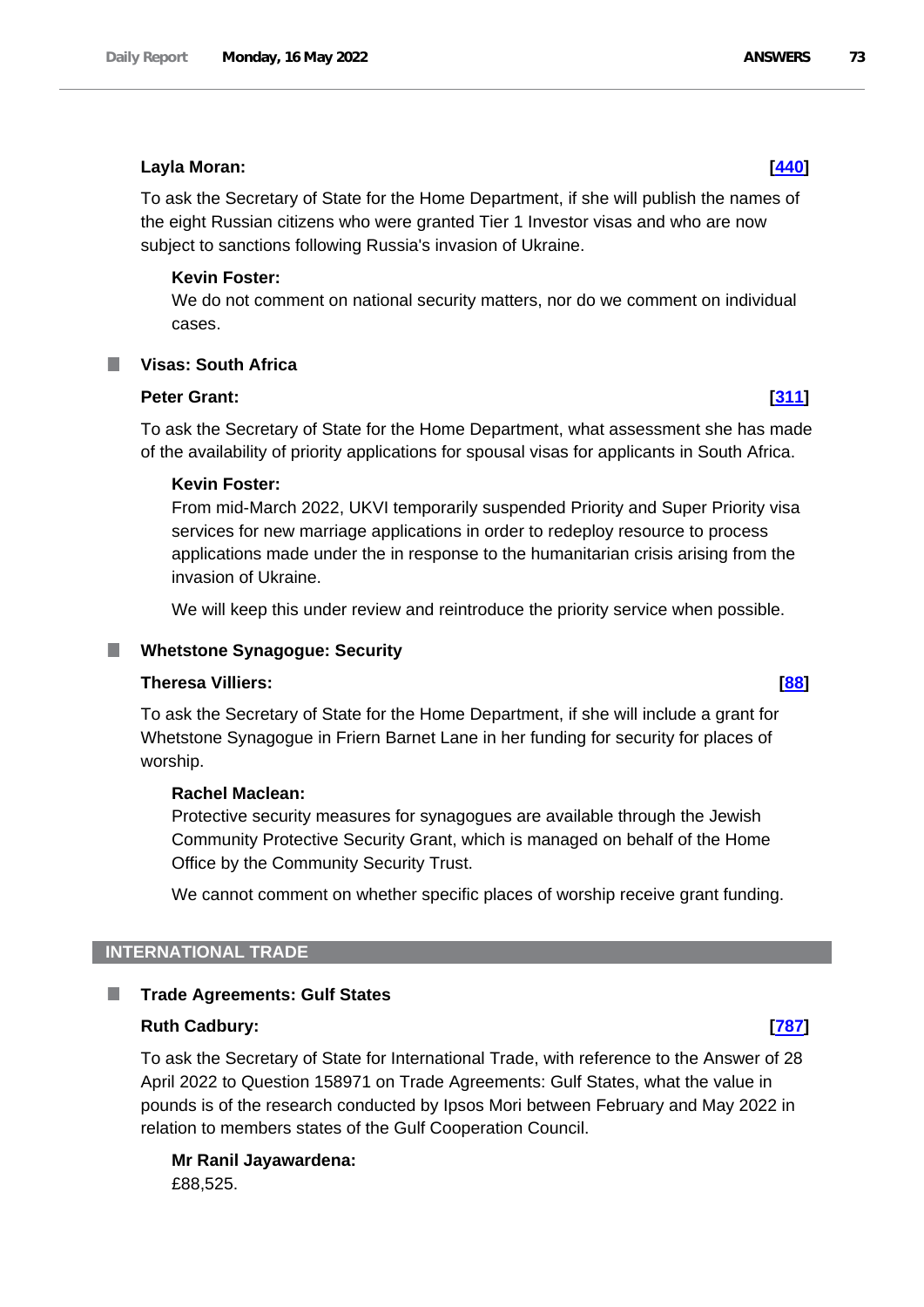# **JUSTICE**

#### **COE Commissioner for Human Rights** .

# **John Howell: [\[151\]](http://www.parliament.uk/business/publications/written-questions-answers-statements/written-question/Commons/2022-05-10/151)**

To ask the Secretary of State for Justice, what assessment he has made of the implications for his policies of the presentation by the Council of Europe Commissioner for Human Rights on Annual activity report 2021 by the Council of Europe Commissioner for Human Rights, which took place at the Council of Europe on 26 April 2022.

# **James Cartlidge:**

We have taken note of the activities undertaken by Council of Europe's Commissioner for Human Rights during 2021. These activities of course have taken place across the different member States of the Council of Europe, and on many topics in a human rights context.

# **Prisons: Education**

# **Liz Saville Roberts: [\[381\]](http://www.parliament.uk/business/publications/written-questions-answers-statements/written-question/Commons/2022-05-10/381)**

To ask the Secretary of State for Justice, with reference to the Answer of 28 March 2022 to Question 144980, Prisons: Education, how many meetings his officials in his Department has held with representatives of relevant trade unions on the Prisoner Education Service.

# **Victoria Atkins:**

We are delivering a Prisoner Education Service within this Parliament to raise prisoners' levels of numeracy, literacy, skills and qualifications with the aim of helping them secure jobs or apprenticeships on their release. To do this, we must give prisons the tools they need to succeed. We will invest in digital infrastructure, more training that delivers the skills employers need, more education experts to support Governors and improved support for prisoners with additional learning needs.

To deliver this vision, we are currently running a series of engagement events, drawing on the expertise of stakeholders across the education and justice sectors.

HMPPS holds regular meetings with its recognised trade unions to share information and invite feedback on operational developments and proposals. As prison education staff are not employed by HMPPS, their union representatives are not part of these regular consultations. We have engaged with these representatives, however, as part of our wider engagement activity.

# **Liz Saville Roberts: [\[382\]](http://www.parliament.uk/business/publications/written-questions-answers-statements/written-question/Commons/2022-05-10/382)**

To ask the Secretary of State for Justice, whether Prison Education Framework contracts include an annual uplift in payments to prison education providers.

# **Victoria Atkins:**

Contractual clauses are in place setting a mechanism for potential adjustments to charges. This information was published as part of the tender process, the supporting documents for which can be accessed via the following link: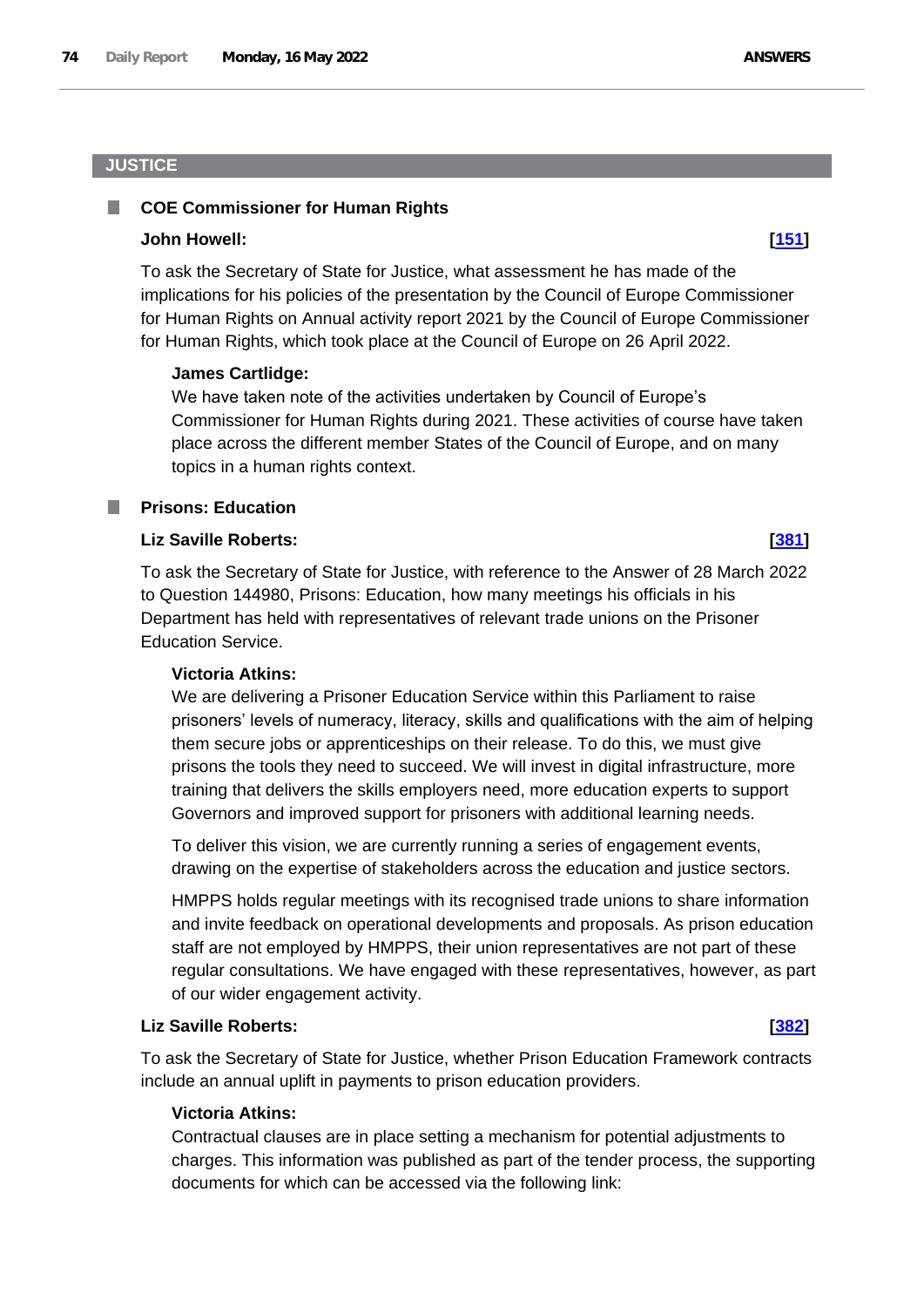https://ted.europa.eu/udl?uri=TED:NOTICE:61049- 2018:HTML:EN:HTML&tabId=1&tabLang=en.

# **Prisons: Labour Turnover**

# **Liz Saville Roberts: [\[379\]](http://www.parliament.uk/business/publications/written-questions-answers-statements/written-question/Commons/2022-05-10/379)**

To ask the Secretary of State for Justice, with reference to the Answer of 28 March 2022 to Question 144981 on Prisons: Labour Turnover, what the relevant leaving rates are for non-directly employed prison staff.

### **Victoria Atkins:**

This information is not held centrally. All staffing matters for contractors working in prisons, including leaving rates, are the responsibility of those contract providers. There is no requirement in the contracts to agree such matters with the Ministry of Justice.

Providers of contracted services play an important role in the prison estate and we continue to monitor them to ensure they maintain safe, decent and secure prisons.

### **Liz Saville Roberts: [\[380\]](http://www.parliament.uk/business/publications/written-questions-answers-statements/written-question/Commons/2022-05-10/380)**

To ask the Secretary of State for Justice, with reference to the Answer of 28 March 2022 to Question 144981, Prisons: Labour Turnover, what the leaving rates for (a) Band 2, and (b) Band 3 to 4 operational prison staff are in each of the past five years, broken down by region.

### **Victoria Atkins:**

Leaving Rates by Grade are given in the HMPPS Workforce Bulletin – latest version is here: https://www.gov.uk/government/statistics/her-majestys-prison-and-probationservice-workforce-quarterly-december-2021.

Information on leaving rates by grades is published in Table 11. Information on leaving rates by region is published in table 10, however this is only for "main" grades (band 3-5 officers, OSG, probation officers).

### **Reoffenders**

#### **Steve Reed: [\[773\]](http://www.parliament.uk/business/publications/written-questions-answers-statements/written-question/Commons/2022-05-11/773)**

To ask the Secretary of State for Justice, whether his Department holds data on the reoffending rate of prisoners by the day of the week that the prisoner is released.

#### **Kit Malthouse:**

The proven reoffending rates of adult offenders released from custody between April to June 2020 by day of release are presented in the table below:

**Proportion of adult offenders who reoffended following release from custody, by day of release and custodial sentence length, England and Wales (April to June 2020 offender cohort)**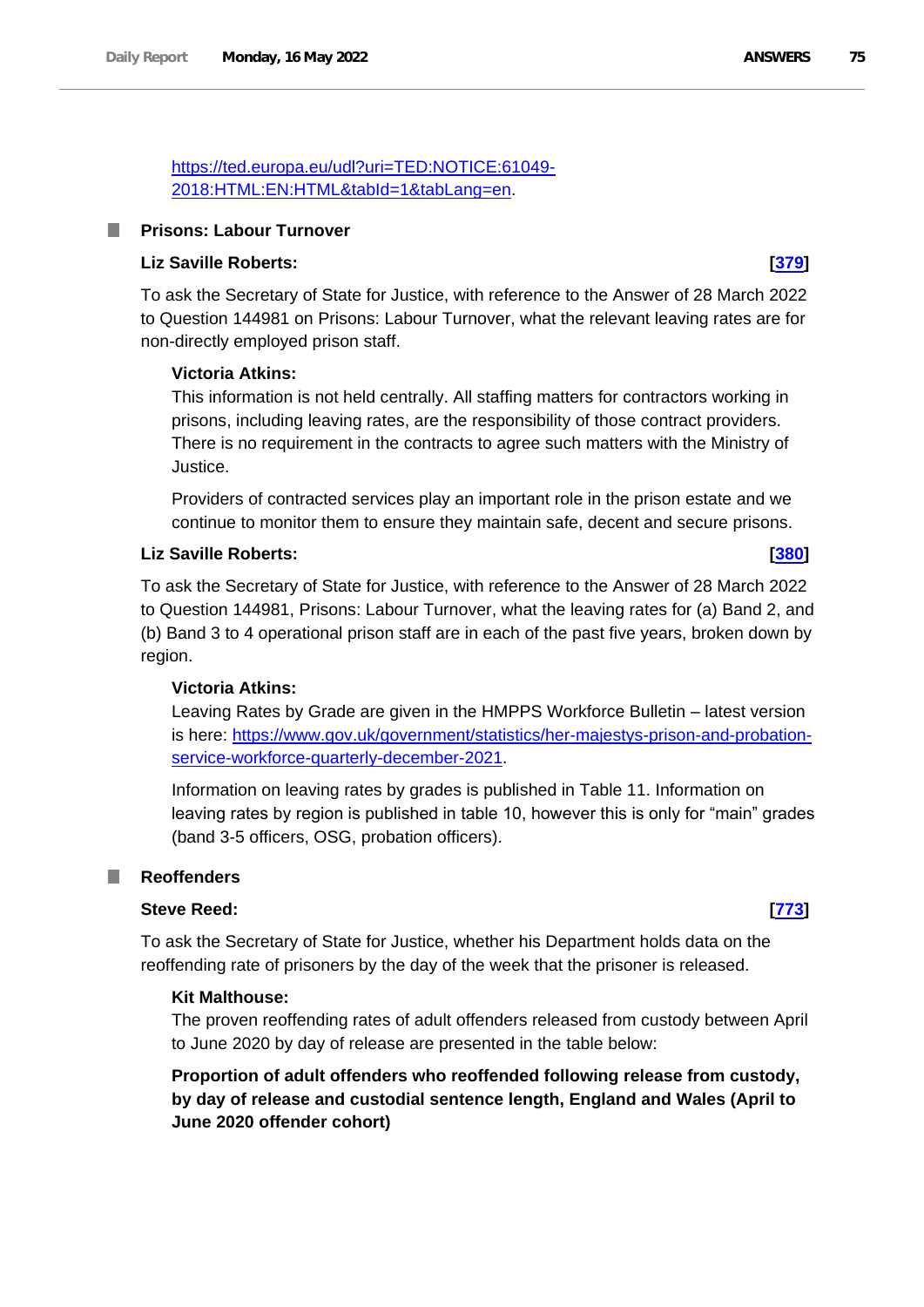# **MONDAY TUESDAYWEDNESDAY THURSDAY FRIDAY**

| Proportion of offenders who reoffend (%) 34.6 |             | 38.5 | 38.4  | 40.7  | 39.8  |
|-----------------------------------------------|-------------|------|-------|-------|-------|
|                                               |             |      |       |       |       |
| Number of reoffenders                         | 725         | 810  | 752   | 1.068 | 1,401 |
| Number of offenders in cohort                 | 2,096 2,102 |      | 1.958 | 2.622 | 3.524 |

Notes:

**All custody**

- 1. Users of these statistics should exercise caution when comparing figures by day of the week as the presented proven reoffending rates do not control for any differences in offender characteristics.
- 2. Proven reoffences are measured over a one-year follow-up period and a further sixmonth waiting period to allow for offences to be proven in court. It is worth noting that the April to June 2020 offender cohort overlaps entirely with the first national lockdown due to the COVID19 pandemic, and as a result of this the overall offender cohort size for this period has decreased sharply compared to previous cohorts. The reoffending follow-up and waiting periods for this cohort also overlap with both the second and third national lockdowns. Due to these factors, figures relating to this cohort period should be interpreted with caution.
- 3. Indeterminate sentences include indeterminate sentences for public protection, mandatory life prisoners, and those sentenced to discretionary and automatic life sentences.
- 4. Proportions based on less than 30 offenders are removed as they make data unreliable for interpretation. In these instances, proportions will be marked as \*.

# **Robbery**

# **Steve Reed: [\[268\]](http://www.parliament.uk/business/publications/written-questions-answers-statements/written-question/Commons/2022-05-10/268)**

To ask the Secretary of State for Justice, what the (a) mean and (b) median time was from offence to completion for cases of robbery in each crown court in England and Wales in the past three years.

# **James Cartlidge:**

Timeliness estimates from offence to completion for defendants dealt with at the Crown Court for robbery offences can be found in the attached tables by Crown Court.

Estimates of timeliness from offence to completion are taken from the point of offence committal through to the eventual completion of a case at court.

Caution should be taken when drawing conclusions from granular breakdowns – for example in the case of courts such as Salisbury and Newport (Isle of Wight) – as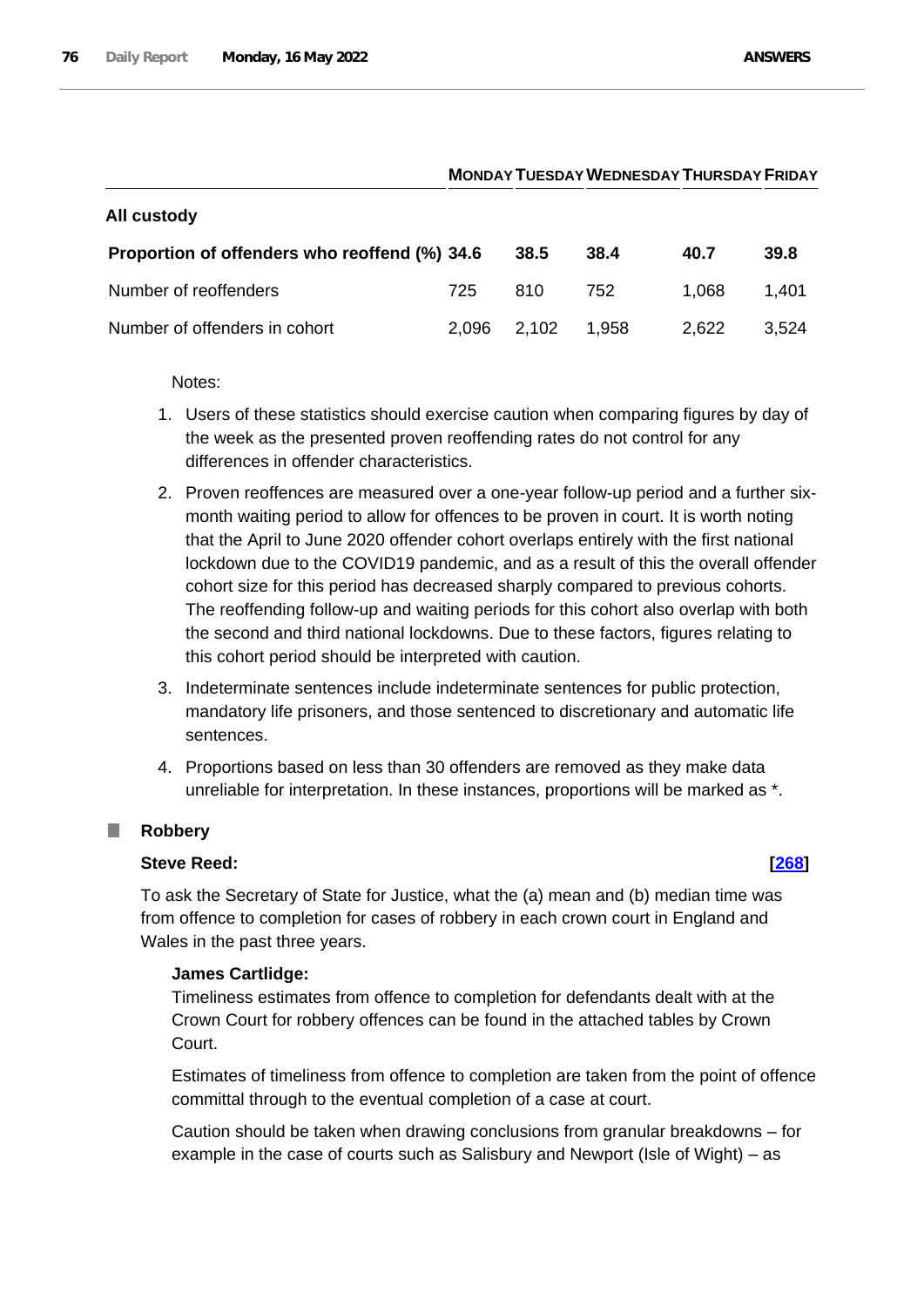there is potential for marked variations based on small volumes and even single cases.

The Government is committed to supporting the recovery of the courts and we continue to take action to tackle the impact the pandemic has had on the system. We have extended 30 Nightingale courtrooms beyond the end of March 2022 and have again removed the limit on the number of days the Crown Court can sit this financial year. To secure enough capacity to sit at the required levels in 2022/23 and beyond we are expanding our plans for judicial recruitment.

### **Attachments:**

1. PQ268\_table [2022-05-16 PQ 268.xlsx]

# **Secure Schools: Medway**

# **Steve Reed: [\[774\]](http://www.parliament.uk/business/publications/written-questions-answers-statements/written-question/Commons/2022-05-11/774)**

To ask the Secretary of State for Justice, how much has been spent on costs associated with the new secure school in Medway as of 11 May 2022.

# **Steve Reed: [\[775\]](http://www.parliament.uk/business/publications/written-questions-answers-statements/written-question/Commons/2022-05-11/775)**

To ask the Secretary of State for Justice, when his Department plans to have the first children resident at the Medway secure school.

# **Steve Reed: [\[777\]](http://www.parliament.uk/business/publications/written-questions-answers-statements/written-question/Commons/2022-05-11/777)**

To ask the Secretary of State for Justice, when his Department plans to begin work on the second planned secure school.

# **Victoria Atkins:**

Our priority is the safe and successful delivery of the first secure school in Medway. As of the end of April, the last period we can confirm with certainty, the total costs associated with the opening of the school were £8.4m.

Our aim is for the school to open for placements in late 2023. It is important that placements are made on a case-by-case basis and we ensure a smooth and safe increase, so this will be reviewed regularly after school opening.

# **Trial of Lunatics Act 1883**

# **Theresa Villiers: [\[89\]](http://www.parliament.uk/business/publications/written-questions-answers-statements/written-question/Commons/2022-05-10/89)**

To ask the Secretary of State for Justice, if he will make it his policy to change the title of the Trial of Lunatics Act 1883 to the Criminal Procedure (Special Verdict) Act.

# **James Cartlidge:**

The Trial of Lunatics Act 1883 uses outdated terms, and I am sympathetic to the request to change these.

It is not possible to formally amend the title of an existing Act, but it is possible to change the way to which the existing Act is referred. This requires primary legislation, so until a suitable legislative vehicle has been identified we are unable to look at this further.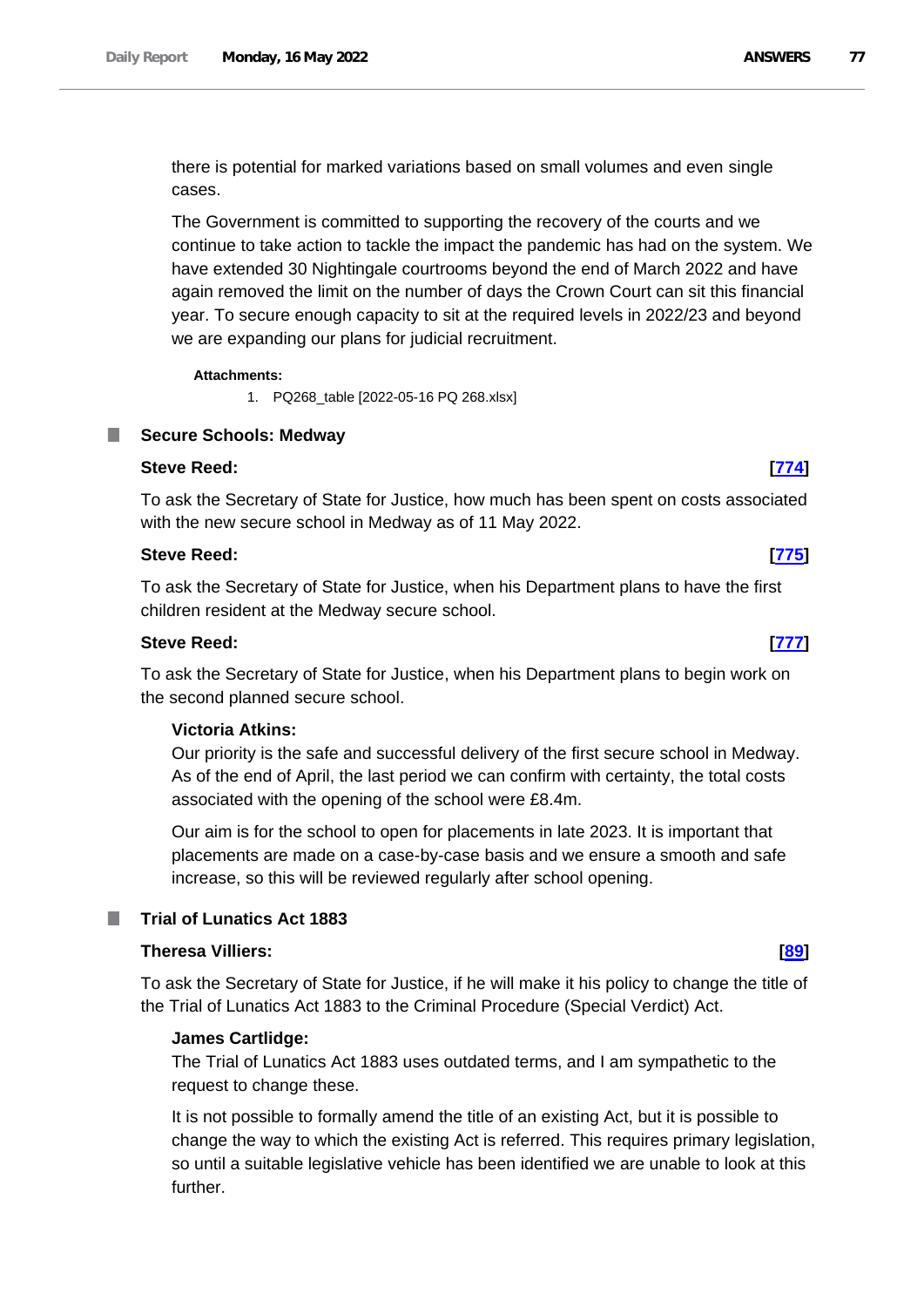#### **Youth Custody** T.

### **Steve Reed: [\[776\]](http://www.parliament.uk/business/publications/written-questions-answers-statements/written-question/Commons/2022-05-11/776)**

To ask the Secretary of State for Justice, what estimate his Department has made of the potential number of (a) filled and (b) vacant places in each youth custody setting in each of the next five years.

# **Victoria Atkins:**

Although it is difficult to predict demand in the forthcoming years, overall demand in the Youth Secure Estate has fallen in the past two years, largely due to the impact of the COVID-19 pandemic. Following the removal of restrictions and with the Government's commitment to recruit 20,000 additional police officers by 2023, we expect to see demand steadily rise, although there is significant uncertainty associated with this. Despite this anticipated higher demand for places, we are confident there will still be capacity to place the increased numbers of children and young people into custody in the next five years with children placed according to their individual needs.

#### **Youth Services: Contracts Tara**

# **Liz Saville Roberts: [\[383\]](http://www.parliament.uk/business/publications/written-questions-answers-statements/written-question/Commons/2022-05-10/383)**

To ask the Secretary of State for Justice, with reference to the contract notice of 31 August 2021 for Youth Education Service Provision, on what date she plans to announce the new supplier of that provision.

# **Victoria Atkins:**

The department is completing a competitive tender exercise for the education contracts in public Young Offender Institutions in England. Once confirmed we will announce the new suppliers of the provision.

# **LEVELLING UP, HOUSING AND COMMUNITIES**

# **[Subject Heading to be Assigned]**

### **Grahame Morris: [\[900039\]](http://www.parliament.uk/business/publications/written-questions-answers-statements/written-question/Commons/2022-05-16/900039)**

If he will review the Levelling Up Fund criteria to assess the potential merits of using competitive funding rounds to reduce economic inequalities in the UK.

# **Neil O'Brien:**

The application criteria for Round 2 of the Levelling Up Fund have been published.

In Great Britain, the Index of Priority Places is used to target funding towards places most in need of this type of investment. The index metrics include productivity, unemployment, skills, transport and commercial vacancy rates.

We will evaluate existing rounds of the fund before committing to the timing, format and criteria of future rounds.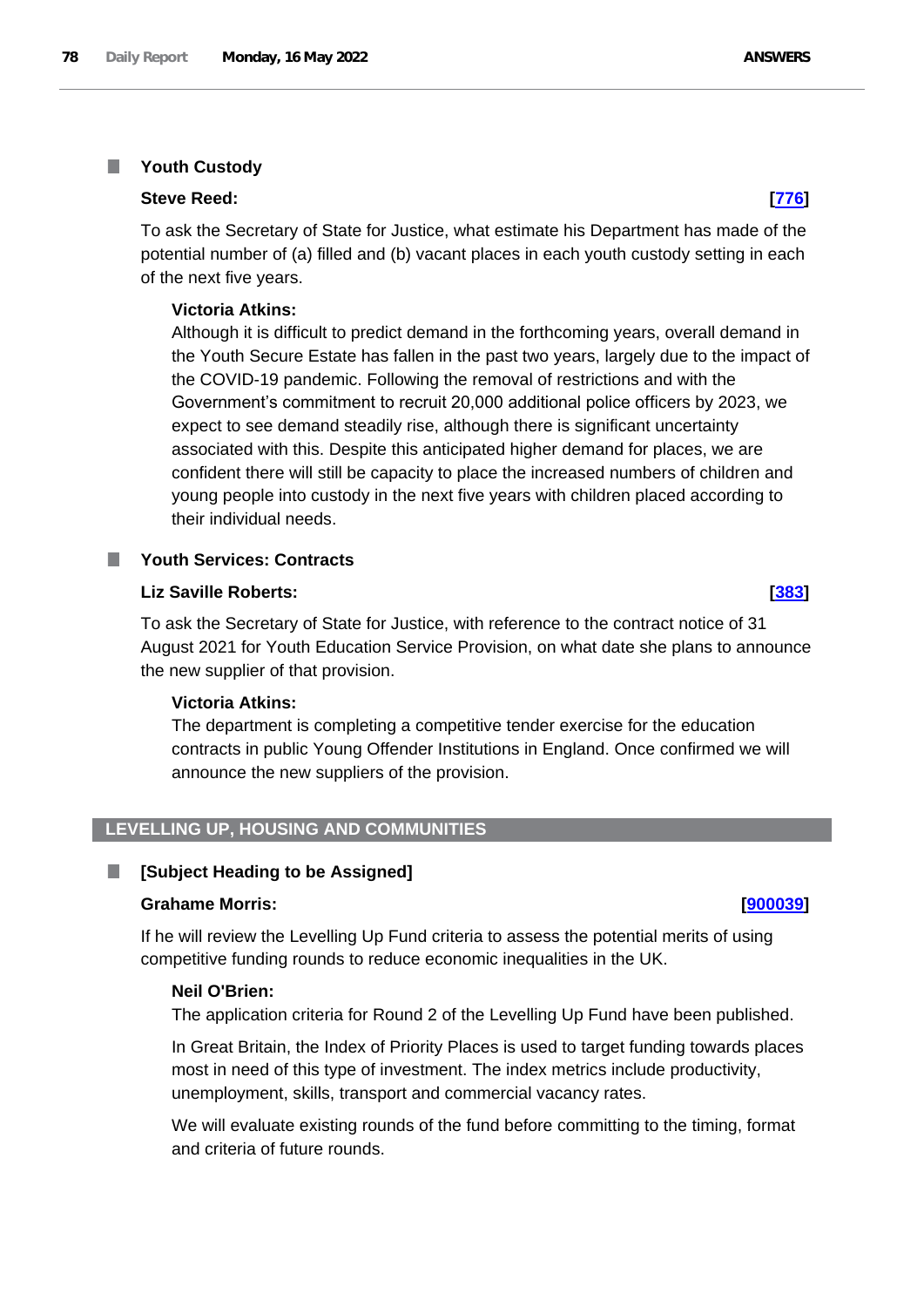# **Navendu Mishra: [\[999\]](http://www.parliament.uk/business/publications/written-questions-answers-statements/written-question/Commons/2022-05-11/999)**

To ask the Secretary of State for Levelling Up, Housing and Communities, whether single person households will retain the single occupancy charge in respect of council tax in the event that they provide accommodation to a Ukrainian family under the Homes for Ukraine scheme.

# **Eddie Hughes:**

Entitlement to the single person discount will remain unchanged. The Council Tax (Discount Disregards and Exempt Dwellings) (Amendment) (England) Regulations 2022 were laid before Parliament on 11 April 2022.

# **COVID-19 Additional Relief Fund**

# **Sarah Olney: [\[909\]](http://www.parliament.uk/business/publications/written-questions-answers-statements/written-question/Commons/2022-05-11/909)**

To ask the Secretary of State for Levelling Up, Housing and Communities, what assessment his Department has made of the proportion of local authorities that have distributed funds to businesses through the COVID-19 Additional Relief Fund.

# **Sarah Olney: [\[910\]](http://www.parliament.uk/business/publications/written-questions-answers-statements/written-question/Commons/2022-05-11/910)**

To ask the Secretary of State for Levelling Up, Housing and Communities, how much funding has been distributed to businesses through the COVID-19 Additional Relief Fund to date.

# **Kemi Badenoch:**

The Government has awarded councils £1.5 billion to be distributed through the COVID-19 Additional Relief Fund. Reporting arrangements have been put in place to monitor council's progress in implementing their local schemes and delivering support to businesses. Councils have now provided initial monitoring information and the Government's intention is that this will be published in due course.

# **Devolution**

# **Douglas Chapman: [\[900028\]](http://www.parliament.uk/business/publications/written-questions-answers-statements/written-question/Commons/2022-05-16/900028)**

To ask the Secretary of State for Levelling Up, Housing and Communities, what recent discussions he has had with elected members in the devolved Administrations on the effectiveness of intergovernmental relations.

# **Michael Gove:**

I last met with the First Ministers of Scotland and Wales on 27 April. We discussed the superb intergovernmental collaboration which has underpinned the success of the Homes for Ukraine scheme and possible approaches to mitigate the rising cost of living.

This forms part of a regular rhythm of engagement with First Ministers in my role as Minister for Intergovernmental Relations.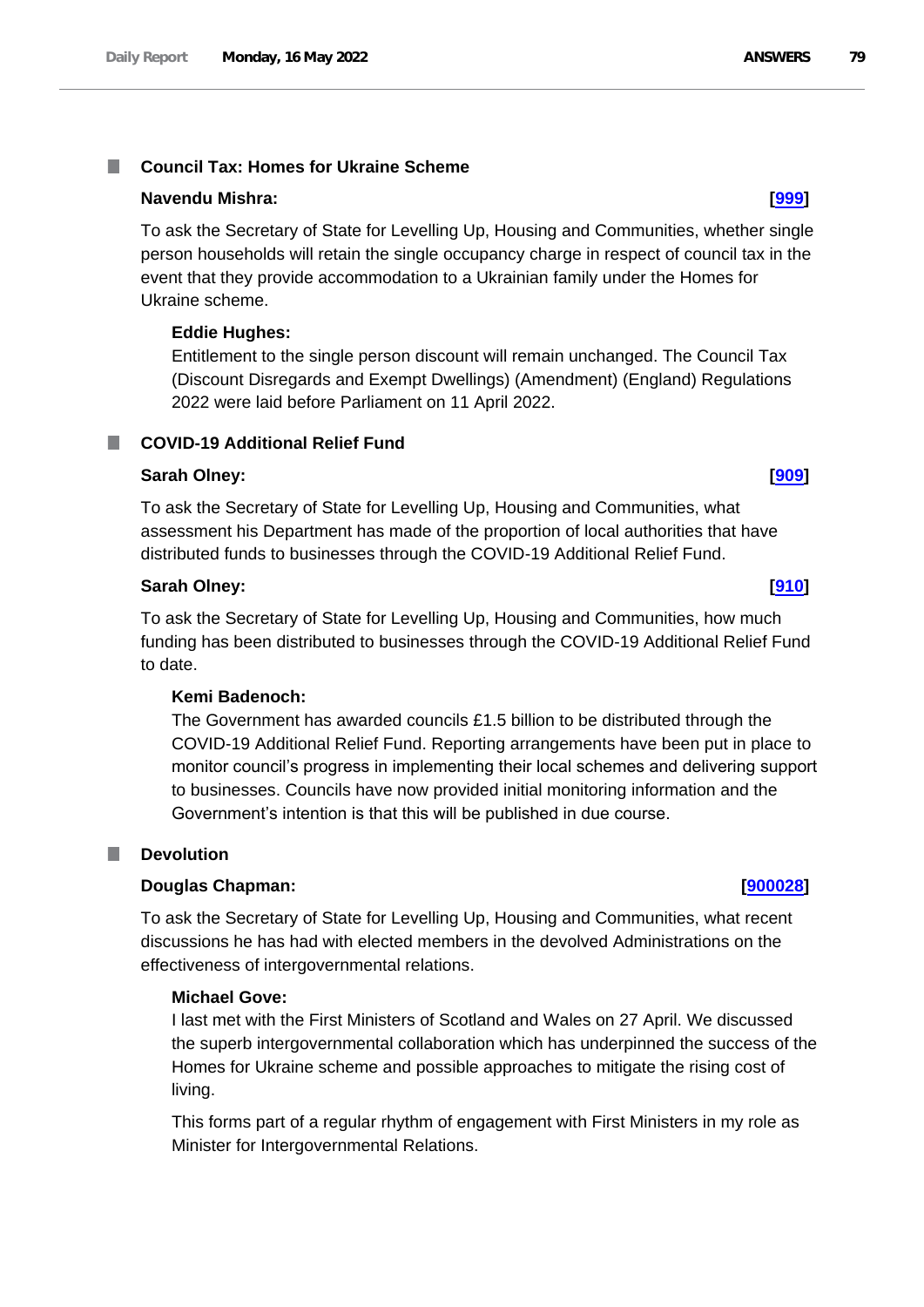#### **Homes for Ukraine Scheme** I.

#### **Grahame Morris: [\[185\]](http://www.parliament.uk/business/publications/written-questions-answers-statements/written-question/Commons/2022-05-10/185)**

To ask the Secretary of State for Levelling Up, Housing and Communities, in the context of the UNHCR's statement of 13 April 2022, what steps he has taken to ensure appropriate vetting and safeguarding measures are in place for the Homes for Ukraine scheme to help protect women and children from potential exploitation.

### **Eddie Hughes:**

In addition to the checks completed on all adults in a sponsor household prior to issuing a visa, guidance about security and local authority checks designed to safeguard individuals can be found via https://www.gov.uk/guidance/homes-forukraine-scheme-frequently-asked-questions#sponsors and www.gov.uk/guidance/homes-for-ukraine-guidance-for-councils#role-of-councils.

### **Daisy Cooper: [\[481\]](http://www.parliament.uk/business/publications/written-questions-answers-statements/written-question/Commons/2022-05-10/481)**

To ask the Secretary of State for Levelling Up, Housing and Communities, when he plans to publish guidance to local authorities to enable Ukrainian nationals to be reassigned to new UK sponsors if initial placements break down.

#### **Eddie Hughes:**

We plan to enable re-matching through the Homes for Ukraine Scheme shortly, and are working closely with local government on this.

### **Stephen Timms: [\[900029\]](http://www.parliament.uk/business/publications/written-questions-answers-statements/written-question/Commons/2022-05-16/900029)**

To ask the Secretary of State for Levelling Up, Housing and Communities, what assessment his Department has made of potential data protection risks for applicants to the Homes for Ukraine scheme.

## **Michael Gove:**

A Data Protection Impact Assessment (DPIA) is being undertaken by DLUHC, as part of its due diligence work.

This assesses privacy risks to applicants and sponsors under UK data protection law.

A Privacy Notice has been published, which informs data subjects how their personal data will be used.

### **Mike Amesbury: [\[940\]](http://www.parliament.uk/business/publications/written-questions-answers-statements/written-question/Commons/2022-05-11/940)**

To ask the Secretary of State for Levelling Up, Housing and Communities, with reference to the Homes for Ukraine scheme, what steps his Department is taking to (a) support refugees and (b) find new accommodation in the event that the relationship between the sponsor and the refugee breaks down after their arrival.

#### **Mike Amesbury: [\[945\]](http://www.parliament.uk/business/publications/written-questions-answers-statements/written-question/Commons/2022-05-11/945)**

To ask the Secretary of State for Levelling Up, Housing and Communities, with reference to the Homes for Ukraine scheme, what advice his Department provides to local authorities who have individuals that have not taken up the offer from a sponsor that and remain matched on their system; and what assessment his Department has made of the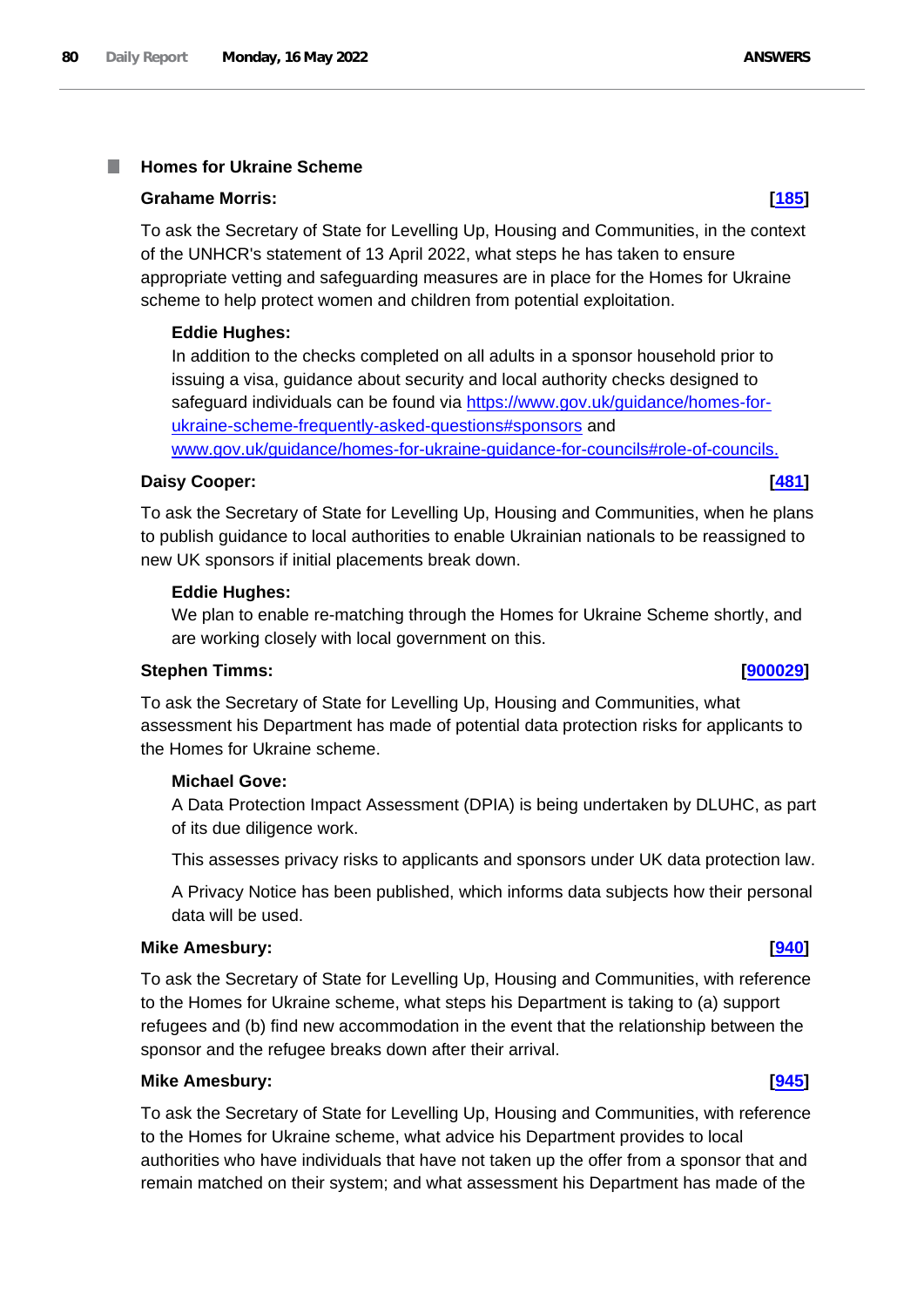potential risk of that circumstance in respect of willing sponsors who may not get rematched with new guests.

### **Mike Amesbury: [\[946\]](http://www.parliament.uk/business/publications/written-questions-answers-statements/written-question/Commons/2022-05-11/946)**

To ask the Secretary of State for Levelling Up, Housing and Communities, with reference to the Homes for Ukraine scheme, what advice his Department provides to sponsors who subsequently have withdrawn their offer of accommodation but may still be matched to people in the system; and what assessment his Department has made of the potential risk of that circumstance in respect of Ukrainians (a) arriving in the UK without a host and (b) presenting as homeless.

### **Eddie Hughes:**

Government has written to local authorities to set out plans which introduce a mechanism for local authorities to rematch Homes for Ukraine guests with new sponsors in certain circumstances.

# **Housing: Disability and Older People**

### **Olivia Blake: [\[544\]](http://www.parliament.uk/business/publications/written-questions-answers-statements/written-question/Commons/2022-05-10/544)**

To ask the Secretary of State for Levelling Up, Housing and Communities, what recent assessment he has made of the role of (a) maintenance and (b) continued supply of single-story homes in the ability of the housing market to meet national policy and guidance requirements on the provision of sufficient accessible housing suitable for the disabled and elderly; and what recent steps he has taken to help ensure that the housing needs of the disabled and elderly are taken into account in national planning decisionmaking.

#### **Stuart Andrew:**

This Government believes that offering older people a better choice of accommodation to suit their changing needs can help them to live independently for longer and feel more connected to their communities.

In 2020, we consulted on options to raise or make accessibility standards of new homes mandatory, recognising the importance of suitable homes for older and disabled people. We are currently considering responses to our consultation and next steps will be set out in due course.

As set out in our National Planning Policy Framework, local authorities should already assess the types of homes needed for different groups within in their community and reflect this in their local planning policies.

We continue to drive up the supply of new homes, by diversifying the market; investing in affordable housing; and increasing land supply for new homes by investing in infrastructure.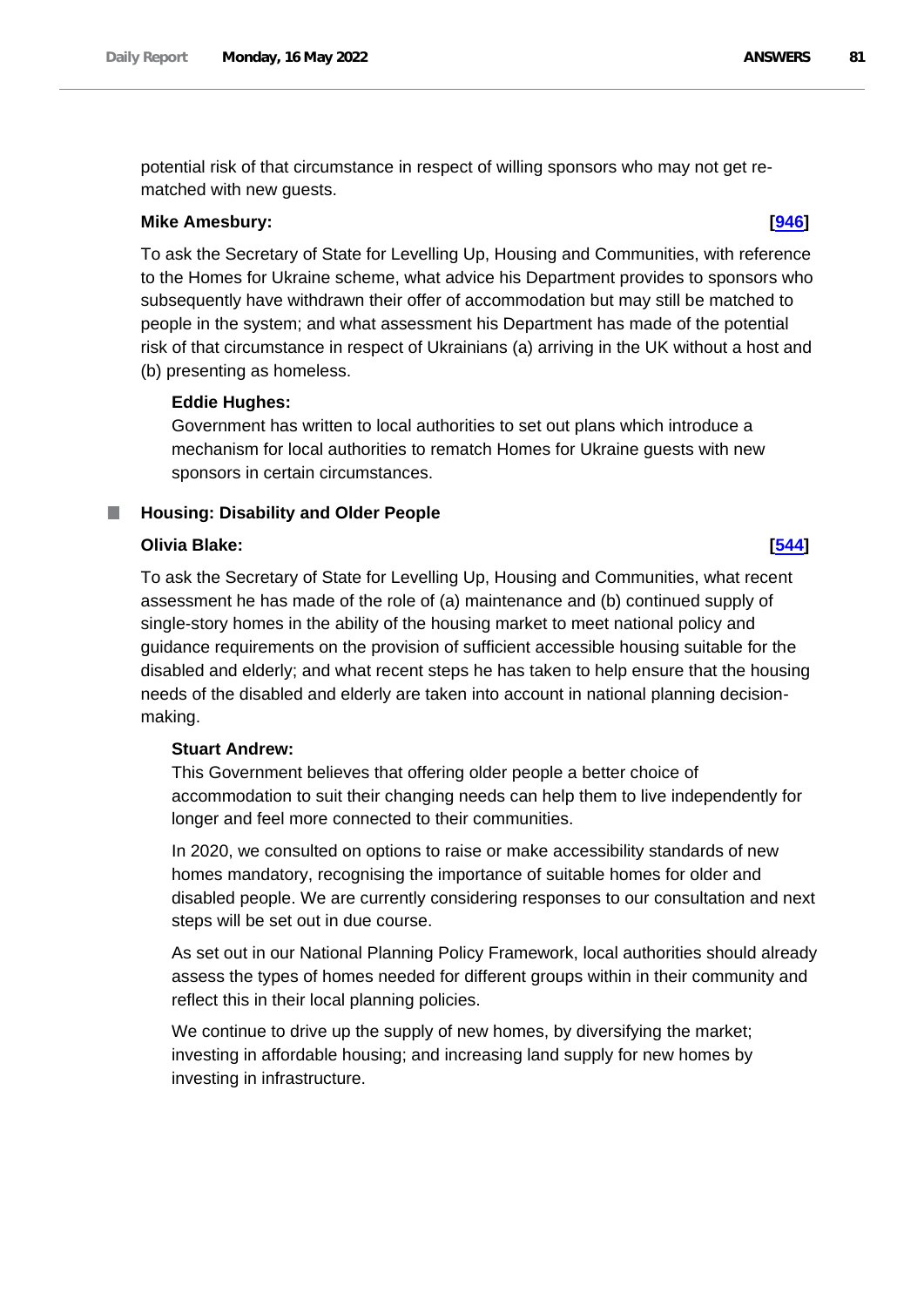#### **Local Government Finance I**

### **Tim Farron: [\[145\]](http://www.parliament.uk/business/publications/written-questions-answers-statements/written-question/Commons/2022-05-10/145)**

To ask the Secretary of State for Levelling Up, Housing and Communities, whether his Department has made an assessment of the impact of inflation and the rise in the National Living Wage on local authority budgets.

# **Mr Clive Betts: [\[607\]](http://www.parliament.uk/business/publications/written-questions-answers-statements/written-question/Commons/2022-05-11/607)**

To ask the Secretary of State for Levelling Up, Housing and Communities, what assessment his Department has made of the impact of (a) inflation and (b) the rise in the National Living Wage on local authority budgets.

# **Kemi Badenoch:**

The Spending Review settlement for local government takes account of a wide range of unit cost pressures, including increases in the National Living Wage and public sector pay. The Local Government Finance Settlement for 2022/23 makes available an additional £3.7 billion to councils in England, including funding for adult social care reform.

The Department will continue to work closely with the local government sector and other government departments to understand the impact of emerging challenges such as energy price rises and the impacts of the war in Ukraine on local authorities. Local government pay is negotiated between the National Joint Councils employer and union representatives. Pay is ultimately a decision for local councils.

# **Cat Smith: [\[900036\]](http://www.parliament.uk/business/publications/written-questions-answers-statements/written-question/Commons/2022-05-16/900036)**

To ask the Secretary of State for Levelling Up, Housing and Communities, what assessment he has made of the potential impact of reductions in local authority funding on levelling up.

# **Kemi Badenoch:**

We have not reduced local government funding. We are making available £54.1 billion to local government in England through this year's Settlement, an increase of up to £3.7 billion from last year, including over £1 billion specifically for adult social care pressures.

Through this year's settlement, the most relatively deprived areas of England will receive 14% more per dwelling in available resource than the least deprived areas.

For Lancashire County Council, this represents a cash-terms increase in Core Spending Power of up to 8.2% compared to last year, worth £71.8 million.

For Lancaster City Council, this is a cash-terms increase of up to 3.9% and for Wyre Council, this represents a cash-terms increase in Core Spending Power of up to 6.8%.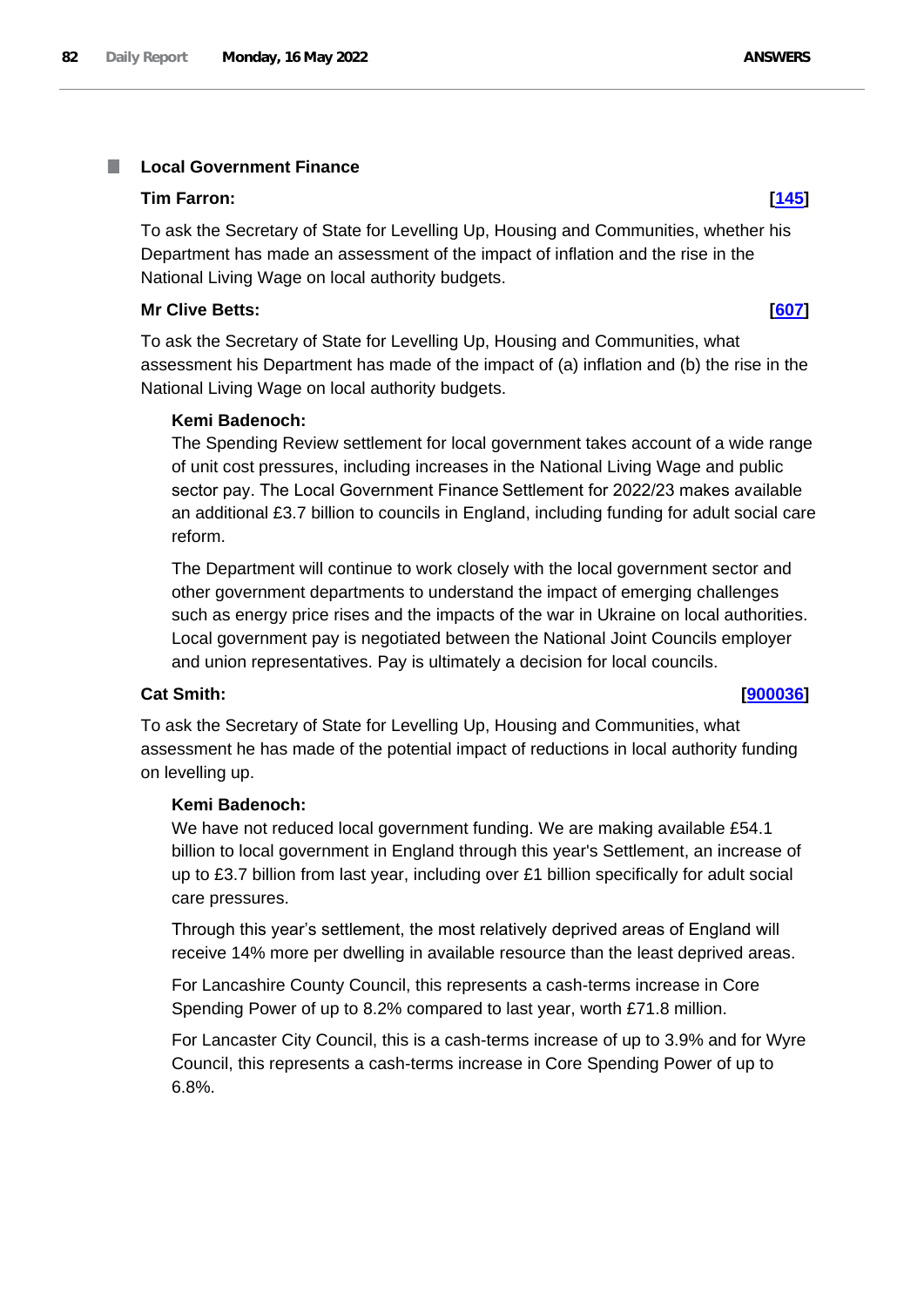# **Private Rented Housing: Tenants' Rights**

#### **Catherine West: [\[900031\]](http://www.parliament.uk/business/publications/written-questions-answers-statements/written-question/Commons/2022-05-16/900031)**

To ask the Secretary of State for Levelling Up, Housing and Communities, what steps he has taken to enhance private renter security in the context of increases in the cost of living.

#### **Eddie Hughes:**

This Government is committed to easing cost of living pressures and increasing security and stability for tenants.

I was very pleased to announce last week that we are bringing forward legislation to scrap Section 21 evictions.

This will prevevent tenants from being unfairly evicted and empower them to challenge unreasonable rent rises - as well as saving money on the costs of frequent house moves.

#### **Refugees: Children**

## **Preet Kaur Gill: [\[401\]](http://www.parliament.uk/business/publications/written-questions-answers-statements/written-question/Commons/2022-05-10/401)**

To ask the Secretary of State for Levelling Up, Housing and Communities, what plans he has to provide (a) mental health, (b) language and (c) other support for local schools and communities that host child refugees.

### **Eddie Hughes:**

Government is providing local authorities with funding to provide the wrap around services Ukrainians arriving under Homes for Ukraine need to access, with additional funding for school placements. Details of the funding provided to local authorities has been published online at: https://www.gov.uk/guidance/homes-for-ukraine-guidancefor-councils .

#### **Refugees: Ukraine** ш

# **Stuart C McDonald: [\[284\]](http://www.parliament.uk/business/publications/written-questions-answers-statements/written-question/Commons/2022-05-10/284)**

To ask the Secretary of State for Levelling Up, Housing and Communities, whether he has made an assessment of the potential merits of implementing a mechanism for refugees from Ukraine to transfer to the Homes for Ukraine scheme in the event that they arrive via the Ukraine Family Scheme and subsequently find themselves homeless.

#### **Eddie Hughes:**

The Family Scheme is a Home Office visa route and once an individual is in the United Kingdom they will have entered on that visa.

#### **Anne Marie Morris: [\[766\]](http://www.parliament.uk/business/publications/written-questions-answers-statements/written-question/Commons/2022-05-11/766)**

To ask the Secretary of State for Levelling Up, Housing and Communities, if he will provide further funding to help local authorities with additional emergency accommodation costs in addition to the funding announced under the Homes for Ukraine Scheme.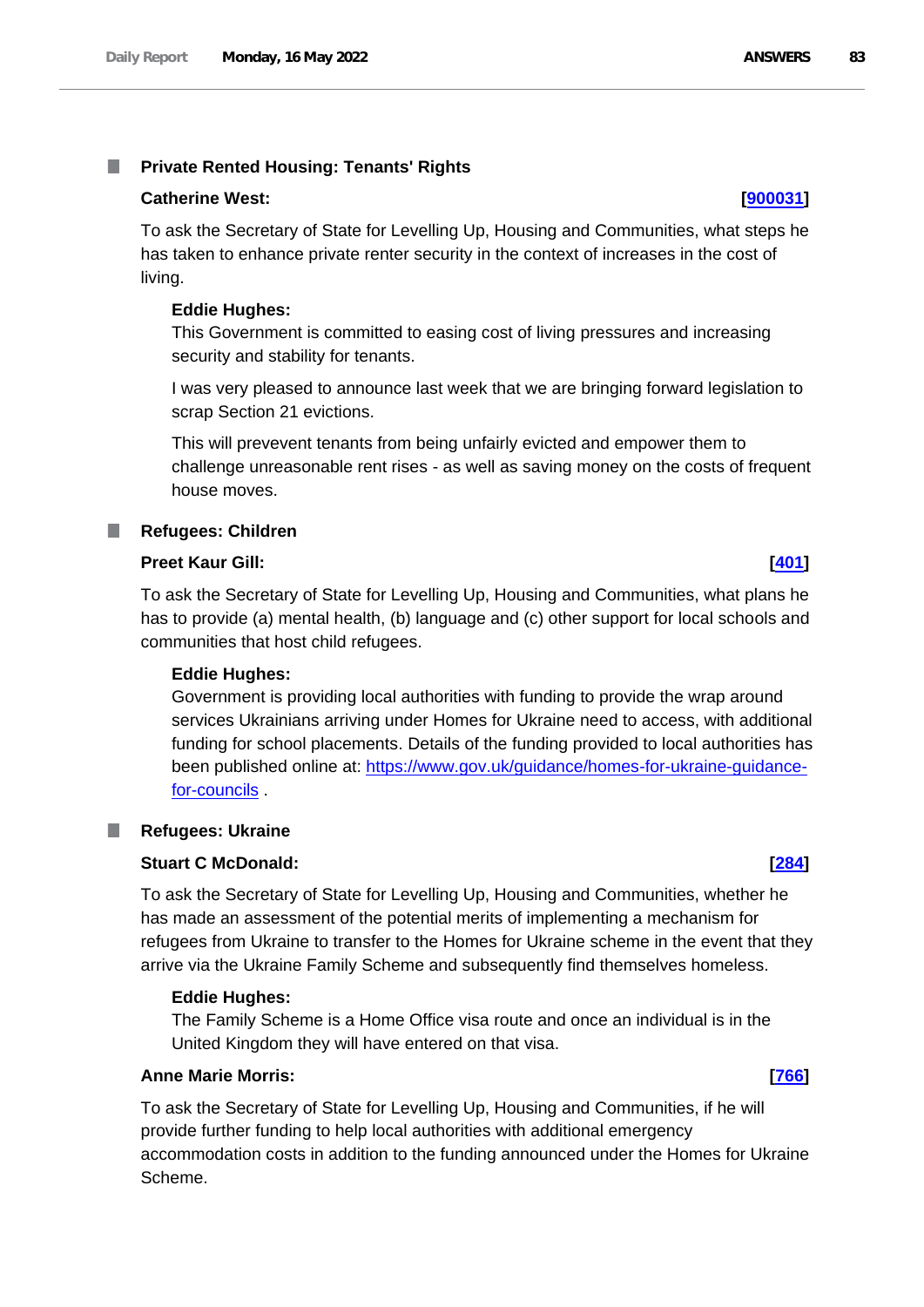# **Eddie Hughes:**

Funding of £10,500 per person is provided to local authorities under the Homes for Ukraine scheme which includes funding for homelessness. Further details are set out in the published guidance for local authorities.

# **Stephen Kinnock: [\[778\]](http://www.parliament.uk/business/publications/written-questions-answers-statements/written-question/Commons/2022-05-11/778)**

To ask the Secretary of State for Levelling Up, Housing and Communities, how many people who have arrived in the UK under (a) the Ukraine Family Scheme and (b) Ukraine Sponsorship Scheme have since declared themselves to be homeless.

# **Eddie Hughes:**

The data will be published in due course.

# **Regional Planning and Development: Devolution**

# **Margaret Ferrier: [\[900038\]](http://www.parliament.uk/business/publications/written-questions-answers-statements/written-question/Commons/2022-05-16/900038)**

To ask the Secretary of State for Levelling Up, Housing and Communities, what recent assessment he has made of the progress of delivering the levelling up agenda in Scotland, Wales and Northern Ireland.

# **Michael Gove:**

Our White Paper set out a comprehensive, UK-wide analysis of spatial disparities, and committed to publish annual progress reports.

Our commitment to levelling up the whole UK is illustrated by significant investments through the Levelling Up Fund, Community Renewal Fund and UK Shared Prosperity Fund, and partnerships with the devolved governments to deliver Freeports in Scotland and Wales.

# **Social Rented Housing: Standards**

# **Florence Eshalomi: [\[900035\]](http://www.parliament.uk/business/publications/written-questions-answers-statements/written-question/Commons/2022-05-16/900035)**

To ask the Secretary of State for Levelling Up, Housing and Communities, what steps he is taking to help improve standards in the social rental sector.

# **Eddie Hughes:**

This Government has set an ambitious mission to halve the number of non-decent homes and drive up standards in all rented sectors by 2030 - with the biggest improvements in the lowest-performing areas.

I was delighted that the Queen's Speech confirmed we will bring forward a Social Housing Regulation Bill.

The Bill will create a strong and proactive consumer regulation regime that will drive up standards in social housing and help tenants and the Regulator hold landlords to account.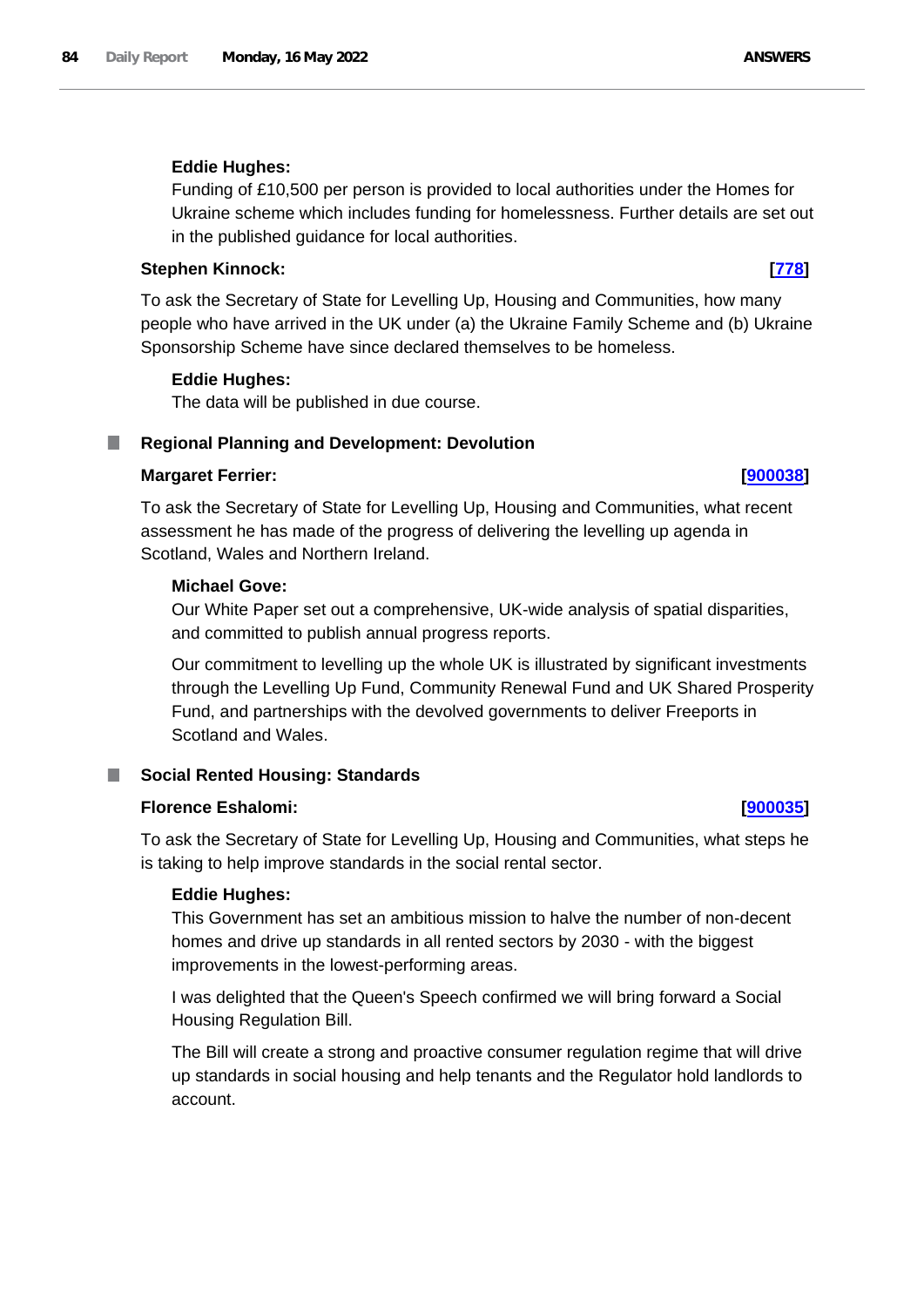#### T. **Urban Areas: Housing**

#### **John Penrose: [\[900027\]](http://www.parliament.uk/business/publications/written-questions-answers-statements/written-question/Commons/2022-05-16/900027)**

To ask the Secretary of State for Levelling Up, Housing and Communities, what steps his Department is taking to increase housing in urban areas using local authority-approved building codes that pre-approve buildings.

#### **Stuart Andrew:**

My Honourable Friend has been a strong advocate for delivering more housing in urban areas and protecting our precious green spaces.

The Levelling Up and Regeneration Bill includes new powers for "Street Votes", allowing residents on a street to bring forward proposals to extend or redevelop their properties in line with their design preferences, and hold a vote on whether they should be given planning permission.

This measure will incentivise communities to consider the potential for development, particularly in the urban areas where new homes are most needed.

# **PRIME MINISTER**

#### **Energy Supply** ш

#### **Caroline Lucas: [\[171\]](http://www.parliament.uk/business/publications/written-questions-answers-statements/written-question/Commons/2022-05-10/171)**

To ask the Prime Minister, with reference to Question 149219 and to the Press Release dated 1 April 2022 on the PM roundtable with industry leaders from the wind sector: 31 March 2022, when details of that meeting will be published under the Collection of Cabinet Office: ministers' transparency publications; if he will publish details of all attendees and minutes of that meeting; and if he will make a statement.

#### **Boris Johnson:**

Ministerial meetings with external organisations will be published in the usual way on gov.uk as part of the government's transparency agenda. A summary of that meeting is available in the press release.

#### **Government Departments: Coronavirus** a a s

#### **Caroline Lucas: [\[172\]](http://www.parliament.uk/business/publications/written-questions-answers-statements/written-question/Commons/2022-05-10/172)**

To ask the Prime Minister, whether he has been provided with information from the Metropolitan Police on their estimated completion date for their investigation into alleged gatherings on Government premises during covid-19 restrictions; if he will publish the Sue Gray report in full without redactions other than any specific HR action against individuals; and if he will make a statement.

#### **Michael Ellis:**

I have been asked to reply. The investigations by the Metropolitan Police are rightly a matter for the police, not the Government. At the end of the process, the Prime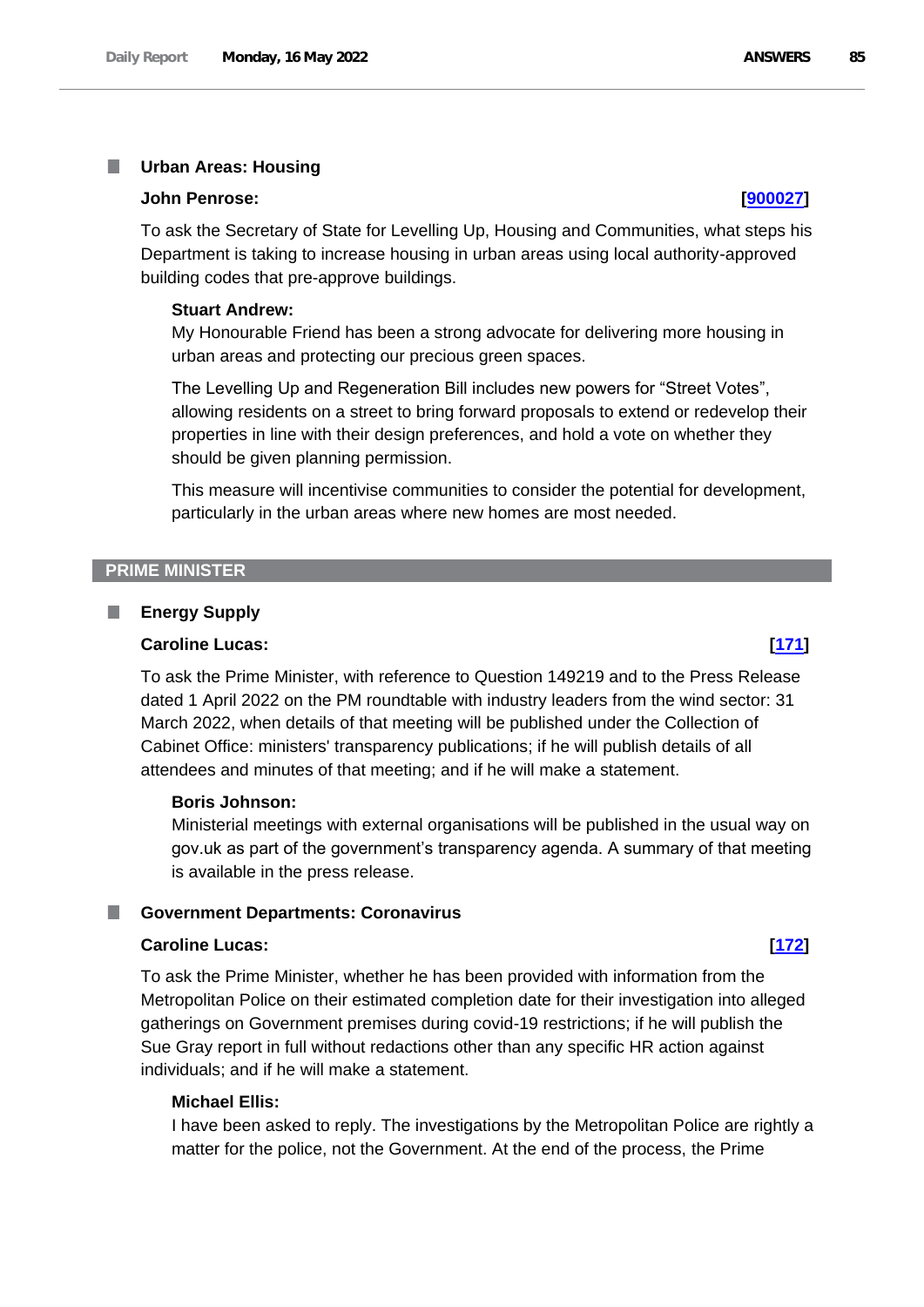Minister will ask the Second Permanent Secretary to update her findings, which will be published in line with the terms of reference.

# **SCOTLAND**

#### П **Lord Advocate**

# **Kenny MacAskill: [\[488\]](http://www.parliament.uk/business/publications/written-questions-answers-statements/written-question/Commons/2022-05-10/488)**

To ask the Secretary of State for Scotland, whether he has received representations on the potential merits of varying the role of the Lord Advocate and the consequent necessary changes to the Scotland Act since the Scottish Parliamentary elections in 2021.

# **Mr Alister Jack:**

I have not received any representations from the Scottish Government, Parliamentary or legal bodies, or other bodies on this matter since the Scottish Parliamentary elections in 2021. I note that the hon Gentleman has asked a number of Parliamentary questions on this matter.

## **TRANSPORT**

L.

### **Aviation: Accidents**

# **Sarah Olney: [\[908\]](http://www.parliament.uk/business/publications/written-questions-answers-statements/written-question/Commons/2022-05-11/908)**

To ask the Secretary of State for Transport, how many incidents have been reported of (a) material falling from planes and (b) landing on property under flight paths in (i) the Heathrow area and (ii) nationwide in each of the last 5 years.

# **Robert Courts:**

The DfT does not maintain a log of such incidents, however the CAA may hold some information pertaining to this which is available upon direct request from them.

#### **Driver and Vehicle Licensing Agency: Staff** ш

# **Gill Furniss: [\[386\]](http://www.parliament.uk/business/publications/written-questions-answers-statements/written-question/Commons/2022-05-10/386)**

To ask the Secretary of State for Transport, how many full time equivalent staff were employed by DVLA as at the latest date for which data is available.

# **Trudy Harrison:**

On 30 April 2022 the number of full time equivalent staff employed by the Driver and Vehicle Licensing Agency was 5601.42.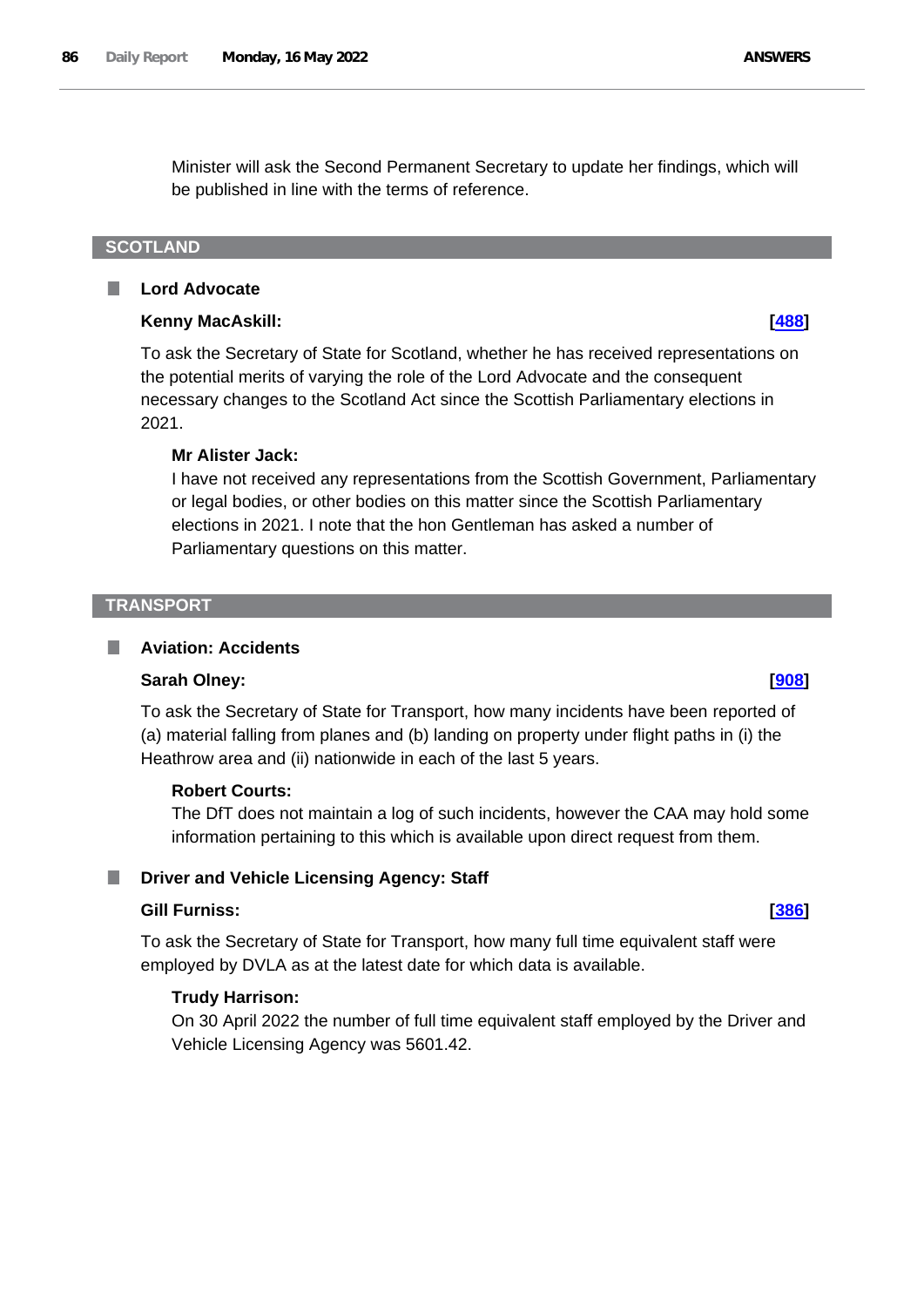#### T. **Driving Tests**

#### **Anna McMorrin: [\[410\]](http://www.parliament.uk/business/publications/written-questions-answers-statements/written-question/Commons/2022-05-10/410)**

To ask the Secretary of State for Transport, what steps he is taking to reduce the backlog of practical driving tests; and whether he has plans to extend the validity of theory test certificates to over two years in response to that backlog.

#### **Trudy Harrison:**

The Driver and Vehicle Standards Agency (DVSA) operates a 24-week booking window for car tests and there are test slots available within this window.

The DVSA recognises the high demand for learners wanting to take their practical driving test following the suspension of routine driver training and testing during the pandemic. It is committed to increasing the availability of practical driving tests by recruiting more than 300 driving examiners, asking all those qualified to conduct tests, but who do not do so as part of their current day job, to return to conducting tests, conducting out of hours testing, and asking recently retired driving examiners to return.

The DVSA has resumed the number of driving tests per day to seven for each fulltime examiner. This was reduced to six a day during the pandemic.

It is important road safety knowledge and hazard perception skills are up to date at the critical point a person drives unsupervised for the first time.

The maximum duration of two years between passing the theory test and a subsequent practical test is in place to ensure a candidate's road safety knowledge and ability to identify developing hazards is current. This validity period is set in legislation and the Government has no current plans to lay further legislation to extend it.

Ensuring new drivers have current relevant knowledge and skills is a vital part of the preparation of new drivers, who are disproportionality represented in casualty statistics. Learners will therefore need to pass another theory test if their certificate expires.

# **East Coast Main Line**

#### **Kenny MacAskill: [\[486\]](http://www.parliament.uk/business/publications/written-questions-answers-statements/written-question/Commons/2022-05-10/486)**

To ask the Secretary of State for Transport, what discussions he has with the Scottish Government on the East Coast Main Line following the publication of the Union Connectivity Review.

### **Kenny MacAskill: [\[487\]](http://www.parliament.uk/business/publications/written-questions-answers-statements/written-question/Commons/2022-05-10/487)**

To ask the Secretary of State for Transport, what discussions he has had with the Scottish Government on the upgrading of the A1 following publication of the Union Connectivity Review.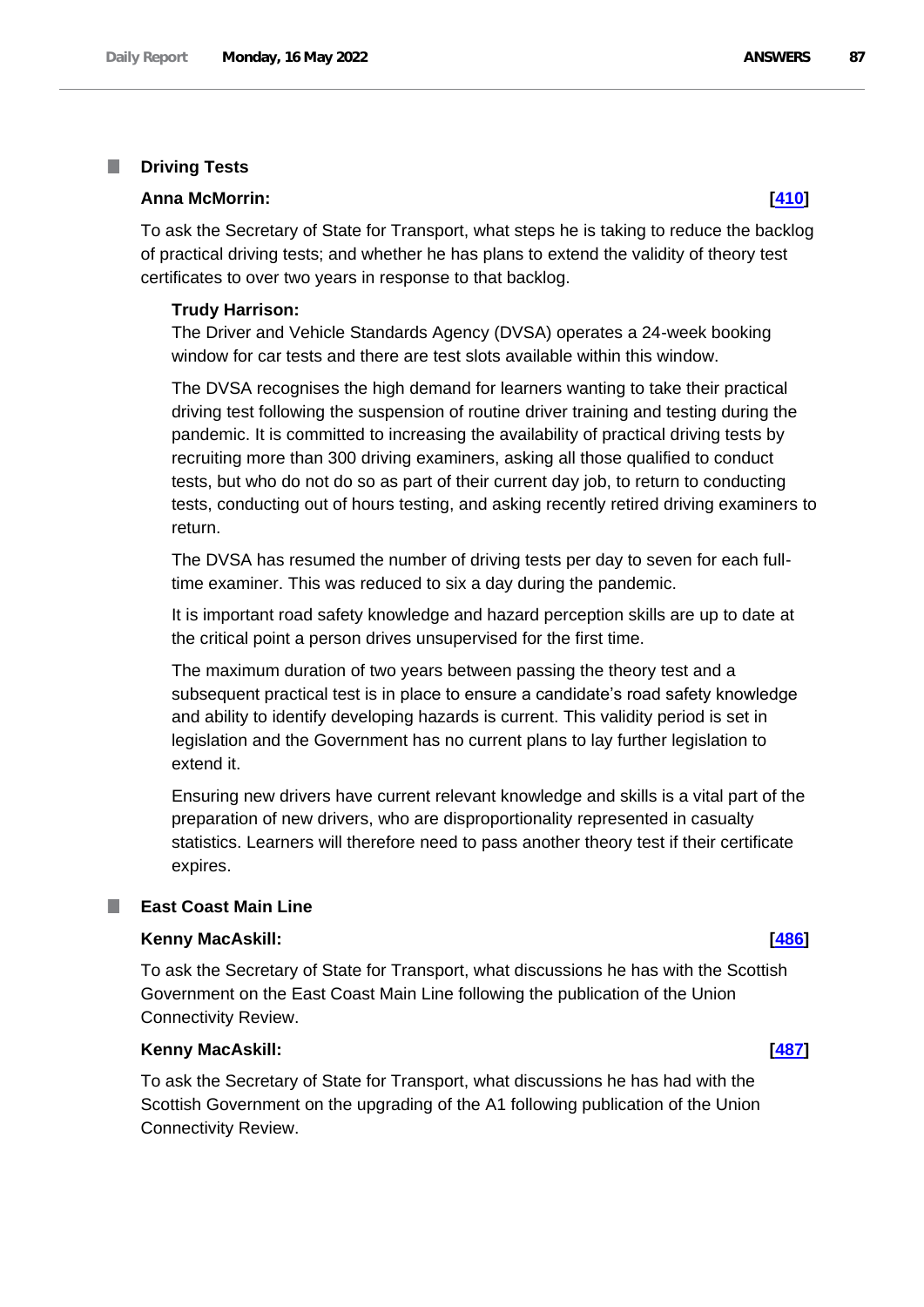# **Trudy Harrison:**

The Union Connectivity Review (UCR) was published on 26 November 2021. The UK Government is grateful to Sir Peter Hendy for his work and is considering his recommendations carefully, to identify the solutions that work best for the people of the UK.

Baroness Vere discussed the UCR recommendations with Graeme Dey MSP, the former Scottish Government Transport Minister, and discussions continue at official level. Baroness Vere has invited the Scottish Government Transport Minister, Jenny Gilruth MSP, to discuss the UCR recommendations.

# **Electric Scooters**

# **Gill Furniss: [\[384\]](http://www.parliament.uk/business/publications/written-questions-answers-statements/written-question/Commons/2022-05-10/384)**

To ask the Secretary of State for Transport, when the STATS19 data collection system will be amended so that e-scooters can be identified as a vehicle type.

# **Trudy Harrison:**

The STATS19 data collection was recently reviewed, and as result of this it was recommended that a vehicle type category for 'powered personal transporter' be added to allow e-scooters to be more easily identified within STATS19.

The review recommendations are currently being implemented.

# **Electric Scooters: Accidents**

# **Gill Furniss: [\[385\]](http://www.parliament.uk/business/publications/written-questions-answers-statements/written-question/Commons/2022-05-10/385)**

To ask the Secretary of State for Transport, whether the Reported road casualties Great Britain, provisional results: 2021, due to be released on 25 May 2022, will include escooters.

# **Trudy Harrison:**

The statistics on Reported road casualties Great Britain, provisional results: 2021, due to be released on 25 May 2022, will include an update of the previously published statistics on e-scooters based on provisional data.

# **Ferries: Safety**

# **Karl Turner: [\[228\]](http://www.parliament.uk/business/publications/written-questions-answers-statements/written-question/Commons/2022-05-10/228)**

To ask the Secretary of State for Transport, when the Maritime and Coastguard Agency last discussed safety compliance in the ferry sector with the (a) Cypriot, (b) Bahamian and (c) Bermudan ship registers.

# **Robert Courts:**

Officials from the Maritime and Coastguard Agency (MCA) have been in regular contact with their counterparts in the Cypriot, Bahamian and Bermudan registers since 21 March in relation to P&O Ferries and safety compliance.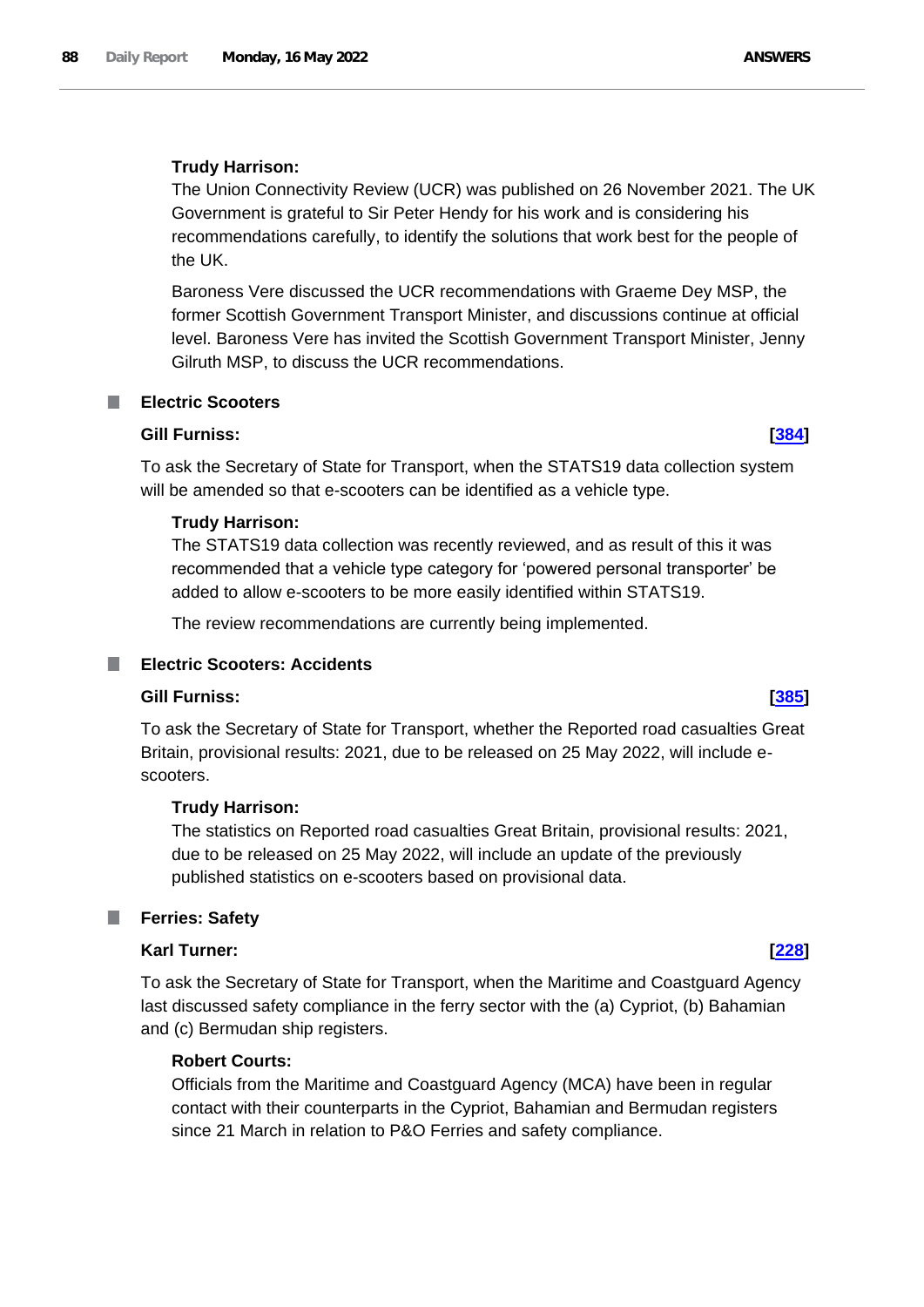The Cyprus flag authorised Lloyds Register to act on their behalf and MCA Port State Control Inspectors have been continuously liaising with Lloyds Register during the MCA's Port State Control inspections on board the Cypriot-flagged vessels.

Maritime Inspectors from Bahamas and Bermuda have been on board their respective flagged vessels during the MCA's Port State Control inspections and liaising with the MCA during these inspections.

The MCA discussed any concerns related to safety and seafarers working and living conditions with the Cypriot, Bahamian and Bermudan representatives as part of the Port State Control inspection.

# **Govia Thameslink Railway**

# **Theresa Villiers: [\[90\]](http://www.parliament.uk/business/publications/written-questions-answers-statements/written-question/Commons/2022-05-10/90)**

To ask the Secretary of State for Transport, when he expects rail services on the GTR Great Northern line to return to the level they were at prior to the covid-19 outbreak.

# **Wendy Morton:**

The Secretary of State has requested that Govia Thameslink Railway (GTR) prioritise its services in the most efficient way, adapting to what passengers need for the future. All service offers will be kept under review and, where appropriate, adjusted to reflect fluctuations in demand. Where evidence supports the (re)introduction of services, the Department will work with GTR to consider what action is needed.

# **Highway Code**

# **Dan Jarvis: [\[260\]](http://www.parliament.uk/business/publications/written-questions-answers-statements/written-question/Commons/2022-05-10/260)**

To ask the Secretary of State for Transport, what steps his Department is taking to inform road users of changes made to The Highway Code.

# **Trudy Harrison:**

The changes to The Highway Code to help improve road safety for people walking, cycling and horse riding are being communicated in two phases:

- A factual awareness raising campaign ran in February and March, alerting road users to the changes as they came into effect.
- A broader behaviour change campaign will launch later this year, to align with seasonal increases in active travel, to help embed the changes and encourage understanding and uptake of the new guidance.

Both phases of the campaign include a significant media spend, utilising channels such as radio, digital audio and social media advertising.

# **Kosovo: Driving Licences**

# **Jim Shannon: [\[254\]](http://www.parliament.uk/business/publications/written-questions-answers-statements/written-question/Commons/2022-05-10/254)**

To ask the Secretary of State for Transport, if his Department will bring forward proposals to enable Kosovan citizens to use Kosovo drivers licences in the UK.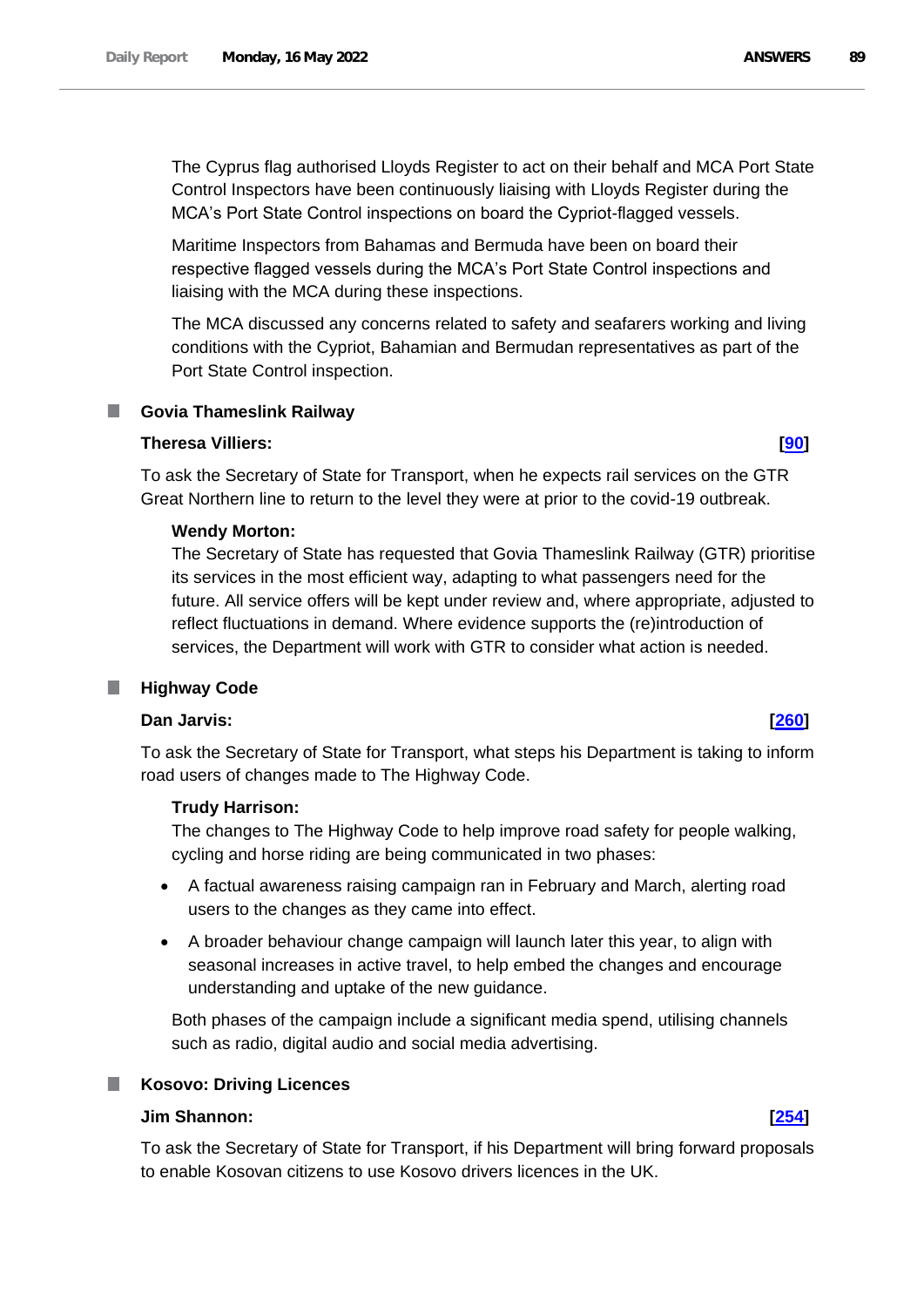### **Trudy Harrison:**

Holders of driving licences issued in Kosovo who become resident in or are visiting Great Britain can drive cars and motorcycles for up to one year from the date they arrive. To continue driving after this period Kosovan drivers must apply for a provisional driving licence and pass both a theory and practical driving test.

The UK does exchange driving licences with certain countries but Kosovo is not currently a designated country. The Driver and Vehicle Licensing Agency (DVLA) has received a request from the Embassy of Kosovo to consider a possible reciprocal driving licence exchange agreement and will provide the necessary information to progress this.

Driver licensing is devolved in Northern Ireland. The DVLA will keep the Department for Infrastructure informed of progress with the exchange agreement.

#### n. **Large Goods Vehicles: Concrete**

## **Gill Furniss: [\[387\]](http://www.parliament.uk/business/publications/written-questions-answers-statements/written-question/Commons/2022-05-10/387)**

To ask the Secretary of State for Transport, what assessment he has made of the environmental impact of reducing the maximum operational weight of volumetric concrete mobile plants to 32 tonnes from 2028.

### **Trudy Harrison:**

Following regulatory changes in 2017, a temporary regime was put in place to allow a limited number of volumetric concrete mixers (VCMs) to temporarily operate at higher than standard weights until 2028 at the latest. An impact assessment was undertaken at the time of the regulatory changes in 2017 .

# **Merchant Shipping: Discrimination**

#### **Karl Turner: [\[227\]](http://www.parliament.uk/business/publications/written-questions-answers-statements/written-question/Commons/2022-05-10/227)**

To ask the Secretary of State for Transport, whether it is his policy to prohibit all forms of discrimination against all seafarers working in the merchant shipping industry.

# **Robert Courts:**

This government believes all seafarers should be treated fairly, regardless of nationality. While we can only act directly in respect of UK vessels and within UK waters, we continue to work through international forums to try to secure agreement on the fair treatment of all seafarers.

#### **Motor Vehicles: Safety Measures** ш

# **Gill Furniss: [\[388\]](http://www.parliament.uk/business/publications/written-questions-answers-statements/written-question/Commons/2022-05-10/388)**

To ask the Secretary of State for Transport, when a decision will be made on whether to implement the European Union's General Safety Regulation (GSR) on new vehicles in the UK.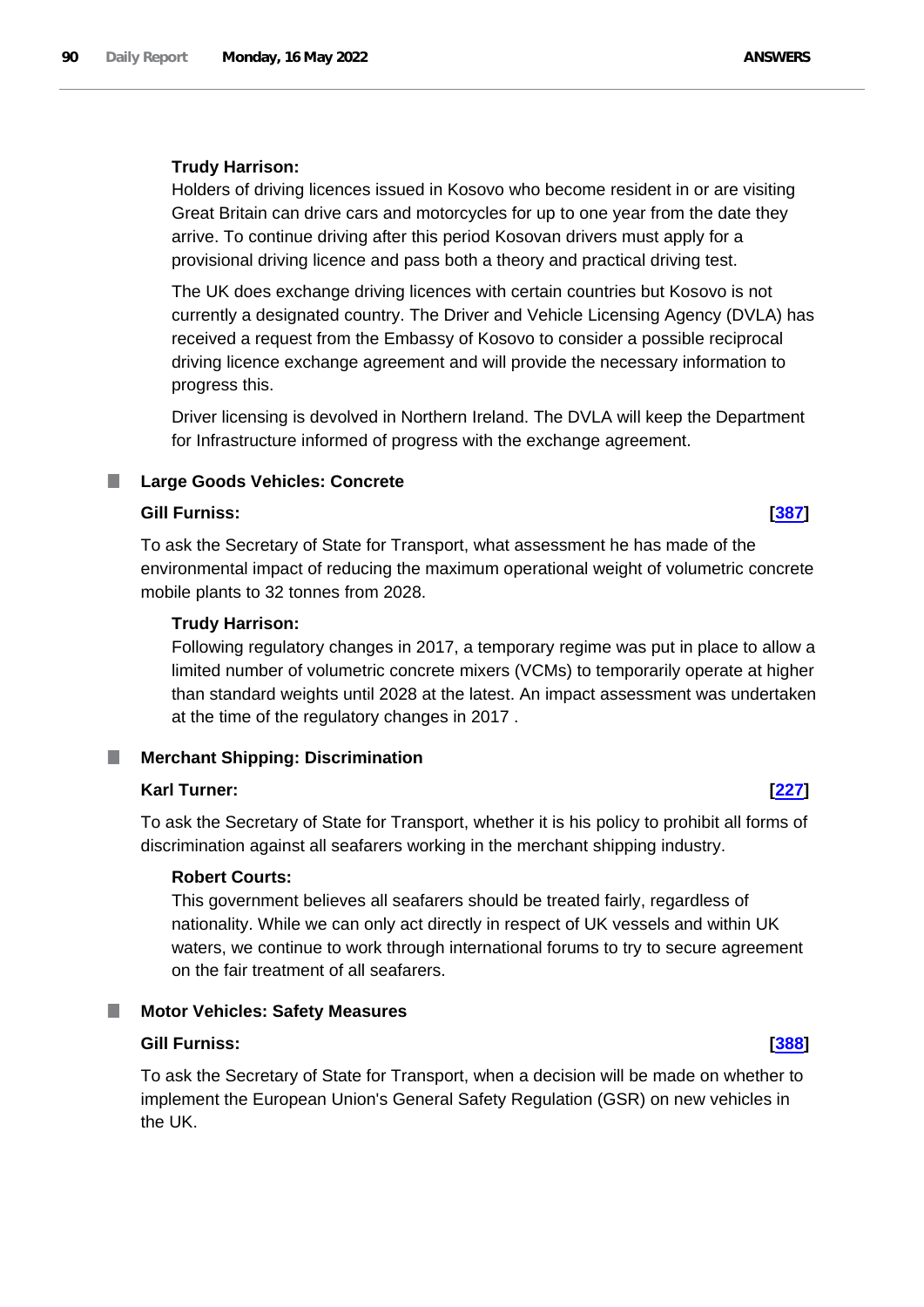## **Trudy Harrison:**

The UK's departure from the EU provides the platform to capitalise on regulatory freedoms and make decisions that are right for Great Britain and benefit road safety.

An assessment is being undertaken on the relevant technologies and a decision will be taken in due course as to whether to introduce any of those in Great Britain.

#### **Gill Furniss: [\[903\]](http://www.parliament.uk/business/publications/written-questions-answers-statements/written-question/Commons/2022-05-11/903)**

To ask the Secretary of State for Transport, what assessment he has made of the potential impact the European Union's General Safety Regulation (GSR) would have on road fatalities were they to be implemented in the UK.

#### **Trudy Harrison:**

The UK's departure from the EU provides the platform to capitalise on regulatory freedoms and make decisions that are right for Great Britain (GB) and benefit road safety.

Not all parts of the EU's General Safety Regulation may be right for Britain. Further analysis of the potential benefits for GB will be needed before a decision on whether to mandate any of the technologies.

#### **Network Rail: Social Media**

### **Ian Mearns: [\[198\]](http://www.parliament.uk/business/publications/written-questions-answers-statements/written-question/Commons/2022-05-10/198)**

To ask the Secretary of State for Transport, whether Network Rail has engaged consultancy services to provide surveillance and data collection on the social media activities of Network Rail workplace union representatives and wider Network Rail workforce.

#### **Wendy Morton:**

Network Rail has not engaged consultancy services to provide surveillance or data collection on the social media activities of Network Rail workplace union representatives or wider Network Rail workforce.

#### **P&O Ferries**

#### **Karl Turner: [\[229\]](http://www.parliament.uk/business/publications/written-questions-answers-statements/written-question/Commons/2022-05-10/229)**

To ask the Secretary of State for Transport, how many times (a) Ministers and (b) officials from his Department have met representatives from P&O Ferries Ltd since 17 March 2022.

#### **Robert Courts:**

Since P&O Ferries took the decision to make nearly 800 staff redundant, DfT Ministers have met with their representatives once, on the day of the announcement.

This was to make clear our anger with the disgraceful actions they had taken, and that we will do everything we can to protect workers' rights and to ensure vessels are safe for staff and passengers.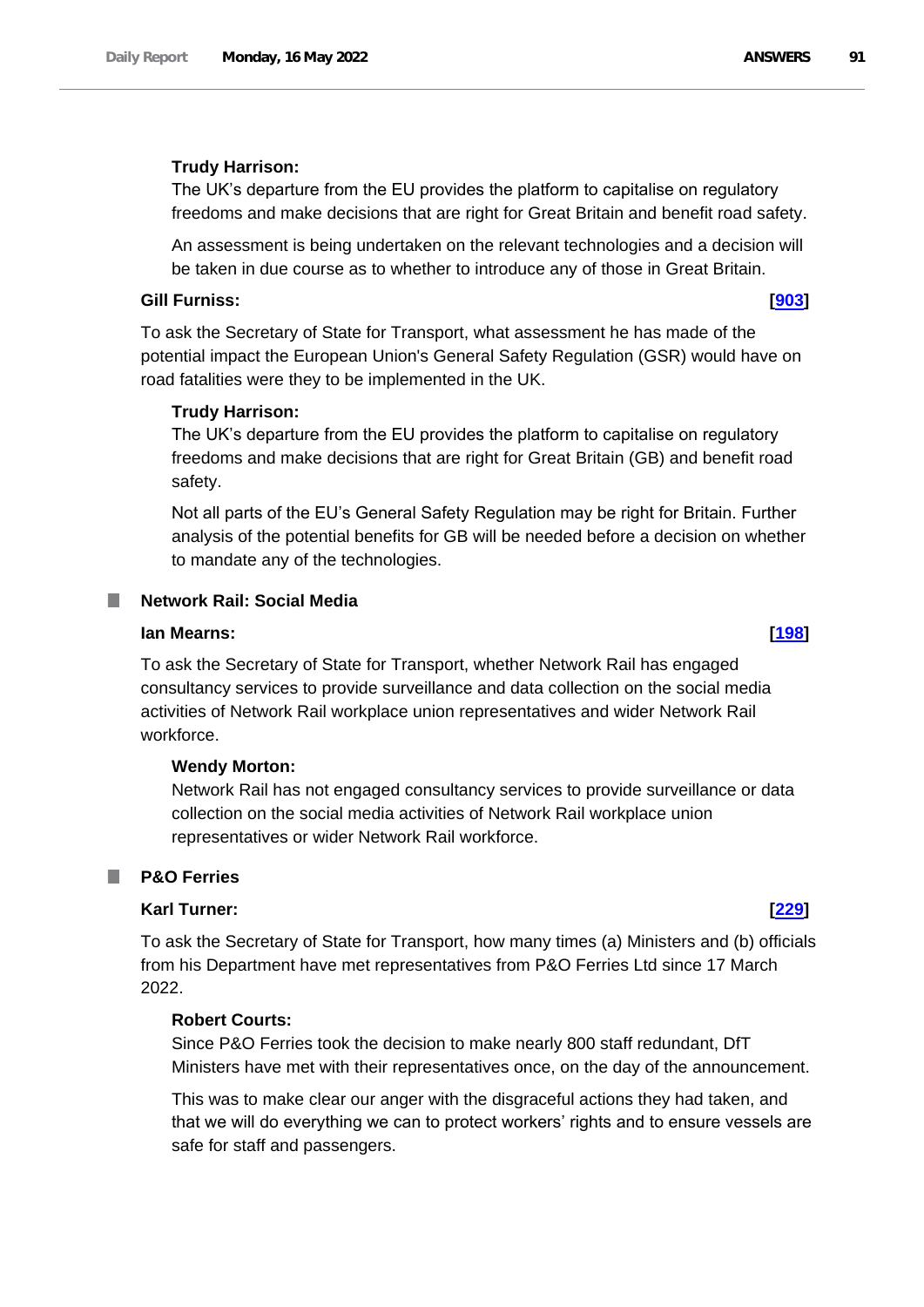### **Grahame Morris: [\[696\]](http://www.parliament.uk/business/publications/written-questions-answers-statements/written-question/Commons/2022-05-11/696)**

To ask the Secretary of State for Transport, if he will take steps to assess whether P&O Ferries' contract with International Fleet Management is compliant with section 8 of the Merchant Shipping (Maritime Labour Convention) (Recruitment and Placement) Regulations 2014.

# **Robert Courts:**

The Merchant Shipping (Maritime Labour Convention) (Recruitment and Placement) Regulations 2014 are only applicable to recruitment services operating out of UK.

The responsibility of verifying compliance with Maritime Labour Convention (MLC) for International Ferry Management lies with Malta, where the company is based.

During the Maritime and Coastguard Agency's Port State Control inspections of the P&O ferries, their inspectors were presented with a Certificate of Compliance issued by RINA on behalf of the Maltese administration that demonstrated compliance with the requirements of the MLC.

# **P&O Ferries: Inspections**

### **Grahame Morris: [\[697\]](http://www.parliament.uk/business/publications/written-questions-answers-statements/written-question/Commons/2022-05-11/697)**

To ask the Secretary of State for Transport, if he will list the number of Port State Control inspections that the Maritime and Coastguard Agency has carried out on the P&O Ferries vessels (a) Pride of Canterbury, (b) Pride of Kent, (c) Pride of Hull, (d) Spirit of Britain, (e) Spirit of France, (f) Norbay, (g) European Causeway, (h) European Highlander from 1 January 2019 to date.

# **Robert Courts:**

The Maritime and Coastguard Agency (MCA) has conducted the following number of Port State Control inspections since 1 January 2019 on the P&O ferries: Pride of Canterbury – one; Pride of Kent – two; Pride of Hull – two; Spirit of Britain – two; Spirit of France – one; Norbay – none; European Causeway – eight; and European Highlander – five.

There have not been any Port State Control inspections on the Norbay as it is registered in Bermuda which is part of the Red Ensign Group which includes the UK; the UK is considered the Flag State.

The second inspection on the Pride of Kent included four visits by MCA inspectors between 28 March and 9 May 2022.

# **P&O Ferries: Redundancy**

### **Karl Turner: [\[226\]](http://www.parliament.uk/business/publications/written-questions-answers-statements/written-question/Commons/2022-05-10/226)**

To ask the Secretary of State for Transport, if he will publish the dates of any discussions his Department has had with the (a) Cypriot, (b) Bahamian and (c) Bermudan ship registers on P&O Ferries Ltd.'s dismissal of UK seafarers on 17 March 2022.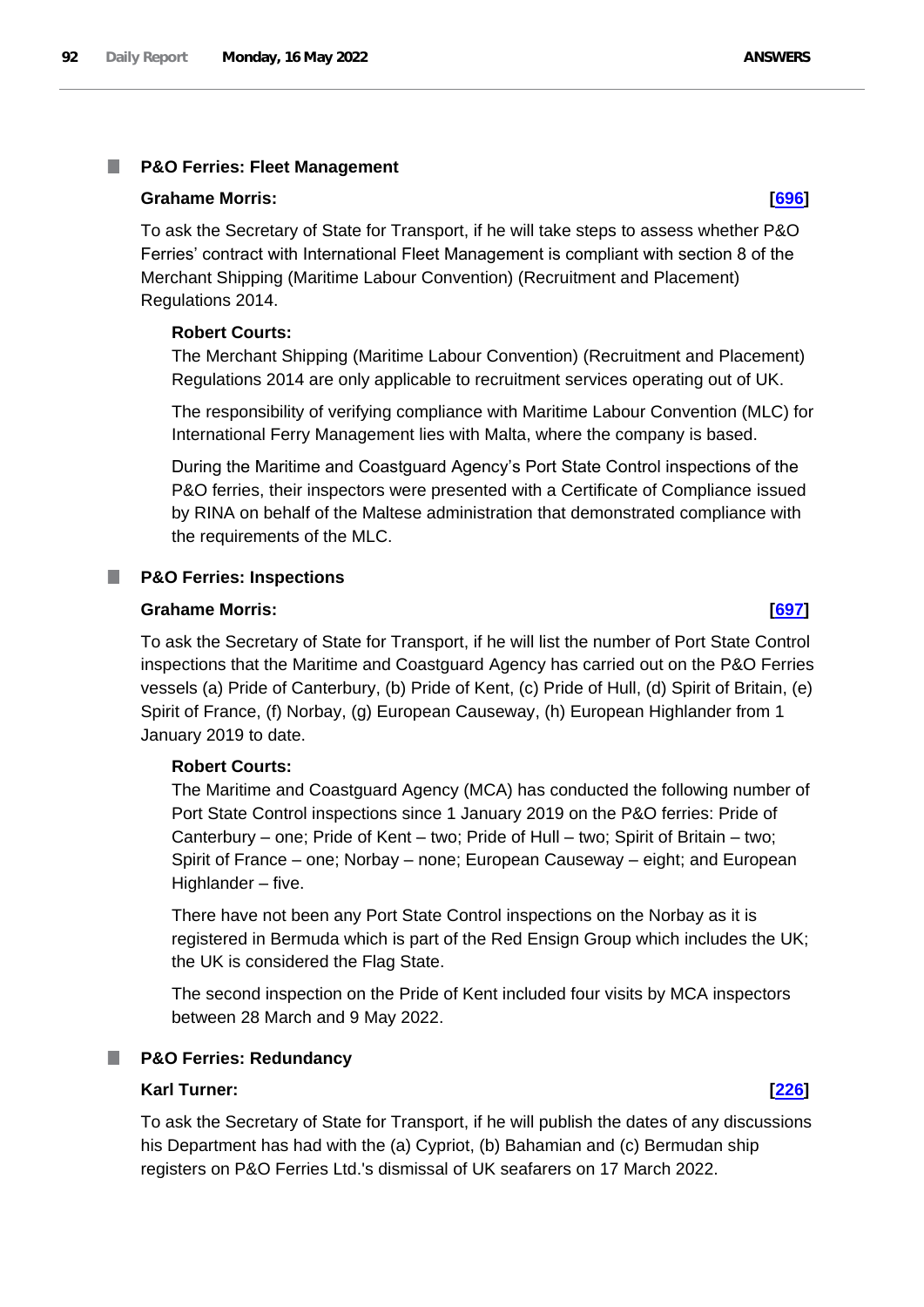# **Robert Courts:**

Officials contacted the authorities in each state following notification of the redundancies by P&O Ferries. Initial responses were received from Cyprus on 23rd March, Bermuda on 24<sup>th</sup> March, and The Bahamas on 31<sup>st</sup> March.

## **Sir John Hayes: [\[36\]](http://www.parliament.uk/business/publications/written-questions-answers-statements/written-question/Commons/2022-05-10/36)**

To ask the Secretary of State for Transport, what steps his Department is taking to support customers affected by (a) cancellations and (b) safety concerns in the context of dismissals of employees by P&O Ferries.

### **Robert Courts:**

P&O Ferries customers are fully protected when a sailing is cancelled by regulation EU1177/2010 that has been adopted into UK law under the EU Exit Regulations of 2019. Refunds must be made within seven days. The Maritime and Coastguard Agency (MCA) enforce these regulations within the UK. Other operators continue to sail across Channel routes, so passengers and goods are flowing.

The MCA surveyors continue to carry out port state control inspections on P&O Ferries vessels prior to them commencing passenger services. This is to ensure crew safety and training, and that all vessels' safety requirements are met.

### **Pedestrian Areas: Visual Impairment**

#### **Sarah Olney: [\[911\]](http://www.parliament.uk/business/publications/written-questions-answers-statements/written-question/Commons/2022-05-11/911)**

To ask the Secretary of State for Transport, with reference to the conclusion of the inquest jury that a lack of tactile paving contributed to the death of Cleveland Gervais, what plans his Department has to increase the (a) provision of and (b) funding for tactile paving.

#### **Wendy Morton:**

In FY2021/22, Network Rail received an initial £10 million funding and have installed tactile paving at priority stations. Announcements on future rounds of funding and on the provision of tactile paving across GB stations will be made in due course.

#### **Railways: Concessions**

ш

### **Mr Tanmanjeet Singh Dhesi: [\[919\]](http://www.parliament.uk/business/publications/written-questions-answers-statements/written-question/Commons/2022-05-11/919)**

To ask the Secretary of State for Transport, what estimate he has made of the percentage of rail journeys eligible for discounts through the Great British Rail Sale.

# **Wendy Morton:**

The number of discounted tickets sold currently stands at over 1.3 million. By saving passengers over £7million, this has helped many people reconnect with friends and family and is a step towards getting people back on the railways.

#### **Mr Tanmanjeet Singh Dhesi: [\[920\]](http://www.parliament.uk/business/publications/written-questions-answers-statements/written-question/Commons/2022-05-11/920)**

To ask the Secretary of State for Transport, what estimate he has made of the cost to his Department of the Great British Rail Sale.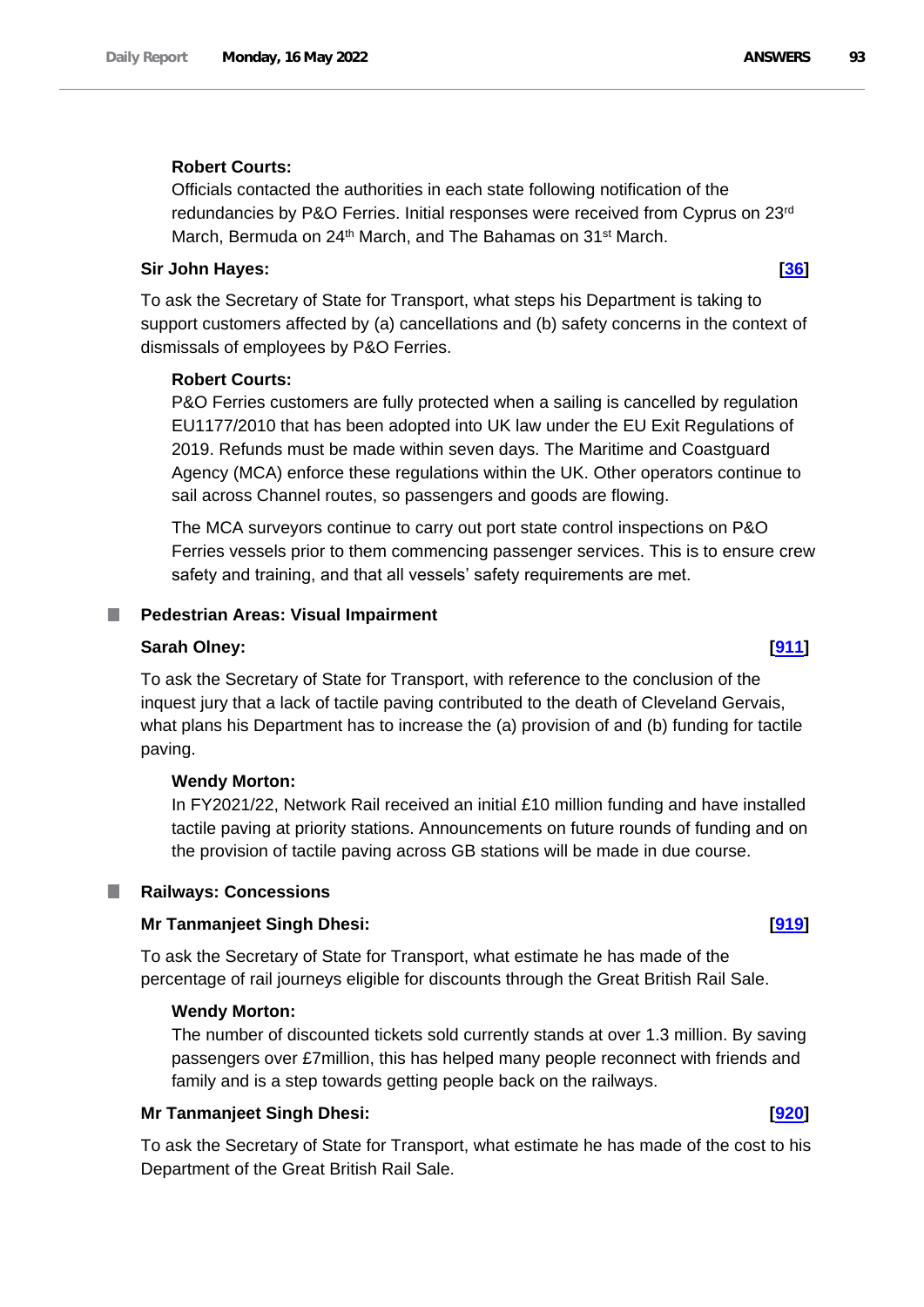### **Wendy Morton:**

The Great British Rail Sale was run on a commercial basis by the rail industry and participating train operating companies, and backed by the Government. Discounted fares were offered where spare capacity on existing routes had been identified, to avoid overcrowding on busier routes.

**Railways: Tickets**

# **Ian Mearns: [\[197\]](http://www.parliament.uk/business/publications/written-questions-answers-statements/written-question/Commons/2022-05-10/197)**

To ask the Secretary of State for Transport, whether any changes to the Ticketing and Settlement Agreement Ticket Office Guidance (a) have been and (b) will be subject to a full public consultation.

### **Wendy Morton:**

The Ticketing and Settlement Agreement (TSA) Ticket Office Guidance is not subject to a public consultation.

# **Seafarers (Insolvency, Collective Redundancies and Information and Consultation Miscellaneous Amendments) Regulations 2018**

# **Karl Turner: [\[225\]](http://www.parliament.uk/business/publications/written-questions-answers-statements/written-question/Commons/2022-05-10/225)**

To ask the Secretary of State for Transport, whether he has had recent discussions with Cabinet colleagues on the Seafarers (Insolvency, Collective Redundancies and Information and Consultation Miscellaneous Amendments) Regulations 2018 following P&O Ferries Ltd.'s dismissal of UK seafarers on 17 March 2022.

# **Robert Courts:**

The Insolvency Service have initiated both criminal and civil investigations into the circumstances surrounding the recent redundancies made by P&O Ferries. Until these investigations are concluded, the government will not be commenting further.

# **South Western Railway**

# **Munira Wilson: [\[974\]](http://www.parliament.uk/business/publications/written-questions-answers-statements/written-question/Commons/2022-05-11/974)**

To ask the Secretary of State for Transport, when he expects South Western Railway to announce the timetable changes scheduled for December 2022.

#### **Wendy Morton:**

The Department has been working closely with South Western Railway (SWR) as it develops future timetable plans. The industry standard is to publish details of timetable changes 12 weeks before they come into effect and the Department expects the operator to keep its stakeholders updated.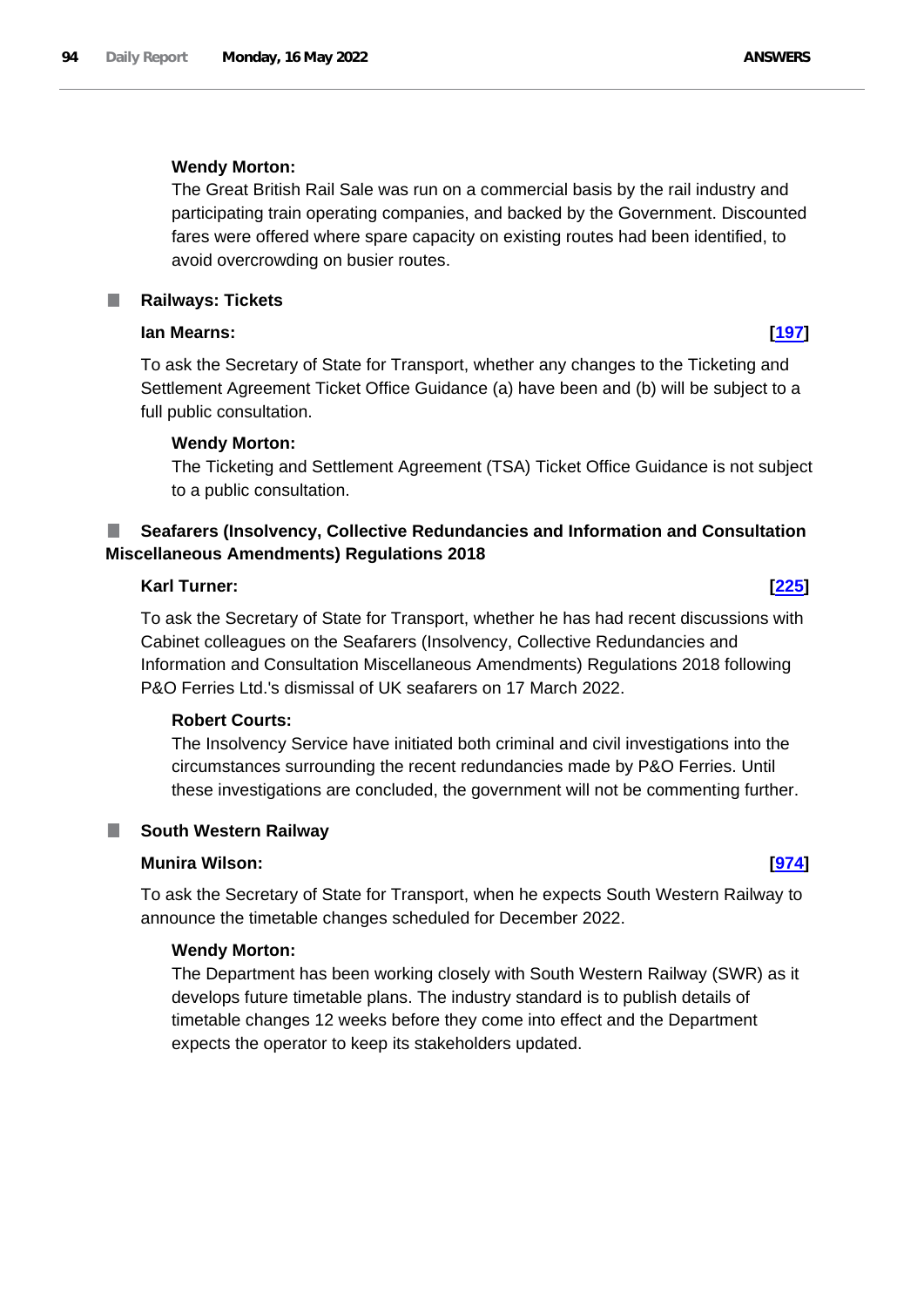#### T. **Train Operating Companies: Fines**

# **Jessica Morden: [\[134\]](http://www.parliament.uk/business/publications/written-questions-answers-statements/written-question/Commons/2022-05-10/134)**

To ask the Secretary of State for Transport, what recent assessment he has made of the adequacy of current penalties issued to train operating companies in instances of shortforming on services.

# **Wendy Morton:**

The operational performance regime, including the approach to short formations, seeks to improve the alignment of operator performance and outputs with government priorities. It focuses the performance-based element of the contract on aspects that include the operational performance of the railway, the passenger experience, financial performance and collaborative behaviours; it encourages operators to minimise cancellations and short-formations, and only resort to such practices when they are in passengers' and the industry's best interests.

# **Underground Railways: Noise**

# **Kevin Brennan: [\[627\]](http://www.parliament.uk/business/publications/written-questions-answers-statements/written-question/Commons/2022-05-11/627)**

To ask the Secretary of State for Transport, whether he has made an assessment of the level of noise exposure for passengers travelling on the London Underground.

# **Trudy Harrison:**

The Department does not hold this information as transport in London is devolved and is the responsibility of the Mayor of London and Transport for London.

# **TREASURY**

#### **Apprentices: Taxation** П

# **Munira Wilson: [\[975\]](http://www.parliament.uk/business/publications/written-questions-answers-statements/written-question/Commons/2022-05-11/975)**

To ask the Chancellor of the Exchequer, what estimate he has made of the amount of money raised from the apprenticeship levy from apprenticeships within Multi-Academy Trusts as of 11 May 2022.

# **Mr Simon Clarke:**

We do not hold the information requested.

# **Bank Services**

# **Dr Matthew Offord: [\[207\]](http://www.parliament.uk/business/publications/written-questions-answers-statements/written-question/Commons/2022-05-10/207)**

To ask the Chancellor of the Exchequer, what estimate his Department has made of the number of people in the UK who do not have an active bank account.

#### **John Glen:**

The Government does not make direct assessments of the number of bank accounts. The Financial Conduct Authority conducts a biennial Financial Lives Survey, which provides a comprehensive insight into the finances of the adult UK population. The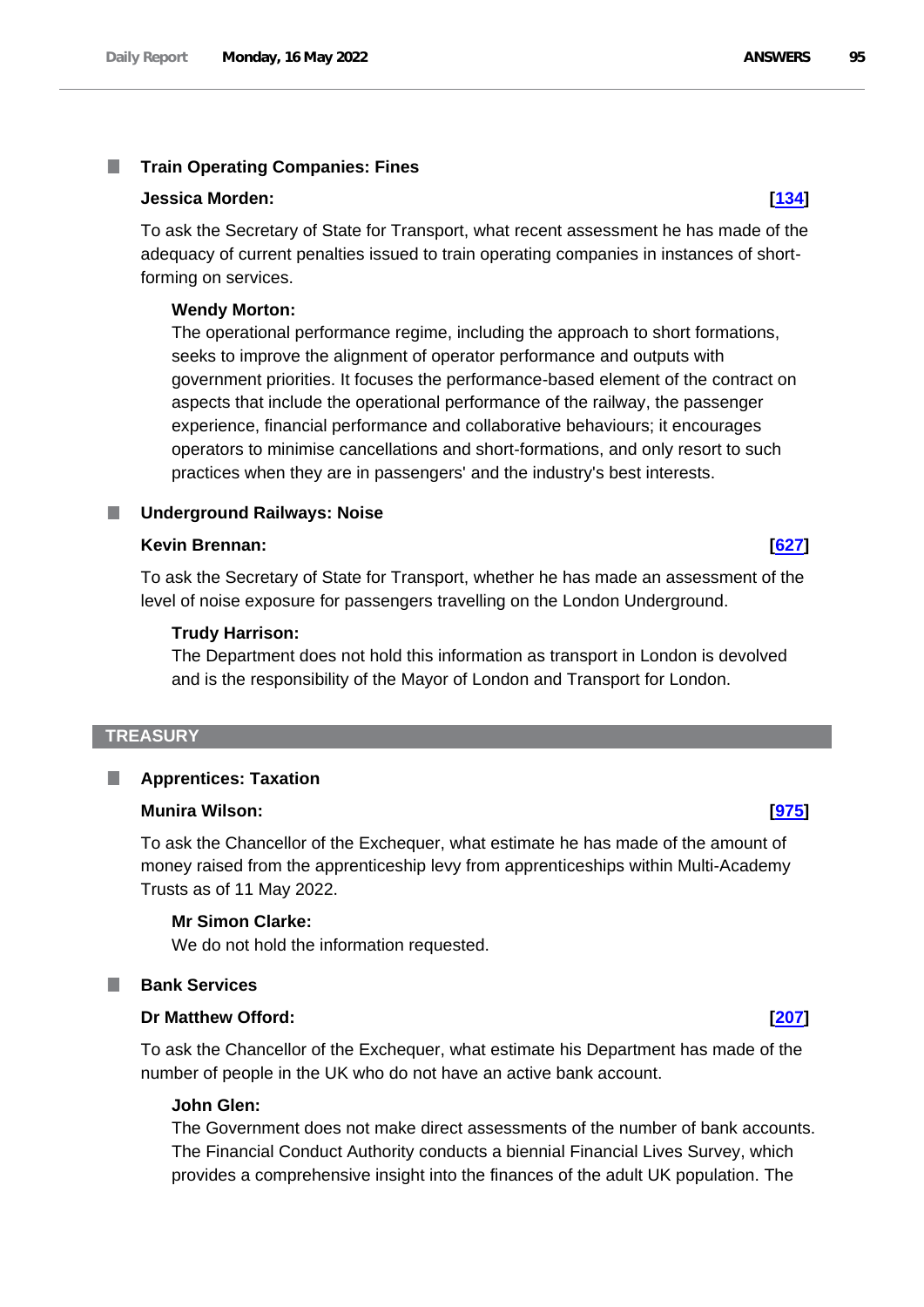latest findings showed that in February 2020, 97.7% of UK adults had a current account or e-money account, with 1.2 million UK adults being 'unbanked'.

The Government is committed to improving access to financial services and recognises that access to a transactional bank account is key to enabling people to manage their money on a day-to-day basis effectively, securely and confidently. That's why the nine largest personal current account providers in the UK are legally required to offer basic bank accounts to customers who do not have a bank account or who are not eligible for a bank's standard current account. As of June 2021, there were 7.2 million basic bank accounts open in the UK. The Government continues to work with the banking sector and other key stakeholders to identify and address any potential barriers to accessing bank accounts.

# **Adam Afriyie: [\[678\]](http://www.parliament.uk/business/publications/written-questions-answers-statements/written-question/Commons/2022-05-11/678)**

To ask the Chancellor of the Exchequer, what steps the Government is taking to help ensure that open banking is able to benefit as many consumers as possible.

# **John Glen:**

Open Banking is a great UK success story that has brought significant benefits to the 5.5 million UK consumers and businesses who now use products and services enabled by this technology.

The government recently set out its plan for the future of UK Open Banking in a joint statement with the Competition and Markets Authority (CMA), the Financial Conduct Authority (FCA), and the Payment Systems Regulator (PSR), including a crossauthority committee for oversight of a new entity to succeed the Open Banking Implementation Entity. Through this Joint Authority Oversight Committee the government and regulators will work closely together to maintain the UK's leadership in Open Banking. The government is seeking to build on the initial success of UK Open Banking to help unlock and realise further benefits for consumers, businesses, and the wider economy. Open Banking should continue to support innovation and greater competition for consumers and businesses.

# **Bank Services: Charities**

# **Stephen Morgan: [\[435\]](http://www.parliament.uk/business/publications/written-questions-answers-statements/written-question/Commons/2022-05-10/435)**

To ask the Chancellor of the Exchequer, what assessment he has made of the potential difficulties charities experience opening new bank accounts.

#### **Stephen Morgan: [\[436\]](http://www.parliament.uk/business/publications/written-questions-answers-statements/written-question/Commons/2022-05-10/436)**

To ask the Chancellor of the Exchequer, what recent assessment he has made of the impact of charges banks have applied to the accounts of charities.

#### **John Glen:**

Decisions concerning the provision and pricing of products, including account charges, are commercial decisions for banks. Therefore, while the Government recognises and values the important role of the charitable sector, it would be inappropriate for it to intervene in these decisions.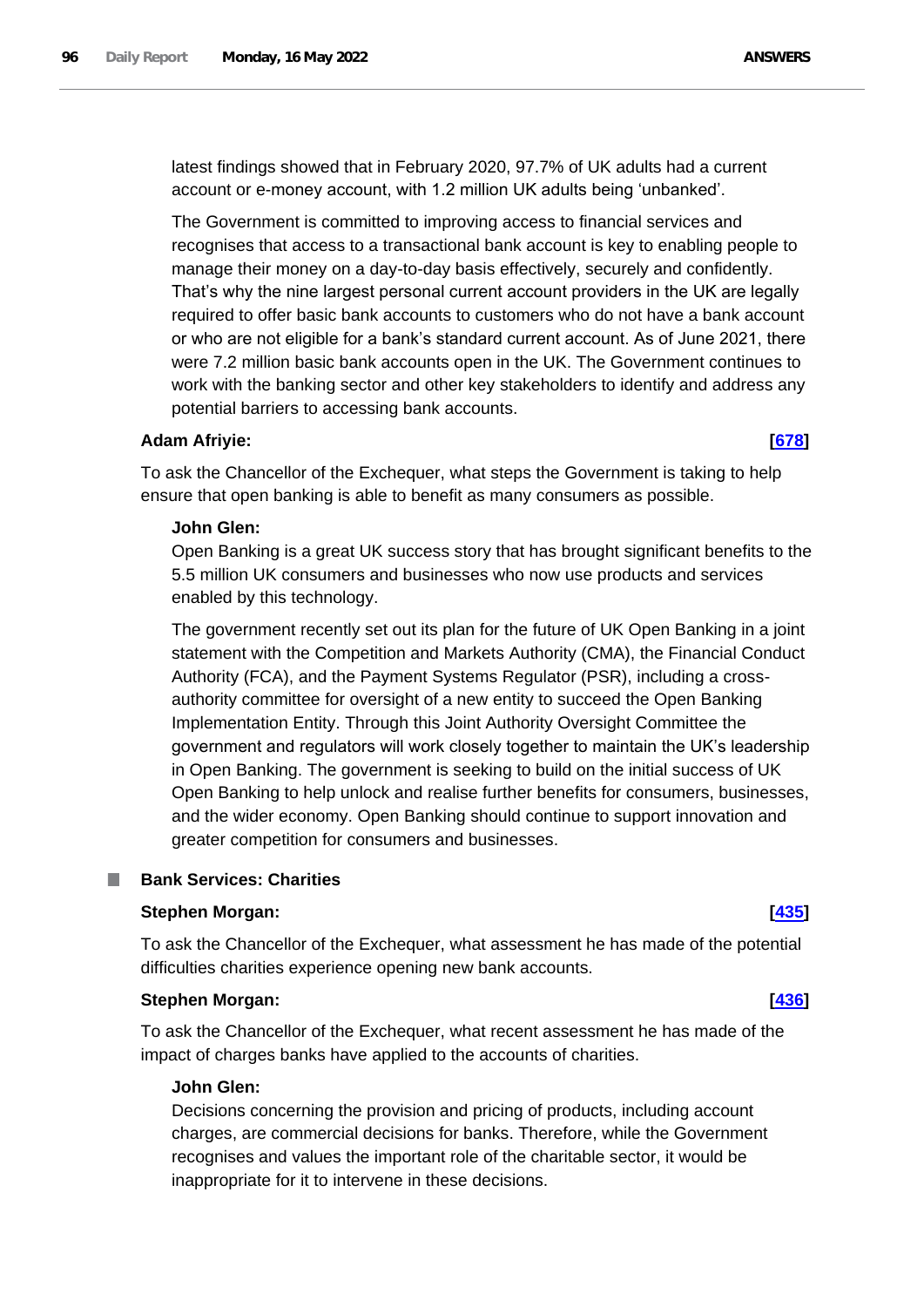However, I do recognise the challenges some charitable organisations have been facing. That's why I hosted a roundtable event on 22 March, bringing together lenders and charity representatives to discuss this important issue. This allowed lenders to hear first-hand the problems many charities have experienced, as well as to set out the products they offer, and what charities need to consider in relation to banking requirements.

Following the meeting, UK Finance committed to working with banks and charity representatives to produce guidance aimed at helping charities access and understand banking requirements. In the meantime, charities may find it useful to explore the Business Current Account finder tool developed by UK Finance. This was designed to help businesses compare the full range of available accounts, including fees charged by providers, to find products that best suit their needs. It can be found online at: https://www.betterbusinessfinance.co.uk/account-opening

# **Beer: Excise Duties**

# **Owen Thompson: [\[340\]](http://www.parliament.uk/business/publications/written-questions-answers-statements/written-question/Commons/2022-05-10/340)**

To ask the Chancellor of the Exchequer, what assessment he has made of the impact of the new small producer relief on small brewers that also produce spirits above 8.5% ABV.

# **Owen Thompson: [\[342\]](http://www.parliament.uk/business/publications/written-questions-answers-statements/written-question/Commons/2022-05-10/342)**

To ask the Chancellor of the Exchequer, what estimate he has made of the (a) number and (b) percentage of cider producers that qualify for the small cidermakers exemption.

# **Owen Thompson: [\[343\]](http://www.parliament.uk/business/publications/written-questions-answers-statements/written-question/Commons/2022-05-10/343)**

To ask the Chancellor of the Exchequer, what the average Alcohol By Volume is of each product produced by (a) small brewers and (b) small cider producers.

# **Helen Whately:**

The Government will introduce a new Small Producer Relief, building on the success of Small Brewers Relief, for cidermakers and other producers of lower alcohol by volume (ABV) drinks, to encourage innovation and remove barriers to growth for small producers.

Small brewers and cidermakers produce at a range of ABVs. The strength of the products of small producers will vary according to their individual business model.

Small cidermakers producing 70 hectolitres or less in a 12-month consecutive period are exempted from the requirement to register with HMRC for duty purposes. The Government therefore holds no records on the numbers of these businesses.

Under the proposals published at Budget, brewers that also produce spirits will be required to attribute spirits production to their total production amount.

We will be publishing the Government's response to the consultation on the alcohol duty review, including Small Producer's Relief, later in the year.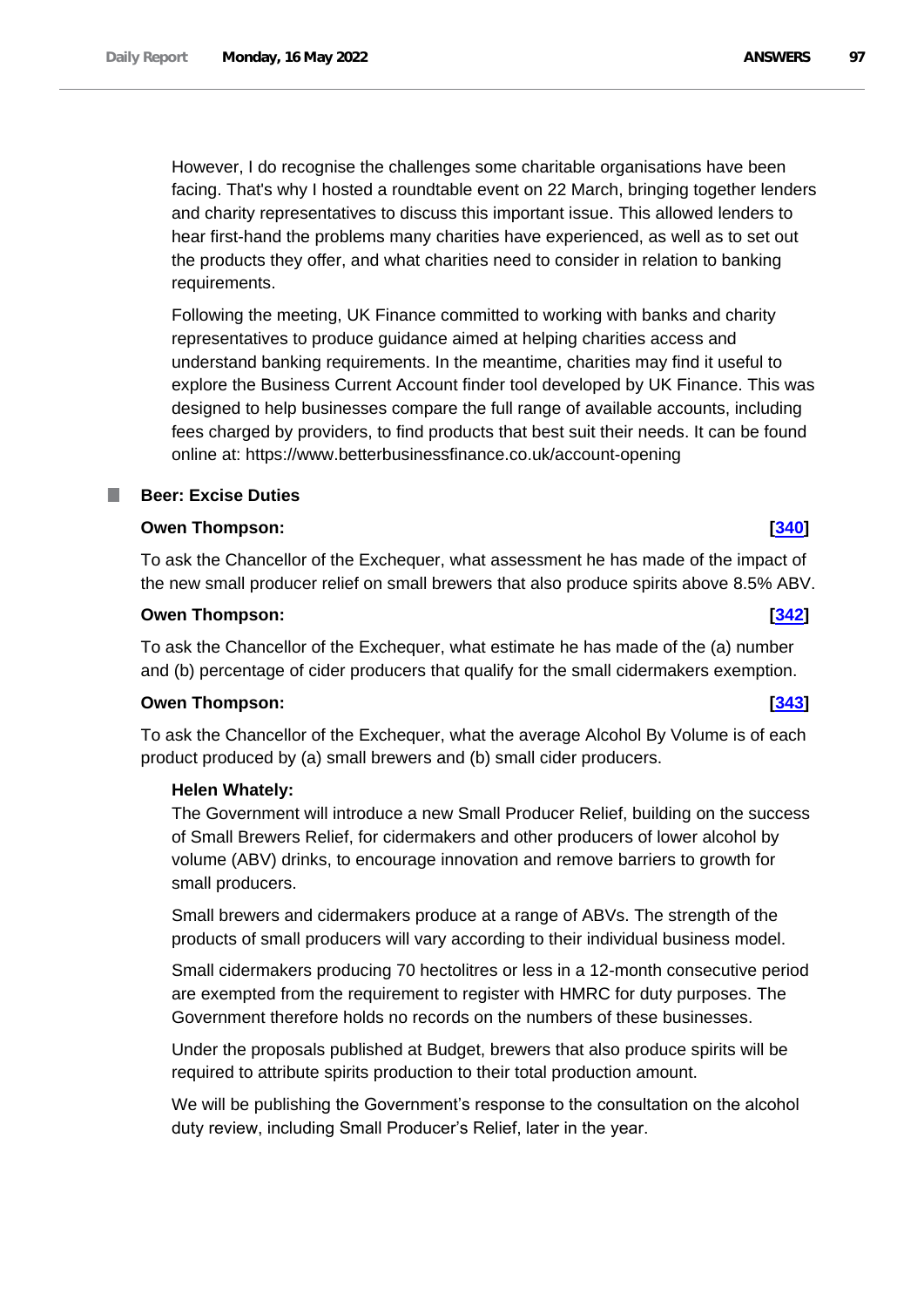#### **Business: Coronavirus I**

#### **Justin Madders: [\[814\]](http://www.parliament.uk/business/publications/written-questions-answers-statements/written-question/Commons/2022-05-11/814)**

To ask the Chancellor of the Exchequer, how many prosecutions there have been for fraudulent covid-19 business support claims in the last two years.

#### **John Glen:**

At the Spring Budget 2021 the Government announced a £100m investment into a Taxpayer Protection Taskforce to significantly extend Her Majesty's Revenue and Customs (HMRC) work to tackle fraud and error in the COVID-19 support schemes that HMRC administered (Self Employment Income Support Scheme, Coronavirus Job Retention Scheme and Eat Out to Help Out).HMRC designed these schemes to prevent fraud, both in the eligibility criteria and the claim process itself. HMRC also put in place a series of checks on claims before they were paid, so they blocked those that were highly indicative of criminal activity.The Government and HMRC always knew they could be attractive to fraudsters and are taking tough action to tackle fraudulent behaviour. Anyone who keeps grant money despite knowing they were not entitled to it, faces having to repay up to double the amount they received, plus interest and potentially criminal prosecution.To date there have been no prosecutions on the HMRC administered COVID-19 support schemes. However, HMRC has 21 active criminal investigations and the final decision on whether to prosecute in these cases will be made by independent prosecution partners.

# **Business: Red Diesel**

#### **Grahame Morris: [\[184\]](http://www.parliament.uk/business/publications/written-questions-answers-statements/written-question/Commons/2022-05-10/184)**

To ask the Chancellor of the Exchequer, what estimate he has made of the number of businesses financially impacted by the tax reforms to red diesel that took effect on 1 April 2022.

#### **Helen Whately:**

At Budget 2020, the Chancellor announced that he would remove the entitlement to use red diesel from most sectors from April 2022. These tax changes mean that most businesses in the UK which used red diesel prior to April 2022 no longer get a significant tax break compared with ordinary motorists; they instead now need to use diesel fuel taxed at the standard rate for diesel, which more fairly reflects the harmful impact of the emissions produced. These reforms are also designed to ensure that the tax system incentivises users of polluting fuels like diesel to improve the energy efficiency of their vehicles and machinery, invest in cleaner alternatives or use less fuel.

The Government recognised that this would be a significant change for some businesses and ran a consultation to gather information from affected users on the expected impact of these tax changes and make sure it had not overlooked any exceptional reasons why affected sectors should be allowed to continue to use red diesel beyond April 2022. During the consultation period, the Government engaged directly with a wide variety of organisations from all parts of the UK.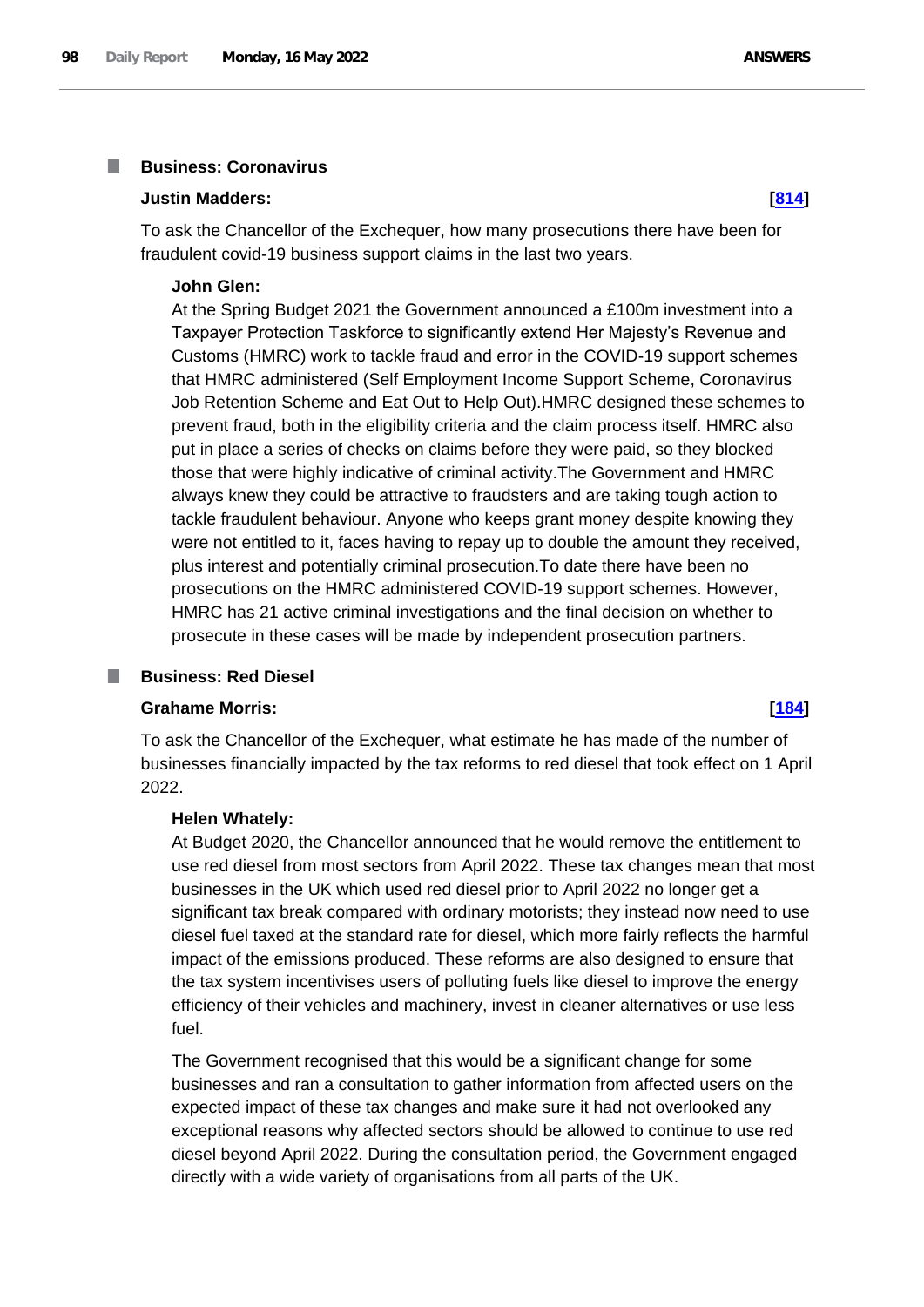Following the consultation, the Chancellor announced at Spring Budget 2021 that the Government will grant further entitlements to use red diesel after April 2022 for a limited number of users. However, the Government did not believe that the case made by sectors that have not retained their red diesel entitlement outweighed the need to ensure fairness between the different users of diesel fuels and the Government's environmental objectives.

Further details on the impact of the reforms has been published as part of the Tax Impact and Information Note: [www.gov.uk/government/publications/changes-to](http://www.gov.uk/government/publications/changes-to-rebated-diesel-and-biofuels-from-1-april-2022)[rebated-diesel-and-biofuels-from-1-april-2022](http://www.gov.uk/government/publications/changes-to-rebated-diesel-and-biofuels-from-1-april-2022)

### **Cryptocurrencies**

### **Dr Matthew Offord: [\[701\]](http://www.parliament.uk/business/publications/written-questions-answers-statements/written-question/Commons/2022-05-11/701)**

To ask the Chancellor of the Exchequer, what progress he has made towards making the UK an attractive place for cryptocurrency companies to operate.

#### **John Glen:**

The government set out at Fintech Week our firm ambition to make Britain a global hub for cryptoasset technology and investment. We want to ensure firms can invest, innovate and scale up in this country. And we have announced a number of reforms which will see the regulation and aspects of tax treatment of cryptoassets evolve – our clear message to cryptoasset firms is that the UK is open for business.

These include committing to consult on a future regulatory regime later this year; legislating to bring stablecoins into payments regulation; setting up a ministerialchaired Cryptoasset Engagement Group, bringing together key figures in industry; working with the Royal Mint to create a Non-Fungible Token; and exploring ways of enhancing the competitiveness of the UK tax system to encourage further development of the cryptoasset market in the UK.

These commitments are in line with our objectives to create a regulatory environment in which firms can innovate, while crucially ensuring financial stability and high regulatory standards so that people can use new technologies both reliably and safely.

# **Debts: Coventry**

# **Colleen Fletcher: [\[269\]](http://www.parliament.uk/business/publications/written-questions-answers-statements/written-question/Commons/2022-05-10/269)**

To ask the Chancellor of the Exchequer, what recent estimate his Department has made of trends in the level of household debt in (a) Coventry North East constituency and (b) Coventry in each of the last two years.

### **Colleen Fletcher: [\[273\]](http://www.parliament.uk/business/publications/written-questions-answers-statements/written-question/Commons/2022-05-10/273)**

To ask the Chancellor of the Exchequer, what recent assessment he has made of trends in the regional spread of household debt in each of the last three years.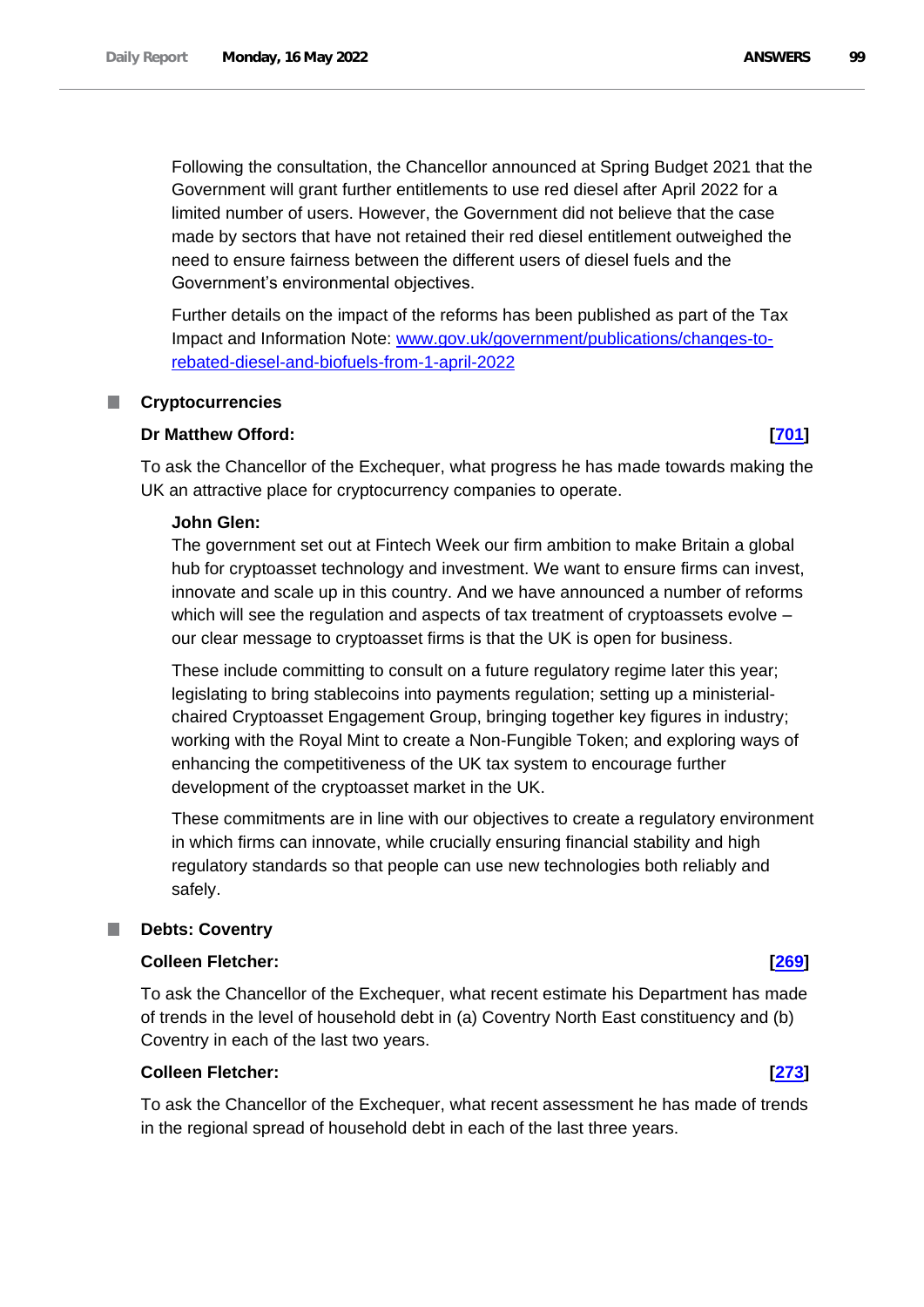### **John Glen:**

The Government is committed to monitoring and understanding households' personal finances in order to inform policy making to help people manage their money well, encourage them to save and access appropriate guidance and support if they need help to get their finances back on track. To do so, the Government monitors personal debt levels by working closely with the Money and Pensions Service (MaPS), the Financial Conduct Authority (FCA) and by engaging regularly with many other stakeholders on their research and findings.

The FCA conducts a biennial Financial Lives Survey which provides a comprehensive insight into the finances of the UK population. MaPS monitors financial difficulty through an annual survey of 22,000 people. The results of MaPS' latest Debt Need Survey were published on 23 February 2022. This includes a regional breakdown of how the need for debt advice changed since 2019 across the UK. The summary of their findings can be found in the link below

[Who needs debt advice in 2022? | The Money and Pensions Service \(maps.org.uk\)](https://www.maps.org.uk/2022/02/23/who-needs-debt-advice-in-2022/?msclkid=79e864bcd13511ecbfe47637e6b4cf42)

MaPS also intends to publish constituency-level results later this year.

### **Debts: Developing Countries**

#### **Preet Kaur Gill: [\[402\]](http://www.parliament.uk/business/publications/written-questions-answers-statements/written-question/Commons/2022-05-10/402)**

To ask the Chancellor of the Exchequer, how much his Department has spent on the OECD debt transparency initiative to date; how many banks have disclosed information through that initiative; and what steps he plans to take to ensure that banks disclose the existence and details of loans to lower income country governments.

#### **John Glen:**

The Foreign, Commonwealth and Development Office provided a £460,594 grant for the pilot phase of the OECD's debt transparency initiative (DTI), as reported on the UK's Development Tracker website.

As an OECD-led initiative, it is not appropriate for the UK to disclose details of how many banks have submitted details of their lending. However, the UK remains fully supportive of the initiative and chairs the Advisory Board on the DTI to help progress its objectives. We also work through the G7 and G20 to build support for the DTI, as referenced in the G20 Finance Ministers and Central Bank Governors communique in February 2022, which encouraged private sector lenders to submit data to this initiative.

# **Economic Growth: Hendon**

# **Dr Matthew Offord: [\[200\]](http://www.parliament.uk/business/publications/written-questions-answers-statements/written-question/Commons/2022-05-10/200)**

To ask the Chancellor of the Exchequer, what steps his Department is taking to support economic growth in Hendon constituency.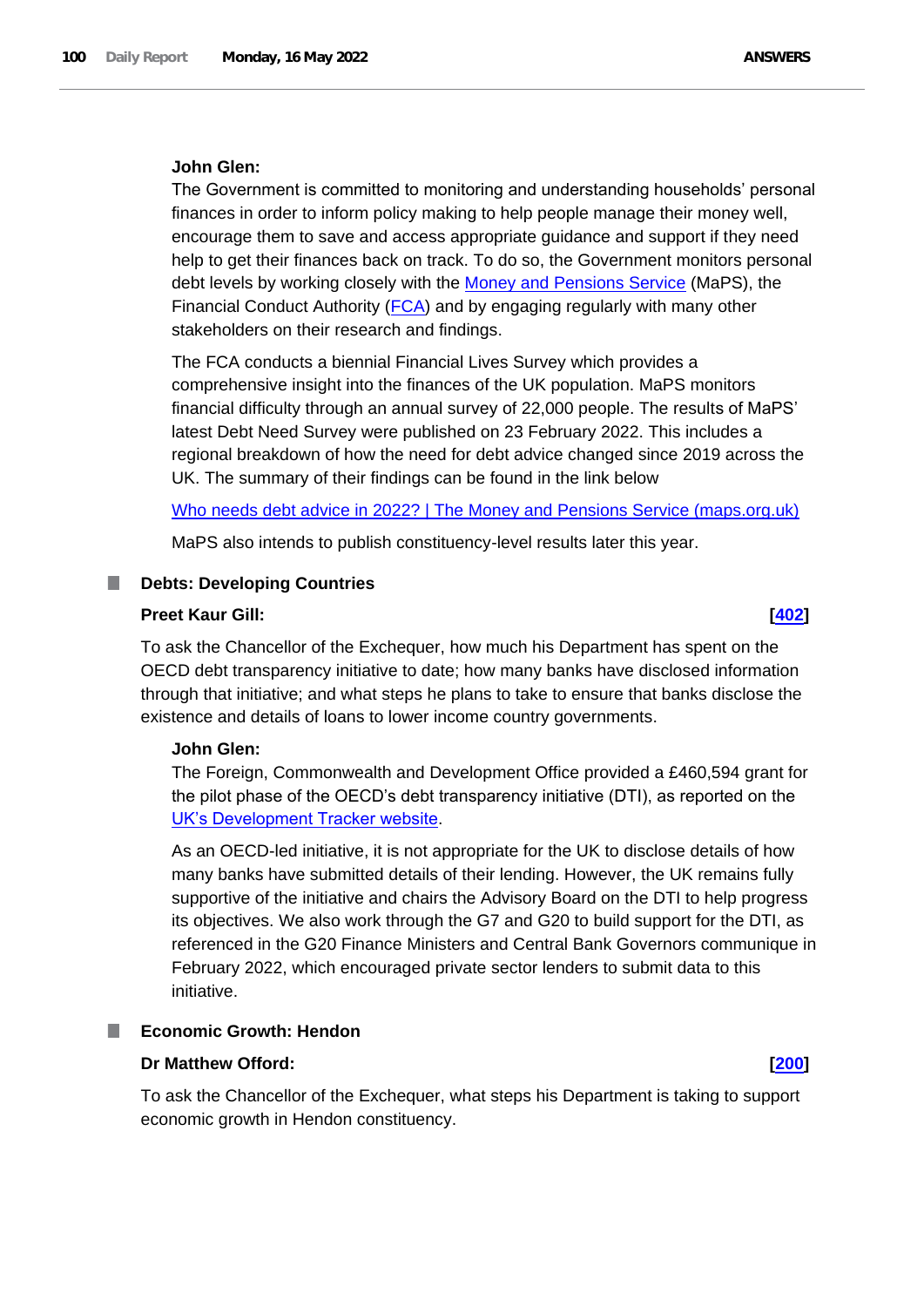## **John Glen:**

The Government published its Levelling Up White Paper in February. It sets out our missions as part of a decade long plan to see the potential of every corner of the United Kingdom fulfilled.

In London, Transport for London will receive £1bn annually to invest in the capital's transport network through Business Rates Retention. London will also benefit from its share of national programmes, including the recently announced Strategic Partnerships, forming part of the Affordable Homes Programme, which will build over 29,000 affordable homes in London with £3.4bn funding.

Over 80,000 retail, hospitality and leisure properties in London could be among the c.400,000 eligible for almost £1.7bn of business rates relief in England this year, supporting the businesses that make our high streets successful to evolve and adapt to changing consumer demands, until the next revaluation.

The Government is also Levelling Up London's digital infrastructure. The £5bn national programme, Project Gigabit, will support the rollout of gigabit capable broadband to ensure no area will be left behind. This includes places in Greater London, which is currently in scope of the programme.

# **Energy: Housing**

T.

# **Siobhan Baillie: [\[1006\]](http://www.parliament.uk/business/publications/written-questions-answers-statements/written-question/Commons/2022-05-11/1006)**

To ask the Chancellor of the Exchequer, whether people who purchase energy saving products not through an installer will be covered by the VAT reduction.

#### **Lucy Frazer:**

At Spring Statement 2022, the Chancellor announced the expansion of the VAT relief for the installation of energy saving materials (ESMs) in Great Britain from 1 April 2022.

This relief will continue to apply to the installation of ESMs, rather than the direct purchase of the materials themselves. However, complex eligibility conditions, introduced in 2019 following an EU Court of Justice ruling, have been removed.

Further to this, wind and water turbines have been reinstated as materials which qualify for the relief, and all qualifying installations will also benefit from a VAT zerorate until April 2027. Overall, this represents an additional £280 million of support for investment in ESMs over the next 5 years, building on the £9.7 billion that the Government has committed to invest since March 2021 to increase the energy efficiency and decarbonisation of our homes and buildings.

Targeting the VAT relief on professional installations ensures that the Government supports best practice in the choice and installation of ESMs. Going further would impose additional pressure on the public finances, to which VAT makes a significant contribution. VAT raised around £130 billion in 2019-20 and helps to fund key spending priorities. As you will know, any reduction in tax paid is a reduction in the money available to support important public services, including the NHS and policing.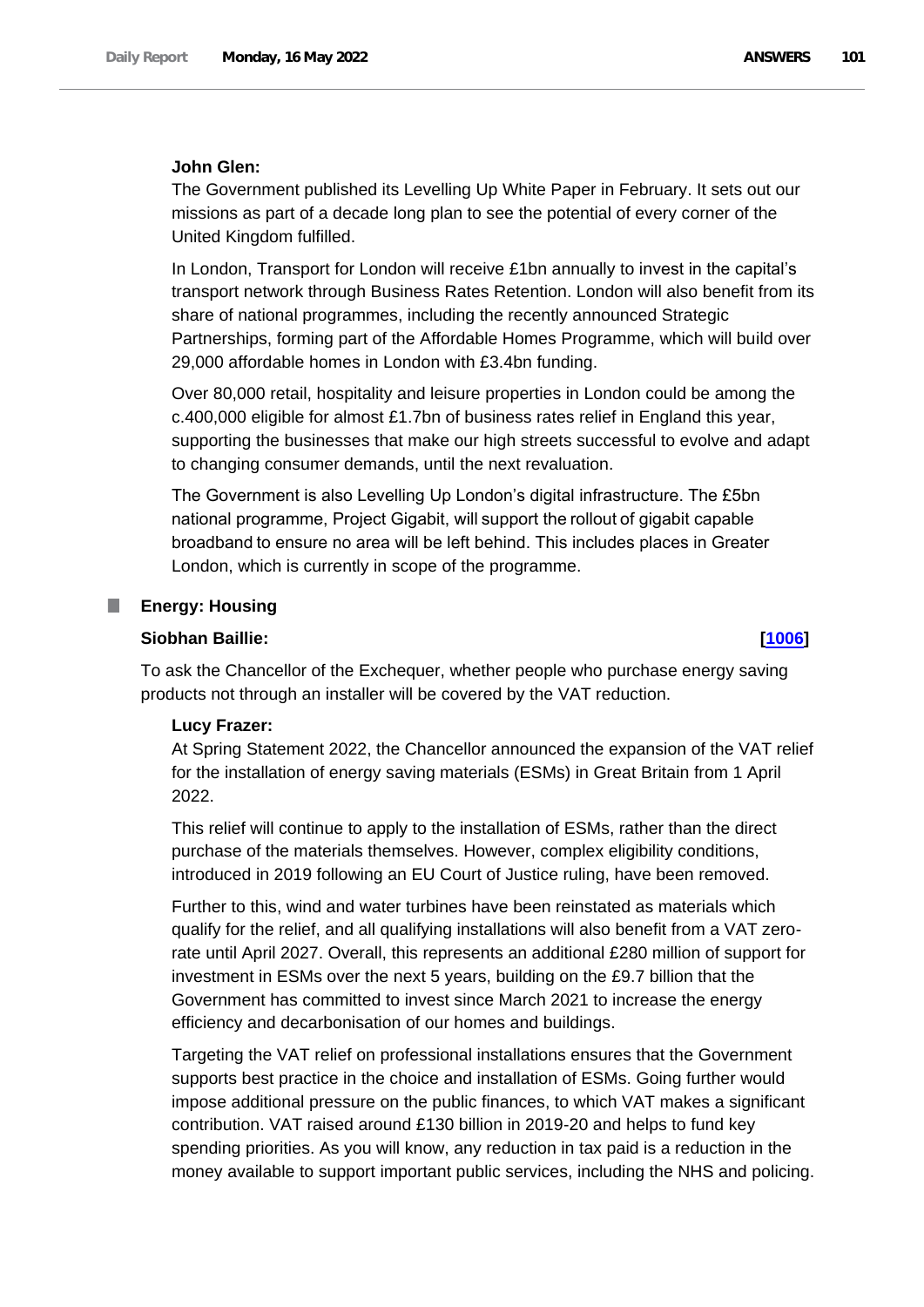Given this, although the Government keeps all taxes under review, there are no plans to further extend the VAT relief to direct purchases of ESMs.

# **Financial Services: Competition**

### **Dr Matthew Offord: [\[703\]](http://www.parliament.uk/business/publications/written-questions-answers-statements/written-question/Commons/2022-05-11/703)**

To ask the Chancellor of the Exchequer, what steps his Department is taking to support the financial sector to increase its competitiveness.

### **John Glen:**

In his Mansion House statement last July, the Chancellor set out the Government's vision an open, competitive, green, and technologically advanced financial services.

A sweeping set of reforms to sharpen the UK's competitive advantage in financial services is already underway. As set out in the Queen's Speech, the upcoming Financial Services and Markets Bill will deliver on these commitments by implementing the outcomes of the Future Regulatory Framework (FRF) Review as well as a series of important initiatives underpinning the Government's ambitious vision for the financial services sector.

#### **I Insurance: Investment**

#### **Dr Matthew Offord: [\[203\]](http://www.parliament.uk/business/publications/written-questions-answers-statements/written-question/Commons/2022-05-10/203)**

To ask the Chancellor of the Exchequer, what assessment his Department has made of the impact of reforms to insurance sector regulation on the creation of investment opportunities for UK businesses.

#### **John Glen:**

The Treasury has published a consultation on the prudential regulatory regime for insurers known as Solvency II. That consultation, which closes on 21 July 2022, includes questions seeking evidence of the impact the reforms would have on investment decisions. The Government will set out its assessment of this evidence when it publishes a response to the consultation in due course.

The Solvency II consultation document can be found here: <https://www.gov.uk/government/consultations/solvency-ii-review-consultation>

# **Money Lenders**

### **Sir Iain Duncan Smith: [R] [\[574\]](http://www.parliament.uk/business/publications/written-questions-answers-statements/written-question/Commons/2022-05-11/574)**

To ask the Chancellor of the Exchequer, with reference to the report by the Centre for Social Justice entitled Swimming with Sharks, what steps his Department is taking to address the risk of illegal money lending.

#### **Sir Iain Duncan Smith: [\[575\]](http://www.parliament.uk/business/publications/written-questions-answers-statements/written-question/Commons/2022-05-11/575)**

To ask the Chancellor of the Exchequer, what recent assessment the Government has made of the scale of illegal money lending in England.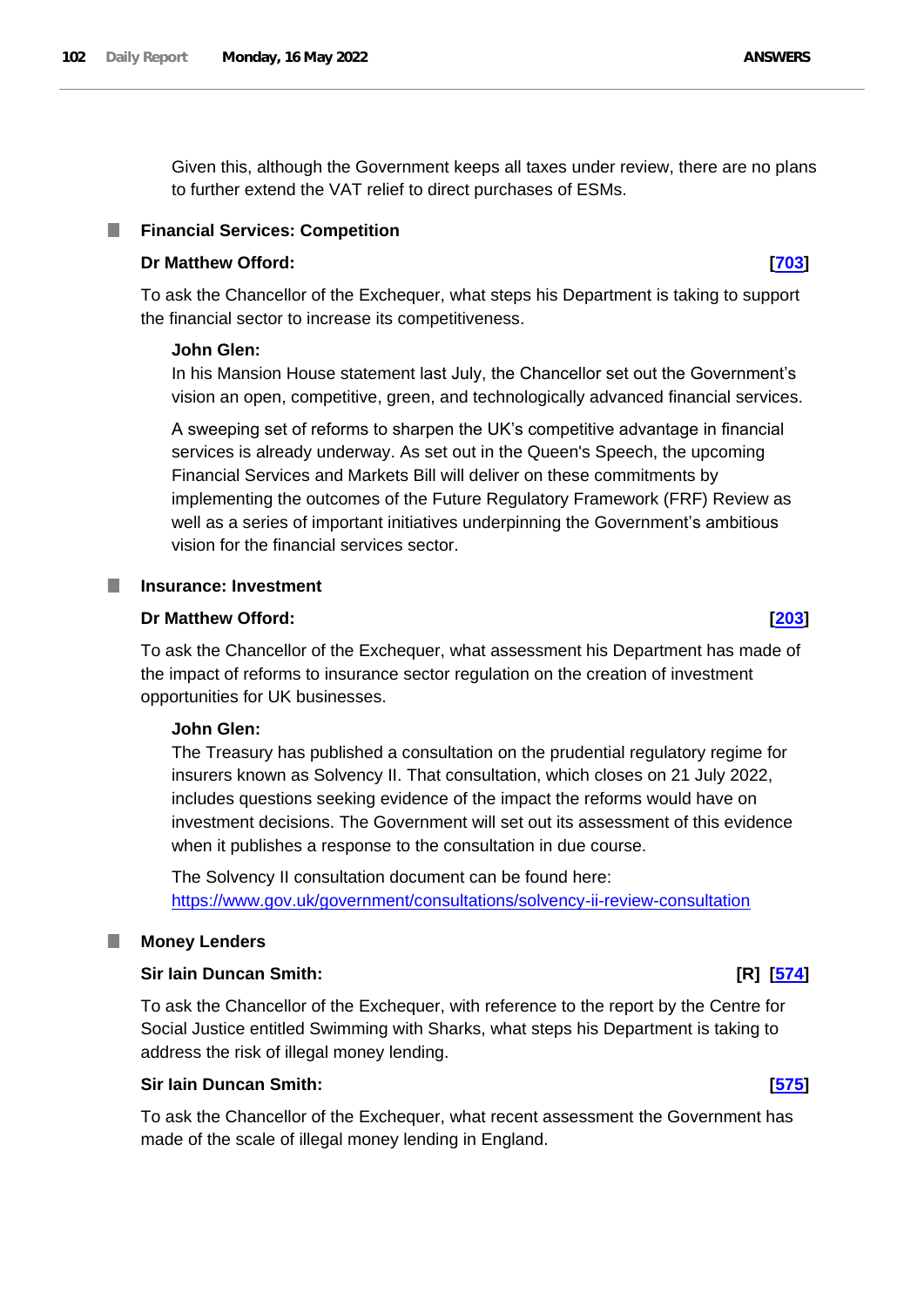# **John Glen:**

HM Treasury regularly monitors developments in the consumer credit market, including those regarding illegal money lending, as part of its normal process of policy development.

However, it does not conduct research regarding the scale of illegal money lending in England. Instead, HMT draws on the research of various stakeholders, including the England Illegal Money Lending (IMLT) team, consumer groups and thinktanks, to inform policy development.

HM Treasury recognises the risks posed by illegal lenders and the harmful impacts they cause to their victims and communities.

That is why, in financial year 2022/23, the Government will provide over £6.7 million of funding to IMLTs across the UK, an increase of over 5% compared to 2021/22. This funding enables IMLTs to investigate and prosecute loan sharks and use their legal powers to tackle the wider criminality they inflict on communities, such as violence and blackmail.

### **Motor Vehicles: Excise Duties**

### **Emily Thornberry: [\[117\]](http://www.parliament.uk/business/publications/written-questions-answers-statements/written-question/Commons/2022-05-10/117)**

To ask the Chancellor of the Exchequer, with reference to the Answer of 25 April 2022 to Question 153825 on Motor Vehicles: Excise Duties, what the estimated nominal revenue yield is in 2022-23 from raising Vehicle Excise Duty rates for cars, vans and motorcycles in line with inflation from 1 April 2022.

### **Helen Whately:**

The Chancellor confirmed at Autumn Budget 2021 that, in 2022-23, Vehicle Excise Duty (VED) rates for cars, vans and motorcycles would increase in line with RPI only.

Since 2010, VED rates have increased in line with inflation, meaning that VED liabilities have not increased in real terms.

Raising VED in line with inflation helps to maintain the sustainability of the public finances over the longer term.

The Treasury does not publish disaggregated figures on the impact of increasing VED rates in line with inflation.

#### **Motor Vehicles: Insurance**

## **Dr Matthew Offord: [\[704\]](http://www.parliament.uk/business/publications/written-questions-answers-statements/written-question/Commons/2022-05-11/704)**

To ask the Chancellor of the Exchequer, what steps his Department is taking to help reduce insurance premiums for motorists.

### **John Glen:**

Insurers use their claims experience and other industry-wide statistics to assess the risks posed by an individual and set the terms and price at which they will offer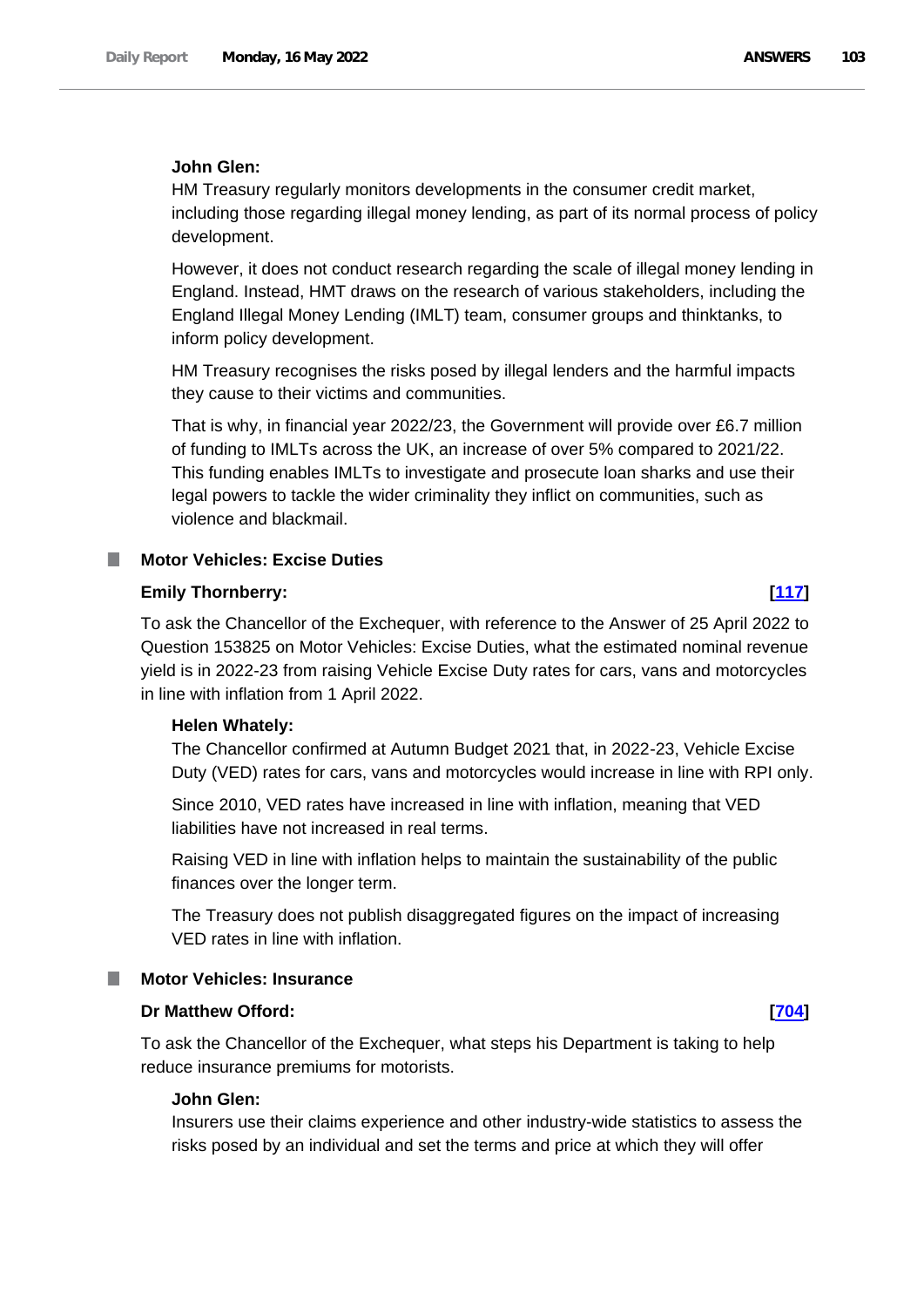insurance cover. The Government does not generally intervene in these commercial decisions by insurers.

However, the Government has made reforms to the whiplash claims process which came into force on 31 May 2021. This has reduced the financial burden on consumers. Further, motorists will be spared a possible £50 annual insurance hike, as the government continues to assist with cost-of-living pressures and uses post-Brexit freedoms to scrap the EU's Vnuk motor insurance law.

The FCA rules also now require insurers for motor insurance to offer renewing customers a price that is no higher than they would pay as a new customer.

In the first quarter of 2022, the average cost to motorists for their insurance fell to the lowest level in over six years, according to the Association of British Insurers latest Motor Insurance Premium Tracker.

We continue to monitor this closely.

# **Revenue and Customs: ICT**

# **Clive Lewis: [\[889\]](http://www.parliament.uk/business/publications/written-questions-answers-statements/written-question/Commons/2022-05-11/889)**

To ask the Chancellor of the Exchequer, whether HMRC is aware of any data lost in the most recent program upgrade of the Digital Tax Program.

#### **Lucy Frazer:**

HMRC is not currently aware of any data loss that has occurred within, or as a result of, any of HMRC's programmes to digitalise tax.

HMRC take security matters very seriously and maintain strict protocols in terms of cyber-security and the security, storage, management, and processing of customer data.

# **Safe Hands Plans: Insolvency**

# **Dan Jarvis: [\[262\]](http://www.parliament.uk/business/publications/written-questions-answers-statements/written-question/Commons/2022-05-10/262)**

To ask the Chancellor of the Exchequer, what financial support his Department is providing to people who paid money to the Safe Hands Funeral Plan.

# **John Glen:**

In January 2021, the government legislated to bring all pre-paid funeral plan providers and intermediaries within the regulatory remit of the Financial Conduct Authority (FCA). This means that by 29 July 2022 all funeral plan providers must be authorised by the FCA.

Safe Hands Plans has recently gone into administration. The government understands that this development will be concerning for customers of Safe Hands and continues to monitor the implementation of regulation in this sector closely.

I was very pleased to see Dignity's recent commitment to provide ongoing support to Safe Hands' customers for the next six months. This will ensure that any planholders who die during this time will receive a funeral without any additional charge.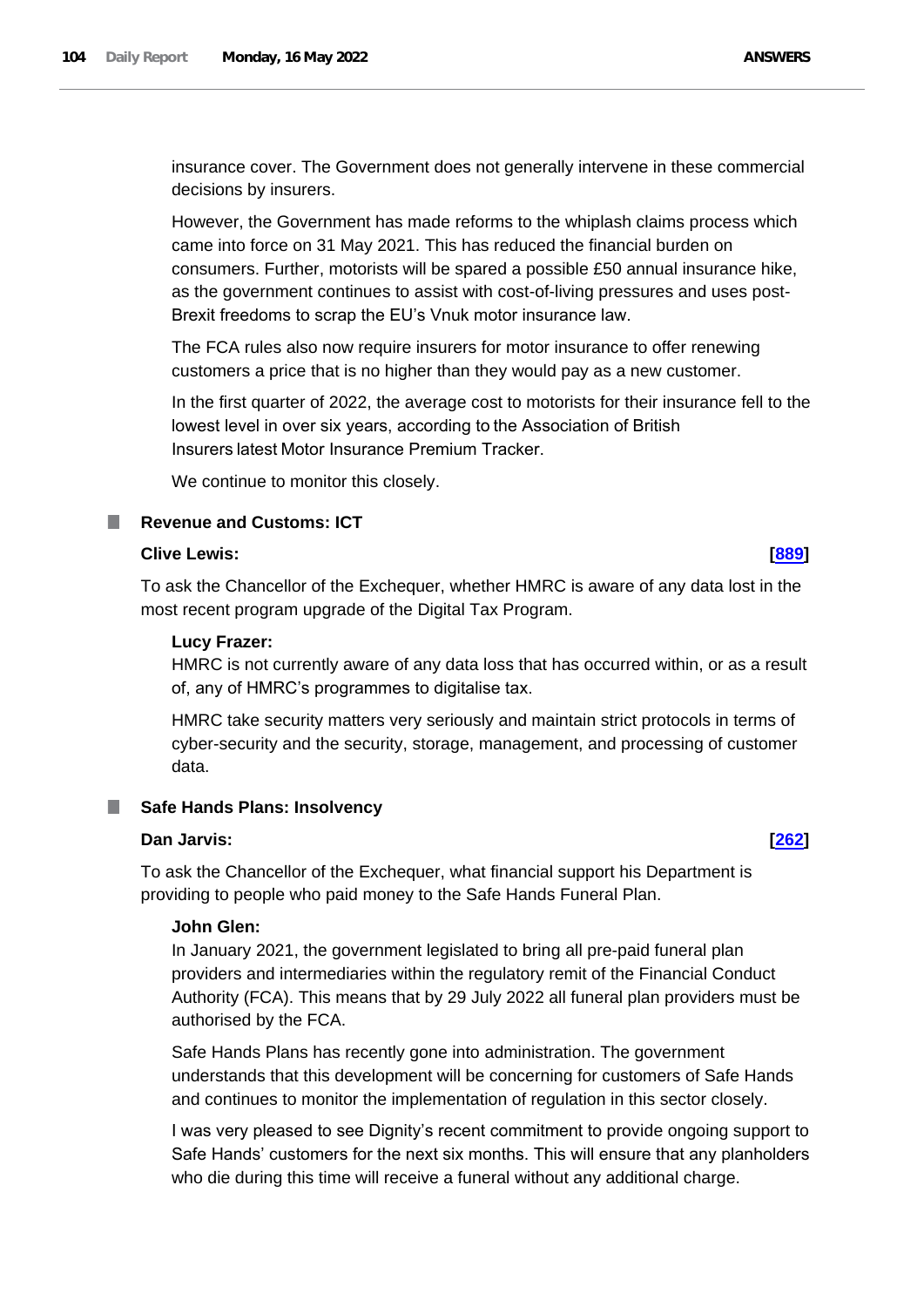It is unfortunate but unavoidable that bringing a previously unregulated sector into regulation – whatever form that may take – creates a possibility that some providers are not able to meet the threshold for authorisation. However, a well-regulated market should promote effective competition and drive better outcomes for consumers in the long-term.

Where a provider is unable to obtain FCA authorisation because of underlying issues, it is important to understand that this is not an issue created by bringing the sector into regulation. Rather, bringing the sector into regulation exposes these unsustainable business models and prevents these problems from getting worse.

#### **Treasury: Aviation** .

# **Emily Thornberry: [\[115\]](http://www.parliament.uk/business/publications/written-questions-answers-statements/written-question/Commons/2022-05-10/115)**

To ask the Chancellor of the Exchequer, pursuant to his Department's publication on 14 February 2022 of data for expenditure over £25,000 in December 2021, for what overseas air travel was an amount of £28,884.08 paid by his office to Corporate Travel Management North on 6 December 2021; and in which quarterly declaration of ministerial travel were details of that visit published.

# **Helen Whately:**

The £28,884.08 was the cost for travel for the Chancellor's official delegation for the trip to San Francisco on 14<sup>th</sup> December 2021. Only the travel cost for the Chancellor is reflected in transparency returns, as the delegation took a scheduled flight.

#### **Treasury: Hotels** ш

# **Emily Thornberry: [\[132\]](http://www.parliament.uk/business/publications/written-questions-answers-statements/written-question/Commons/2022-05-10/132)**

To ask the Chancellor of the Exchequer how much his Department spent on the provision of hotel accommodation for ministers, advisers and officials staying away from home overnight (a) within the United Kingdom and (b) overseas in (i) 2018-19, (ii) 2019-20, (iii) 2020-21, and (iv) 2021-22.

# **Helen Whately:**

Treasury Ministers and Senior Officials travel and costs are published regularly at the following links

[HMT ministers' meetings, hospitality, gifts and overseas travel -](https://www.gov.uk/government/collections/hmt-ministers-meetings-hospitality-gifts-and-overseas-travel) GOV.UK [\(www.gov.uk\)](https://www.gov.uk/government/collections/hmt-ministers-meetings-hospitality-gifts-and-overseas-travel)

[HMT senior officials' business expenses, hospitality and meetings with external](https://www.gov.uk/government/collections/senior-officials-expenses)  organisations - [GOV.UK \(www.gov.uk\)](https://www.gov.uk/government/collections/senior-officials-expenses)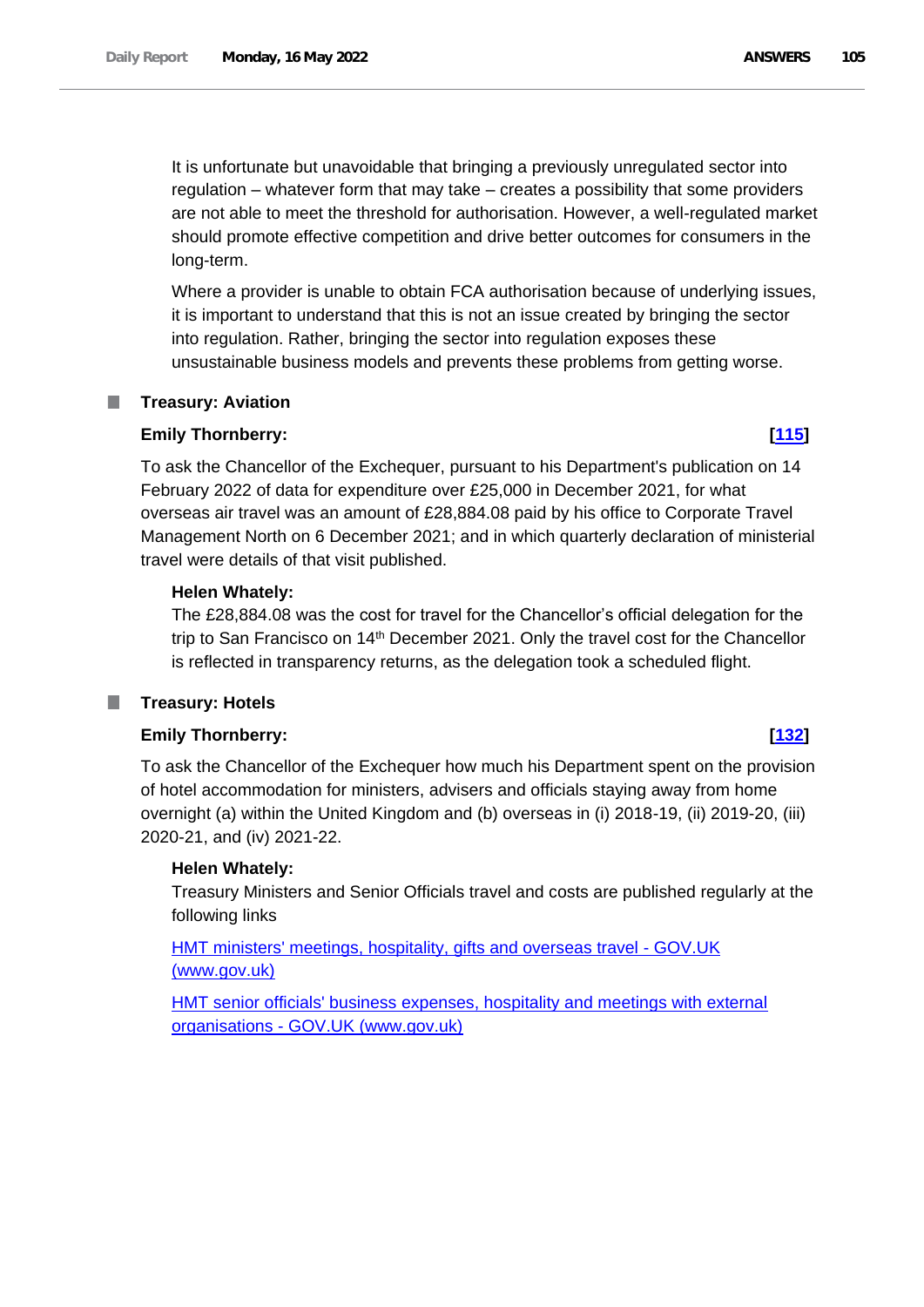# **WOMEN AND EQUALITIES**

#### П **Discrimination**

#### **John Howell: [\[154\]](http://www.parliament.uk/business/publications/written-questions-answers-statements/written-question/Commons/2022-05-10/154)**

To ask the Minister for Women and Equalities, what assessment she has made of the implications for her policies of the debate entitled Tackling discrimination based on social origin, which took place at the Council of Europe on 26 April 2022.

#### **Kemi Badenoch:**

This debate underlines this Government's belief that the circumstances of one's birth should not determine life outcomes. We are taking a new approach to equality, which goes beyond the protected characteristics of the Equality Act 2010 to address socioeconomic and geographic disparities too. As part of this new approach, we are delivering the Equality Data Programme, which examines the different barriers that hold people back and will encourage evidence-based action to tackle them.

Through our levelling up agenda, we will create a society where everyone, wherever they live and regardless of background, has the opportunity to succeed. The Government published its landmark Levelling Up White Paper in February, which sets out ambitious plans to address regional disparities across the UK, put more money in the pockets of those who need it most, and transform the UK economy by generating higher paid jobs and new investment.

### **WORK AND PENSIONS**

#### **Access to Work Programme** ш

#### **Kirsten Oswald: [\[297\]](http://www.parliament.uk/business/publications/written-questions-answers-statements/written-question/Commons/2022-05-10/297)**

To ask the Secretary of State for Work and Pensions, with reference to the Answer of 31 March 2022 to Question 148243, what interim support is available to applicants when the processing of a renewal of Access to Work payments is significantly delayed.

# **Chloe Smith:**

DWP regularly reviews business processes within the AtW scheme. As part of this, we are now treating applications that are classified as renewal applications for ongoing support as a priority group. For all renewal applications, cases will be prioritised and contact will be made as soon as possible.

#### **Department For Work and Pensions: Seaham**

### **Grahame Morris: [\[179\]](http://www.parliament.uk/business/publications/written-questions-answers-statements/written-question/Commons/2022-05-10/179)**

To ask the Secretary of State for Work and Pensions, if she will publish her Department's (a) equality impact assessment and (b) socio-economic impact assessment of the closure of the Department for Work and Pensions office in Seaham.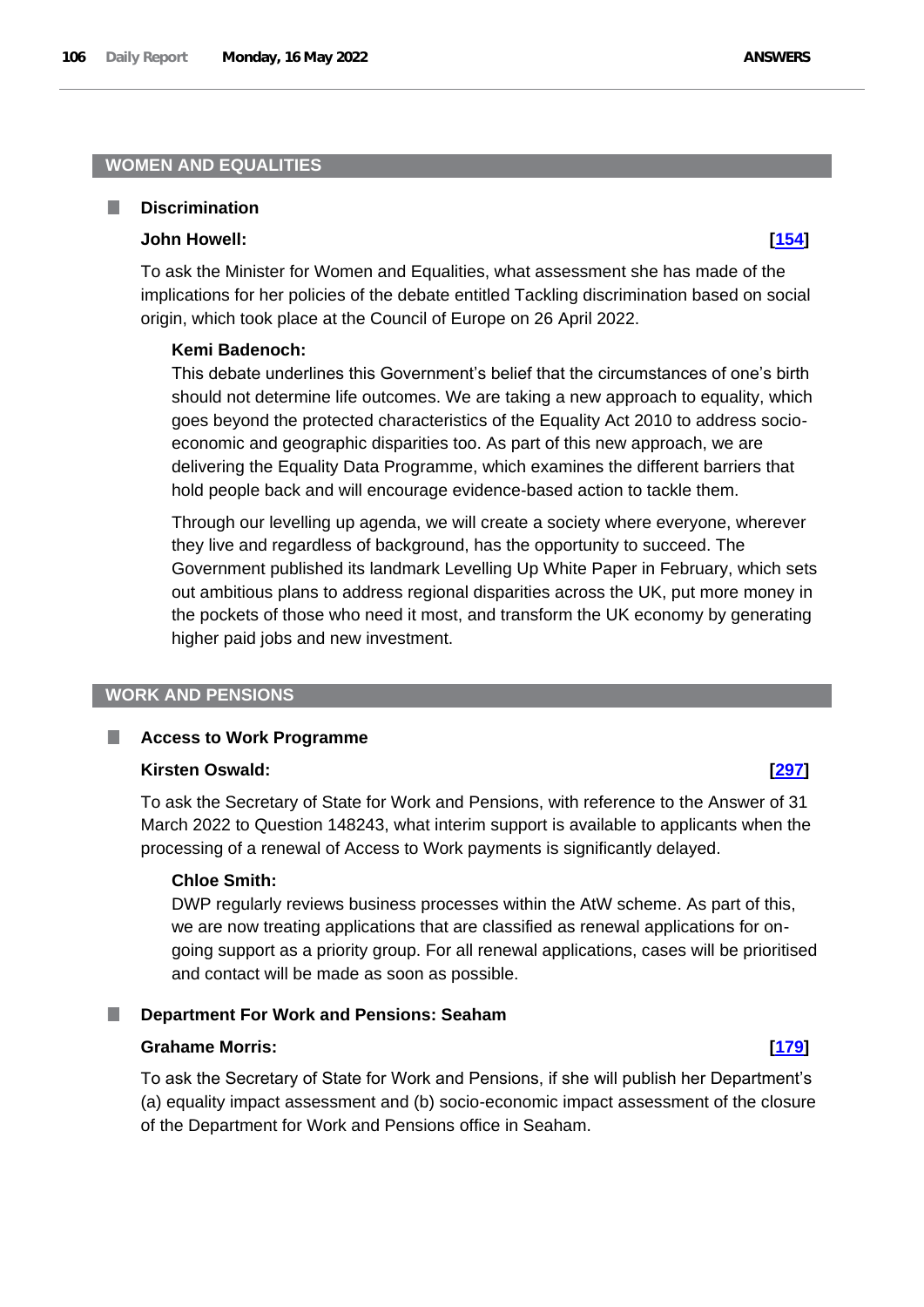## **Mims Davies:**

An overarching Equality Assessment has been completed which considers the impact on colleagues. This has been made available in the House Library. Individual site Assessments have also been prepared. The planning of an office closure includes consideration of factors including the 'Index of Multiple Deprivation' for each location, which considers many factors, including:

- · Income Deprivation
- · Employment Deprivation
- · Education, Skills and Training Deprivation
- · Health Deprivation and Disability
- · Crime
- · Barriers to Housing and Services
- · Living Environment Deprivation

#### **Grahame Morris: [\[181\]](http://www.parliament.uk/business/publications/written-questions-answers-statements/written-question/Commons/2022-05-10/181)**

To ask the Secretary of State for Work and Pensions, whether additional travel support will be provided to civil servants at the Department for Work and Pensions office in Seaham who have been identified for consolidation.

#### **Mims Davies:**

Should the move mean additional travel costs, colleagues may qualify for an Excess Fares payment to cover those costs. These costs will be paid for up to three years.

#### **Grahame Morris: [\[182\]](http://www.parliament.uk/business/publications/written-questions-answers-statements/written-question/Commons/2022-05-10/182)**

To ask the Secretary of State for Work and Pensions, what the profile is of the civil servants affected by the closure of the Department for Work and Pensions office in Seaham by (a) age, (b) race, (c) gender and (d) disability.

## **Mims Davies:**

The following depicts the profile of colleagues based at Seaham Lighthouse View

**Age** – 3.4% aged 16-24, 14% aged 25-34, 19.4% aged 35-44, 28.2% aged 45-54, 31.6% aged 55-64, 3.4% aged 65+.

**Race –** 1.1% of colleagues are of an ethnic minority

**Gender** – 26.5% male, 73.5% female

**Disability** – 14.2% of colleagues have declared a disability

### **Local Housing Allowance**

# **Navendu Mishra: [\[996\]](http://www.parliament.uk/business/publications/written-questions-answers-statements/written-question/Commons/2022-05-11/996)**

To ask the Secretary of State for Work and Pensions, how much and what proportion of local housing allowance was paid to private landlords in (a) England, (b) Greater Manchester and (c) Stockport in each of the last three years.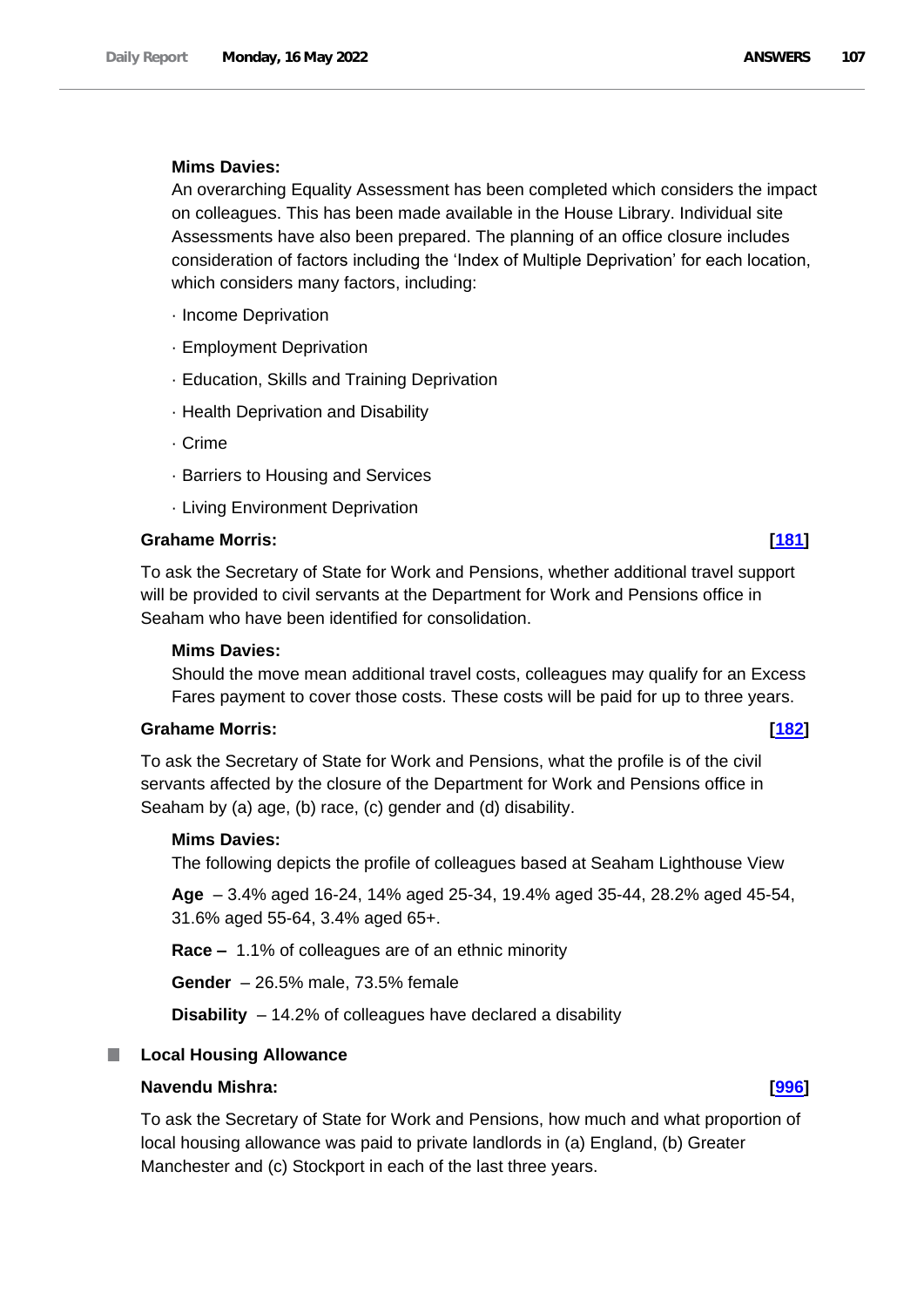## **David Rutley:**

The information requested is not readily available and to provide it would incur disproportionate cost.

# **Medical Certificates**

#### **Bell Ribeiro-Addy: [\[463\]](http://www.parliament.uk/business/publications/written-questions-answers-statements/written-question/Commons/2022-05-10/463)**

To ask the Secretary of State for Work and Pensions, what assessment she has made of the potential merits of amending legislation to allow (a) midwives, (b) allied health professionals, (c) nurse practitioners and (d) other health care professionals to complete fit notes for patients.

# **Chloe Smith:**

In July 2021, the government set out plans to deliver transformation of the fit note including removing the requirement to sign in ink (from April 2022) and committing to amending regulations to allow a wider range of eligible professionals to sign fit notes (planned for Summer 2022).

In order to assess which healthcare professions are in scope to complete fit notes we have engaged, and will continue to engage, with DHSC and clinical experts. Additionally, as part of the planned policy changes, we will subsequently undertake relevant monitoring.

#### T. **Poverty: Children**

### **Rachael Maskell: [\[865\]](http://www.parliament.uk/business/publications/written-questions-answers-statements/written-question/Commons/2022-05-11/865)**

To ask the Secretary of State for Work and Pensions, what recent estimate she has made of the number of children living in (a) relative poverty and (b) absolute poverty (i) nationally and (ii) in York.

### **David Rutley:**

National statistics on the number and percentage of children in low income are published annually in the "Households Below Average Income" publication, and can be found at: Households below average income: for financial years ending 1995 to 2021 - GOV.UK (www.gov.uk)

In the UK in 2020/21, there were 2.3m children living in absolute poverty, before housing costs (BHC). There were 2.8m children living in relative poverty BHC.

Latest statistics for the levels of children who are in low income in York are published in "Children in Low Income Families", and can be found at: [Children in low income](https://www.gov.uk/government/statistics/children-in-low-income-families-local-area-statistics-2014-to-2021)  [families: local area statistics 2014 to2021 -](https://www.gov.uk/government/statistics/children-in-low-income-families-local-area-statistics-2014-to-2021) GOV.UK (www.gov.uk)

In York in 2020/21, there were 3,000 children living in absolute poverty BHC. There were 4,000 children living in relative poverty BHC.

Due to methodological differences, the figures in these two publications are not comparable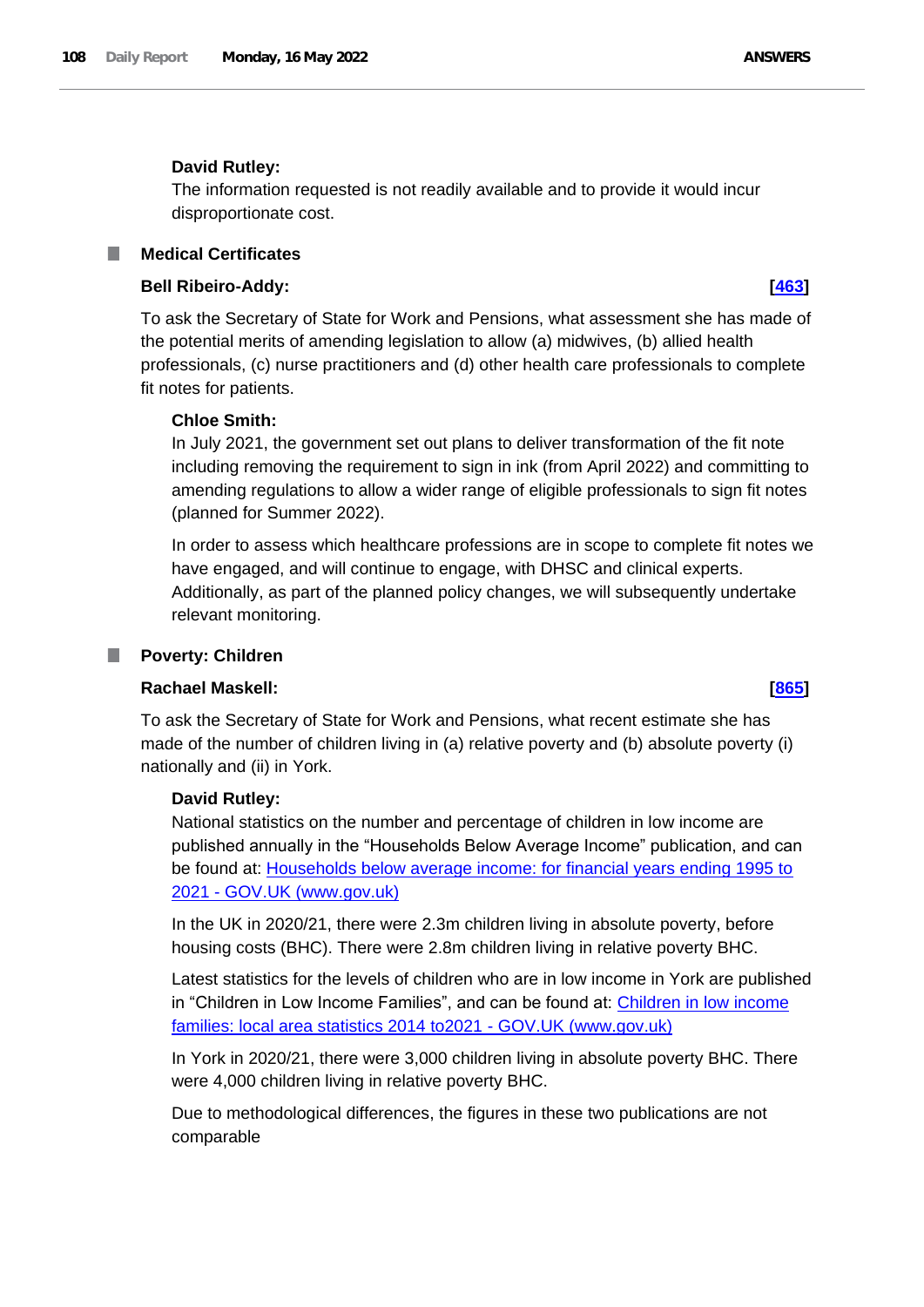#### **Universal Credit** T.

#### **Rachael Maskell: [\[867\]](http://www.parliament.uk/business/publications/written-questions-answers-statements/written-question/Commons/2022-05-11/867)**

To ask the Secretary of State for Work and Pensions, what recent estimate she has made of the average change in income per person that transfers from legacy benefits to university credit.

#### **David Rutley:**

Around 1.4 million people currently on older 'legacy' benefits would see their entitlement increase by an average of £220 a month on moving to Universal Credit and another 300,000 see no change. For the minority of eligible claimants who have a higher entitlement on legacy benefits than on Universal Credit, transitional protection will top up their Universal Credit when they move over.

#### **Way to Work Scheme** T.

#### **Katherine Fletcher: [\[1002\]](http://www.parliament.uk/business/publications/written-questions-answers-statements/written-question/Commons/2022-05-11/1002)**

To ask the Secretary of State for Work and Pensions, what estimate her Department has made of the number of people who have started a new job as a result of the Way to Work campaign.

#### **Mims Davies:**

As of the end of April, we estimate that at least 283,300 unemployed Universal Credit claimants have moved into work during the Way to Work Campaign between 31 January and the end of April 2022. Furthermore, during March 2022 we have seen the highest number of into work movements on record for any March – over 99,800.

This total figure is composed of our into work measure to the end of March (over 192,600) and our internal management information for April (90,700). Figures are rounded to the nearest 100.

The management information presented here has not been subjected to the usual standard of quality assurance associated with official statistics but is provided in the interests of transparency and timeliness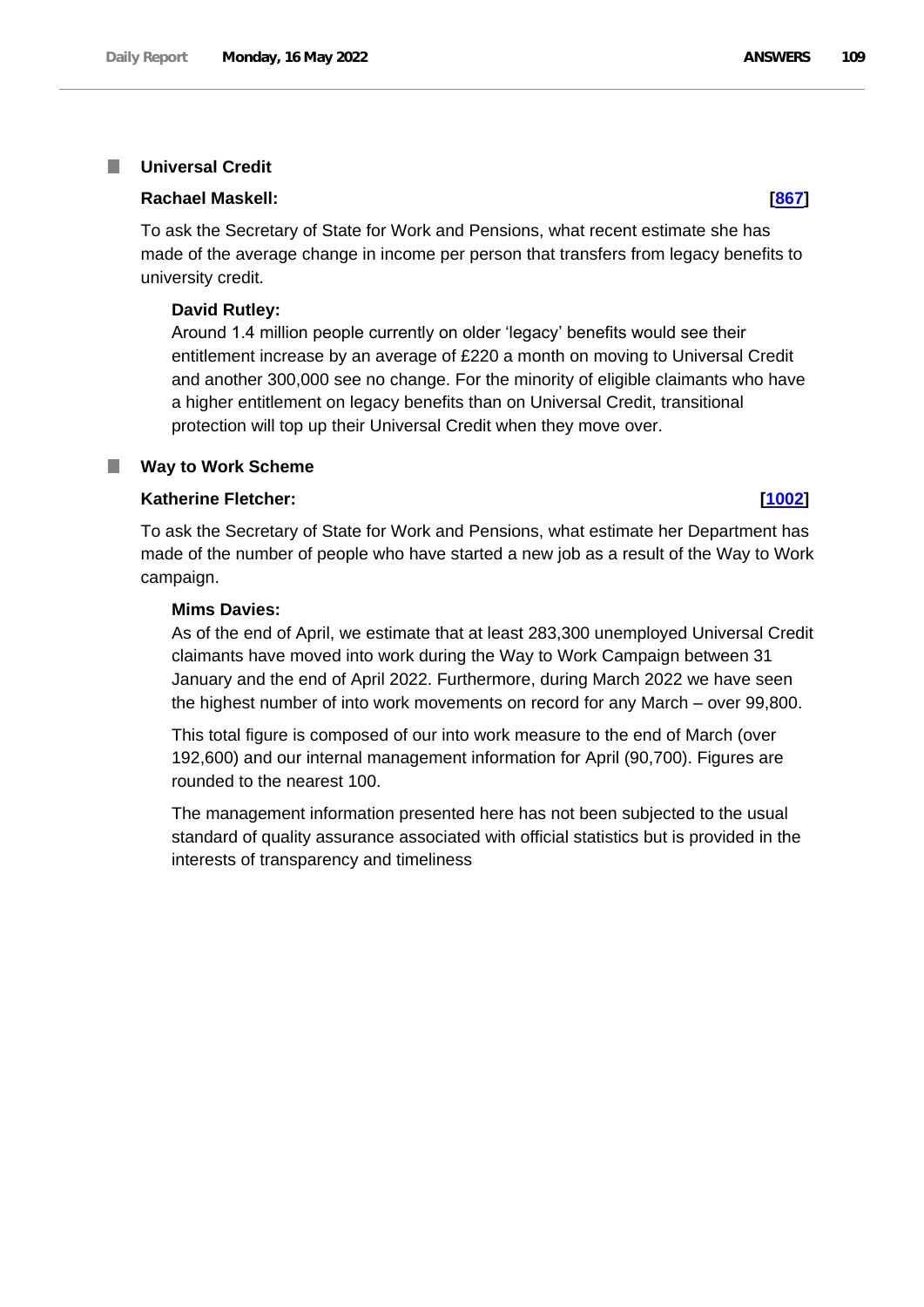# **WRITTEN STATEMENTS**

#### **EDUCATION**

#### **Condition Improvement Fund Update**

#### **The Minister of State for School Standards (Mr Robin Walker): [\[HCWS28\]](http://www.parliament.uk/business/publications/written-questions-answers-statements/written-statement/Commons/2022-05-16/HCWS28/)**

My Noble Friend the Parliamentary Undersecretary of State for the School System (Baroness Barran) has made the following statement.

Today, I am announcing the allocation of £498 million for 1,405 Condition Improvement Fund (CIF) projects across 1,129 academies, sixth-form colleges and voluntary aided schools to maintain and improve the condition of the education estate.

This funding is provided to enable schools to provide well maintained facilities and give students safe environments that support a high-quality education. Since March 2015 CIF has delivered 9,148 projects and continues to deliver 1,905 projects across the school estate with essential maintenance projects.

Details of this announcement have been sent to all CIF applicants and a list of successful projects has been published on GOV.UK. I will also place copies in the House Library.

#### **Education Update**

#### **The Minister of State for School Standards (Mr Robin Walker): [\[HCWS27\]](http://www.parliament.uk/business/publications/written-questions-answers-statements/written-statement/Commons/2022-05-16/HCWS27/)**

Today, the Department for Education (DfE) informed applicants of the outcomes of the first accreditation round of the Initial Teacher Training (ITT) reform programme. 80 applicants have been awarded accreditation so far, and a second round will open for applications on 23 May and close on 27 June. We will announce the successful applicants of both rounds when the process is complete in the autumn.

In December 2021, the government announced a set of reforms to ITT that leads to [qualified teacher status.](https://assets.publishing.service.gov.uk/government/uploads/system/uploads/attachment_data/file/1059746/FOR_PUBLICATION_Government_response_to_the_initial_teacher_training__ITT__market_review_report.pdf) The reforms, which centre around a new set of 'Quality Requirements', aim to ensure greater quality, consistency and coherence in ITT, building on earlier reforms to teacher development.

To deliver ITT from September 2024, both existing and prospective providers of ITT must pass a new accreditation process. This process has been designed to assess applicants' capability and capacity to deliver the highest quality ITT in line with the new Quality Requirements, which will become part of the ITT criteria from the 2024/25 academic year.

From the autumn, accredited providers will proceed to the quality assurance stage. In this stage, providers will work with the DfE to ensure that all ITT courses are fully developed in line with the new 2024/25 ITT criteria. The DfE will also work with accredited providers ahead of 2024 delivery to ensure that they have strong partnerships in place to provide sufficient training places in the subjects, phases and geographies that they are needed. Further details will be published in due course.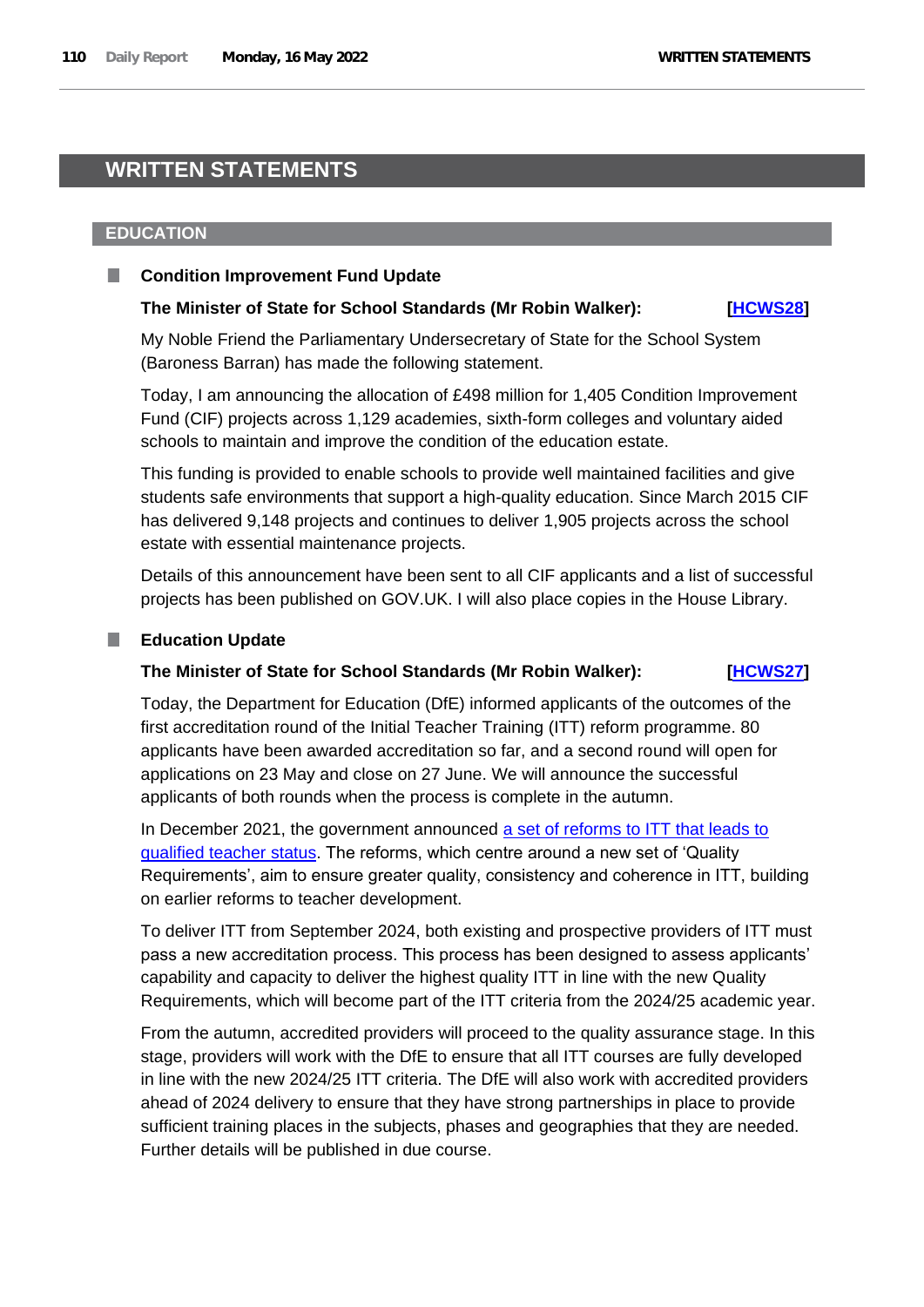The accreditation process was designed to be rigorous but proportionate, and I am confident that the evaluation of applications for accreditation has been thorough, undertaken jointly by trained DfE and Ofsted assessors.

Applicants who were not awarded accreditation in round one have been given feedback on their application to help them understand the areas they need to address, should they wish to re-apply in round two. Both existing and prospective providers who did not apply in round one are being encouraged to do so in round two.

If an applicant decides not to re-apply, we are encouraging them to consider partnering with newly accredited providers to build strong families of providers ready for 2024 delivery and ensure a high quality and sufficient ITT market.

I am confident that these reforms will help create a truly world-class teacher development system that makes England the best place in the world to become a great teacher.

### **FOREIGN, COMMONWEALTH AND DEVELOPMENT OFFICE**

#### **International Development Strategy**

## **Secretary of State for Foreign, Commonwealth and Development Affairs (Elizabeth Truss): [\[HCWS25\]](http://www.parliament.uk/business/publications/written-questions-answers-statements/written-statement/Commons/2022-05-16/HCWS25/)**

Today we have laid out our vision for the future of UK international development. Development will be at the heart of the UK's foreign policy, which uses all the levers available – including development, diplomacy, investment, trade, defence and intelligence – to deliver on our foreign policy objectives.

[The strategy](https://www.gov.uk/government/publications/uk-governments-strategy-for-international-development) will help address increasing global challenges, delivering investment, supporting women and girls, getting humanitarian assistance to those who need it most, and continuing our work on climate change, nature and global health.

The strategy, which builds on a proud record of global leadership on development, will challenge dependency on malign actors, offering choice and bringing more countries into the orbit of free-market economies.

We will use British International Investment and other tools to provide honest and reliable finance to help low- and middle-income countries take control of their futures, giving them an alternative so they are not burdened with unsustainable debt with strings attached. This approach will help deliver the Clean Green Initiative, supporting countries to grow their economies sustainably.

The strategy will rebalance the aid budget towards bilateral programmes. This will give the Government greater control over how money is spent, allowing a focus on priorities and improving lives around the world.

The International Development Strategy sets out four priorities where the UK can meet the needs of partner countries around the world:

o **Delivering honest, reliable investment** through British Investment Partnerships, building on the UK's financial expertise and the strengths of the City of London, and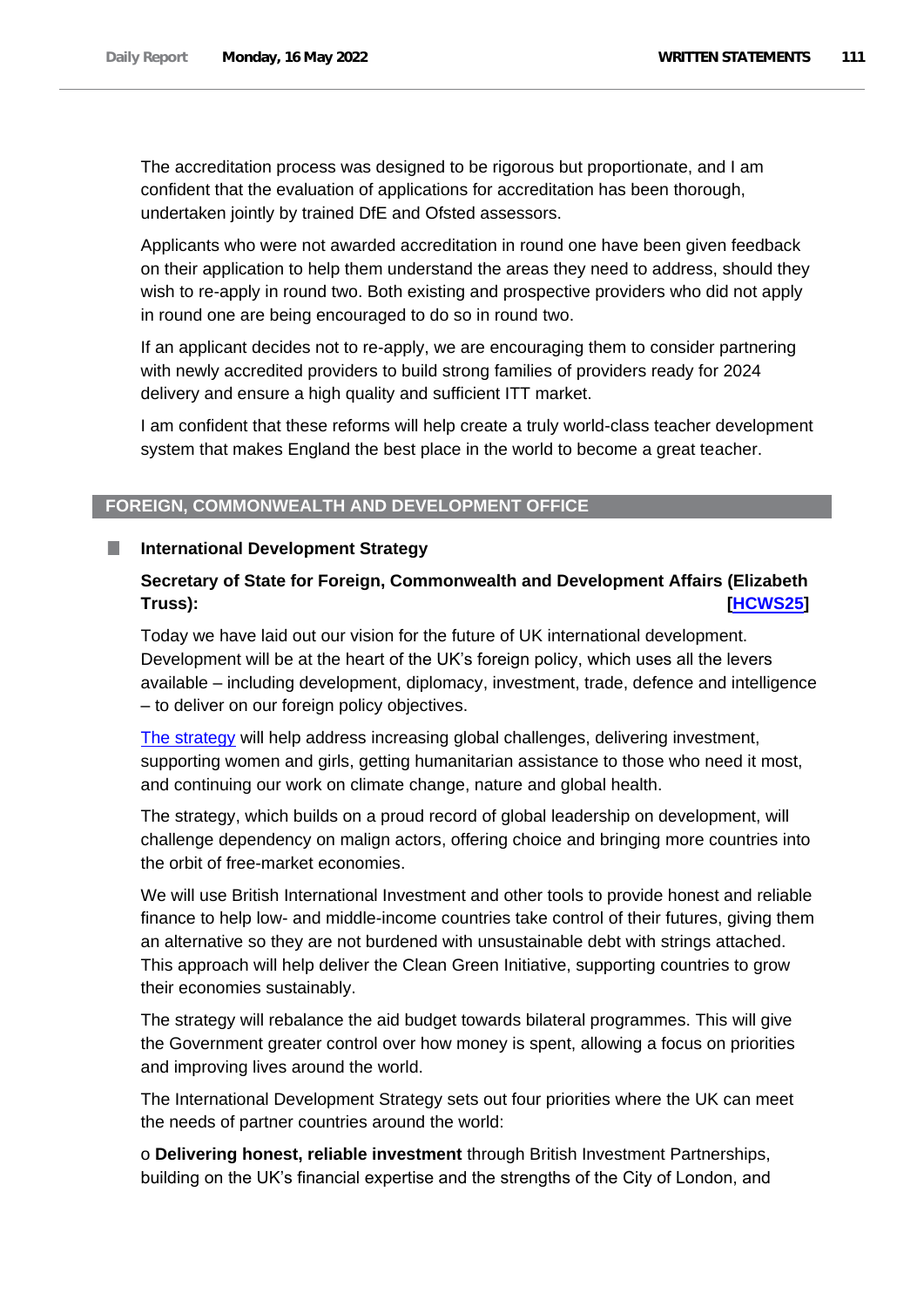delivering the Prime Minister's vision for the Clean Green Initiative – supporting countries to grow their economies sustainably.

o **Providing women and girls with the freedom they need to succeed**. We intend to restore the bilateral budget to help unlock their potential, educate girls, support their empowerment and protect them against violence.

o **Stepping-up our life-saving humanitarian work** to prevent the worst forms of human suffering around the world. We will prioritise humanitarian funding levels at around £3bn over the next three years, to remain a leader in crisis response.

o **Taking forward our work on climate change, nature and global health**. We are putting the commitments of our Presidency of G7 and COP26, and our COVID-19 response, at the core of our international development offer.

Our new approach will:

o Spend more on country and bilateral programmes rather than through multilateral organisations, empowering the UK to deliver more aid directly to where it is needed. By 2025, the FCDO intends to spend around three-quarters of its aid budget allocated at the 2021 Spending Review bilaterally.

o Use world-class British expertise to support partner countries by providing advice, exchanging lessons and evidence of what works, and building partnerships across government, research, business and civil society.

o Cut back red tape and excessive bureaucracy around delivering aid and give Ambassadors and High Commissioners greater authority to get programmes delivering on the ground quickly.

o Sustain our commitment to Africa and ensure our development programmes in the Indo Pacific remain a critical part of our ambition to increase our focus on the region.

This strategy sets the direction for all of the UK's development work. The FCDO will oversee cross-government efforts to deliver the strategy and draw upon the expertise of the private sector, civil society and academia to advise and challenge us on implementation.

## **HEALTH AND SOCIAL CARE**

#### **Health Update**

H

## **Parliamentary Under Secretary of State (Minister for Vaccines and Public Health) (Maggie Throup): [\[HCWS29\]](http://www.parliament.uk/business/publications/written-questions-answers-statements/written-statement/Commons/2022-05-16/HCWS29/)**

The Government is delaying the implementation of the volume price promotion restrictions and the introduction of further advertising restrictions on TV and online for high fat, sugar or salt (HFSS) products by 12 months.

We are clear that the delay to volume price promotions does not impact the locations measures which will still come into force on 1 October 2022. Under these measures, less healthy products in scope will no longer be promoted in key locations, such as checkouts,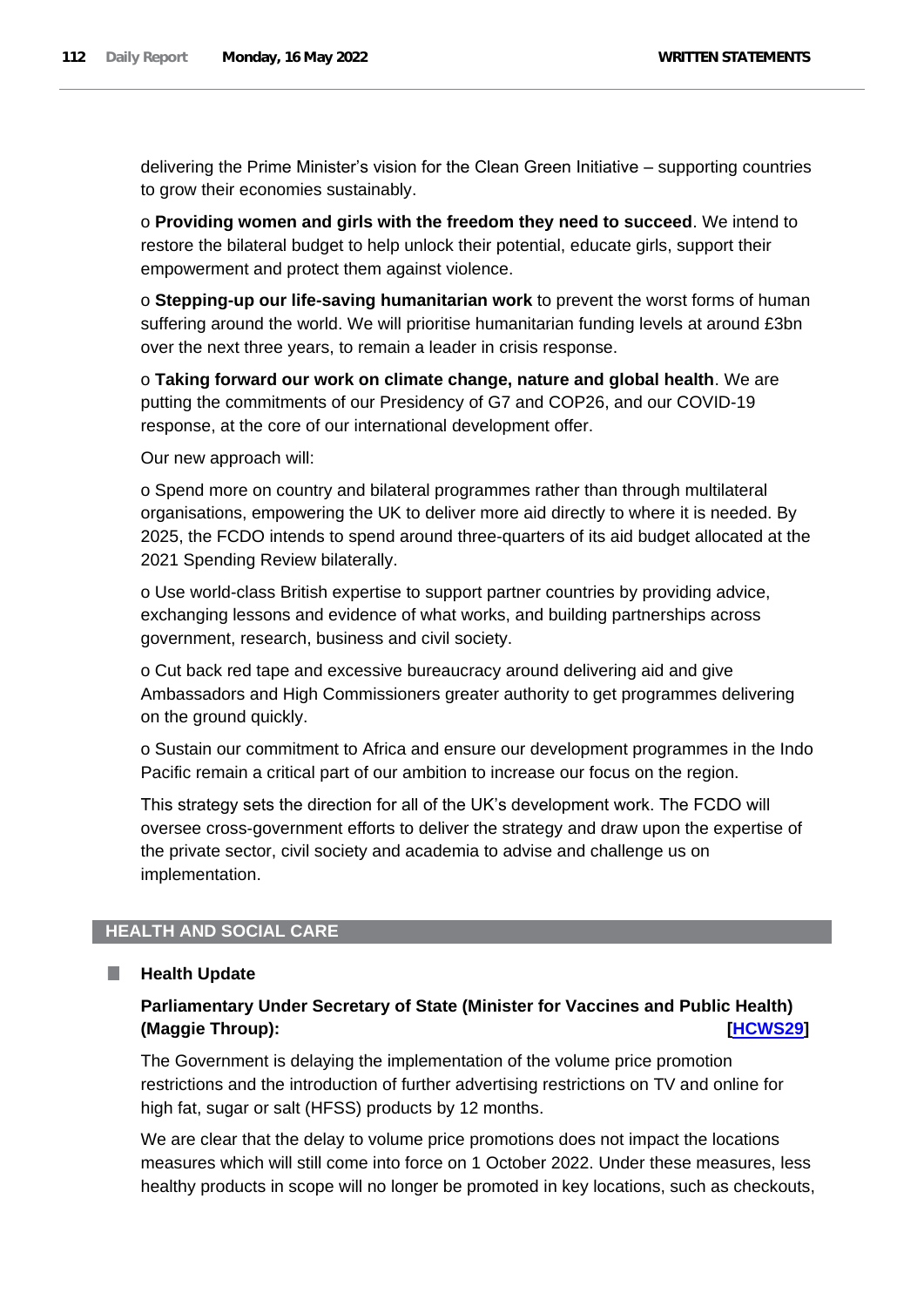store entrances, aisle ends and their online equivalents. We expect these location restrictions to be the single most impactful obesity policy at reducing children's calorie consumption and are expected to accrue health benefits of over £57 billion and provide NHS savings of over £4 billion, over the next 25 years.

The delay to restrictions on multibuy deals will allow the Government to review and monitor the impact of the restrictions on the cost of living in light of an unprecedented global economic situation.

A delay to the advertising restrictions is necessary because a delay in the Health and Care Act 2022 receiving Royal Assent has had a consequential impact on the timetable for the regulators' subsequent consultations and publication of final guidance, meaning it was unlikely this would be ready with sufficient time before implementation.

We have also considered the ongoing concerns from industry about having time to fully implement the final guidance, by restructuring their funding and revenue streams appropriately, and ensuring robust compliance from implementation. We therefore believe this is the best approach to balance tackling childhood obesity in a timely way, managing the unprecedented economic situation and ensuring the smooth and effective implementation of these restrictions. The advertising regulations will now come into force on 1 January 2024.

We included a power in the Health and Care Act to delay implementation of the advertising restrictions if necessary. We will be utilising this power to amend the date of implementation for the advertising restrictions by secondary legislation. The implementation of the volume price restrictions will also be amended by secondary legislation.

This Government remains committed to halving childhood obesity by 2030 and these measures and others, including last month's new measures on calorie labelling in large restaurants, cafes and takeaways, will play their part in delivering against this ambition.

#### **TREASURY**

#### П **Update on carbon leakage mitigations**

### **The Financial Secretary to the Treasury (Lucy Frazer): [\[HCWS26\]](http://www.parliament.uk/business/publications/written-questions-answers-statements/written-statement/Commons/2022-05-16/HCWS26/)**

The Government is taking ambitious domestic action to tackle climate change and recently opened a consultation on developing the UK Emissions Trading Scheme (ETS), so the UK can become the world's first net zero carbon cap and trade market[1]. While domestic action is critical, climate change is a global issue. When the UK took on the COP26 Presidency, only 30% of the world was covered by net zero targets – now over 90% of the global economy is committed to net zero. In 2021, the UK placed climate change and nature at the top of the international agenda during its G7 and COP26 presidencies, presiding over the agreement of the Glasgow Climate Pact, to speed up the pace of climate action.